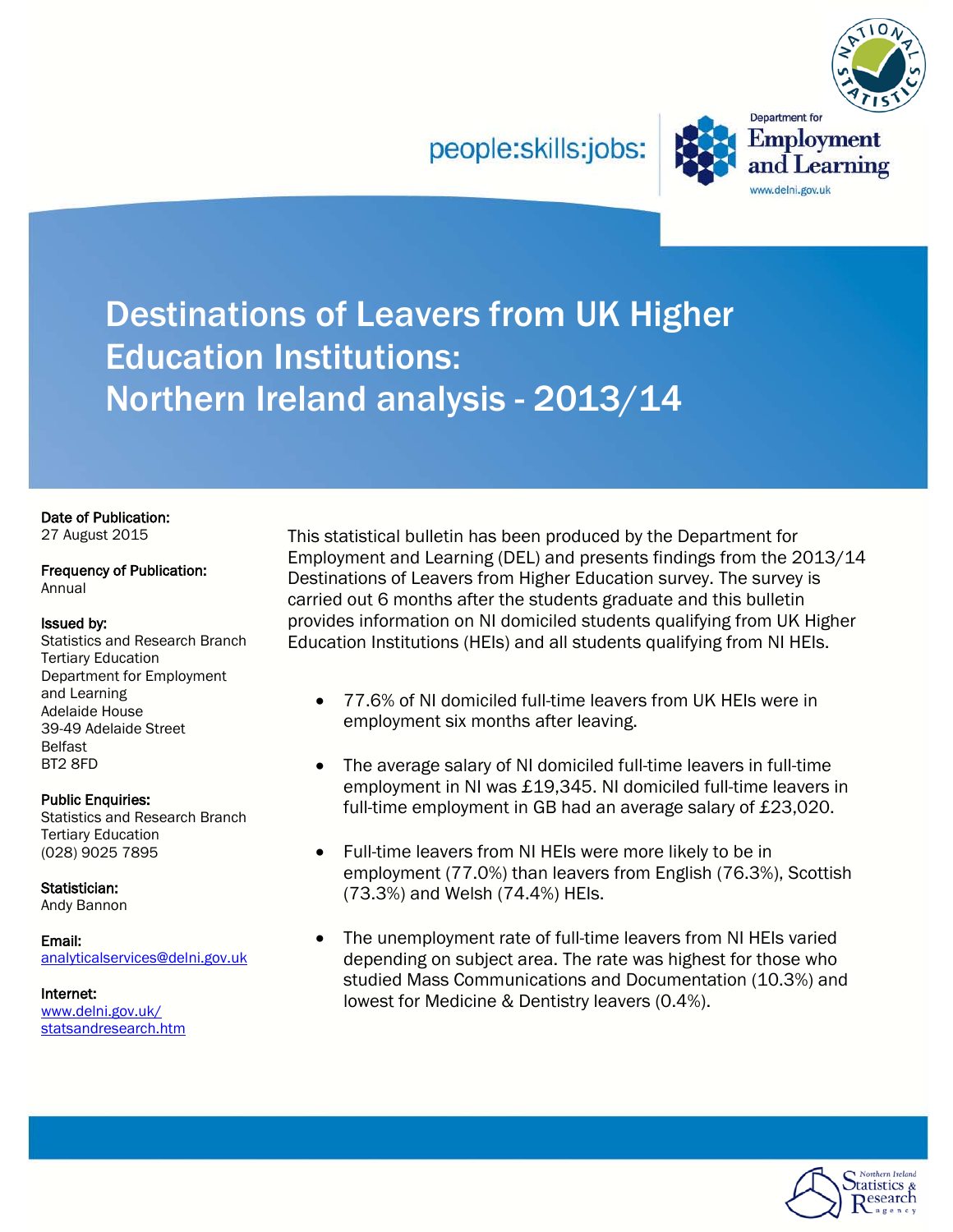<span id="page-1-0"></span>

| <b>READER INFORMATION</b>  |                                                                                                                                                                                                                                             |  |  |
|----------------------------|---------------------------------------------------------------------------------------------------------------------------------------------------------------------------------------------------------------------------------------------|--|--|
| Purpose                    | Monitor and report on 1) Destinations of NI domiciled leavers from<br>Higher Education Institutions in the United Kingdom, and 2)<br>Destinations of all leavers from Northern Ireland Higher Education<br>Institutions.                    |  |  |
| Authors                    | Andrew Bannon, Michael MacNeill, Laura Smyth.                                                                                                                                                                                               |  |  |
| <b>Publication Date</b>    | Thursday 27th August 2015                                                                                                                                                                                                                   |  |  |
| <b>Reporting Period</b>    | Academic Year 2013/14                                                                                                                                                                                                                       |  |  |
| <b>Publication Issue</b>   | 18                                                                                                                                                                                                                                          |  |  |
| <b>Statistical Quality</b> | Information detailed in this release has been quality assured by the<br>Higher Education Statistics Authority (HESA) prior to release.                                                                                                      |  |  |
| <b>Target Audience</b>     | Department for Employment and Learning (DEL), Directors of HE<br>Institutions in Northern Ireland, Board members of HE Institutions,<br>education professionals, academics, media and members of the<br>public interested in the HE sector. |  |  |
| Further copies from        | analyticalservices@delni.gov.uk                                                                                                                                                                                                             |  |  |
| Internet address           | http://www.delni.gov.uk/statistics                                                                                                                                                                                                          |  |  |
| Price                      | Free                                                                                                                                                                                                                                        |  |  |
| Copyright                  | This publication is Crown copyright and may be reproduced free of<br>charge in any format or medium. Any material used must be<br>acknowledged, and the title of the publication specified.                                                 |  |  |
| Feedback                   | As we want to engage with users of our statistics, we invite you to<br>feedback your comments on this publication to:                                                                                                                       |  |  |
|                            | Michael MacNeill or Andrew Bannon<br>Email: Michael.MacNeill@delni.gov.uk<br>or Andrew.Bannon@delni.gov.uk<br>Tel: (028) 90 2 57897 or (028) 90 2 57895                                                                                     |  |  |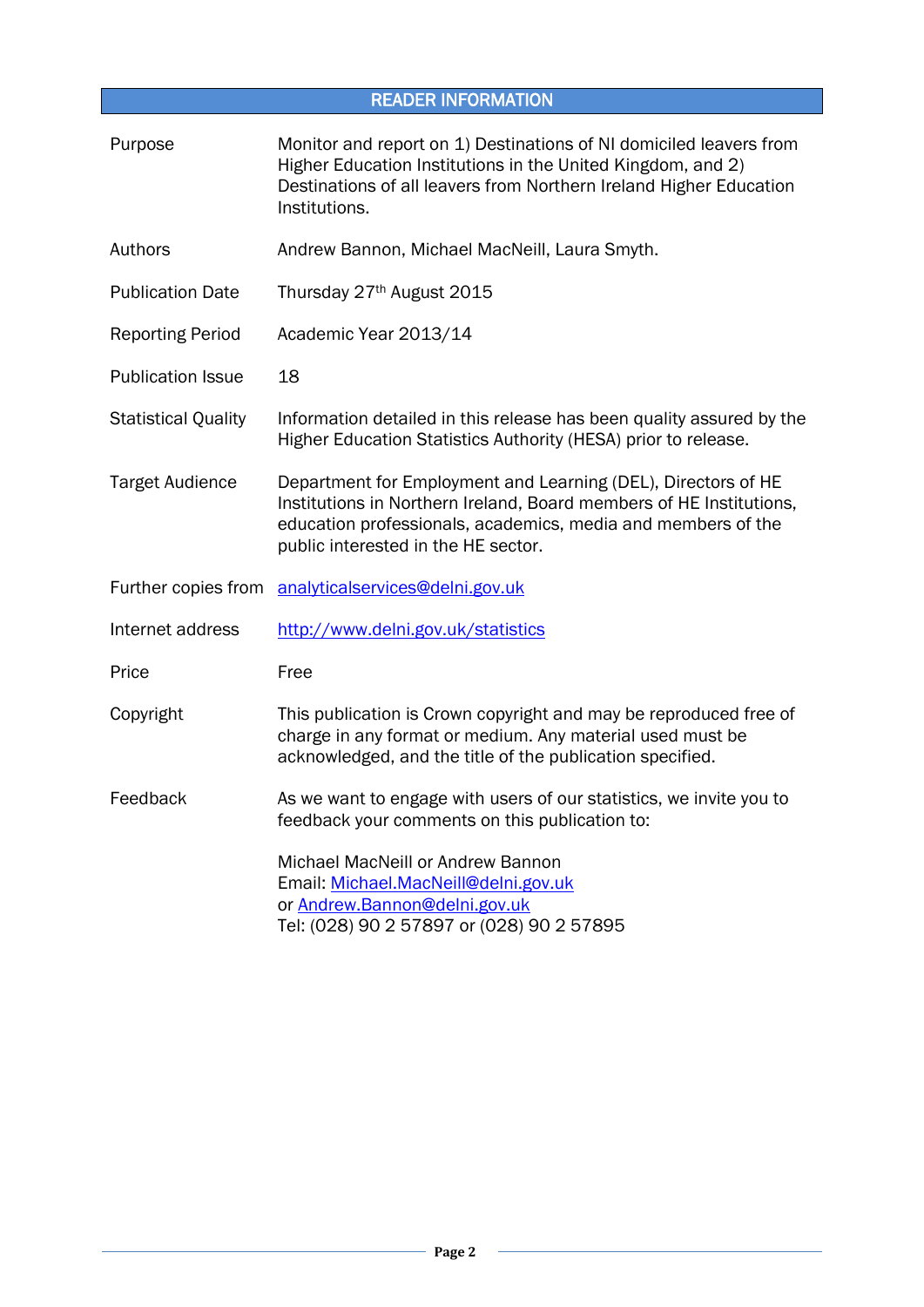# INDEX

| <b>Section 1</b> - Destinations of Northern Ireland domiciled leavers from UK Higher Education |  |
|------------------------------------------------------------------------------------------------|--|
|                                                                                                |  |
| 1.1.1 Destinations by mode, level, gender & location of institutionPage 10                     |  |
|                                                                                                |  |
|                                                                                                |  |
|                                                                                                |  |
| Section 2 - Destinations of leavers from Northern Ireland Higher Education Institutions        |  |
|                                                                                                |  |
|                                                                                                |  |
|                                                                                                |  |
|                                                                                                |  |
|                                                                                                |  |
|                                                                                                |  |
|                                                                                                |  |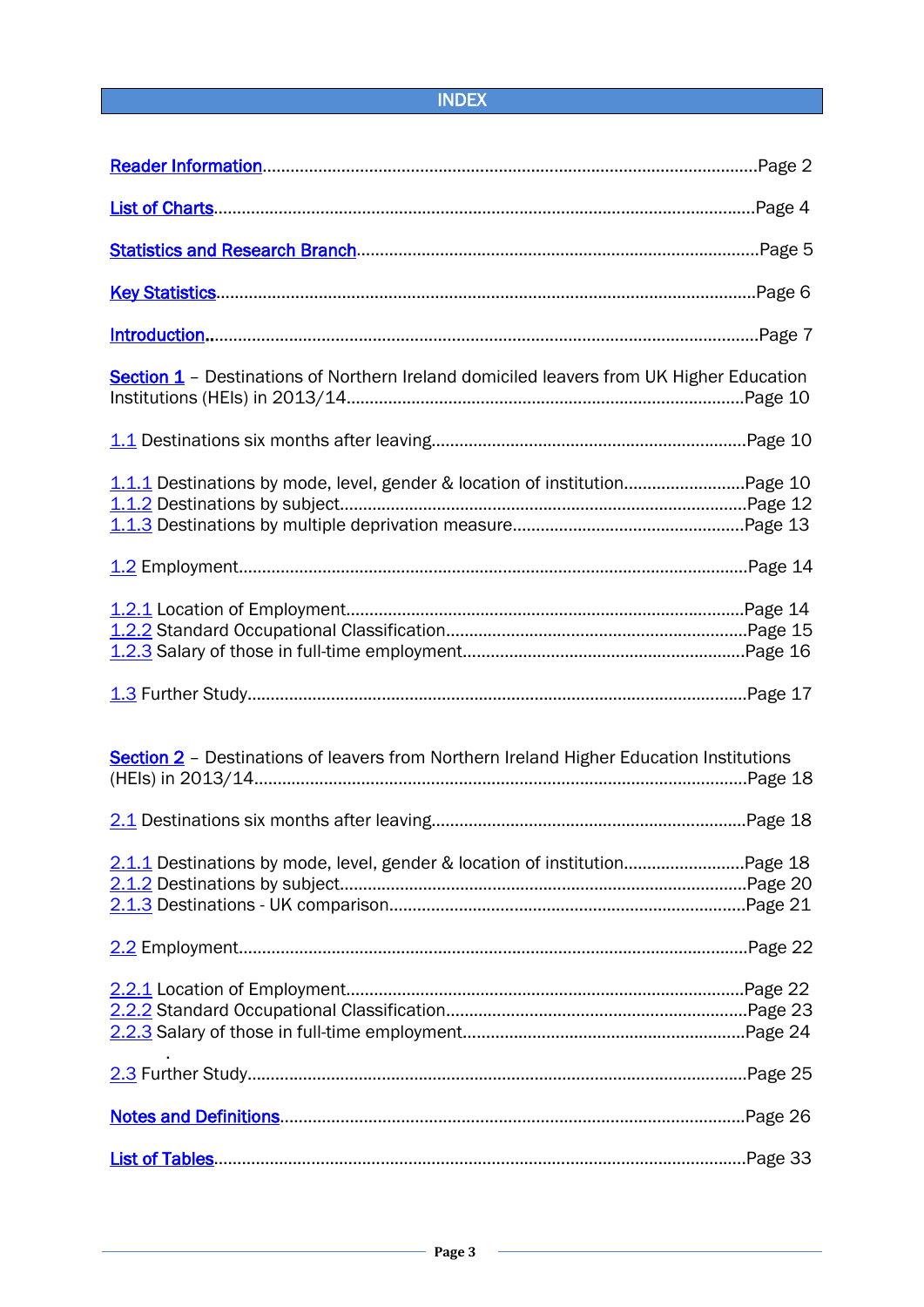# LIST OF CHARTS

<span id="page-3-0"></span>

| <b>Chart 1: Destinations of Northern Ireland domiciled full-time leavers from UK HEIs by level</b> |
|----------------------------------------------------------------------------------------------------|
|                                                                                                    |
|                                                                                                    |
| Chart 2: Destinations of Northern Ireland domiciled full-time leavers from UK HEIs by              |
|                                                                                                    |
|                                                                                                    |
| Chart 3: Destinations of Northern Ireland domiciled full-time leavers from UK HEIs by              |
|                                                                                                    |
|                                                                                                    |
| Chart 4: Location of Employment of Northern Ireland domiciled leavers from UK HEIs by              |
|                                                                                                    |
|                                                                                                    |
| Chart 5: Salary band of Northern Ireland domiciled full-time leavers from UK HEIs in full-         |
|                                                                                                    |
|                                                                                                    |
|                                                                                                    |
| Chart 6: Destinations of full-time leavers from NI HEIs by gender - 2013/14 Page 18                |
|                                                                                                    |
| Chart 7: Destinations of full-time leavers from NI HEIs by subject area - 2013/14                  |
|                                                                                                    |
|                                                                                                    |
| Chart 8: Location of Employment of all leavers from NI HEIs by mode and domicile -                 |
|                                                                                                    |
|                                                                                                    |
| Chart 9: Salary of full-time leavers from NI HEIs in full-time employment by gender -              |
|                                                                                                    |

[2013/14…](#page-23-1)……………………………………………………………………………………………………….Page 24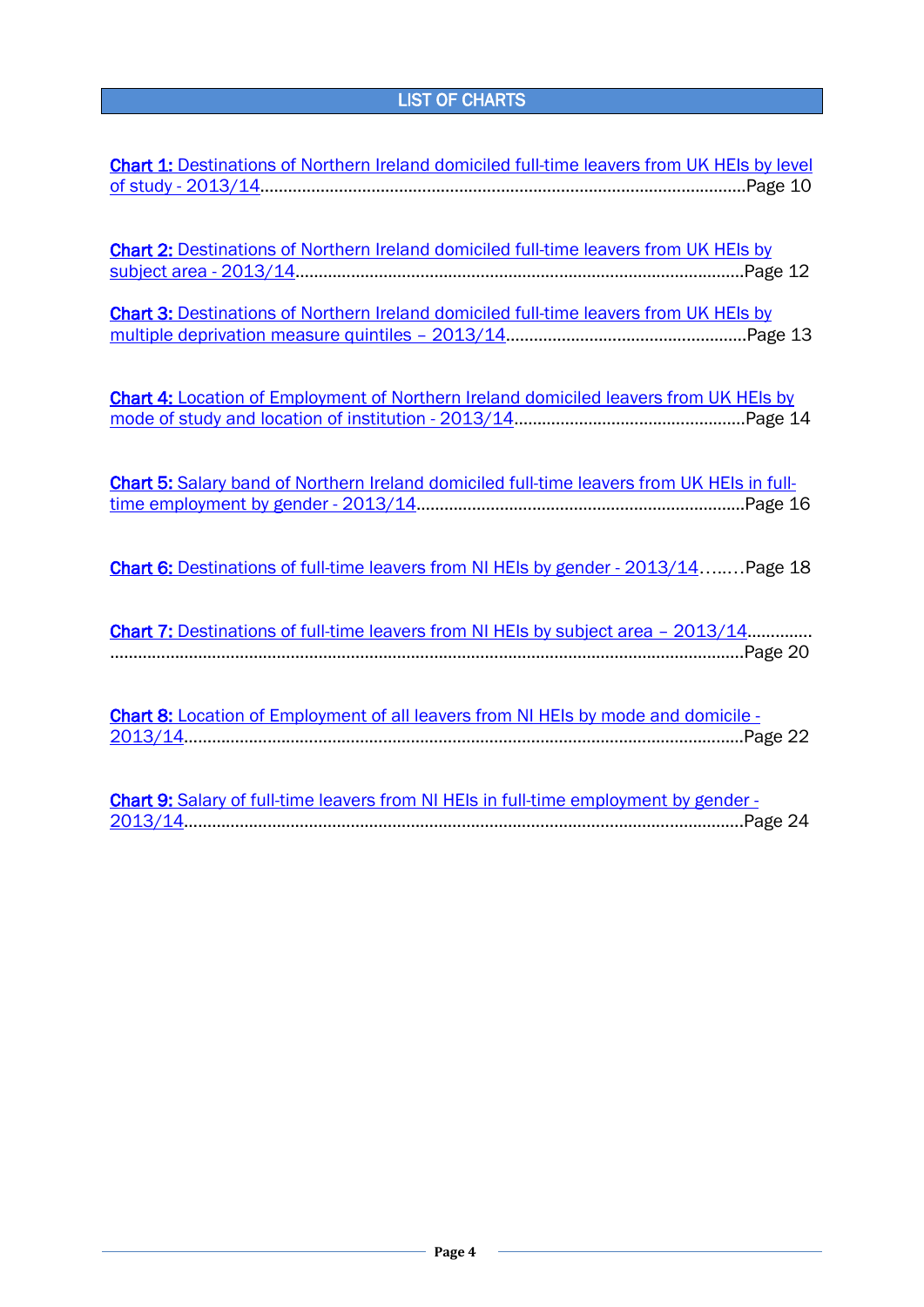### STATISTICS AND RESEARCH BRANCH (SRB)

<span id="page-4-0"></span>Statistics and Research Branch is responsible for the collection, quality assurance, analysis and publication of timely and accurate information derived from a wide range of statistical information returns supplied by the Further Education Colleges (FECs) across Northern Ireland and the Higher Education Statistics Agency (HESA) focused on Northern Ireland Higher Education Institutions and Northern Ireland domiciled students in attendance at any UK Higher Education Institution. Statistical information is collected routinely from a variety of electronic individual level administrative system.

The Head of Branch is the Principal Statistician, Mrs. Laura Smyth. The Branch aims to present information in a meaningful way and provide advice on its uses to customers in the DEL Committee, Further Education Colleges, Universities, Professional Advisory Groups, policy branches within the DEL, other educational organizations, academia, private sector organizations, charity/voluntary organizations as well as the general public.

The statistical information collected is used to contribute to major exercises such as reporting on the performance of the Higher Education and Further Education sectors, other comparative performance exercises, target setting and monitoring, departmental research projects, development of service frameworks as well as policy formulation and evaluation. In addition, the information is used in response to a significantly high volume of Assembly questions and ad-hoc queries each year.

Information is disseminated through a number of key statistical publications, including: Higher Education enrolments, Higher Education qualifications, Destinations of leavers from Higher Education, Further Education activity, Essential Skills enrolments and outcomes, to name but a few.

A detailed list of these publications is available from:

Website: <http://www.delni.gov.uk/index/statsandresearch.htm>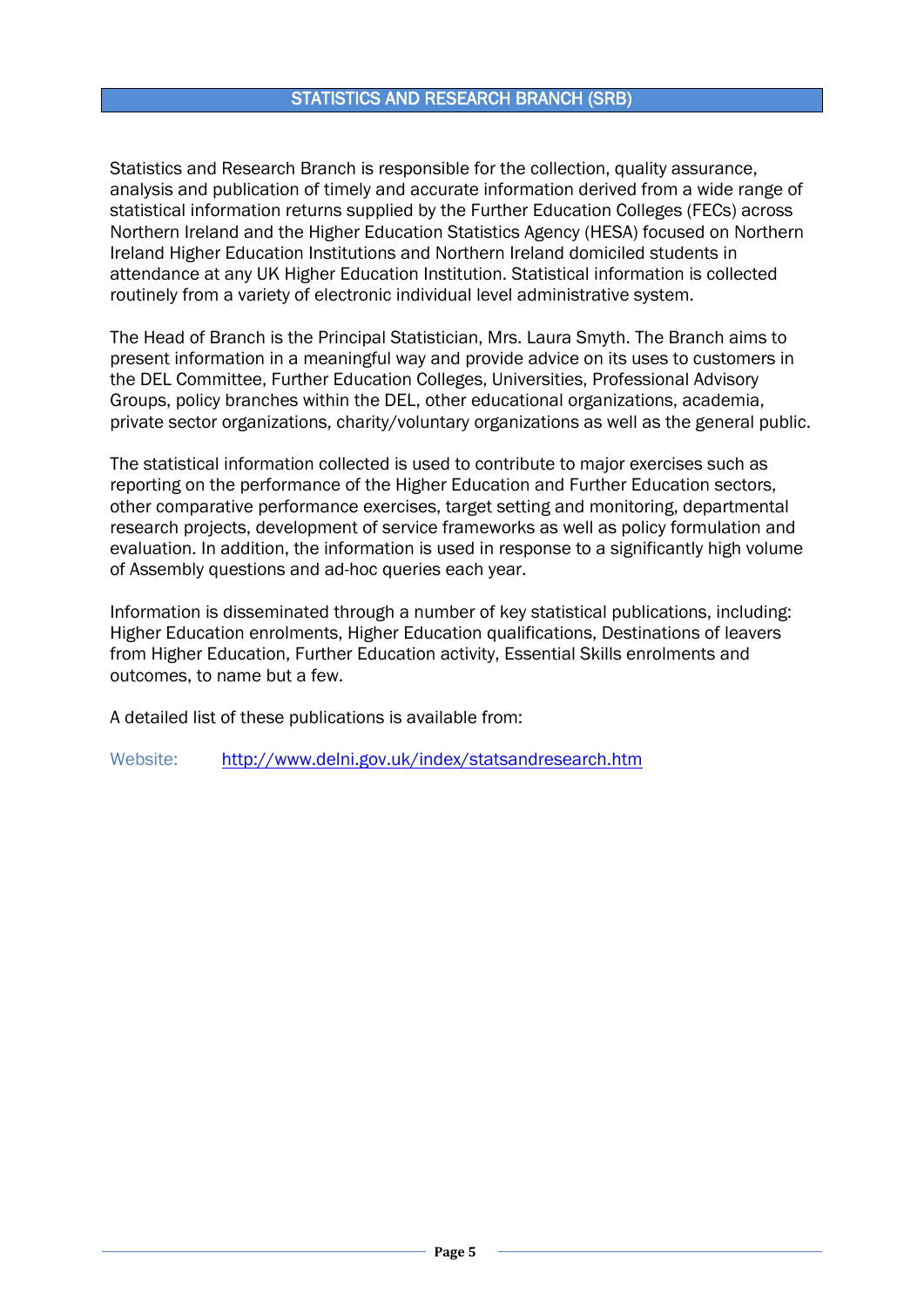### KEY STATISTICS

### <span id="page-5-0"></span>Section 1 – Destinations of Northern Ireland domiciled leavers from UK Higher Education Institutions (HEIs) in 2013/14

- Six months after leaving, 60.7% of NI domiciled full-time leavers were in full-time work, 11.2% in part-time work, 3.0% primarily in work and also studying and 2.7% primarily studying and also in work – a total of 77.6% in some sort of employment (Table 1b).
- The employment rate of NI domiciled full-time leavers varied depending on subject area studied. The rate was highest for those who studied Veterinary Sciences (100.0%) and Medicine & Dentistry (96.8%) and lowest for those who studied Physical Sciences (60.9%) and Mathematical Sciences (57.7%). However, it is worth noting that 26.8% of leavers from Physical Sciences and 27.6% from Mathematical Sciences were engaged in full-time study (Table 3b).
- Most NI domiciled leavers in employment who studied in Great Britain (GB) did not return to NI to work. Only 35.6% of NI domiciled full-time leavers from GB HEIs in employment were employed in NI. The comparable figure for NI domiciled leavers from NI HEIs is 86.5% (Table 5d).
- The average salary of NI domiciled full-time leavers in full-time employment was £20,540 in 2013/14, with a median of £20,000 (Table 7).

### Section 2 – Destinations of leavers from Northern Ireland Higher Education Institutions (HEIs) in 2013/14

- Six months after leaving, 58.9% of full-time leavers from NI HEIs were in full-time work, 11.5% were in part-time work, 3.5% primarily in work and also studying and 3.1% primarily studying and also in work – a total of 77.0% in some sort of employment (Table 13b).
- The unemployment rate of full-time leavers from NI HEIs varied depending on subject area. The rate was highest for those who studied Mass Communications and documentation (10.3%) and lowest for Medicine & Dentistry leavers (0.4%) (Table 16b).
- 86.5% of NI domiciled full-time leavers from NI HEIs in employment were employed in NI, whereas non NI domiciled leavers from NI HEIs are more likely to leave NI to work with only 30.3% of full-time leavers, employed in NI (Table 18d).
- The average salary of full-time leavers from NI HEIs in full-time employment was £20,505 in 2013/14, with a median of £20,000 (Table 20).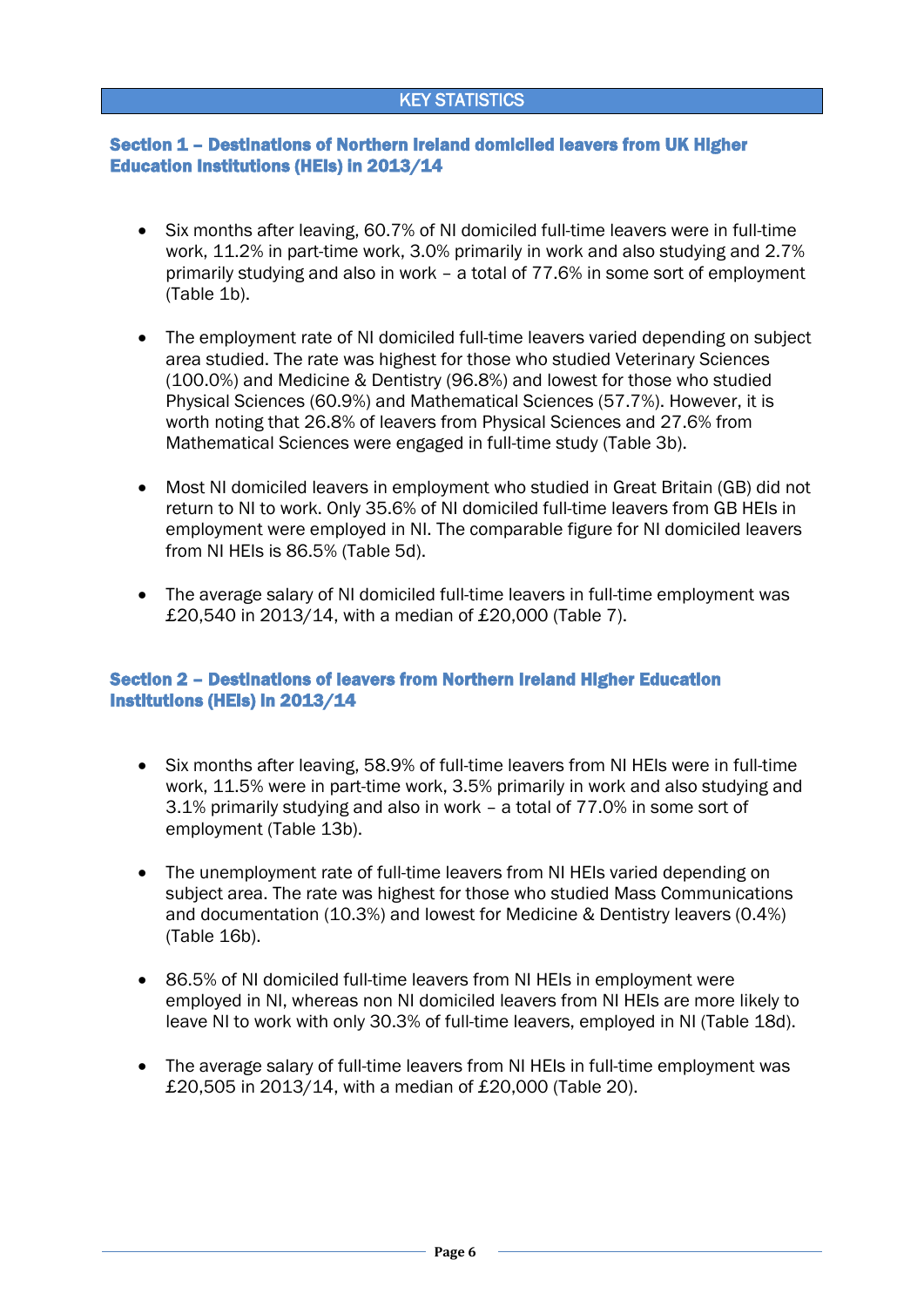### **INTRODUCTION**

<span id="page-6-0"></span>The United Kingdom Statistics Authority has designated these statistics as National Statistics, in accordance with the Statistics and Registration Service Act 2007 and signifying compliance with the Code of Practice for Official Statistics. Designation can be broadly interpreted to mean that the statistics: meet identified user needs; are well explained and readily accessible; are produced according to sound methods, and are managed impartially and objectively in the public interest. Once statistics have been designated as National Statistics it is a statutory requirement that the [Code of Practice](http://www.statisticsauthority.gov.uk/assessment/code-of-practice/) shall continue to be observed.

### **Coverage**

This statistical bulletin has been produced by the Department for Employment and Learning, Northern Ireland (NI) and presents findings from the 2013/14 Destinations of Leavers from Higher Education (DLHE). The DLHE survey is carried out six months after a student leaves Higher Education (HE).

The coverage of the survey has been expanded to include additional HE qualifications and now includes Non-EU domiciled leavers where it was previously restricted to UK and European Union domiciled leavers only. Surveying these leavers was undertaken as a pilot from 2011/12 with a clear distinction that the information collected should not be published until carefully reviewed. These leavers are therefore excluded from this bulletin.

Additionally, there were leavers who obtained postgraduate research qualifications from dormant status (for example those returning to submit a thesis or to retake exams during the reporting period). The destination outcomes of these leavers are considered to be materially different in nature to the outcomes of the other postgraduate research leavers included in the survey so these leavers have been excluded.

For more information on the DLHE survey see the [notes and definitions](#page-25-0) section. The statistics presented in this bulletin cover a range of topics including, the proportion of students who go into work or unemployment, the proportion of students who leave NI for employment, the average salary level of graduates, the destinations of students from different subject areas and institutions.

### <span id="page-6-1"></span>Change in HESA Open University Allocation methodology

From 2013/14, HESA have changed the allocation of Open University (OU) students to England, Wales, Scotland and Northern Ireland. Previously all OU enrolments and qualifications were counted as being within England, where the OU has its administrative centre. HESA has decided from their 2013/14 releases onwards that enrolments and qualifications registered at one of the OU's national centres in Wales, Scotland and Northern Ireland will contribute to the totals of those countries where statistics are shown by country of provider.

A full public consultation of NI users of Higher Education Statistics has not been undertaken in terms of this change to the method of allocating OU students. As such, this publication of the Destinations of leavers from Higher Education will retain the old methodology this year but relevant tables using the new allocation method for OU are also included in the report (Annex 2) for comparison.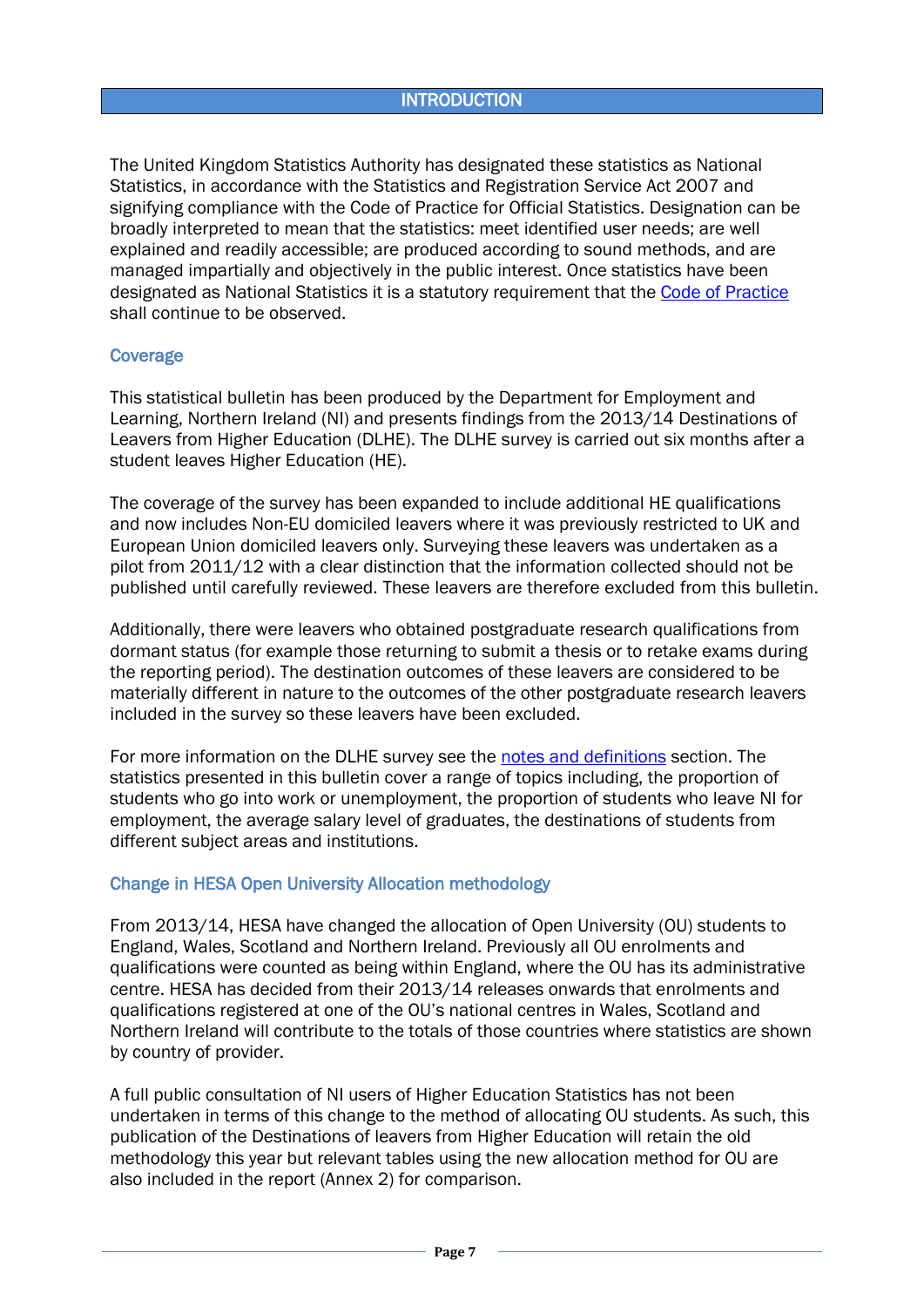We plan to do a National Statistics public consultation on the issue later in the year.

# Policy and Operational Context

The Minister for DEL has responsibility within the NI Executive and to the NI Assembly for the NI Higher Education Institutions (HEIs) and their students; and for student support for NI-domiciled students in NI and the rest of the UK. The Assembly's DEL Committee has a scrutiny role in regard to these issues.

The current landscape in HE continues to show strong demand, while changes in fee regimes throughout the UK and the effects of the economic recession continue to cause headlines for the HE Sector.

It is within this context that DEL has developed a Higher Education Strategy for Northern Ireland, which aims to promote and sustain the development of an internationally competitive sector, accessible to all who are able to benefit, given the funding available, and meeting the needs of the Northern Ireland economy and wider society. This bulletin forms part of the evidence base informing the implementation of the HE Strategy, and will help shape the Department's future policies.

The Higher Education Strategy for Northern Ireland can be found at the link below: Graduating to Success - [http://www.delni.gov.uk/graduating-to-success-he-strategy-for](http://www.delni.gov.uk/graduating-to-success-he-strategy-for-ni.pdf)[ni.pdf](http://www.delni.gov.uk/graduating-to-success-he-strategy-for-ni.pdf)

### Data Collection

The information presented in this statistical bulletin are based on data supplied by the Higher Education Statistics Agency (HESA). HESA is the official agency for the collection of information on publicly funded Higher Education (HE) institutions in the UK. It was set up in 1993 following the White Paper 'Higher Education: a new framework', which called for more coherence in HE statistics. HE institutions include all publicly-funded universities. The HESA data presented in this bulletin relate to students at HE institutions in the UK and therefore do not include HE enrolments at FE colleges in NI or GB, or at institutions in the Republic of Ireland.

### Rounding Strategy

To prevent the identification of individuals, figures throughout the report are rounded to the nearest 5, with 0, 1 and 2 rounded to 0. Due to rounding the sum of numbers in each row or column may not match the total shown. Percentages have been based on unrounded figures. Percentages have also been rounded to one decimal place.

### Data Quality

All information presented in this bulletin has been validated and quality assured by HE institutions prior to publication. HE institutions are given a set period of time to submit the information to the Higher Education Statistics Agency (HESA). Following submission, both HESA and DEL perform a series of validation checks to ensure that information is consistent both within and across returns. Trend analyses are used to monitor annual variations and emerging trends. Queries arising from validation checks are presented to HE institutions for clarification and if required, returns may be amended and/or re-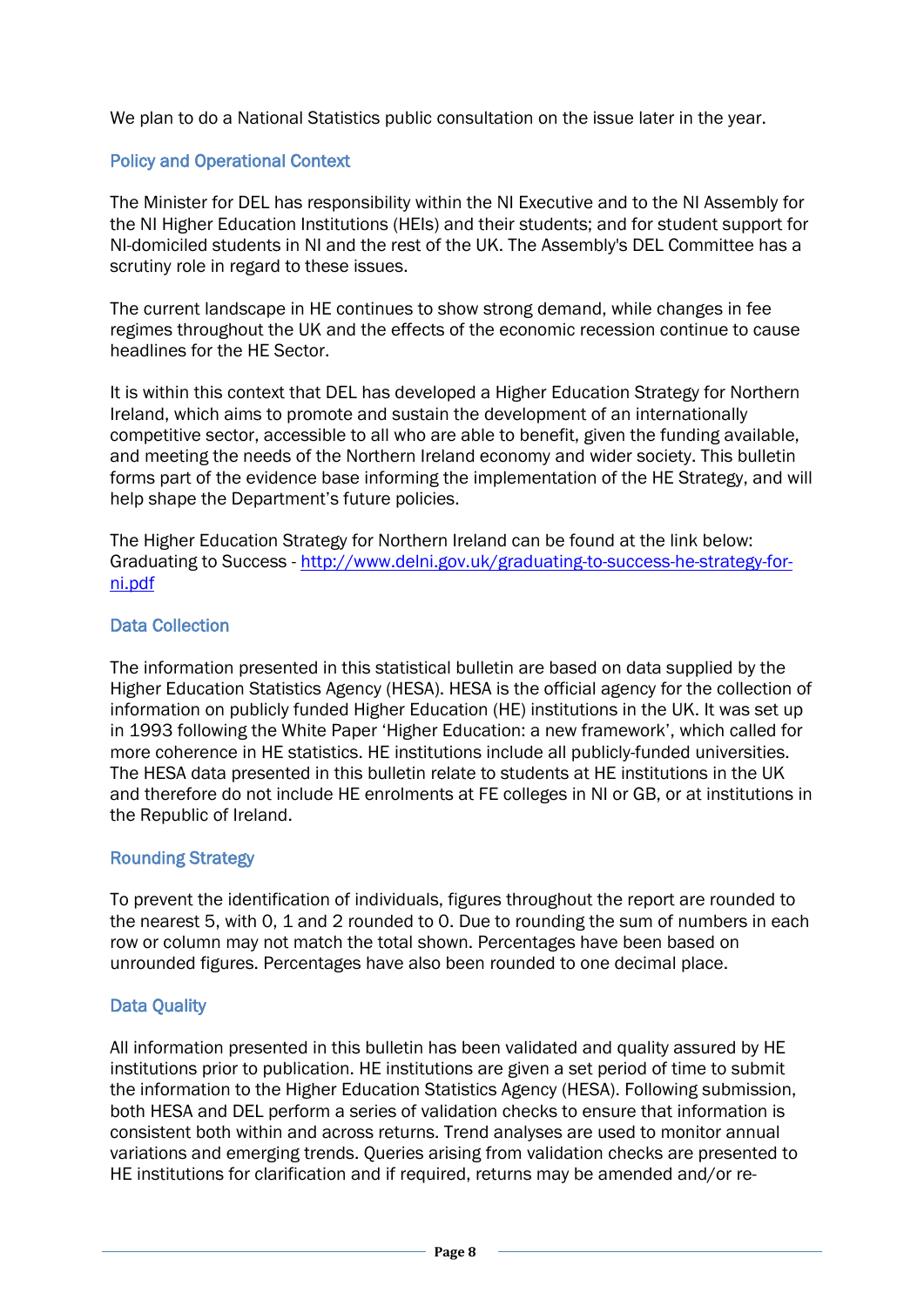submitted. Finally, prior to publication of this information the data is presented to HE institutions for a final sign-off. More detail on the Quality of the Higher Education statistics is available via the link [Quality of Higher Education Statistics.](http://www.delni.gov.uk/index/statsandresearch/higher-education-stats/he-statistical-methods.htm)

# Who will be interested?

The information presented in this statistical bulletin will be of interest to a wide variety of people. For example the statistics within and those derived from this bulletin are currently used by DEL policy officials in their role of assisting and advising the Minister for DEL to discharge his duties; by the NI Assembly and DEL committee to scrutinise the HE sector; by other government departments such as the Department of Education to monitor the destination of teaching graduates; by prospective students to inform their choices around higher education; by local businesses to quantify the supply of graduates in their business area and by researchers and academics to try and understand the underlying trends in HE. Further details about the uses made of HE statistics can be found in the [notes and definitions](#page-25-0) section[.](#page-6-0)

# Structure of Bulletin

The bulletin is divided into two sections. Section 1 focuses on the destinations of NI domiciled students who gained a qualification at a HEI in NI, England, Scotland or Wales. Section 2 concentrates on the destinations of all NI, GB and other EU students who gained a qualification at a NI HEI. This division into two sections reflects the two distinct policy and operational responsibilities of the Minister and the Department. Furthermore, it is clear from customer feedback, the nature of questions on HE asked in the Northern Ireland Assembly, and coverage of HE issues in the local media, for example, that these two aspects are of interest to readers. Therefore it has been decided to present breakdowns of information on HE along these two dimensions in this bulletin.

# HE Activity Elsewhere

Summary figures for the four UK administrations were published by HESA in their Statistical First Release on 24<sup>th</sup> June 2015. The figures in the HESA summary figures are not directly comparable to the figures in this bulletin as they are using the new methodology for Open University allocation (as outlined [above\)](#page-6-1). This SFR can be found at the following link:

<https://www.hesa.ac.uk/content/view/2077/239/>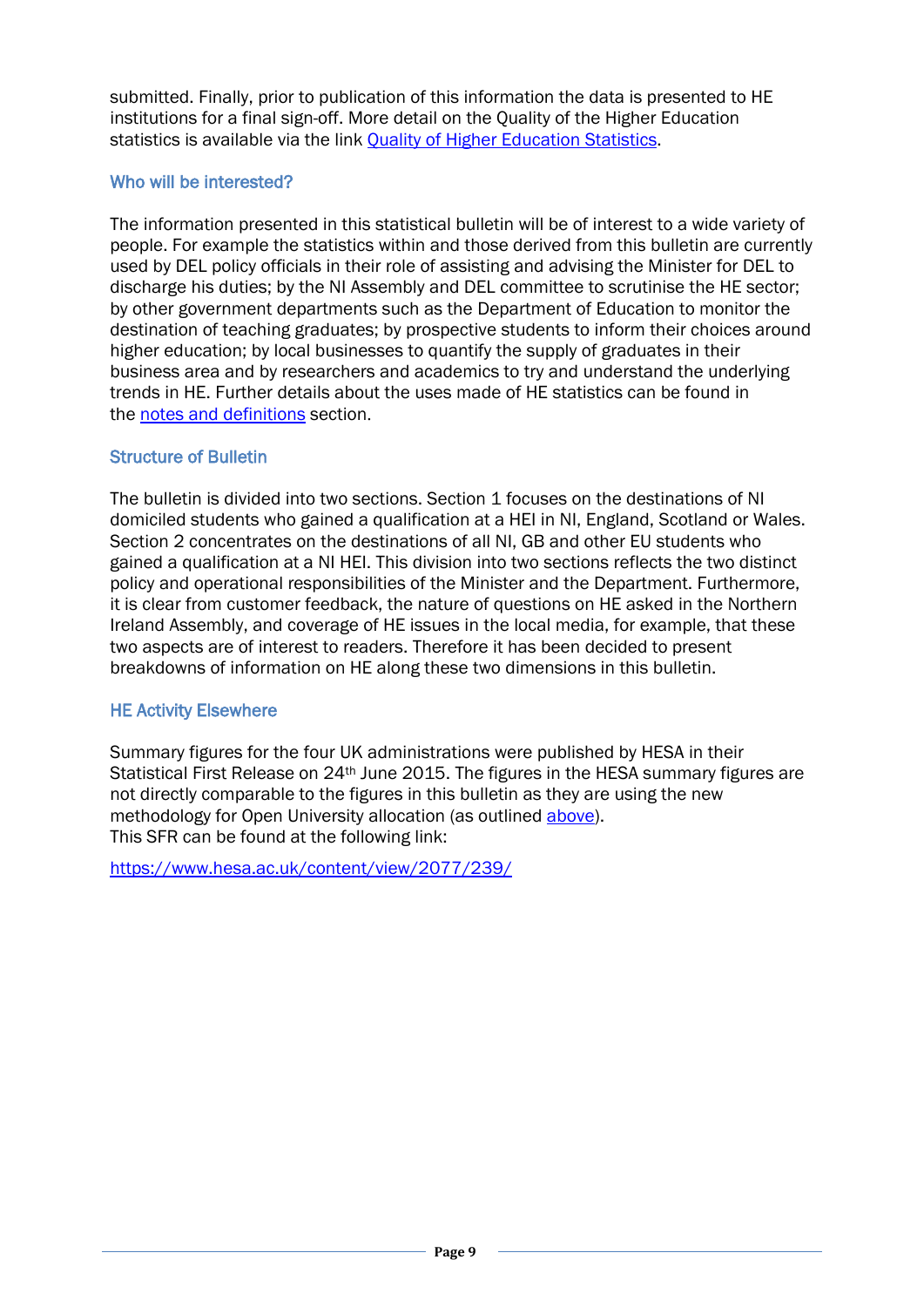<span id="page-9-0"></span>SECTION 1: Destinations of Northern Ireland domiciled leavers from UK Higher Education Institutions in 2013/14 (Tables 1a to 12b)

This section presents the findings for NI students who qualified from a HEI in NI, England, Scotland or Wales in 2013/14. Tables relating to this section can be found in [Annex 1.](#page-36-0)

# <span id="page-9-1"></span>1.1 Destinations six months after leaving

# 1.1.1 Destinations by mode, level, gender & location of institution – 2013/14 (Tables 1a-2b, Chart 1)

- Six months after leaving, 60.7% of NI domiciled full-time leavers were in full-time work, 11.2% in part-time work, 3.0% primarily in work and also studying and 2.7% primarily studying and also in work – a total of 77.6% in some sort of employment<sup>1</sup>.
- A further 11.8% of leavers were in full-time study, 0.6% in part-time study, 5.0% unemployed, 1.0% due to start work and 3.9% of leavers were engaged in other activities.
- Gender NI domiciled full-time male leavers (75.1%) were less likely to be in employment than their female counterparts (79.5%). Males (6.7%) were more likely to be unemployed than females (3.7%).
- Level of study -76.8% of NI domiciled full-time first degree leavers were in employment compared to 58.1% of other undergraduate and 85.9% of postgraduate leavers. First degree (12.2%) and other undergraduate (30.3%) leavers were more likely to be in full-time study than postgraduate (5.8%) leavers (Chart 1).

<span id="page-9-2"></span>

<span id="page-9-3"></span> $<sup>1</sup>$  See definition point 17</sup>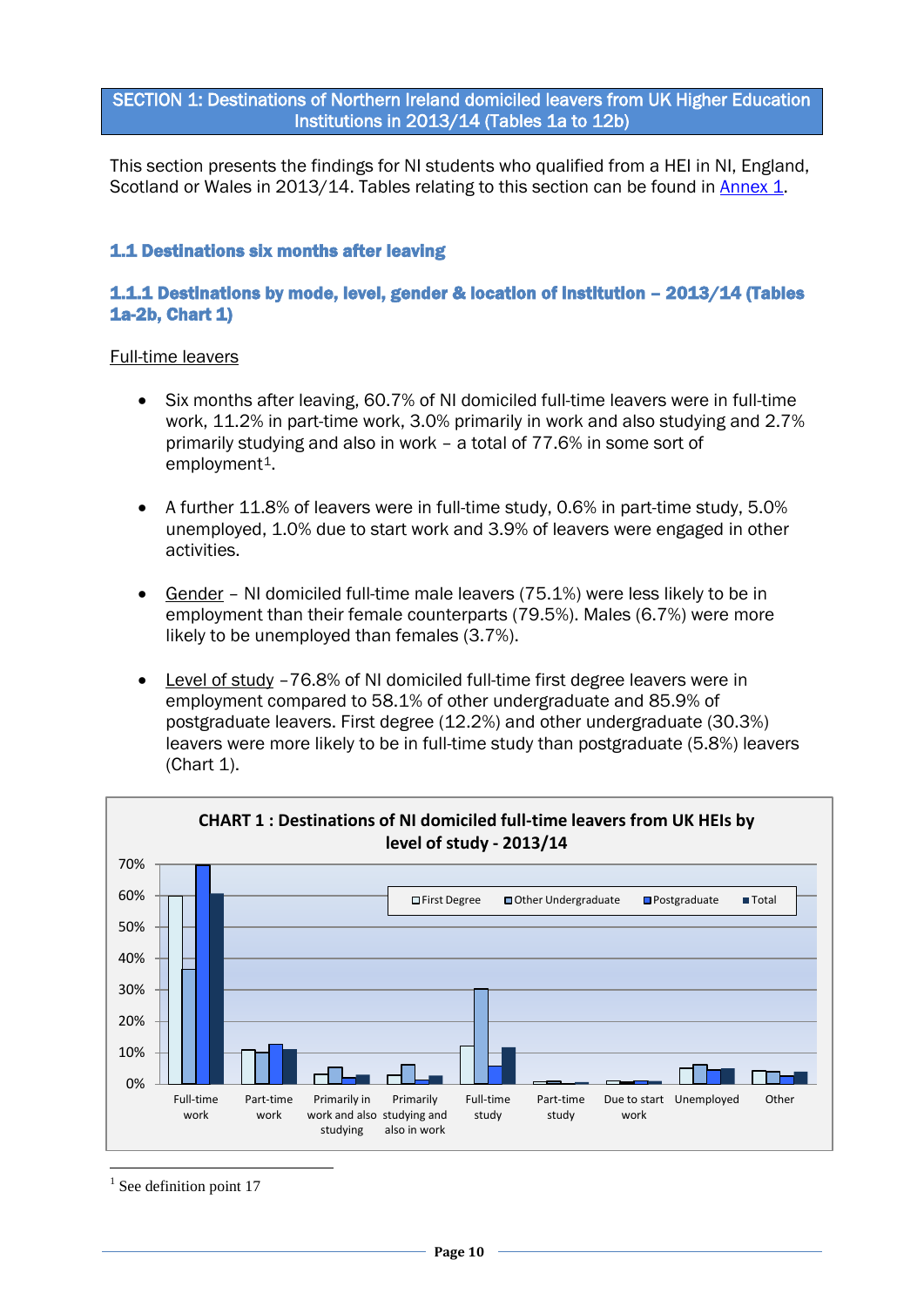• Location of Institution – The employment rate of NI domiciled full-time leavers differ relatively little depending on the location of their institution; 77.3% of those from NI HEIs were in employment, compared to 78.3% from English HEIs, 78.6% from Scottish HEIs and 73.2% from Welsh HEIs. Unemployment rates were lower for NI domiciled full-time leavers from Scottish HEIs (3.7%) compared to those from NI (5.1%), English (4.9%) and Welsh (8.9%) HEIs.

# Part-time leavers

- Six months after leaving higher education, 63.7% of NI domiciled leavers who had studied part-time were in full-time work, 10.2% in part-time work, 9.1% primarily in work and also studying and 1.9% primarily studying and also in work – a total of 84.8% in employment.
- A further 4.4% of leavers were in full-time study, 2.4% in part-time study, 2.6% unemployed and 5.4% of leavers were engaged in other activities.
- Gender 84.0% of NI domiciled female part-time leavers were in employment compared to 86.0% of males. Males (68.9%) were also more likely to be in fulltime work than females (60.1%), with females more likely to be in part-time work (13.4%) than males (5.5%).
- Level of study 79.5% of NI domiciled part-time first degree leavers were in employment compared to 81.2% of other undergraduate and 89.7% of postgraduate leavers. First degree (5.7%) and other undergraduate (2.1%) leavers were more likely to be unemployed than postgraduate (1.2%) leavers.
- Location of Institution<sup>[2](#page-10-0)</sup> The employment rate of NI domiciled part-time leavers were relatively high across all locations of institutions; 85.5% of those from NI HEIs were in employment, 82.6% from English HEIs and 80.6% from Scottish HEIs. Unemployment rates were similar for NI domiciled part-time leavers from each country of institution; Scottish (2.8%) HEIs, English (2.2%) and NI (2.8%) HEIs.

<span id="page-10-0"></span><sup>&</sup>lt;sup>2</sup> The number of NI domiciled part-time leavers from Welsh HEIs was too small to allow reliable comparison of employment and unemployment rate.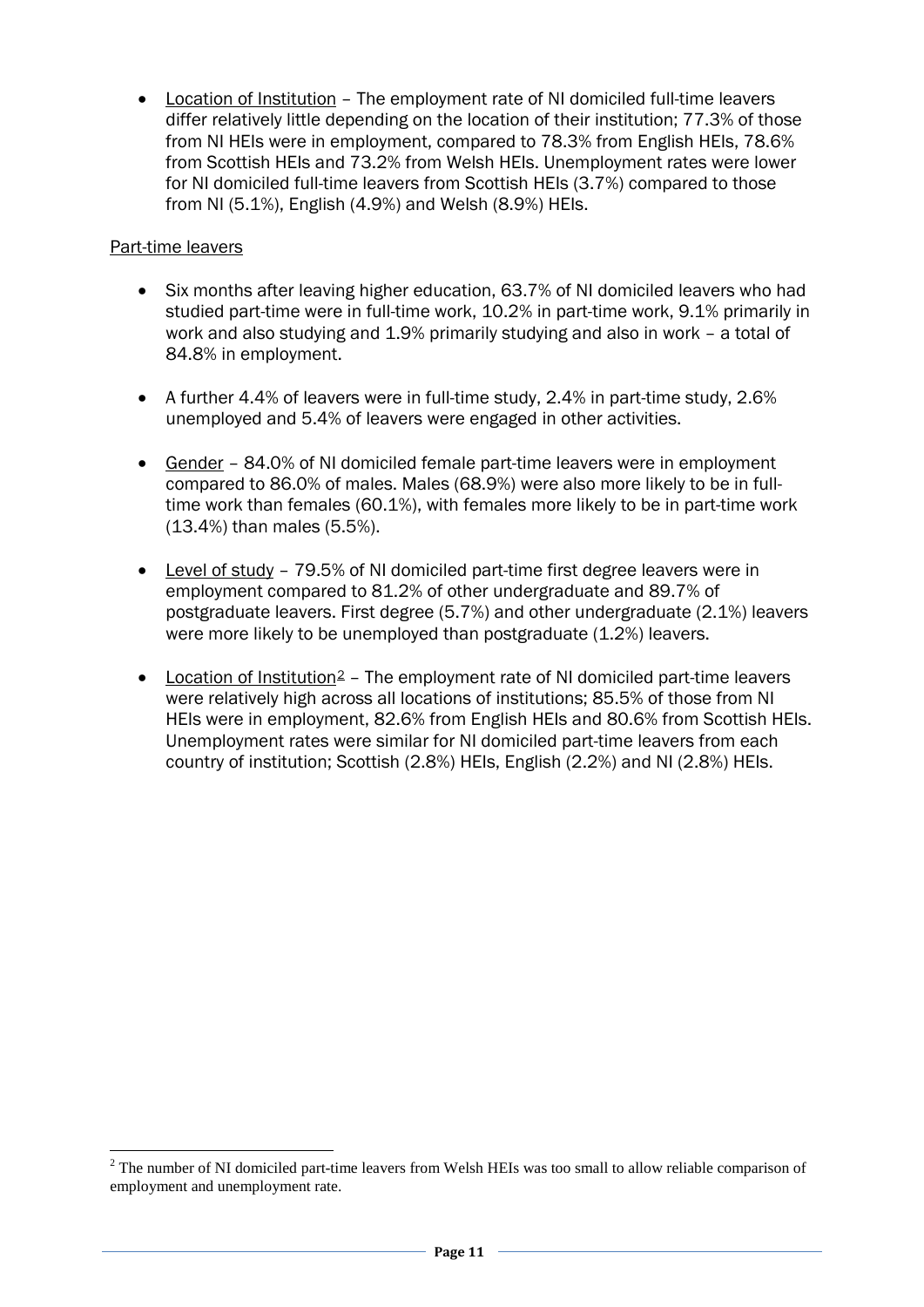# <span id="page-11-1"></span><span id="page-11-0"></span>1.1.2 Destinations by subject area studied (Tables 3a and 3b, Chart 2)

Full-time leavers

• Chart 2 below displays how the destinations of NI domiciled full-time leavers, six months after leaving Higher Education, vary depending on the subject area studied[3](#page-11-2) . The proportion in employment was highest for those who studied Veterinary Sciences (100.0%), Medicine & Dentistry (96.8%), Education (88.9%) and Subjects Allied to Medicine (86.8%).



- The subject areas with the lowest proportion of NI domiciled full-time leavers in employment include Mathematical Sciences (57.7%), Physical Sciences (60.9%) and Languages (64.8%). However, it is worth noting that these subjects had some of the highest proportion of students going into further study only. For example, 28.2% of Mathematical Science leavers were in this category.
- The unemployment rate was highest for NI domiciled full-time leavers who studied Mass Communications & Documentation (9.3%), Computer Science (9.1%) and Historical and Philosophical Studies (7.2%). An unemployment rate of 0.0% was recorded for Veterinary Sciences leavers and 0.2% for Medicine & Dentistry leavers.
- The employment rate for NI domiciled full-time leavers who studied a Broad STEM related subject was 78.3%, whereas the employment rate for NI domiciled fulltime leavers who studied a Narrow STEM related subject was 71.1%.

<span id="page-11-2"></span><sup>&</sup>lt;sup>3</sup> The number of NI domiciled full-time leavers from 'Combined Studies' was too small to allow reliable comparison of employment or unemployment.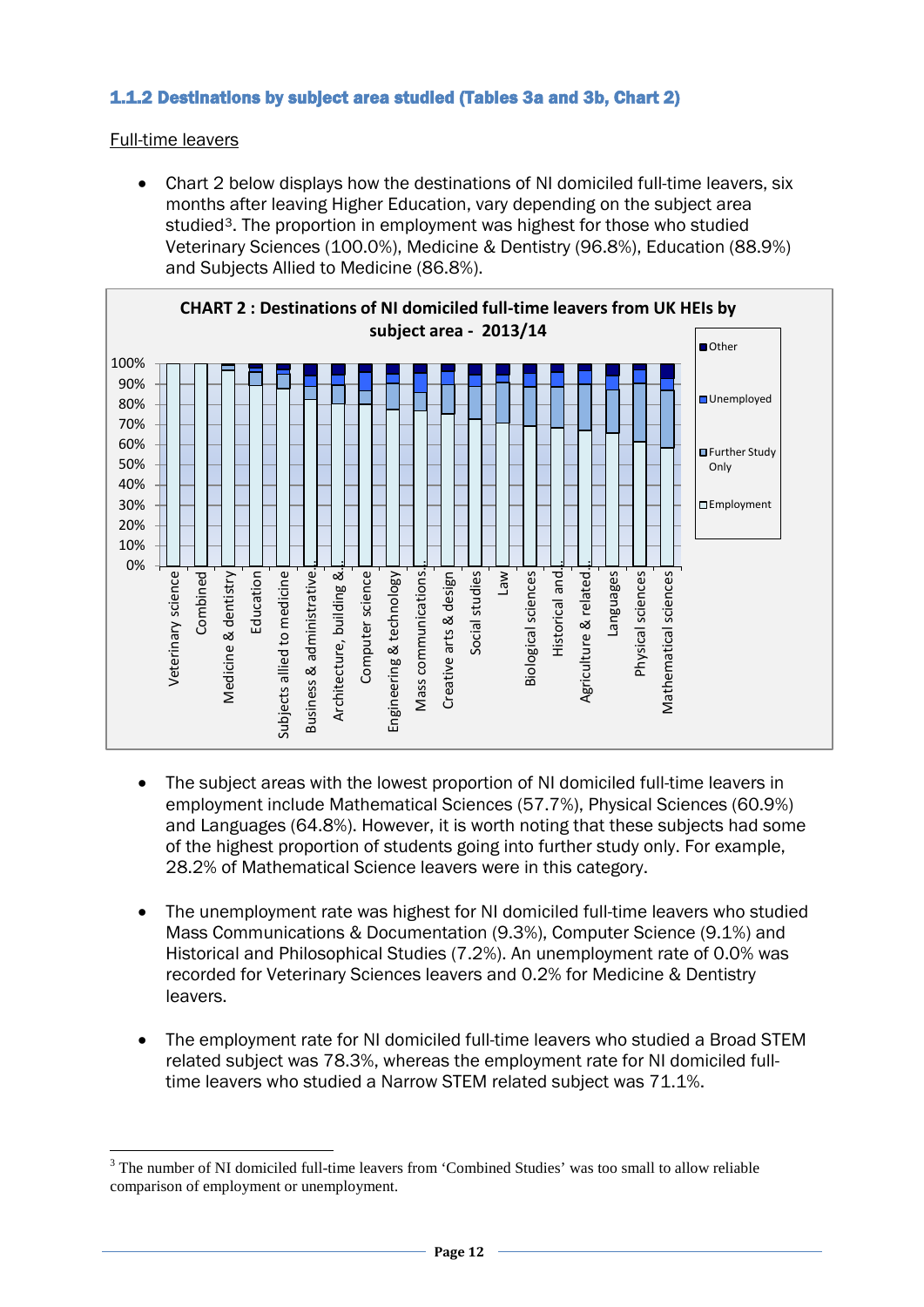# <span id="page-12-0"></span>1.1.3 Destinations by multiple deprivation measure (Tables 4a and 4b, Chart 3)

- The employment rate was relatively similar across multiple deprivation quintiles. Of all NI domiciled full-time leavers from the least deprived multiple deprivation area in NI (quintile 5) who studied at UK HEIs, 76.8% were in some form of employment; this compares to 76.9% of leavers from quintile 1 (most deprived) and 78.6% of leavers from quintile 2.
- The unemployment rate was highest (8.5%) for NI domiciled full-time students from the most deprived multiple deprivation area in NI (quintile 1) and lowest (3.9%) for those in the least deprived multiple deprivation area in NI (quintile 5).
- NI domiciled full-time leavers in the least deprived multiple deprivation area in NI (quintile 5) who studied at UK HEIs (14.2%) were most likely to be in further study only, compared to 10.5% for the most deprived multiple deprivation area in NI (quintile 1).

<span id="page-12-1"></span>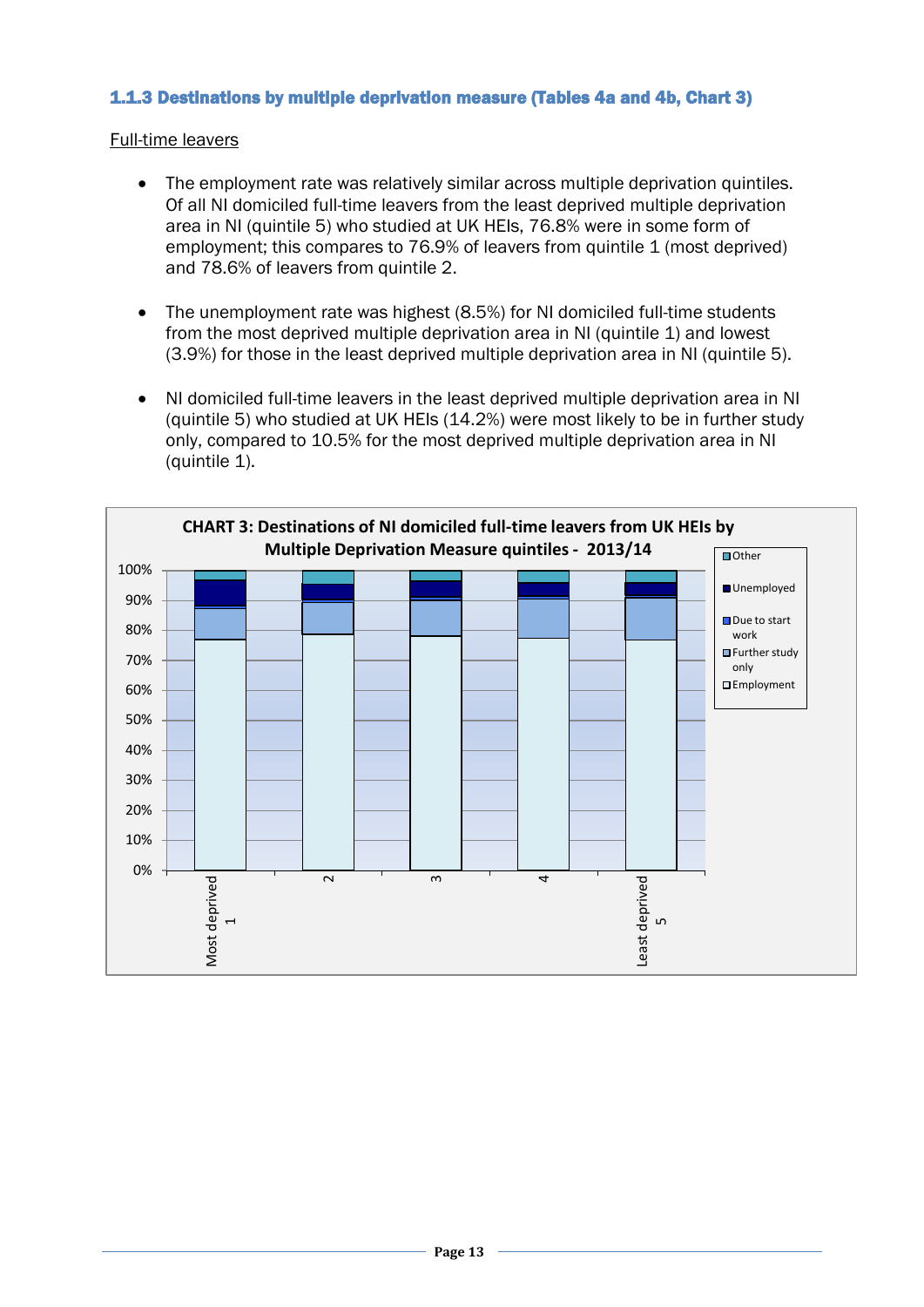# <span id="page-13-2"></span><span id="page-13-0"></span>1.2 Employment

Employment includes all those leavers in full-time work, part-time work, primarily in work and also studying, primarily studying and also in work.

# <span id="page-13-1"></span>1.2.1 Location of Employment (Tables 5a-g, Chart 4)

- Of those NI domiciled full-time leavers from UK HEIs in employment six months after leaving, 69.3% were employed in NI, 25.5% in GB, 2.2% in ROI and 3.1% elsewhere. However, large differences were observed between those who studied in NI and those who studied in GB.
- Location of institution<sup>[4](#page-13-3)</sup> Most NI domiciled leavers in employment who studied in Great Britain (GB) did not return to NI to work. Only 35.6% of NI domiciled full-time leavers from GB HEIs in employment were employed in NI (58.3% in GB; 1.7% in ROI; and 4.4% elsewhere). The comparable figures for NI domiciled full-time leavers from NI HEIs are 86.5% employed in NI, 8.7% in GB, 2.5% in ROI and 2.4% elsewhere.



- Gender 70.2% of NI domiciled full-time female leavers in employment were employed in NI, compared to 68.0% of males.
- Level of study 70.8% of NI domiciled full-time first degree leavers in employment were employed in NI, compared to 65.7% of other undergraduates and 62.8% of postgraduates.

<span id="page-13-3"></span> <sup>4</sup> Excludes Open University as they are all Part-time for NI Domiciled leavers.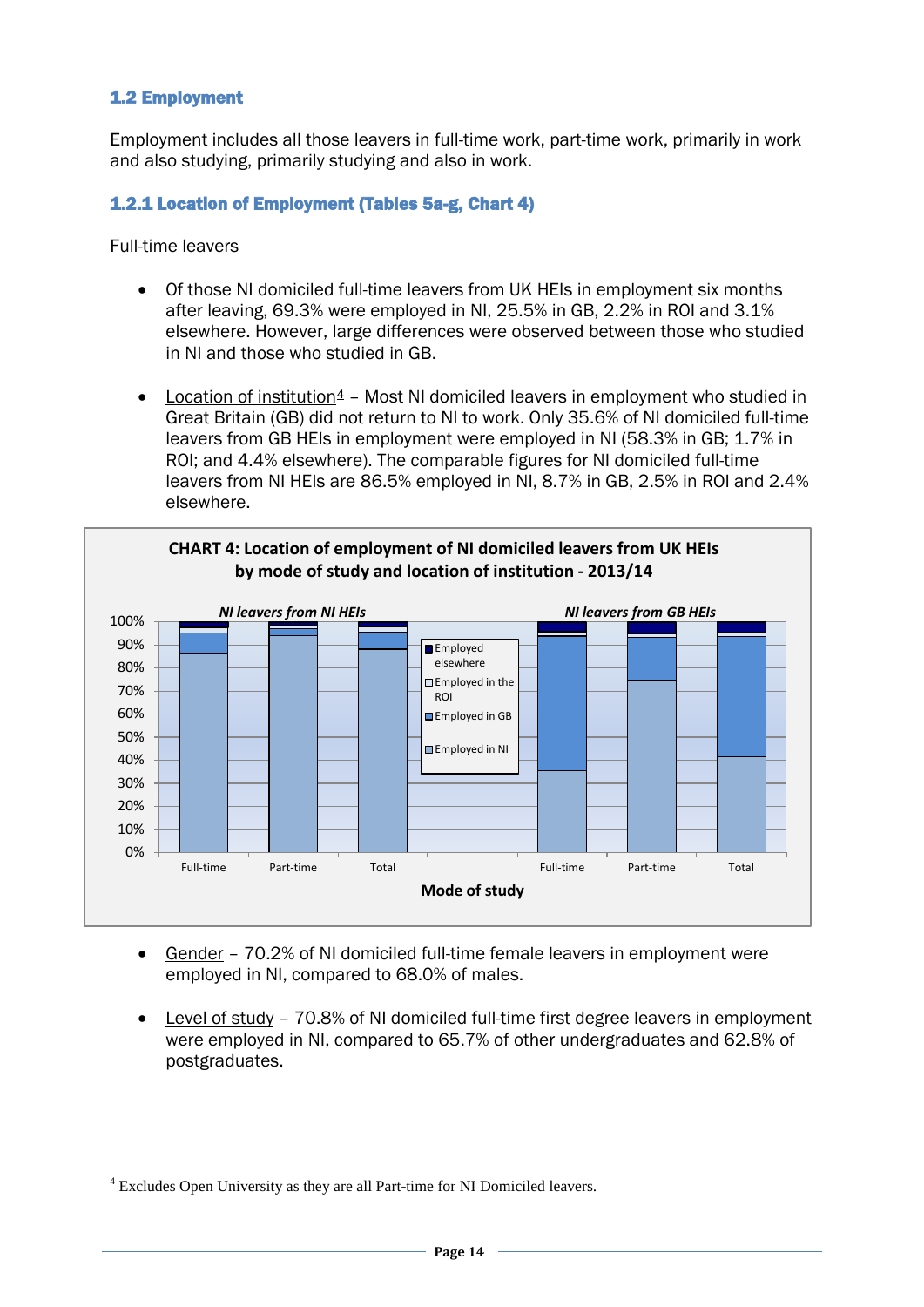# Part-time leavers

- The majority (89.1%) of NI domiciled part-time leavers in employment after six months were employed in NI, 7.0% in GB, 1.6% in ROI and 2.4% elsewhere.
- Location of institution 94.0% of NI domiciled part-time leavers from NI HEIs in employment were employed in NI, compared to 74.8% of NI domiciled part-time leavers from GB HEIs (including OU).
- Gender 91.2% of NI domiciled part-time female leavers in employment were employed in NI compared to 86.2% of males.
- Level of study 90.8% of NI domiciled part-time first degree leavers in employment were employed in NI, compared to 93.9% of other undergraduates and 85.8% of postgraduates.

### <span id="page-14-0"></span>1.2.2 Standard Occupational Classification (SOC) (Tables 6a and 6b)

### Full-time leavers

- Of those entering employment 6 months after leaving, 71.6% of NI domiciled fulltime leavers took up positions in the top three SOC groups (Managers & Senior Officials, Professional Occupations or in Associate Professional & Technical Occupations).
- Gender NI domiciled full-time males (74.0%) in employment were slightly more likely to be employed in the top three SOC groups than their female (70.0%) counterparts.
- Level of study 69.0% of NI domiciled full-time first degree leavers in employment were employed in the top three SOC groups, compared to 50.7% of other undergraduates and 86.4% of postgraduates.

### Part -time leavers

- Of those entering employment 6 months after leaving, 81.5% of NI domiciled parttime leavers took up positions in the top three SOC groups (Managers & Senior Officials, Professional Occupations or in Associate Professional & Technical Occupations).
- Gender NI domiciled part-time males (85.8%) in employment were slightly more likely to be employed in the top three SOC groups than their female (78.4%) counterparts.
- Level of study 65.2% of NI domiciled part-time first degree leavers in employment were employed in the top three SOC groups, compared to 73.7% of other undergraduates and 93.4% of postgraduates.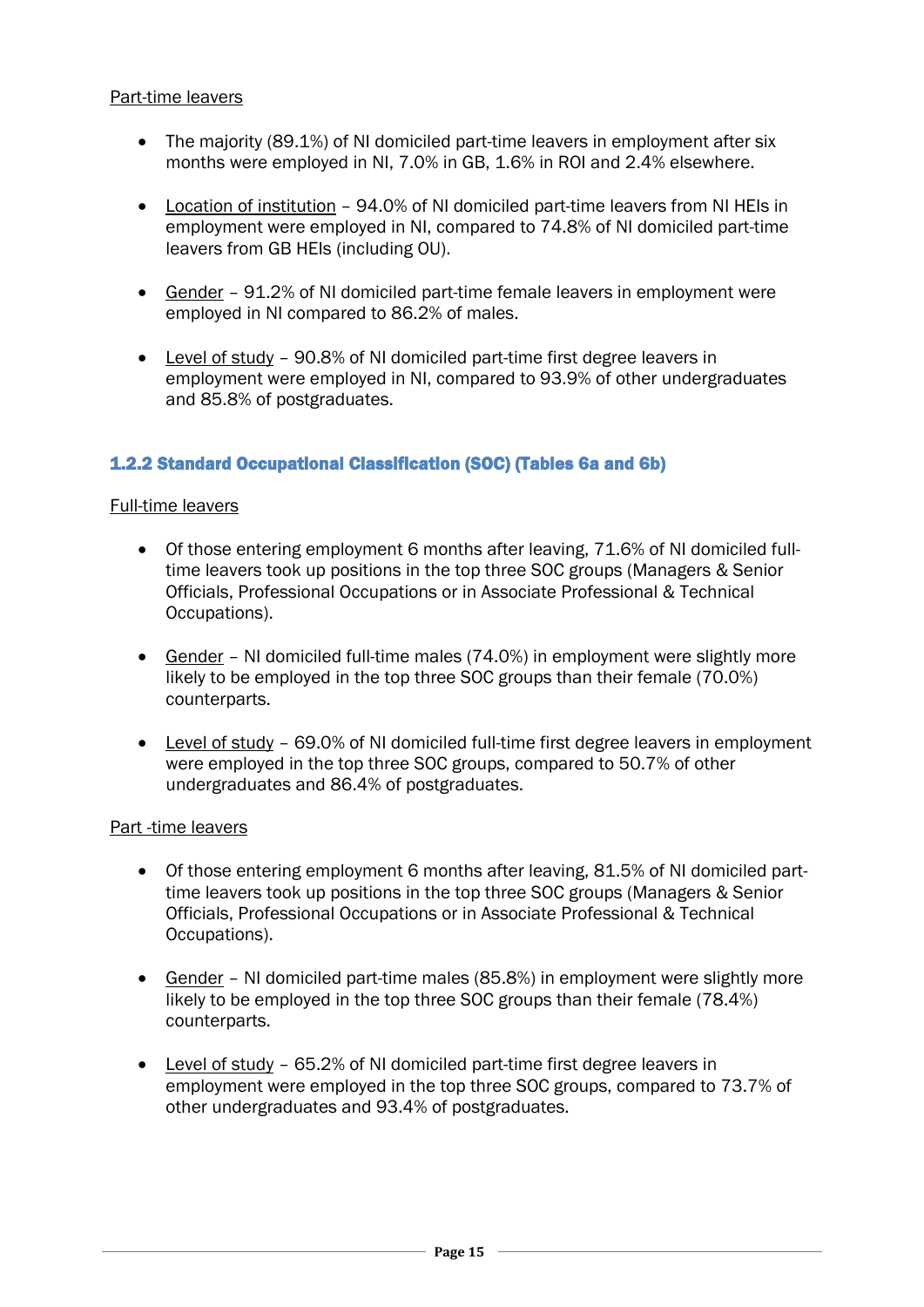# <span id="page-15-1"></span><span id="page-15-0"></span>1.2.3 Salary of those in Full-time employment (Tables 7 - 10, Chart 5)

Salary is not a mandatory question in the DLHE survey resulting in a high non-response rate. Leavers in full-time employment whose salary was unknown have been excluded from the analysis; this represents 34.2% of those respondents in full-time employment. Caution should therefore be taken when using these figures.

- 6 months after leaving, the average salary of NI domiciled full-time leavers in full-time employment was £20,[5](#page-15-2)40 with a median<sup>5</sup> of £20,000.
- Gender NI domiciled full-time male leavers in full-time employment had an average salary of £21,200 (median £20,000). The equivalent figure for females was £20,035 (median £20,000).



- Level of study The average salary of NI domiciled full-time first degree leavers in full-time employment was £20,080 (median £20,000), compared to other undergraduates - £19,315 (median £20,000) and postgraduates - £22,740 (median £22,000).
- Location of institution NI domiciled full-time leavers from NI HEIs in full-time employment had an average salary of £20,265 (median £20,000). The equivalent figure for NI domiciled full-time leavers from GB HEIs was £21,075 (median £21,000).
- Location of employment The average salary of NI domiciled full-time leavers in full-time employment in NI was £19,345 (median £19,000). NI domiciled full-time leavers in full-time employment in GB had an average salary of £23,020 (median

<span id="page-15-2"></span> $<sup>5</sup>$  The median is the value lying at the midpoint.</sup>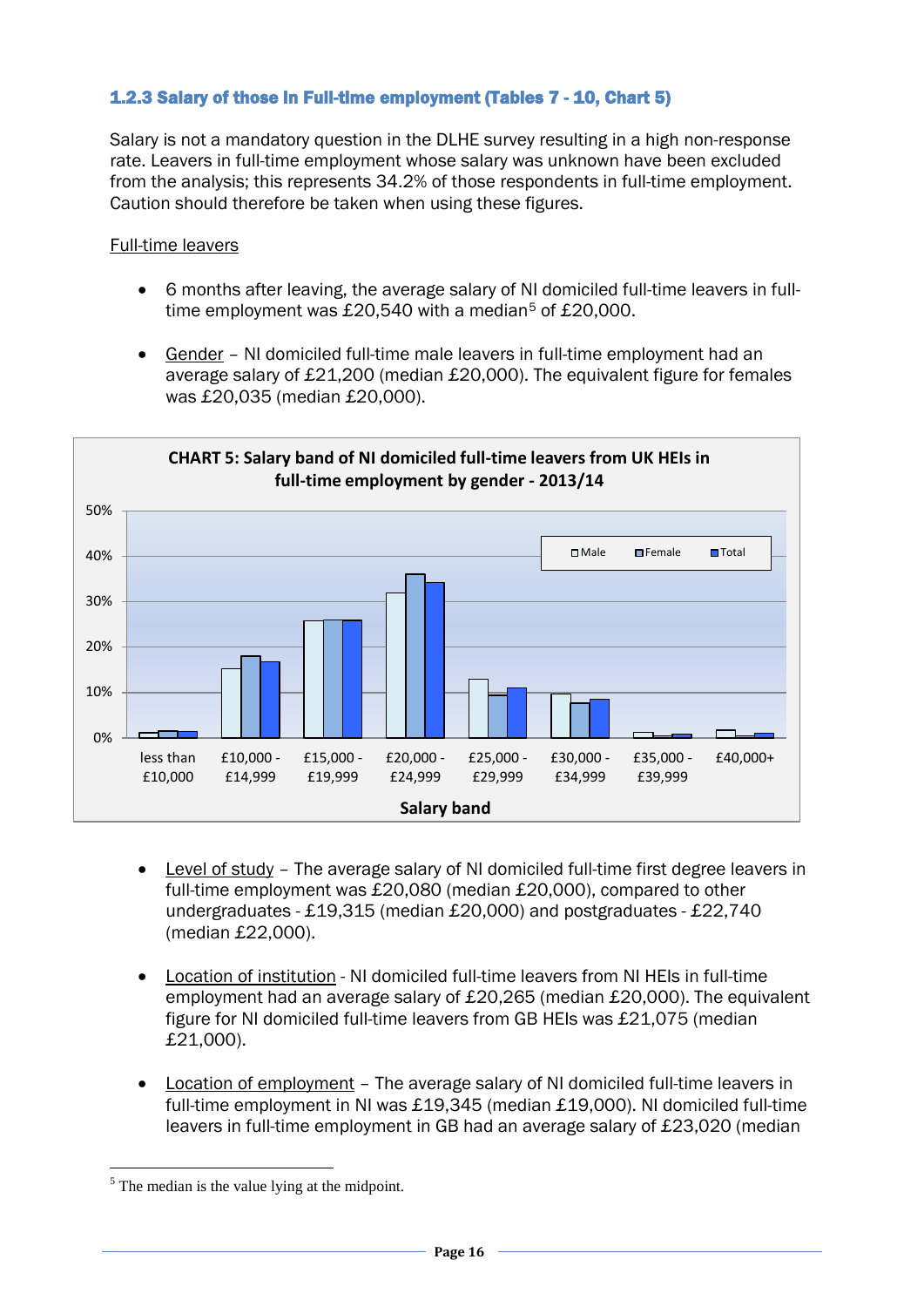£22,000). This difference is consistent with findings from DETI's NI annual survey of hours and earnings. This survey reports that in April 2014 full-time employees in NI had the lowest median gross weekly earnings across the UK regions at approximately 88.2% of the UK figure.

• Standard Occupational Classification – The average salary of NI domiciled full-time first degree leavers in full-time employment was lowest for those in the Elementary Occupation Classification - £12,660 (median £12,500) and Caring, Leisure and Other Service - £13,400 (median £13,000) and highest for those in Professional Occupations - £22,550 (median £22,000).

# Part-time leavers

- 6 months after leaving, the average salary of NI domiciled part-time leavers in fulltime employment was £30,775 (median £28,000).
- Gender NI domiciled part-time male leavers in full-time employment had an average salary of £33,925 (median £30,000). The equivalent figure for females was £28,250 (median £27,000).
- Level of study The average salary of NI domiciled part-time first degree leavers in full-time employment was £25,270 (median £23,000), compared to other undergraduates - £25,705 (median £24,000) and postgraduates - £35,355 (median £32,000).

# <span id="page-16-0"></span>1.3 Further Study (Tables 11a – 12b)

Further study includes all those leavers primarily in work and also studying, primarily in study and also in work, full-time study and part-time study.

- Just under a fifth (18.2%) of NI domiciled full-time leavers were in further study six months after leaving. Of those, 72.9% were studying for a postgraduate qualification, 9.6% for a first degree, 4.9% for other diplomas or certificates, 7.7% for a professional qualification, 4.1% for other qualifications and 0.7% not aiming for a qualification.
- Level of study 18.9% of NI domiciled full-time first-degree leavers were in further study compared to 42.7% of other undergraduates and 9.5% of postgraduates. Of those in further study, first degree leavers were most likely to be studying for a postgraduate qualification (78.7%); other undergraduates were most likely to be studying for a first degree (78.7%) and postgraduates were most likely to be studying for another postgraduate qualification (72.9%).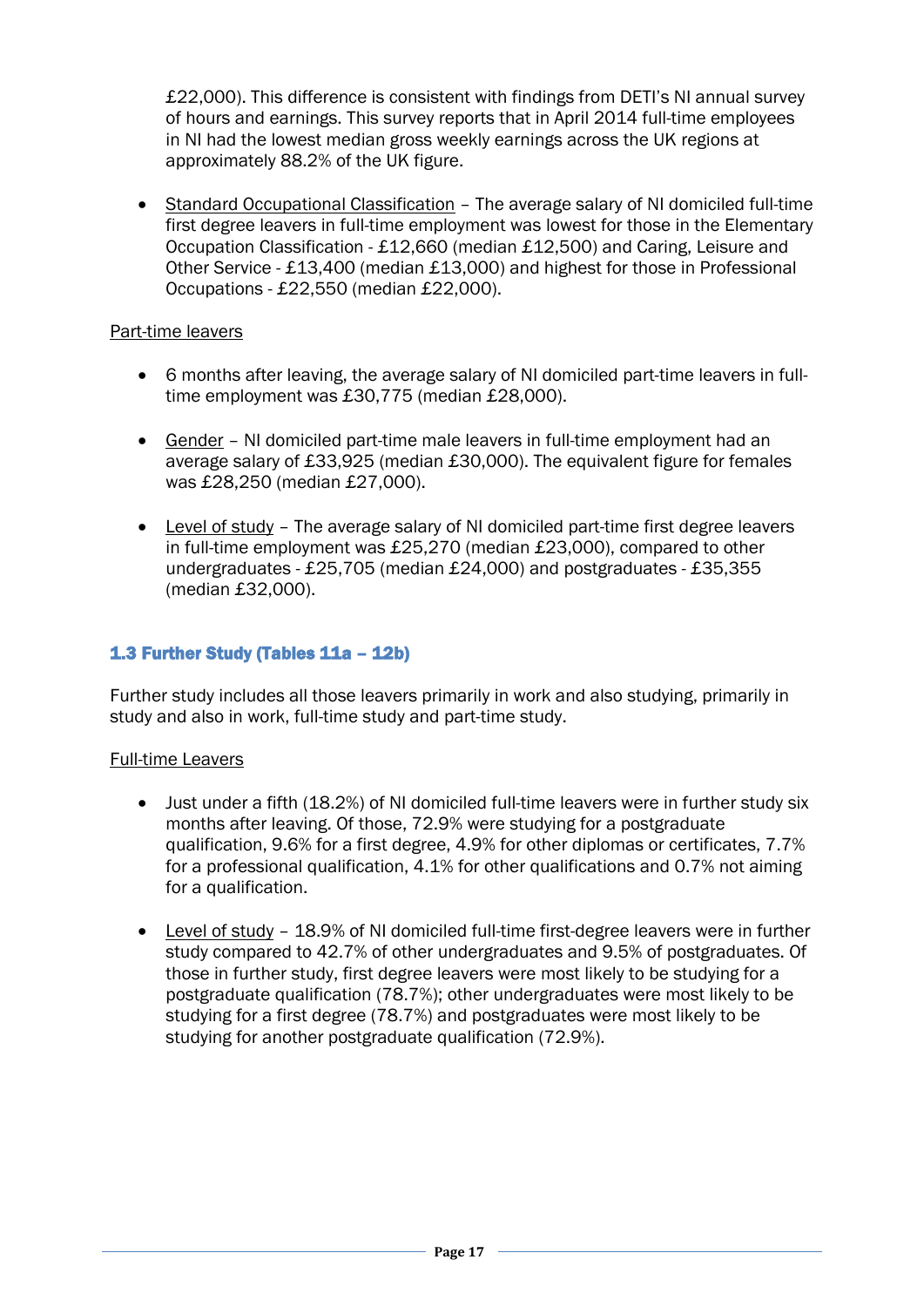# <span id="page-17-0"></span>SECTION 2: Destinations of leavers from Northern Ireland Higher Education Institutions in 2013/14 (Tables 13a to 25b)

This section presents the findings for students who qualified from a NI HEI in 2013/14. Tables relating to this section can be found in [Annex 1.](#page-36-0)

### <span id="page-17-1"></span>2.1 Destinations six months after leaving

### 2.1.1 Destinations by mode, level, gender, domicile and institution (Tables 13a-15b, Chart 6)

- Six months after leaving, 58.9% of full-time leavers from NI HEIs were in full-time work, 11.5% were in part-time work, 3.5% primarily in work and also studying and 3.1% primarily studying and also in work – a total of 77.0% in some sort of employment.
- An additional 12.3% of leavers were in full-time study, 0.6% in part-time study, 5.3% unemployed, 1.0% due to start work and 3.8% of leavers were engaged in other activities.
- Gender six months after leaving, 74.8% of full-time male leavers from NI HEIs were in employment compared to 78.6% of females. Males (7.0%) were more likely to be unemployed than females (4.1%).
- Level of study six months after leaving, 76.5% of full-time first degree leavers from NI HEIs were in employment compared to 53.1% of other undergraduates and 82.7% of postgraduates. First degree leavers (12.7%) and other undergraduates (36.7%) were more likely to be in full-time study than postgraduates (6.8%).

<span id="page-17-2"></span>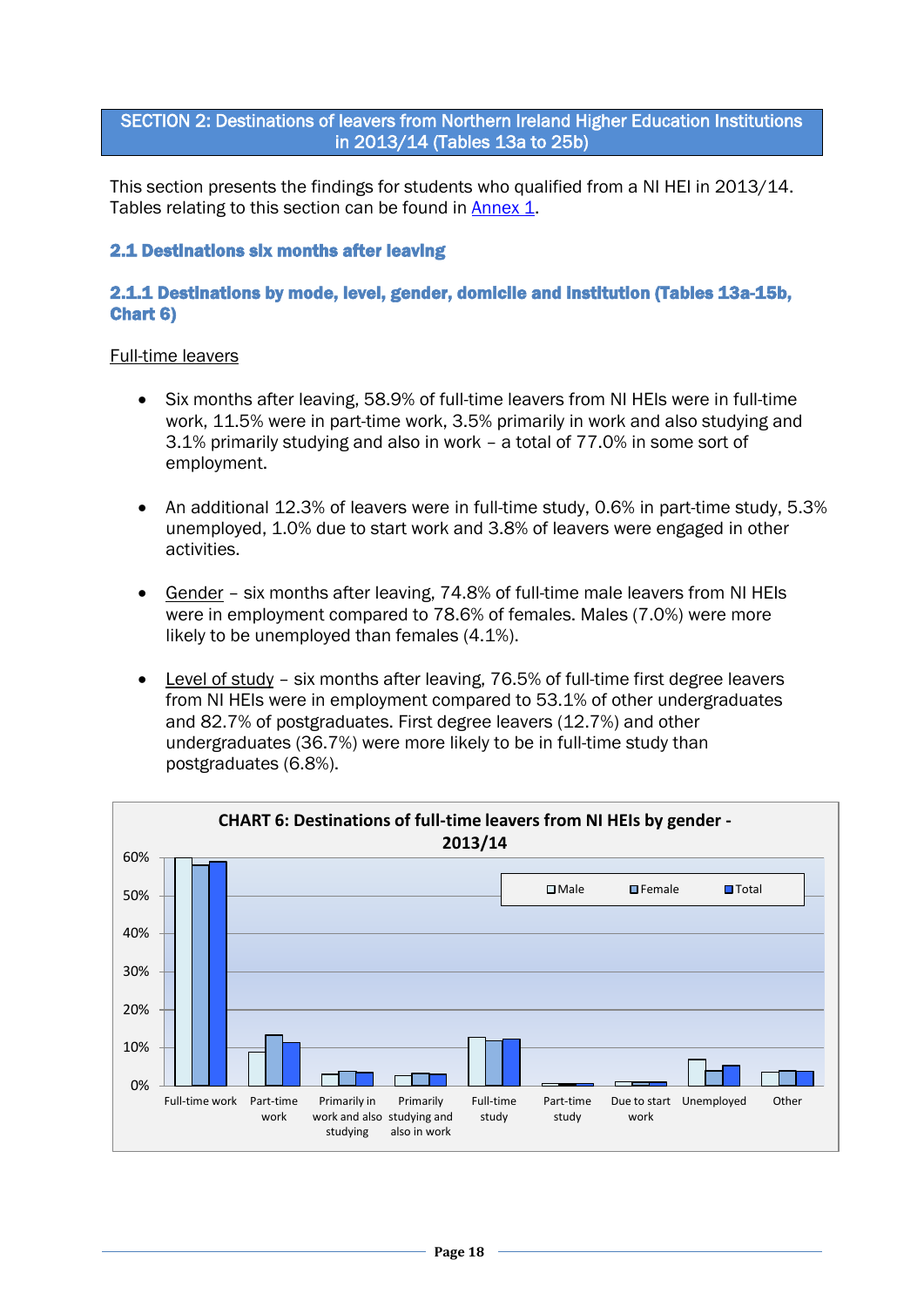- Country of domicile NI domiciled full-time leavers from NI HEIs were more likely to be in employment six months after leaving (77.3%) than GB domiciled (69.6%) and ROI domiciled (74.2%) full-time leavers from NI HEIs.
- Institution Full-time leavers from Ulster University (UU) (80.2%), Stranmillis (79.0%), and St Mary's (74.6%) were more likely to be in employment six months after leaving than those from Queen's University, Belfast (QUB) (73.5%).

QUB (16.2%) and St Mary's full-time leavers (19.9%) were more likely to undertake full-time study than those from Stranmillis (15.2%) and UU (8.1%).

The unemployment rate of full-time leavers was highest at UU (6.6%). St Mary's (2.5%) and Stranmillis (1.9%) experienced low rates while QUB was slightly higher at 4.3%.

### Part-time leavers

- Of all part-time leavers from NI HEIs 6 months after leaving, 66.5% were in fulltime work, 9.3% in part-time work, 9.1% primarily in work and also studying and 1.1% primarily studying and also in work – a total of 86.0% in employment.
- The rest of the part-time leavers were in full-time study (4.4%), part-time study (2.0%), or unemployed (3.0%), with 4.3% of leavers engaged in other activities.
- Gender six months after leaving, 85.6% of part-time female leavers from NI HEIs were in employment compared to 86.6% of males. Males (70.3%) were more likely to be in full-time work than females (64.1%), with females more likely to be in parttime work (12.0%) than males (5.0%).
- Level of study six months after leaving, 81.6% of part-time first degree leavers from NI HEIs were in employment compared to 81.8% of other undergraduates and 89.6% of postgraduates. First degree leavers (5.8%) and other undergraduates (3.8%) were more likely to be unemployed than postgraduates  $(1.5\%)$ .
- Country of domicile GB domiciled (91.0%) part-time leavers from NI HEIs were more likely to be in employment six months after leaving than NI domiciled (85.5%) and ROI domiciled (85.4%) part-time leavers from NI HEIs.
- Institution  $6$  Part-time leavers from the University of Ulster (87.9%) and Queen's University, Belfast (83.7%) were more likely to be in employment six months after leaving than those from Stranmillis (33.3%).

Stranmillis (57.6%) part-time leavers were more likely to undertake full-time study than those from QUB (7.6%) and UU (2.3%).

<span id="page-18-0"></span><sup>&</sup>lt;sup>6</sup> The number of part-time leavers from St Mary's was too small to allow reliable comparison of employment or full-time study.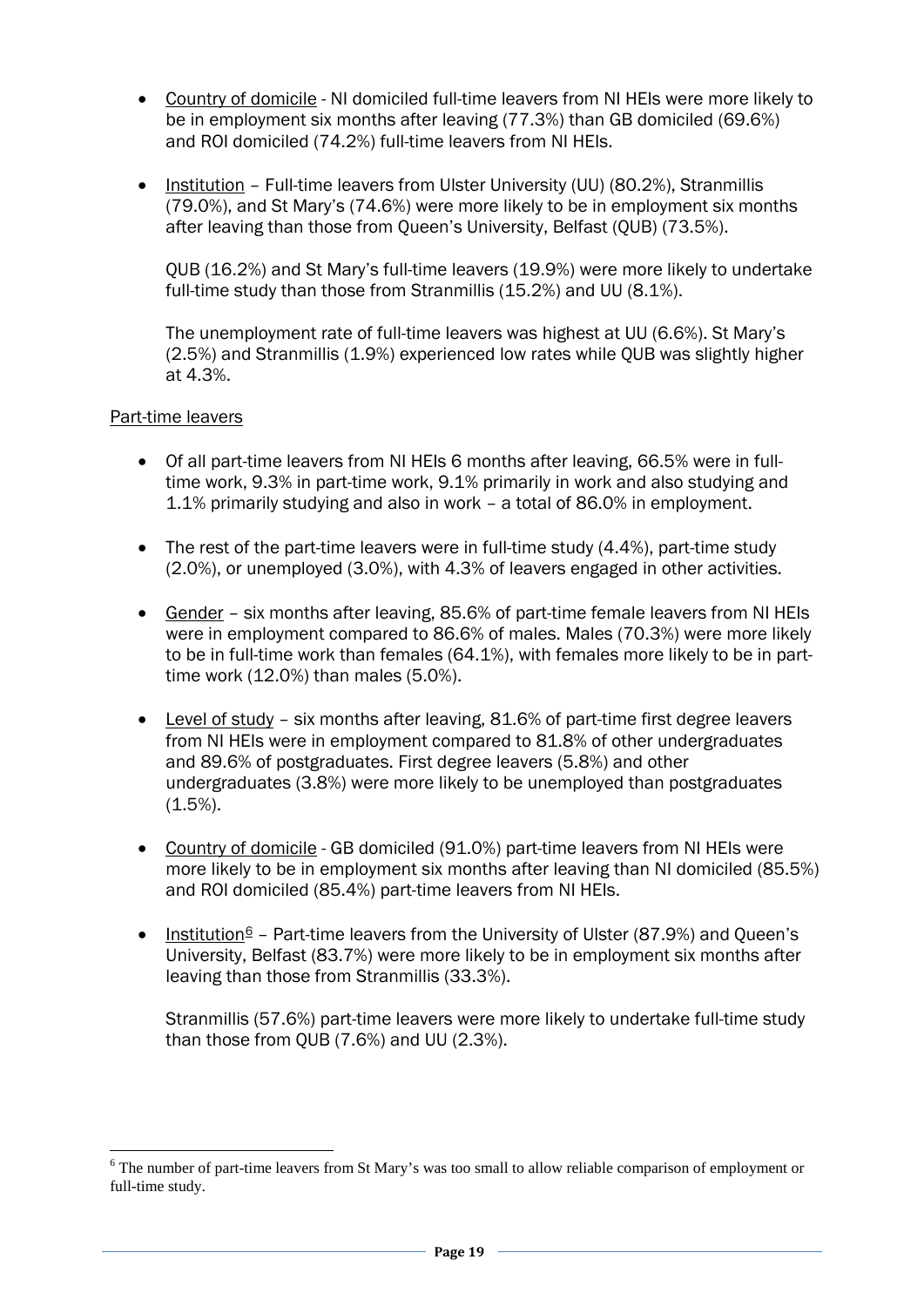# <span id="page-19-1"></span>2.1.2 Destinations by subject area studied (Tables 16a and 16b, Chart 7)

<span id="page-19-0"></span>Full-time leavers

- 6 months after leaving, the subject areas with the highest proportion of full-time leavers from NI HEIs in employment were Medicine & Dentistry (98.9%), Education (88.0%) and Subjects Allied to Medicine (86.8%).
- The subject areas with the lowest proportion of full-time leavers from NI HEIs in employment were Mathematical Sciences (50.7%), Physical Sciences (59.2%), Agriculture and Related Subjects (60.9%) and Languages (63.4%). However, these subjects had some of the highest proportion of leavers going into further study only. For example 37.3% of Mathematical Sciences students were recorded in this category.
- The unemployment rate was highest for full-time leavers from NI HEIs who studied Mass Communication & Documentation (10.3%), Computer Science (8.9%) and Creative Arts & Design (8.6%). An unemployment rate of 0.4% was recorded for Medicine & Dentistry leavers.



• The employment rate for full-time leavers from NI HEIs who had studied a Broad STEM related subject was 78.5%, whereas the employment rate for full-time leavers from NI HEIs who studied a Narrow STEM related subject was 71.8%.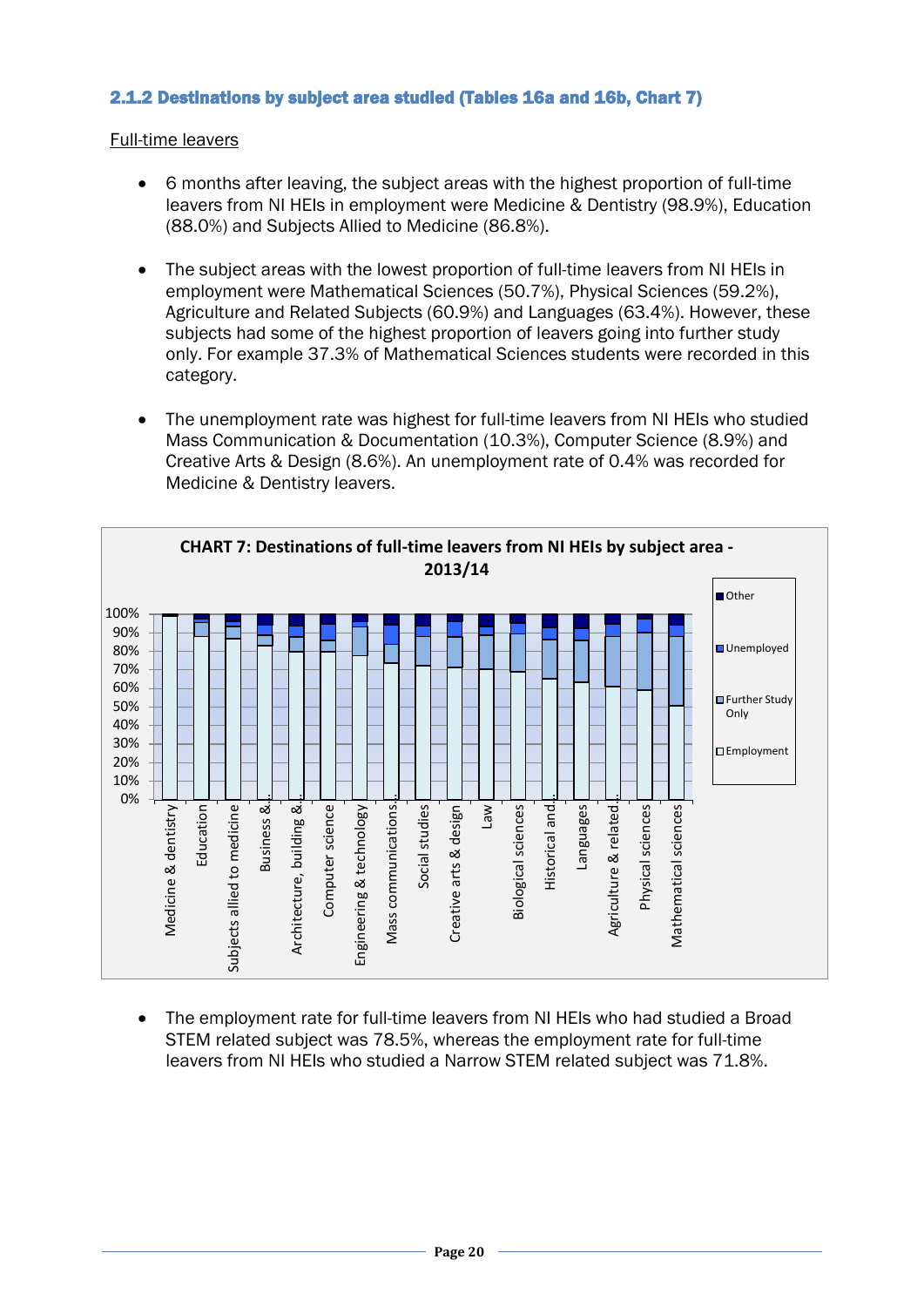# <span id="page-20-0"></span>2.1.3 Destinations - UK comparison (Tables 17a and 17b)

### Full-time leavers

- Full-time leavers from NI HEIs were more likely to be in employment 6 months after leaving (77.0%) than leavers from English (76.3%), Scottish (73.3%) and Welsh (74.4%) HEIs. However, full-time leavers from NI HEIs (5.3%) and English HEIs (5.3%) were also more likely to be unemployed than their counterparts from Welsh (4.8%) and Scottish (4.9%) HEIs.
- Full-time leavers from Scottish HEIs (15.9%) were more likely to be in full-time study, compared to 12.3%% from NI HEIs, 12.4% from English HEIs and 14.7% from Welsh HEIs.

### Part-time leavers

- 86.0% of part-time leavers from NI HEIs were in employment, compared to 85.6% from English HEIs, 84.4% from Scottish HEIs and 89.2% from Welsh HEIs.
- Part-time leavers from NI HEIs (3%), were more likely to be unemployed than those from English (2.5%), Scottish (1.9%) and Welsh (2.1%) HEIs.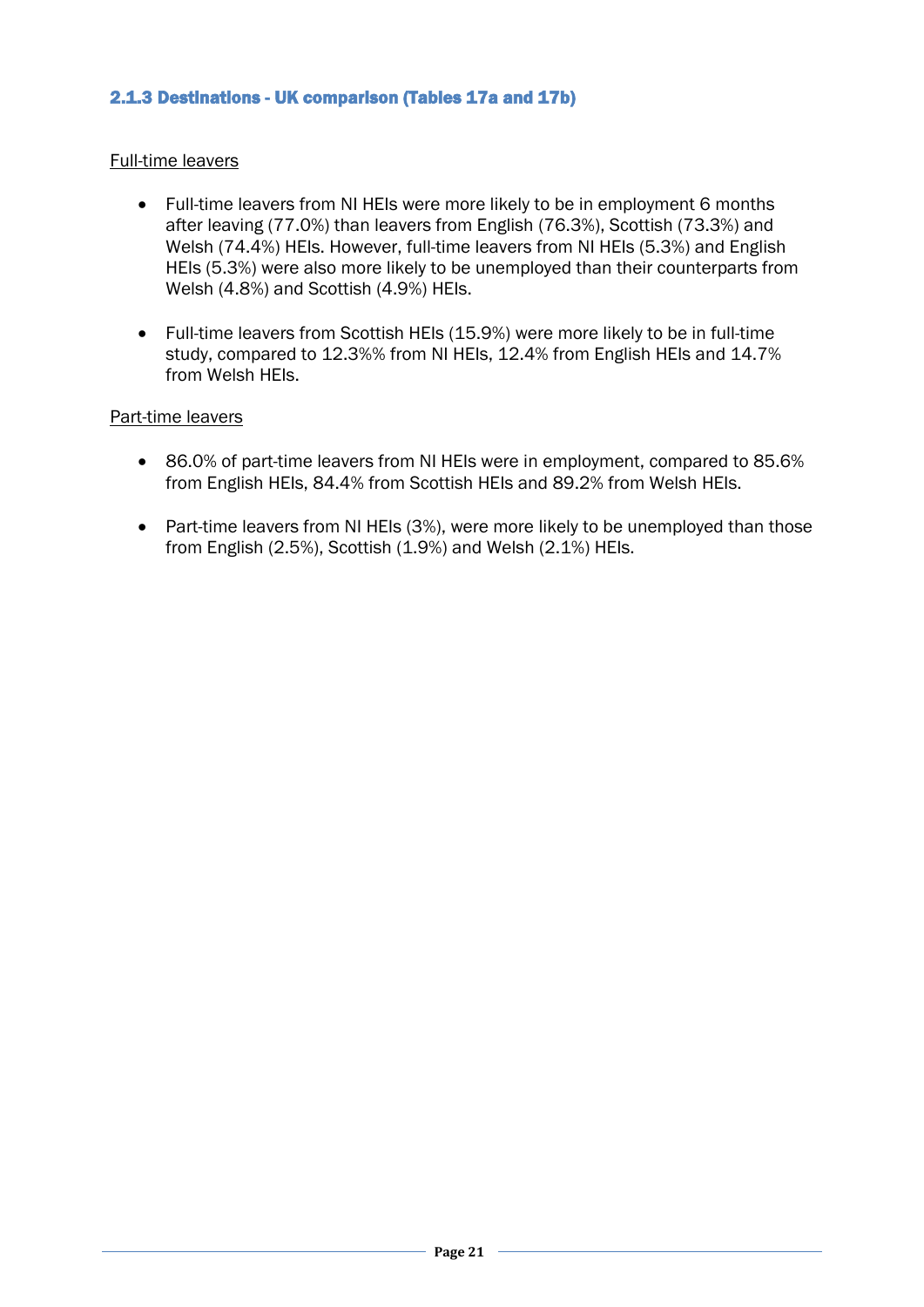# <span id="page-21-2"></span><span id="page-21-0"></span>2.2 Employment

Employment includes all those leavers in full-time work, part-time work, primarily in work and also studying, primarily studying and also in work.

# <span id="page-21-1"></span>2.2.1 Employment - Location of Employment (Tables 18a-g, Chart 8)

- Of those full-time leavers from NI HEIs in employment six months after leaving, 82.4% were employed in NI, 10.2% in GB, 4.6% in ROI and 2.8% elsewhere.
- Country of domicile Approximately 86.5% of NI domiciled full-time leavers from NI HEIs in employment were employed in NI, 8.7% in GB, 2.5% in ROI and 2.4% elsewhere. The comparable figures for non NI domiciled leavers from NI HEIs are 30.3% employed in NI, 29.6% in GB, 30.5% in ROI and 9.6% elsewhere.
- Gender 83.4% of full-time female leavers from NI HEIs in employment were employed in NI, compared to 80.9% of males.
- Level of study 84.4% of full-time first degree leavers from NI HEIs in employment were employed in NI, compared to 91.3% of other undergraduates and 73.3% of postgraduates.

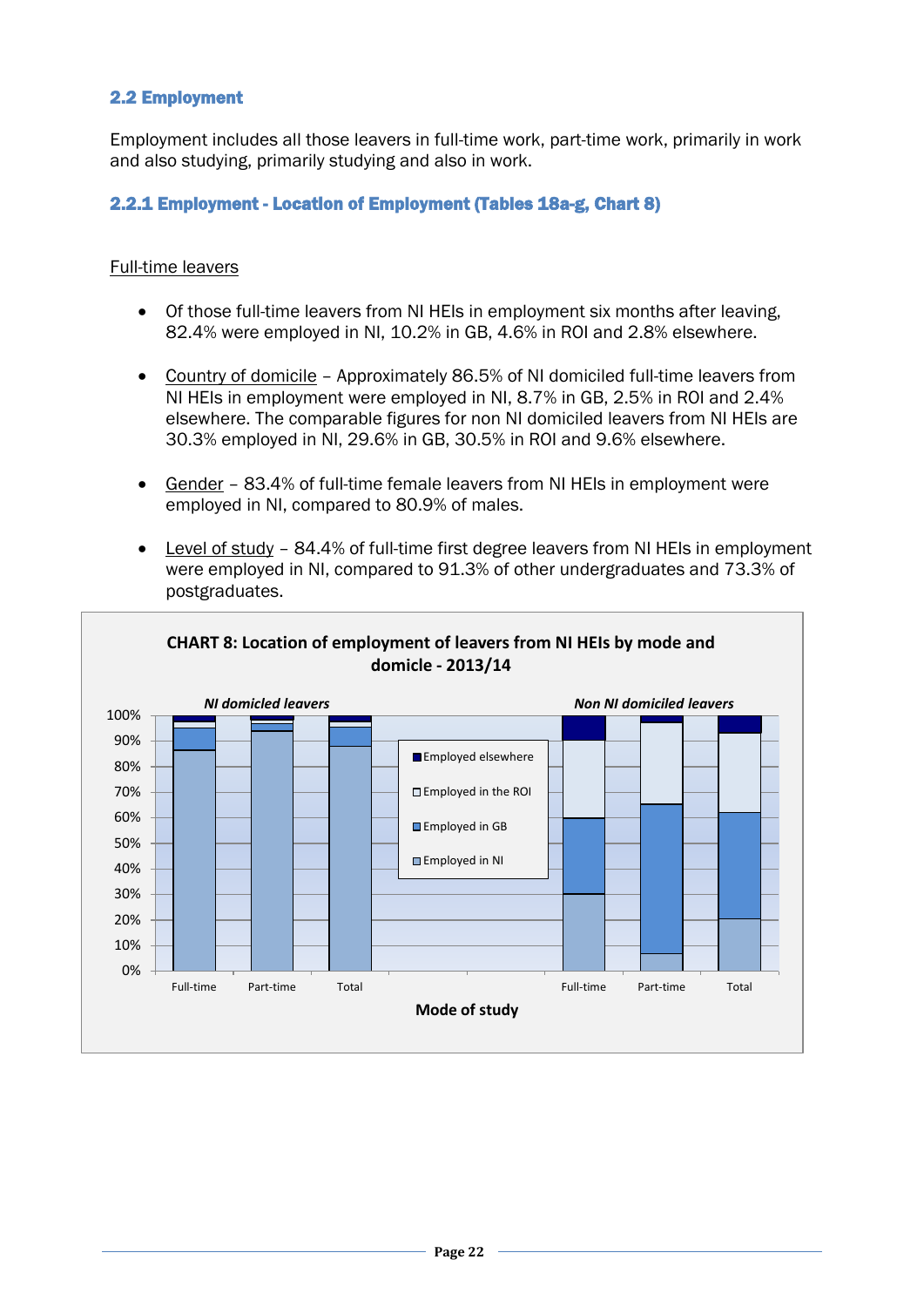# Part-time leavers

- Over three quarters (78.8%) of part-time leavers from NI HEIs in employment after six months were employed in NI, 12.7% were employed in GB, 6.9% in ROI and 1.6% elsewhere.
- Country of domicile 94.0% of NI domiciled part-time leavers from NI HEIs in employment were employed in NI, compared to 7.0% of non NI domiciled part-time leavers from NI HEIs.
- Gender 81.1% of part-time male leavers from NI HEIs in employment were employed in NI, compared to 77.3% of females.
- Level of study 88.6% of part-time first degree leavers from NI HEIs in employment were employed in NI, compared to 82.7% of other undergraduates and 73.5% of postgraduates.

# <span id="page-22-0"></span>2.2.2 Employment – Standard Occupational Classification (SOC) (Tables 19a and 19b)

### Full-time leavers

- Of those entering employment 6 months after leaving, 71.0% of full-time leavers from NI HEIs took up positions in the top three SOC groups (Managers & Senior Officials, Professional Occupations or in Associate Professional & Technical Occupations).
- Gender 74.1% of full-time male and 68.9% of full-time female leavers from NI HEIs in employment were employed in the top three SOC groups.
- Level of study 68.9% of full-time first degree leavers from NI HEIs in employment were employed in the top three SOC groups, compared to 35.6% of other undergraduates and 83.4% of postgraduates.

### Part-time leavers

- Of those entering employment, 86.0% of part-time leavers from NI HEIs took up positions in the top three SOC groups (Managers & Senior Officials, Professional Occupations or in Associate Professional & Technical Occupations).
- Gender 88.2% of part-time male and 84.5% of part-time female leavers from NI HEIs in employment were employed in the top three SOC groups.
- Level of study 68.5% of part-time first degree leavers from NI HEIs in employment were employed in the top three SOC groups, compared to 82.7% of other undergraduates and 93.7% of postgraduates.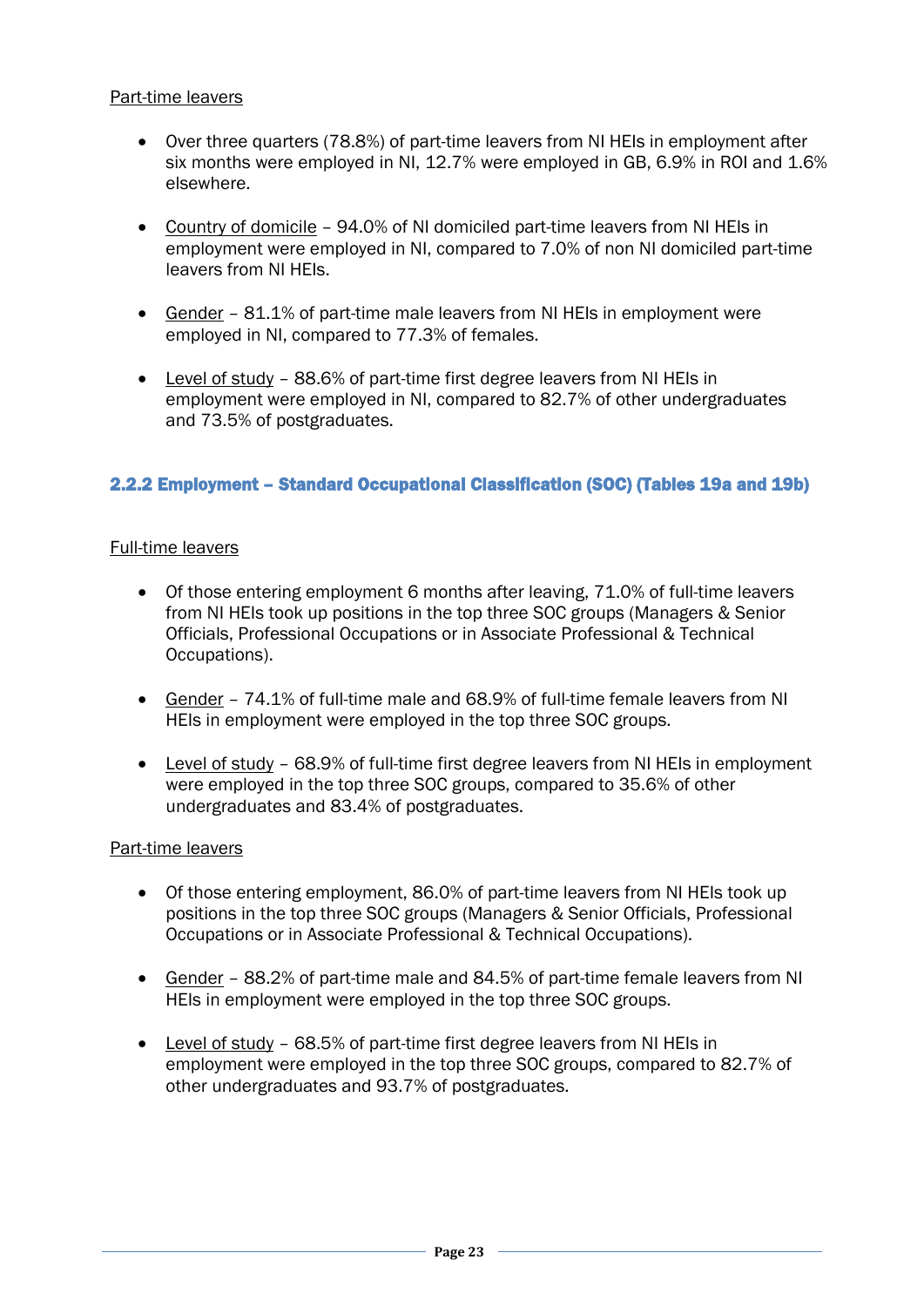# <span id="page-23-1"></span><span id="page-23-0"></span>2.2.3 Employment – Salary of those in Full-time employment (Tables 20-23, Chart 9)

Salary is not a mandatory question in the DLHE survey resulting in a high non-response rate. Leavers in full-time employment whose salary was unknown have been excluded from the analysis; this represents 33.8% of those respondents in full-time employment. Caution should therefore be taken when using these figures.

- 6 months after leaving, the average salary of full-time leavers from NI HEIs in fulltime employment was £20,505 with a median of £20,000.
- Gender Full-time male leavers from NI HEIs in full-time employment had an average salary of £21,110 (median £20,000). The equivalent figure for females was £20,025 (median £20,000).



- Level of study The average salary of full-time first degree leavers from NI HEIs in full-time employment was £20,020 (median £20,000), compared to postgraduates - £22,730 (median £22,000). The number of full-time other undergraduates was too small to allow reliable comparison of salary.
- Country of domicile NI domiciled full-time leavers from NI HEIs in full-time employment had an average salary of £20,265 (median £20,000). The equivalent figure for GB domiciled full-time leavers from NI HEIs was £21,205 (median £20,500), although the GB domiciled figures are based on small numbers in comparison to the NI domiciled.
- Location of employment The average salary of full-time leavers from NI HEIs in full-time employment in NI was £19,600 (median £19,000). Full-time leavers from NI HEIs in full-time employment in GB had an average salary of £24,855 (median £24,000). This difference is consistent with findings from DETI's NI annual survey of hours and earnings. This survey reports that in April 2014 full-time employees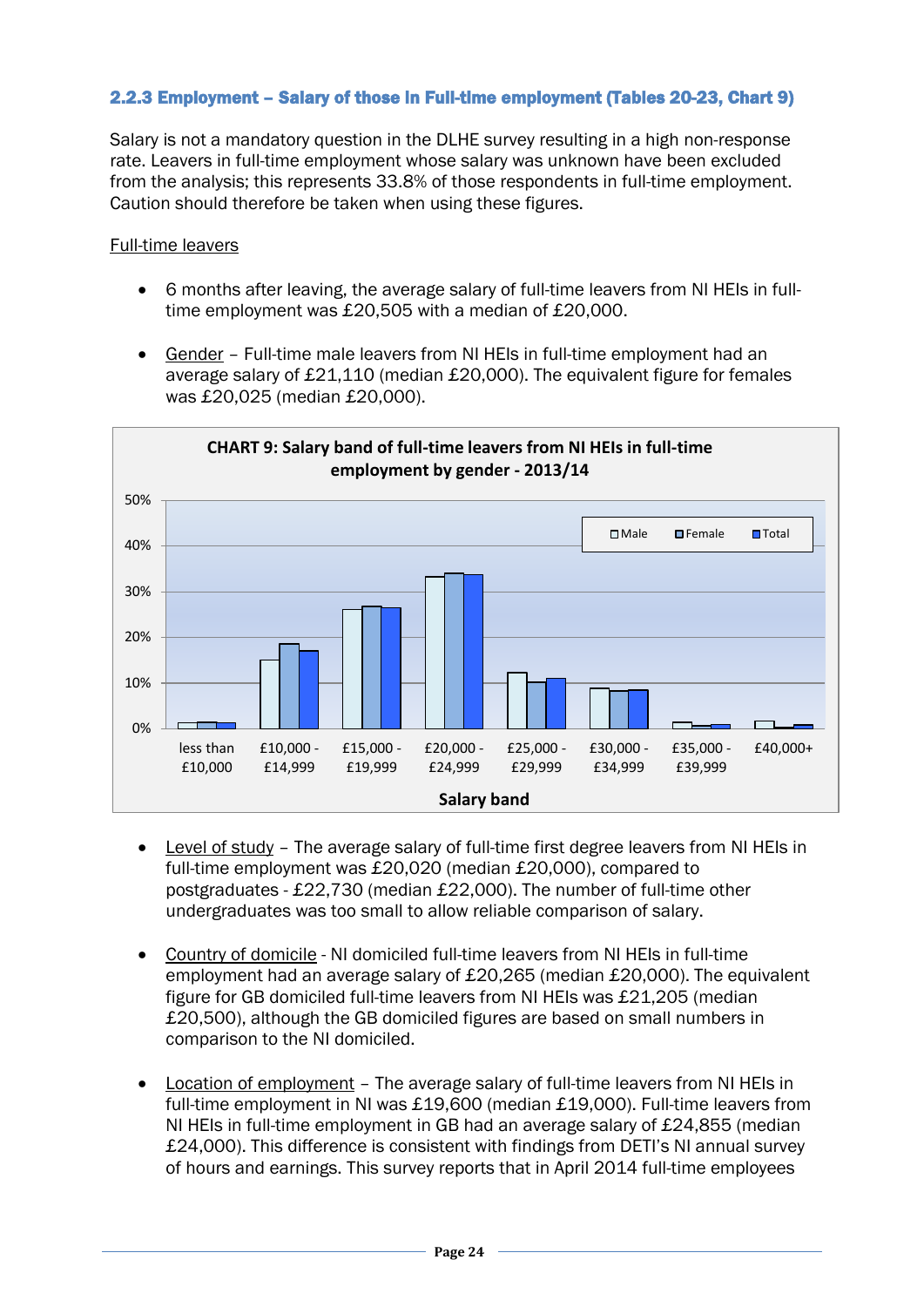in NI had the lowest median gross weekly earnings across the UK regions at approximately 88.2% of the UK figure.

• Standard Occupational Classification – The average salary of full-time first degree leavers from NI HEIs in full-time employment was lowest for those in the Elementary Occupation Classification - £13,375 (median £12,750) and highest for those in Professional Occupations - £22,255 (median - £22,000).

# Part-time leavers

- 6 months after leaving, the average salary of part-time leavers from NI HEIs in fulltime employment was £31,220 (median £29,000).
- Gender Part-time male leavers from NI HEIs in full-time employment had an average salary of £33,370 (median £30,000). The equivalent figure for females was £29,690 (median £28,000).
- Level of study The average salary of part-time first degree leavers from NI HEIs in full-time employment was £25,310 (median £23,000), compared to other undergraduates - £25,075 (median £24,000) and postgraduates - £35,040 (median £32,000).

# <span id="page-24-0"></span>2.3 Further Study (Tables 24a – 25b)

Further study includes all those leavers primarily in work and also studying, primarily in study and also in work, full-time study and part-time study.

- Just under a fifth (19.5%) of full-time leavers from NI HEIs were in further study six months after leaving. Of those, 74.7% were studying for a postgraduate qualification, 8.7% for a first degree, 5.0% for other diplomas or certificates, 6.7% for a professional qualification, 4.3% for other qualifications and 0.7% not aiming for a qualification.
- Level of study 20.3% of full-time first-degree leavers from NI HEIs were in further study compared to 54.1% of other undergraduates and 10.3% of postgraduates. Of those in further study, first degree leavers were most likely to be studying for a postgraduate qualification (79.5%), while other undergraduates (77.7%) were most likely to be studying for a first degree qualification and postgraduates were most likely to be studying for another postgraduate qualification (74.7%).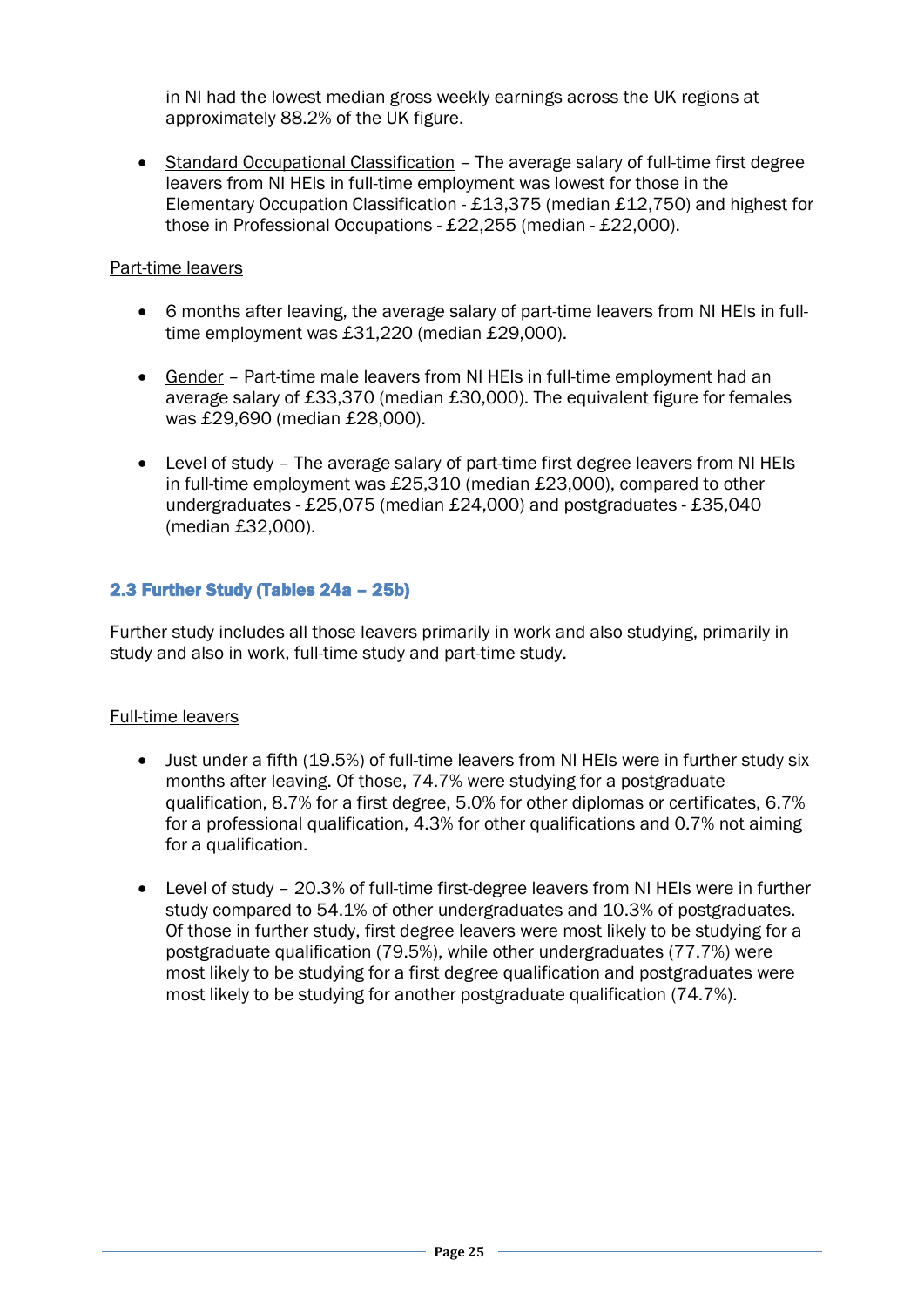### <span id="page-25-0"></span>General

- 1. This statistical bulletin has been produced by the Department for Employment and Learning, Northern Ireland (NI), using data collected by the Higher Education Statistics Agency (HESA) through the annual Destination of Leavers from Higher Education (DLHE) survey. The DLHE survey is carried out six months after students leave HE.
- 2. The bulletin is divided into two sections. Section 1 focuses on destinations of NI domiciled students who gained qualifications at Higher Education Institutions (HEIs) in NI, England, Scotland and Wales (UK) and Section 2 concentrates on destinations of all students who gained qualifications at NI HEIs. NI domiciled students at NI HEIs are included in both sections, accounting for 66.9% of Section 1 and 88.3% of Section 2.
- 3. HESA The Higher Education Statistics Agency (HESA) is the official agency for the collection of information on publicly funded Higher Education institutions (HEIs) in the UK. It was set up in 1993 following the white paper "Higher Education: a new framework", which called for more coherence in Higher Education statistics. HEIs include all publicly funded universities. HESA data do not include enrolments at Further Education colleges in Northern Ireland or Great Britain, or enrolments at institutions in the Republic of Ireland.
- 4. DLHE survey This Statistical Bulletin is based on data returned to HESA in respect of the new version of the 'Destinations of Leavers from Higher Education (DLHE) survey. The DLHE survey carried out annually was re-designed to collect richer information from leavers particularly regarding their activities on the survey date. From 2011/12 onwards Leavers now report all the activities that they are undertaking on the census date and then indicate which one they consider to be most important to them. From these responses, destination categories are derived taking into account the most important activity and, in some instances, other activities the leaver is involved in. HESA released a publication on the 2013/14 DLHE on 25th June 2015, providing a high level UK analysis. The HESA report can be downloaded from the HESA website at: <https://www.hesa.ac.uk/sfr217>
- 5. Target population The HESA DLHE report's target population includes all UK and European Union domiciled leavers at a UK HEI and who obtained relevant qualifications (see note 10) reported to HESA for the reporting period 1st August 2013 to 31st July 2014. The coverage of the survey was expanded to include additional HE qualifications and now includes Non-EU domiciled leavers as part of a pilot. Surveying these leavers was undertaken with a clear distinction that the information collected should not be published until carefully reviewed.
- 6. Exclusions The population for this DLHE bulletin does not represent the full cohort of leavers during the reporting period; examples of those excluded from the target population are listed below:
	- Leavers qualifying with professional qualifications (e.g. associate membership or membership of a body such as the Institute of Bankers) or undergraduate diplomas and certificates (other than foundation degrees, HND, DipHE, HNC and CertHE).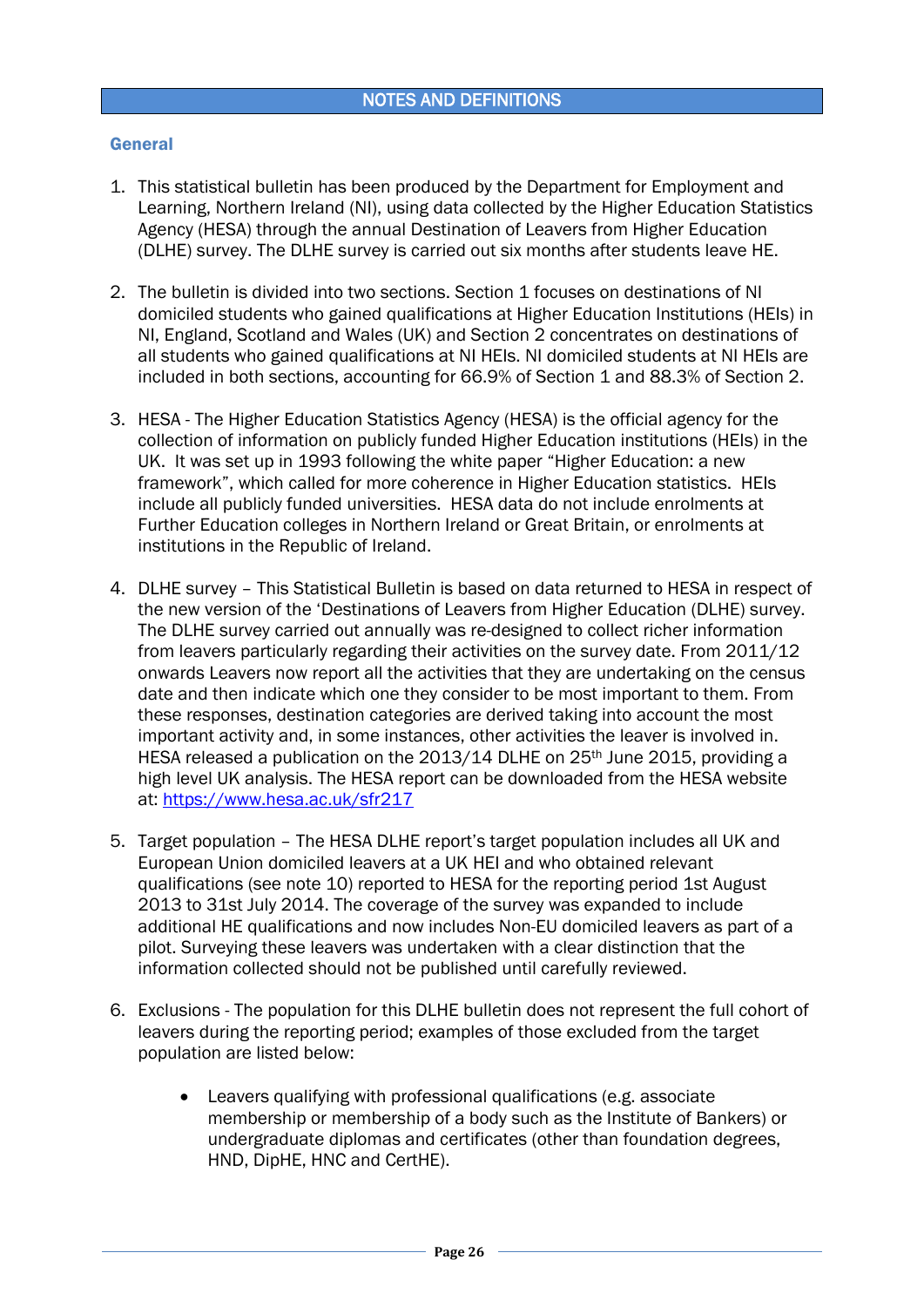- Non EU domiciled leavers.
- Leavers whose mode of study was recorded as dormant during the reporting period. (This will include for example students submitting a thesis and students retaking exams during the reporting period).
- 7. Response rate Of all NI domiciled leavers from UK HEIs for whom DLHE information was expected, 81.3% responded (83.5% off full-time and 72.9% of part-time leavers) and for all leavers from NI HEIs for whom DLHE information was expected, 80.3% responded (83.8% of full-time and 69.7% of part-time leavers).
- 8. Not Known Responses of not known have been included in the tables, but have been excluded for calculating percentages in the analysis.
- 9. The survey dates for the 2013/14 DLHE return were 15 April 2014 (if the leaver obtained the qualification between 1 August 2013 and 31 December 2013) and 13 January 2015 (if the leaver obtained the qualification between 1 January 2014 and 31 July 2014).
- 10.Leaver's Activities In the DLHE survey leavers are able to report what they are doing in relation to both employment and study. If not ineligible, or have explicitly refused to provide information, respondents were able to report up to eight individual activities, of which one must be indicated to be the 'most important'.

These activities are as follows:

- Working full-time (including self-employed/freelance, voluntary or other unpaid work, developing a professional portfolio/creative practice or on an internship)
- Working part-time (including self-employed/freelance, voluntary or other unpaid work, developing a professional portfolio/creative practice or on an internship)
- Unemployed and looking for work
- Due to start a job in the next month
- Engaged in full-time further study, training or research
- Engaged in part-time further study, training or research
- Taking time out in order to travel
- Something else

These activities are used to derive a category for publication that reflects the range of activities undertaken. Leavers identified as ineligible, or who have explicitly refused to provide information, are grouped for publication as 'Ineligibility or explicit refusal'. All other respondents are categorised according to their range of activities as follows: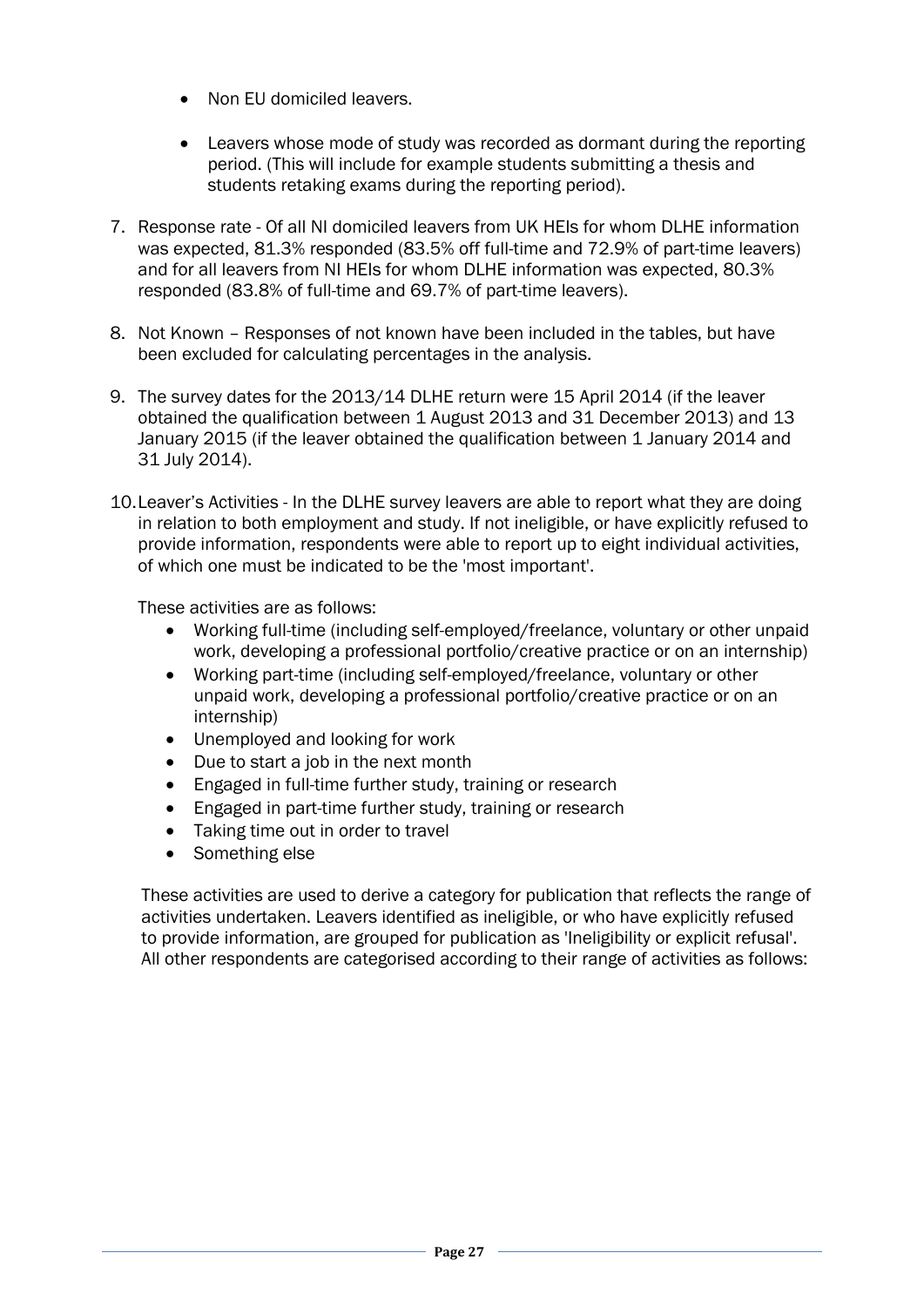# Derived Activity Categories for DLHE Publication 2013/14

| Most important activity        | If any other activity      | Derived activity Category             |
|--------------------------------|----------------------------|---------------------------------------|
| (Only one category indicated   | includes                   | (Student's most important activity is |
| here by the student)           | (Student also indicates    | combined with other activities and    |
|                                | other activities they are  | used to derive these categories for   |
|                                | involved in)               | publication purposes).                |
| Working full-time              | Engaged in full-time       | Primarily in work and                 |
|                                | study, training or         | also studying                         |
|                                | research OR                |                                       |
|                                | Engaged in part-time       |                                       |
|                                | further study, training or |                                       |
|                                | research                   |                                       |
|                                | Otherwise                  | Full-time work                        |
|                                |                            |                                       |
| Working part-time              | Engaged in full-time       | Primarily in work and                 |
|                                | study, training or         | also studying                         |
|                                | research OR                |                                       |
|                                | Engaged in part-time       |                                       |
|                                | further study, training or |                                       |
|                                | research                   |                                       |
|                                | Otherwise                  | Part-time work                        |
| Unemployed and looking for     |                            | Unemployed                            |
| work                           |                            |                                       |
| Due to start a job in the next | Working full-time          | Full-time work                        |
| month                          | Engaged in full-time       | Full-time study                       |
|                                | further study, training or |                                       |
|                                | research,                  |                                       |
|                                | provided that Working      |                                       |
|                                | full-time has not been     |                                       |
|                                | selected.                  |                                       |
|                                | Working part-time,         | Part-time work                        |
|                                | provided that Working      |                                       |
|                                | full-time AND              |                                       |
|                                |                            |                                       |
|                                | Engaged in full-time       |                                       |
|                                | further study, training or |                                       |
|                                | research                   |                                       |
|                                | have not been selected.    |                                       |
|                                | Otherwise                  | Due to start work                     |
| Engaged in full-time further   | Working full-time OR       | <b>Primarily studying</b>             |
| study, training or research    | Working part-time          | and also in work                      |
|                                |                            |                                       |
|                                |                            |                                       |
|                                | Otherwise                  | Full-time study                       |
| Engaged in part-time further   | Working full-time OR       | Primarily studying                    |
| study, training or research    | Working part-time          | and also in work                      |
|                                | Otherwise                  | Part-time study                       |
| Taking time out in order to    |                            | Other                                 |
| travel                         |                            |                                       |
|                                |                            | Other                                 |
| Something else                 |                            |                                       |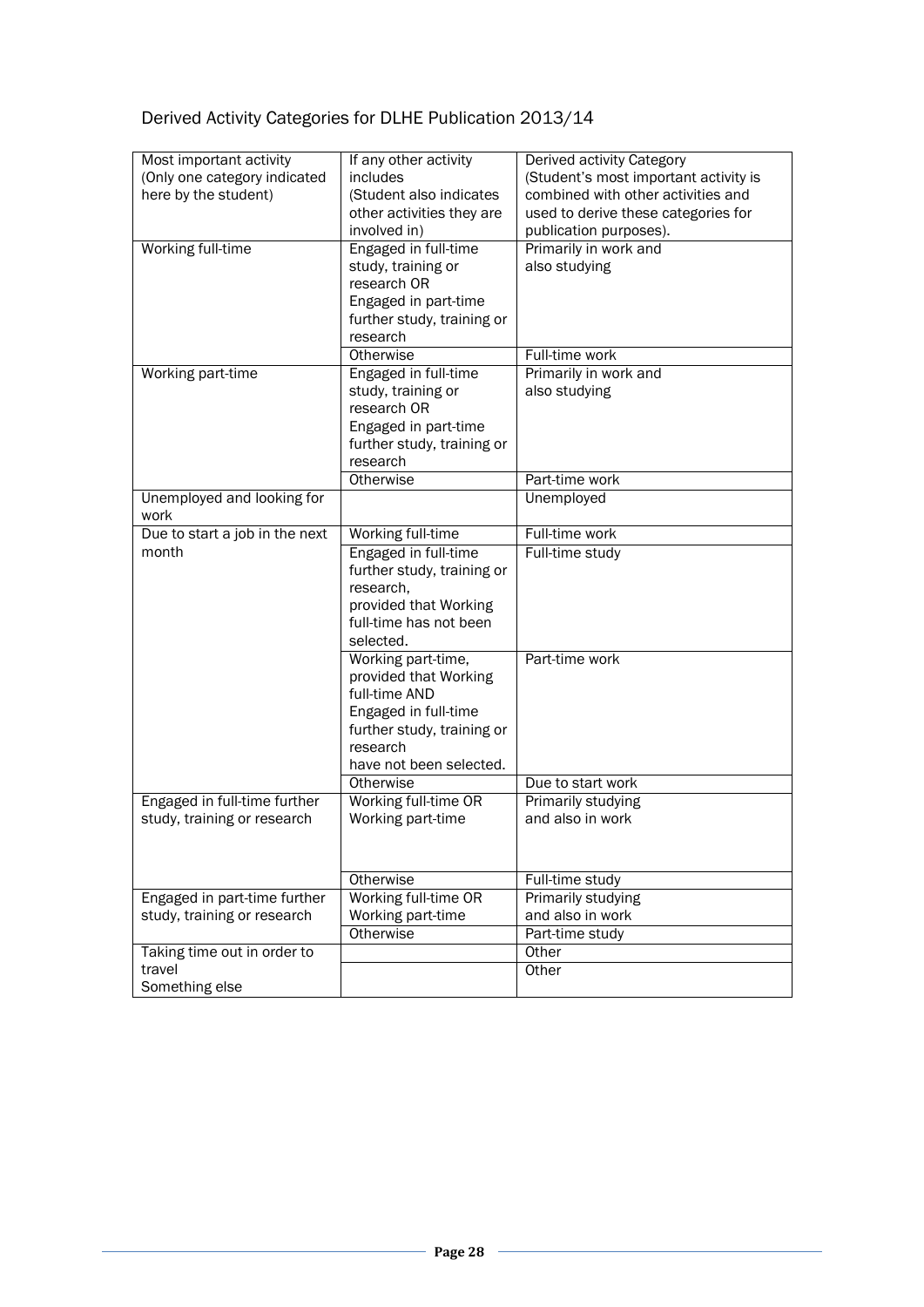11.UK comparison – Comparative data for England, Scotland, Wales and Northern Ireland can be downloaded from the HESA website at the following page:

<https://www.hesa.ac.uk/sfr217>

- 12.Further statistics on the NI higher education sector, including enrolments, qualifications gained and various higher education fact sheets can be downloaded from the Department's website - <http://www.delni.gov.uk/higher-education-stats>
- 13.Quality of HE statistics Information on the collection, validation and quality assurance of HE data and statistics, and the quality guidance used in managing the production of HE statistics can be accessed from the following link [www.delni.gov.uk/he-statistical-methods.htm](http://www.delni.gov.uk/he-statistical-methods.htm)
- 14.Uses made of HE statistics

This bulletin is disseminated directly to approximately 50 users. In addition, it is also published on the Department's website and the UK National Statistics publication hub [\(www.statistics.gov.uk/hub/index.html\)](http://www.statistics.gov.uk/hub/index.html). Users include policy colleagues in DEL, academics, researchers, members of the public, the NI Assembly, other government departments and other interested parties and individuals.

The bulletin and further analysis of the data provide an evidence base that is used in a number of DEL policies, strategies and reviews. Some examples are: -

- Graduating to Success DEL's Higher Education Strategy
- Access to Success DEL's Widening Participation Strategy
- Delivering Success through Excellence an analysis of the Quality and Performance of DEL's Programmes and Provision.
- Review of Initial Teacher Education.
- Securing our services NI Strategy on Apprenticeships.

Further details on these strategies are available from the DEL website: <http://www.delni.gov.uk/index/further-and-higher-education/higher-education.htm>

In addition, HE data are used within other NI departments and their agencies. Some examples are: -

- DFP as a key indicator in the Education Domain of the Northern Ireland Multiple Deprivation Measure.
- The Northern Ireland Economic Strategy
- Invest NI to quantify the supply of graduates for potential inward investment to NI

Approximately 200 HE statistical enquiries per year are received by the Department from various sources. These include requests for further breakdowns of enrolments, qualifications and destinations data.

In addition, approximately 25 assembly questions (either written or oral), relating to HE data, are received by the Department each year.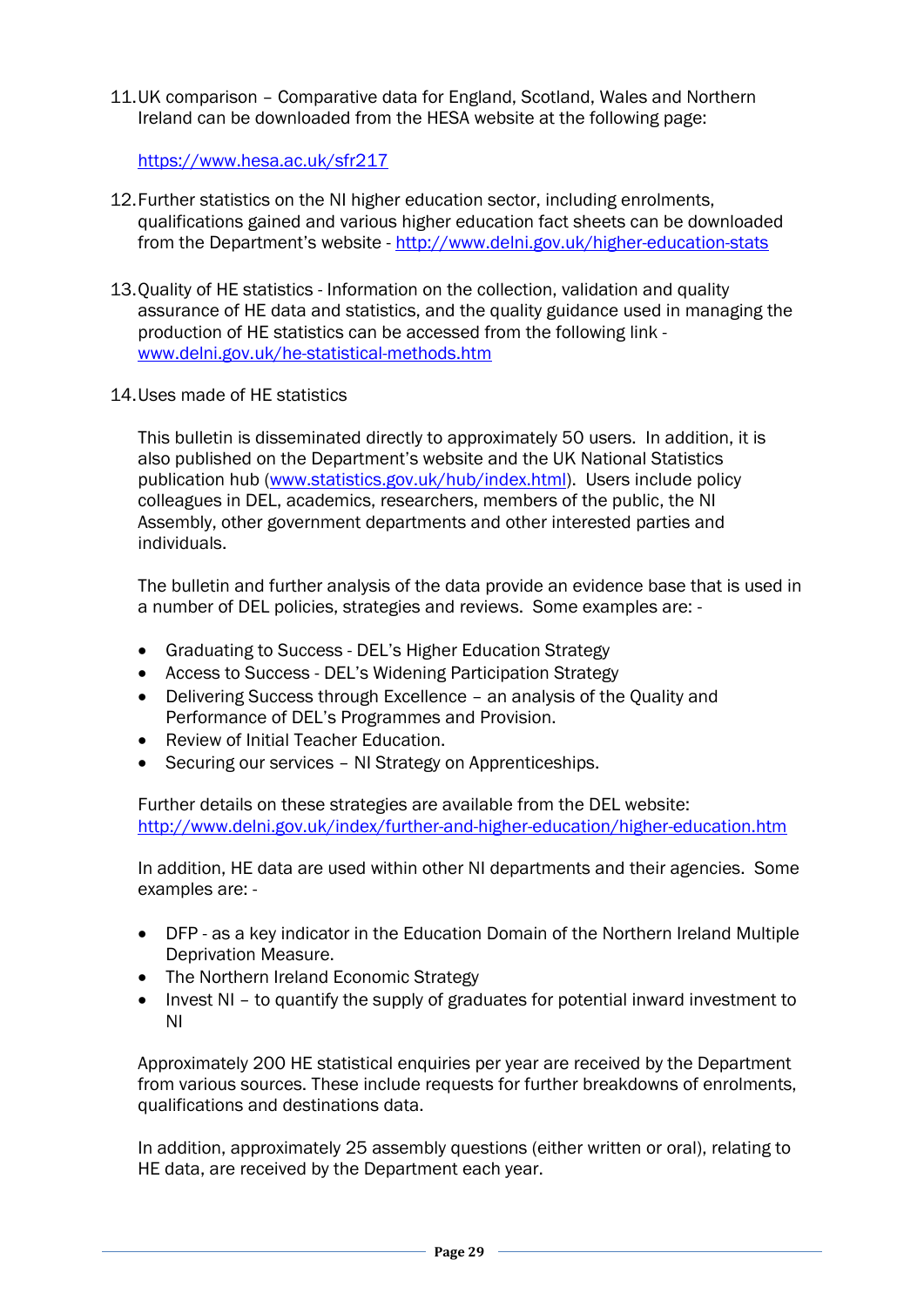15.Rounding Strategy - Figures in the attached tables are rounded to the nearest 5, with 0, 1, 2 rounded to 0. Due to rounding the sum of numbers in each row or column may not match the total shown. Percentages and averages are based on unrounded figures. Percentages are rounded to the nearest whole number; therefore the sum of percentages may not match totals.

# **Definitions**

- 16.Higher education students for the purpose of HESA's data collection are those students on courses for which the level of instruction is above that of level 3 of the Qualifications and Curriculum Authority (QCA) National Qualifications Framework (NQF) (e.g. courses at the level of Certificate of HE and above).
- 17. Qualifiers in employment include those in full-time work, part-time work, voluntary work, those combining work and study and those in work whose mode of work is unknown.
- 18.Relevant qualifications for inclusion in the 2012/13 DLHE return are listed below:

### Postgraduate

Doctorate degrees, Postgraduate Certificates in Education, Other Postgraduate qualifications include masters degrees; other postgraduate qualifications obtained primarily through advanced supervised research; Masters of Business Administration (MBA); pre-registration masters degrees and other taught qualifications at level M leading towards obtaining eligibility to register to practice with a health or social care or veterinary statutory regulatory body; postgraduate bachelors degrees at level M; other taught qualifications at level M including those leading towards registration with the Architects Registration Board (Part 2 qualification).

### First degree

Integrated undergraduate/postgraduate taught masters degrees on the enhanced/extended pattern, and first degrees with honours on the enhanced/extended pattern at level H; first degrees with honours/ordinary first degrees (including those leading to qualified teacher status (QTS)/registration with a General Teaching Council (GTC), but excluding those from the intercalated pattern); first degrees with honours leading towards registration with the Architects Registration Board (Part 1 qualification); pre-registration first degrees with honours/ordinary first degrees leading towards obtaining eligibility to register to practice with a health or social care or veterinary statutory regulatory body; first degrees with honours and diploma; postgraduate bachelors degrees at level H.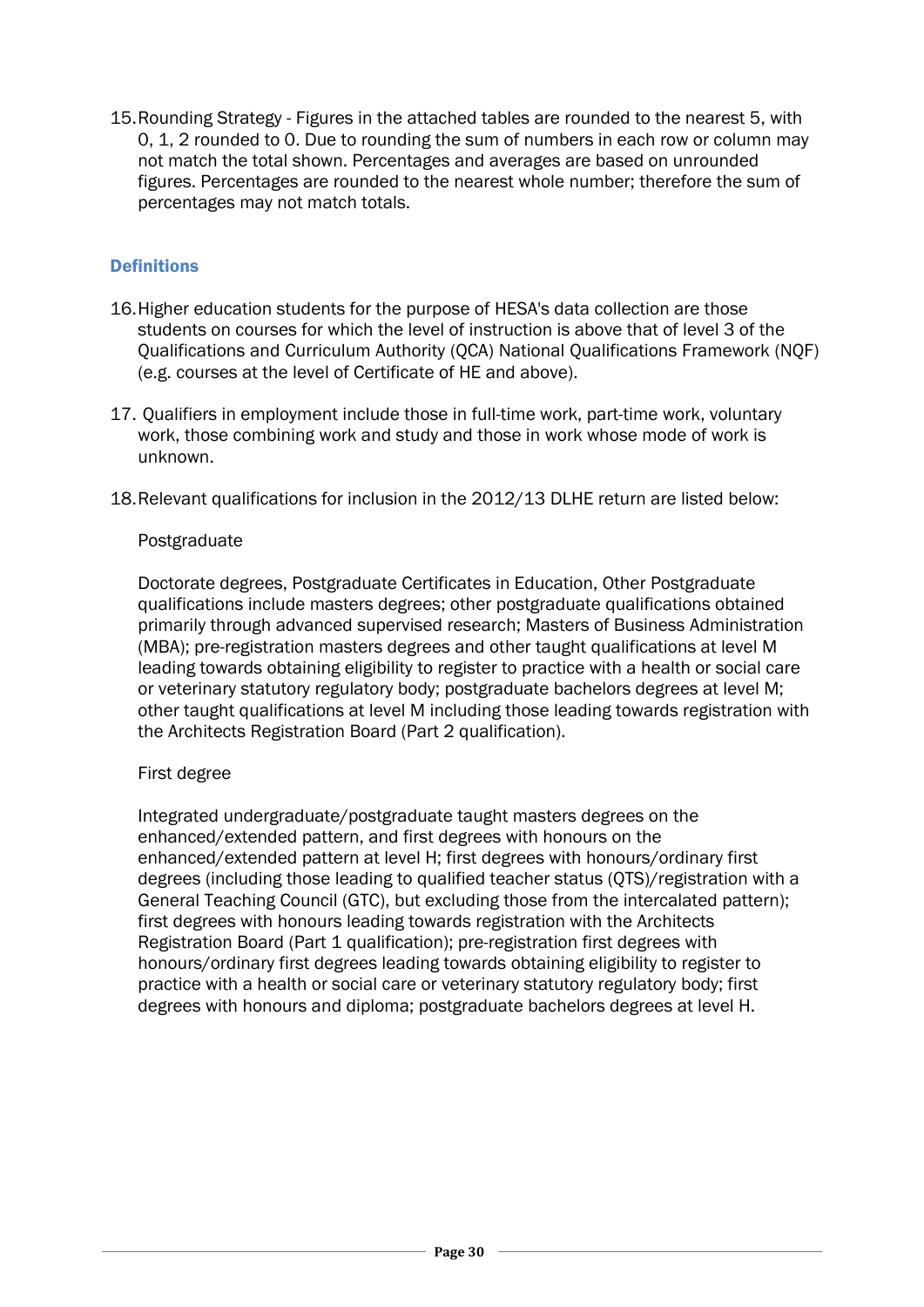# Other undergraduate

Foundation degrees, graduate diplomas/certificates at level H; other qualifications at level H including those leading towards registration with the Architects Registration Board (Part 2 qualification); graduate diplomas/certificates at level I; Diplomas of Higher Education (DipHE) (including those leading towards obtaining eligibility to register to practice with a health or social care or veterinary statutory regulatory body); Higher National Diplomas (HND); Certificates of Higher Education (CertHE); Higher National Certificates (HNC).

- 19.Domicile refers to a student's permanent place of residence prior to enrolment on an HE course.
- 20.GB includes England, Scotland, Wales, Guernsey, Jersey and the Isle of Man.
- 21.The Open University is counted as a wholly English institution. The administrative centre is located in England, although The Open University teaches throughout the UK.

# 22.Occupation

In 2011 HESA adopted the SOC2010 Standard Occupational Classification (which replaced SOC2000), for comparability of sector data with other areas of the economy. A variant of the SOC2010 was created for the coding of occupational information collected in the DLHE survey. The classification is termed SOC2010 (DLHE) and details are available from the Downloadable files section of the HESA DLHE coding manual [www.hesa.ac.uk/C11018](http://www.hesa.ac.uk/C11018) on the HESA website (Standard Occupational Classification (2010) for the Destinations of Leavers from Higher Education Institutions: SOC 2010 (DLHE)).

23.Mode of study distinguishes students studying full-time or part-time:

- I. *Full-time* includes full-time and sandwich modes plus those writing-up where the mode of study was previously full-time and students changing to dormant status previously full-time.
- II. *Part-time* includes those studying part-time, full-time for less than 24 weeks in the academic year, block release or studying during the evenings, plus those writing-up theses and previously part-time.
- 24.Broad STEM includes the following subject areas: Medicine & Dentistry, Subjects allied to Medicine, Biological Sciences, Veterinary Sciences, Agriculture & related subjects, Physical Sciences, Mathematical Sciences, Computer Science, Engineering & Technology and Architecture, Building & Planning.

Narrow STEM is a subset of Broad STEM and includes the following subject areas: Biological Sciences, Physical Sciences, Mathematical Sciences, Computer Science, and Engineering & Technology.

25.The analysis presented in section 1.1.3 utilises five groups (quintiles) of Super Output Areas (SOAs) across Northern Ireland. These five groups are determined based on level of deprivation using the Northern Ireland Multiple Deprivation Measure (NIMDM).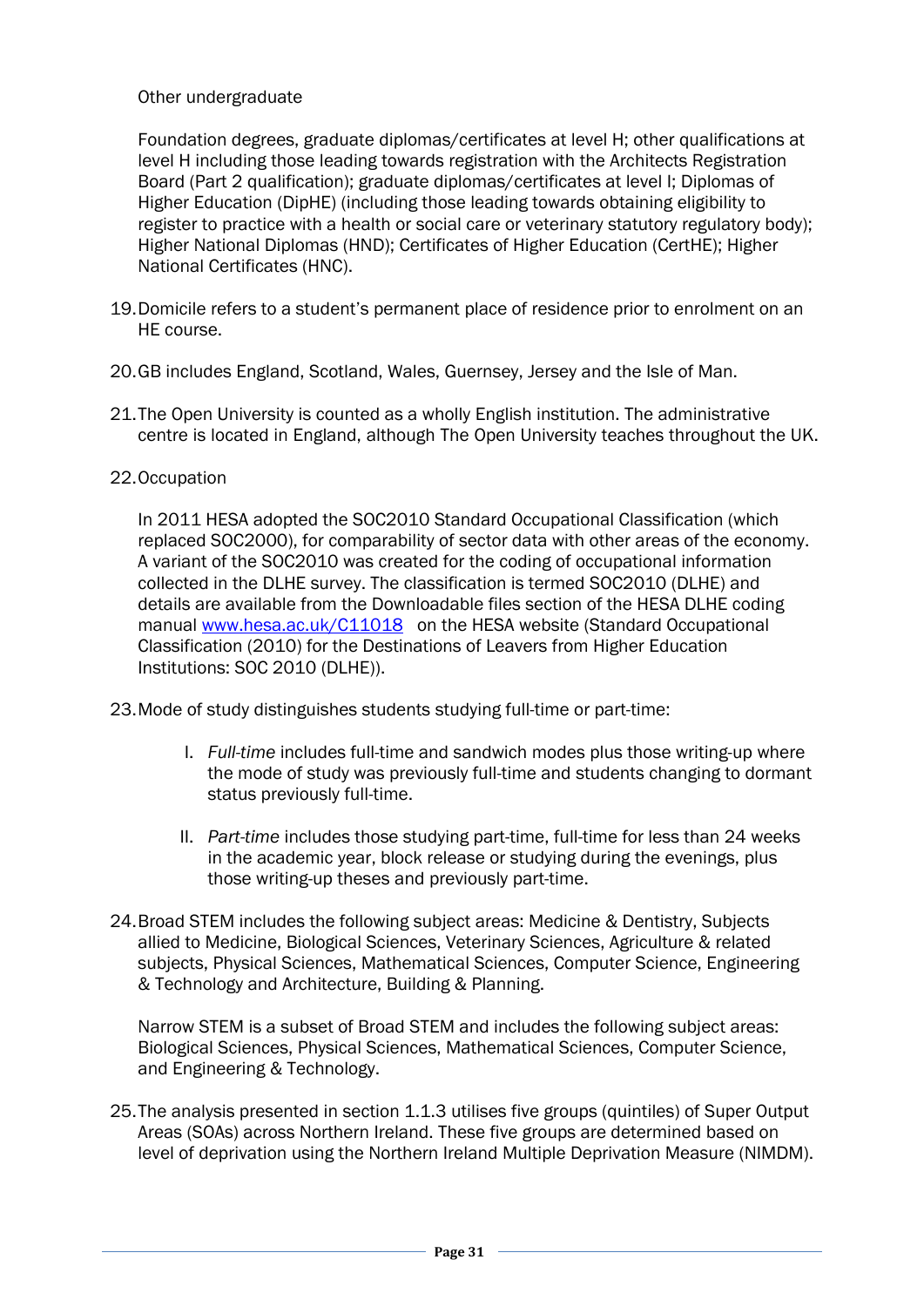Super Output Areas ranked 1 to 178 are the most deprived quintile of SOAs relative to all other SOAs. Those ranked 713 to 890 are the most affluent relative to all other SOAs. Super Output Area (SOA) is determined using the postcode provided on the enrolment record.

The Northern Ireland Multiple Deprivation Measure (NIMDM) 2010 is a weighted combination of the seven domains of deprivation. The Income and Employment Deprivation domains account for nearly 50% of the multiple deprivation measure. The Health Deprivation and Disability Domain, and Education, Skills and Training Deprivation Domain account for a further 30% and the remainder is made up of the Proximity to Services, Living Environment and Crime & Disorder Domains.

For further details on deprivation measurement in Northern Ireland please follow this link:

[http://www.nisra.gov.uk/deprivation/nimdm\\_2010.htm](http://www.nisra.gov.uk/deprivation/nimdm_2010.htm)

Media enquiries should be made to the Department's Press Office in Adelaide House, 39-49 Adelaide Street, Belfast, BT2 8FD, telephone (028) 9025 7793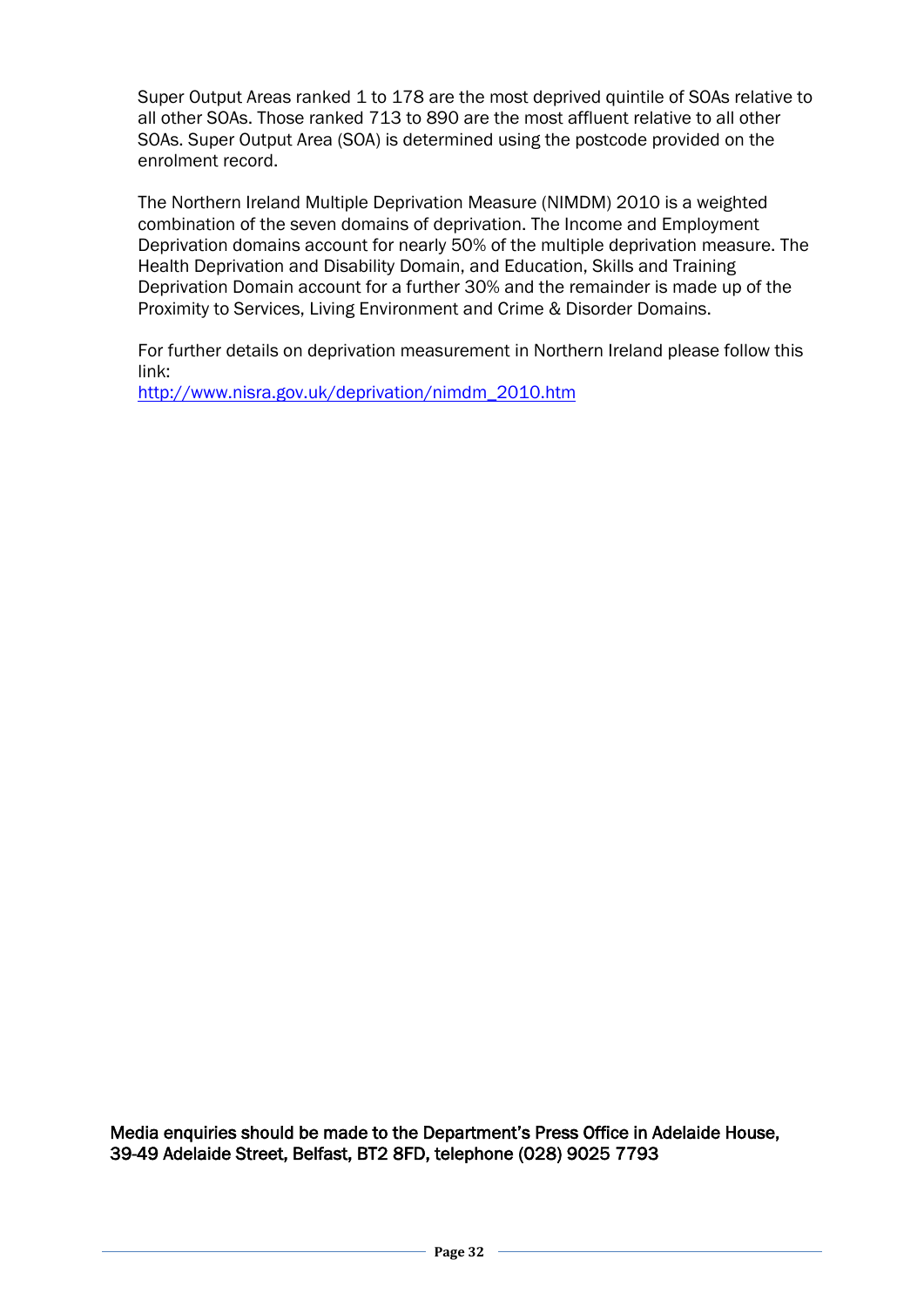<span id="page-32-0"></span>Section 1 - Destinations of Northern Ireland domiciled leavers from UK Higher Education Institutions (HEIs) in 2013/14

[Table 1a:](#page-37-0) Destinations of Northern Ireland domiciled leavers from UK HEIs by mode of study, level of study and gender - 2013/14

[Table 1b:](#page-38-0) Destinations of Full-time Northern Ireland domiciled leavers from UK HEIs by gender - 2013/14

[Table 1c:](#page-38-1) Destinations of Full-time Northern Ireland domiciled leavers from UK HEIs by level of study - 2013/14

[Table 1d:](#page-39-0) Destinations of Part-time Northern Ireland domiciled leavers from UK HEIs by gender - 2013/14

[Table 1e:](#page-39-1) Destinations of Part-time Northern Ireland domiciled leavers from UK HEIs by level of study - 2013/14

[Table 2a:](#page-40-0) Destinations of Northern Ireland domiciled leavers from UK HEIs by mode of study and country of institution - 2013/14 (Numbers)

[Table 2b:](#page-41-0) Destinations of Northern Ireland domiciled leavers from UK HEIs by mode of study and country of institution - 2013/14 (Percentages)

[Table 3a:](#page-42-0) Destinations of Northern Ireland domiciled full-time leavers from UK HEIs by subject area - 2013/14 (Numbers)

[Table 3b:](#page-43-0) Destinations of Northern Ireland domiciled full-time leavers from UK HEIs by subject area - 2013/14 (Percentages)

[Table 4a:](#page-44-0) Destinations of Northern Ireland domiciled leavers from UK HEIs by mode of study and multiple deprivation measure quintiles – 2013/14 (Numbers)

[Table 4b:](#page-45-0) Destinations of Northern Ireland domiciled leavers from UK HEIs by mode of study and multiple deprivation measure quintiles – 2013/14 (Percentages)

[Table 5a:](#page-46-0) Location of Employment of Northern Ireland domiciled leavers from UK HEIs by mode of study, level of study and gender - 2013/14

[Table 5b:](#page-47-0) Location of Employment of Full-time Northern Ireland domiciled leavers from UK HEIs by gender - 2013/14

[Table 5c:](#page-47-1) Location of Employment of Full-time Northern Ireland domiciled leavers from UK HEIs by level of study - 2013/14

[Table 5d:](#page-47-2) Location of Employment of Full-time Northern Ireland domiciled leavers from UK HEIs by location of institution - 2013/14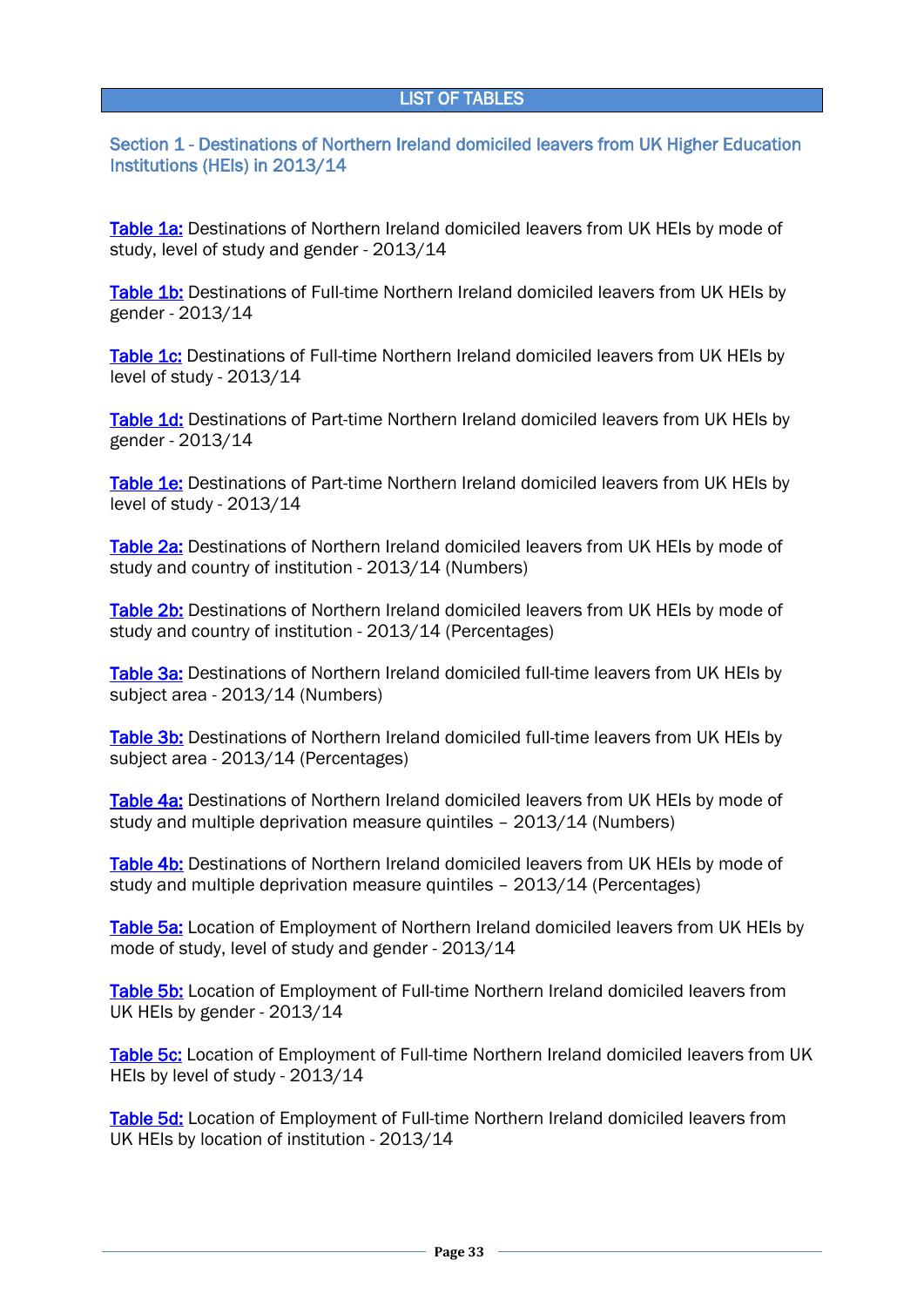[Table 5e:](#page-48-0) Location of Employment of Part-time Northern Ireland domiciled leavers from UK HEIs by gender - 2013/14

[Table 5f:](#page-48-1) Location of Employment of Part-time Northern Ireland domiciled leavers from UK HEIs by level of study - 2013/14

[Table 5g:](#page-48-2) Location of Employment of Part-time Northern Ireland domiciled leavers from UK HEIs by location of institution - 2013/14

[Table 6a:](#page-49-0) Standard Occupational Classification (SOC) of Northern Ireland domiciled leavers from UK HEIs, in Employment by mode of study, level of study and gender - 2013/14 (Numbers)

[Table 6b:](#page-50-0) Standard Occupational Classification (SOC) of Northern Ireland domiciled leavers from UK HEIs, in Employment by mode of study, level of study and gender - 2013/14 (Percentages)

[Table 7:](#page-51-0) Salary of Northern Ireland domiciled leavers from UK HEIs in full-time employment by mode of study, level of study and gender - 2013/14

[Table 8:](#page-52-0) Salary of Northern Ireland domiciled full-time leavers from UK HEIs in full-time employment by country of institution and gender - 2013/14

[Table 9:](#page-53-0) Salary of Northern Ireland domiciled full-time leavers from UK HEIs in full-time employment by location of employment and gender - 2013/14

[Table 10:](#page-54-0) Salary of Northern Ireland domiciled full-time first degree leavers from UK HEIs in full-time employment by Standard Occupational Classification- 2013/14

[Table 11a:](#page-55-0) Destinations of Northern Ireland domiciled full-time leavers from UK HEIs by level of qualification and country of institution - 2013/14 (Numbers)

[Table 11b:](#page-56-0) Destinations of Northern Ireland domiciled full-time leavers from UK HEIs by level of qualification and country of institution - 2013/14 (Percentages)

[Table 12a:](#page-57-0) Northern Ireland domiciled full-time leavers from UK HEIs in further study by level of qualification and country of institution - 2013/14 (Numbers)

[Table 12b:](#page-58-0) Northern Ireland domiciled full-time leavers from UK HEIs in further study by level of qualification and country of institution - 2013/14 (Percentages)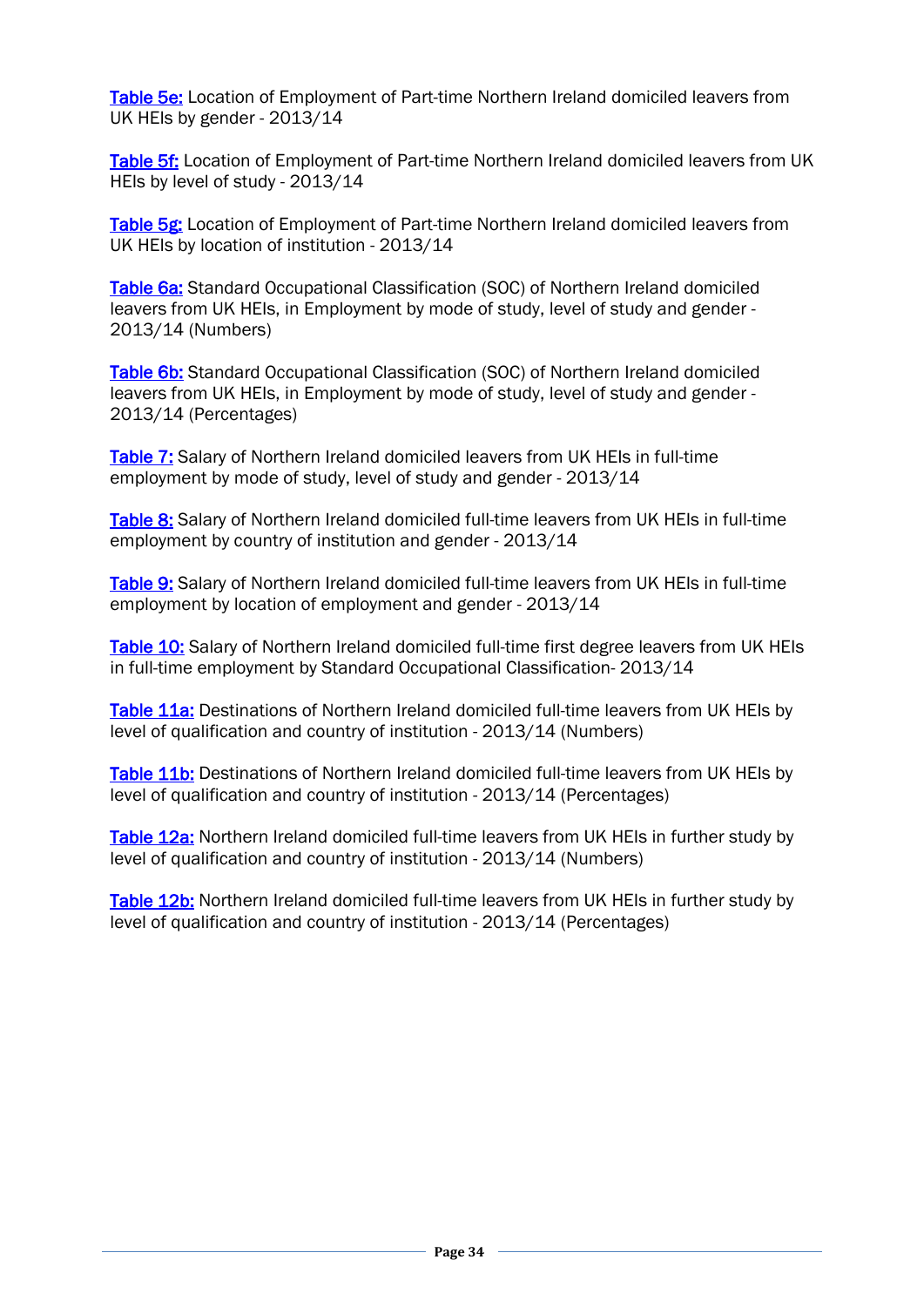Section 2 - Destinations of leavers from Northern Ireland Higher Education Institutions (HEIs) in 2013/14

[Table 13a:](#page-59-0) Destinations of leavers from NI HEIs by mode of study, level of study and gender - 2013/14

[Table 13b:](#page-60-0) Destinations of Full-time leavers from NI HEIs by gender - 2013/14

[Table 13c:](#page-60-1) Destinations of Full-time leavers from NI HEIs by level of study - 2013/14

[Table 13d:](#page-61-0) Destinations of Part-time leavers from NI HEIs by gender - 2013/14

[Table 13e:](#page-61-1) Destinations of Part-time leavers from NI HEIs by level of study - 2013/14

[Table 14a:](#page-62-0) Destinations of leavers from NI HEIs by mode of study and domicile - 2013/14 (Numbers)

[Table 14b:](#page-63-0) Destinations of leavers from NI HEIs by mode of study and domicile - 2013/14 (Percentages)

[Table 15a:](#page-64-0) Destinations of leavers from NI HEIs by mode of study and HEI - 2013/14 (Numbers)

[Table 15b:](#page-65-0) Destinations of leavers from NI HEIs by mode of study and HEI - 2013/14 (Percentages)

[Table 16a:](#page-66-0) Destinations of full-time leavers from NI HEIs by subject area - 2013/14 (Numbers)

[Table 16b:](#page-67-0) Destinations of full-time leavers from NI HEIs by subject area - 2013/14 (Percentages)

[Table 17a:](#page-68-0) Destinations of leavers from UK HEIs by mode of study and country of institution - 2013/14 (Numbers)

[Table 17b:](#page-69-0) Destinations of leavers from UK HEIs by mode of study and country of institution - 2013/14 (Percentages)

[Table 18a:](#page-70-0) Location of Employment of all leavers from NI HEIs by mode of study, level of study and gender - 2013/14

[Table 18b:](#page-71-0) Location of Employment of Full-time leavers from NI HEIs by gender -2013/14

[Table 18c:](#page-71-1) Location of Employment of Full-time leavers from NI HEIs by level of study -2013/14

[Table 18d:](#page-71-2) Location of Employment of Full-time leavers from NI HEIs by domicile -2013/14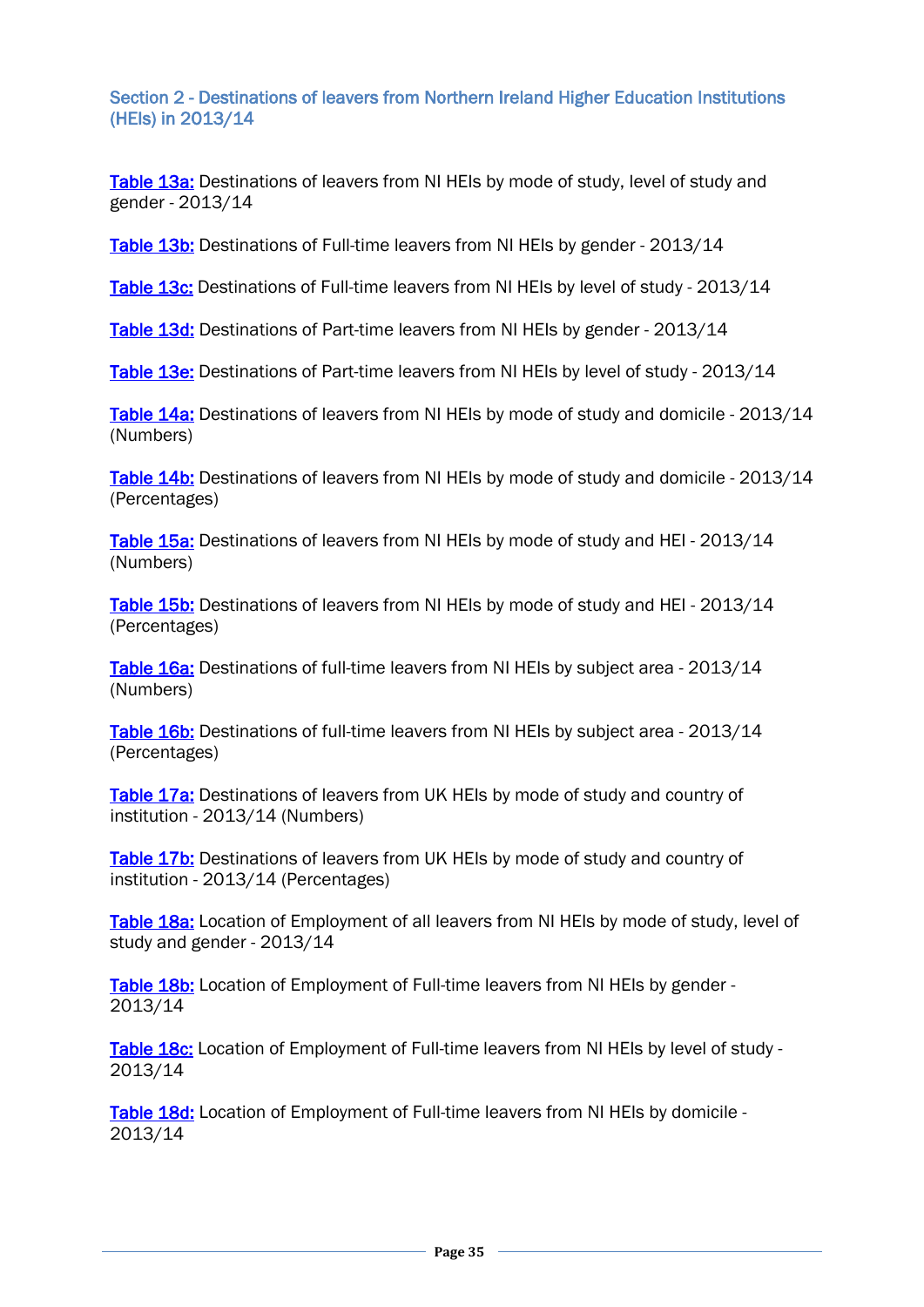[Table 18e:](#page-72-0) Location of Employment of Part-time leavers from NI HEIs by gender -2013/14

[Table 18f:](#page-72-1) Location of Employment of Part-time leavers from NI HEIs by level of study -2013/14

[Table 18g:](#page-72-2) Location of Employment of Part-time leavers from NI HEIs by domicile -2013/14

[Table 19a:](#page-73-0) Standard Occupational Classification (SOC) of leavers from NI HEIs, in Employment, by mode of study, level of study and gender - 2013/14 (Numbers)

[Table 19b:](#page-74-0) Standard Occupational Classification (SOC) of leavers from NI HEIs, in Employment, by mode of study, level of study and gender - 2013/14 (Percentages)

[Table 20:](#page-75-0) Salary of leavers from NI HEIs in full-time employment by mode of study, level of study and gender - 2013/14

[Table 21:](#page-76-0) Salary of full-time leavers from NI HEIs in full-time employment by country of domicile and gender - 2013/14

[Table 22:](#page-77-0) Salary of full-time leavers from NI HEIs in full-time employment by location of employment and gender - 2013/14

[Table 23:](#page-78-0) Salary of full-time first degree leavers from NI HEIs in full-time employment by Standard Occupational Classification - 2013/14

[Table 24a:](#page-79-0) Destinations of full-time leavers from NI HEIs by level of qualification and country of domicile - 2013/14 (Numbers)

[Table 24b:](#page-80-0) Destinations of full-time leavers from NI HEIs by level of qualification and country of domicile - 2013/14 (Percentages)

[Table 25a:](#page-81-0) Full-time leavers from NI HEIs in further study by level of qualification and country of domicile - 2013/14 (Numbers)

[Table 25b:](#page-82-0) Full-time leavers from NI HEIs in further study by level of qualification and country of domicile - 2013/14 (Percentages)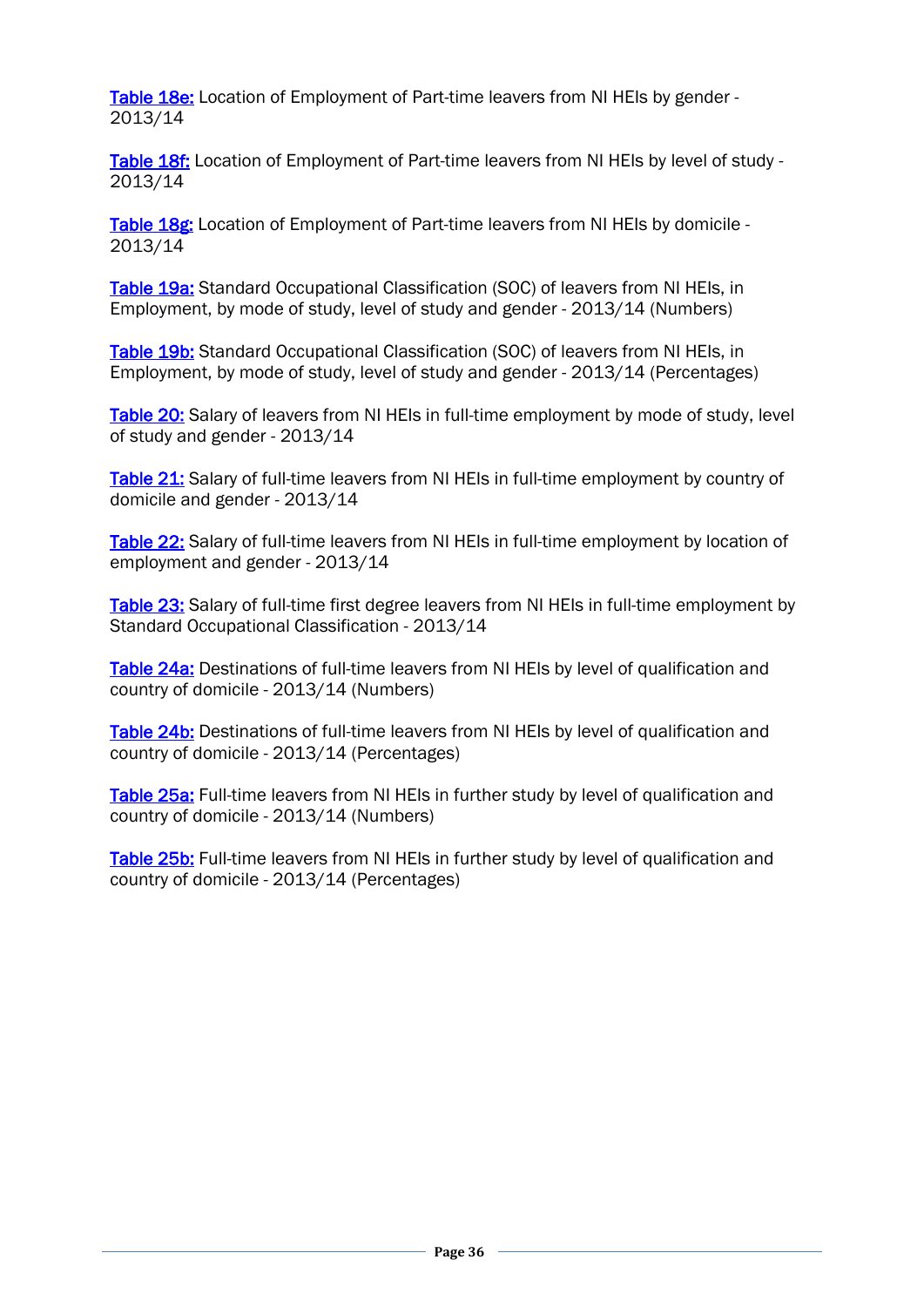# ANNEX 1: TABLES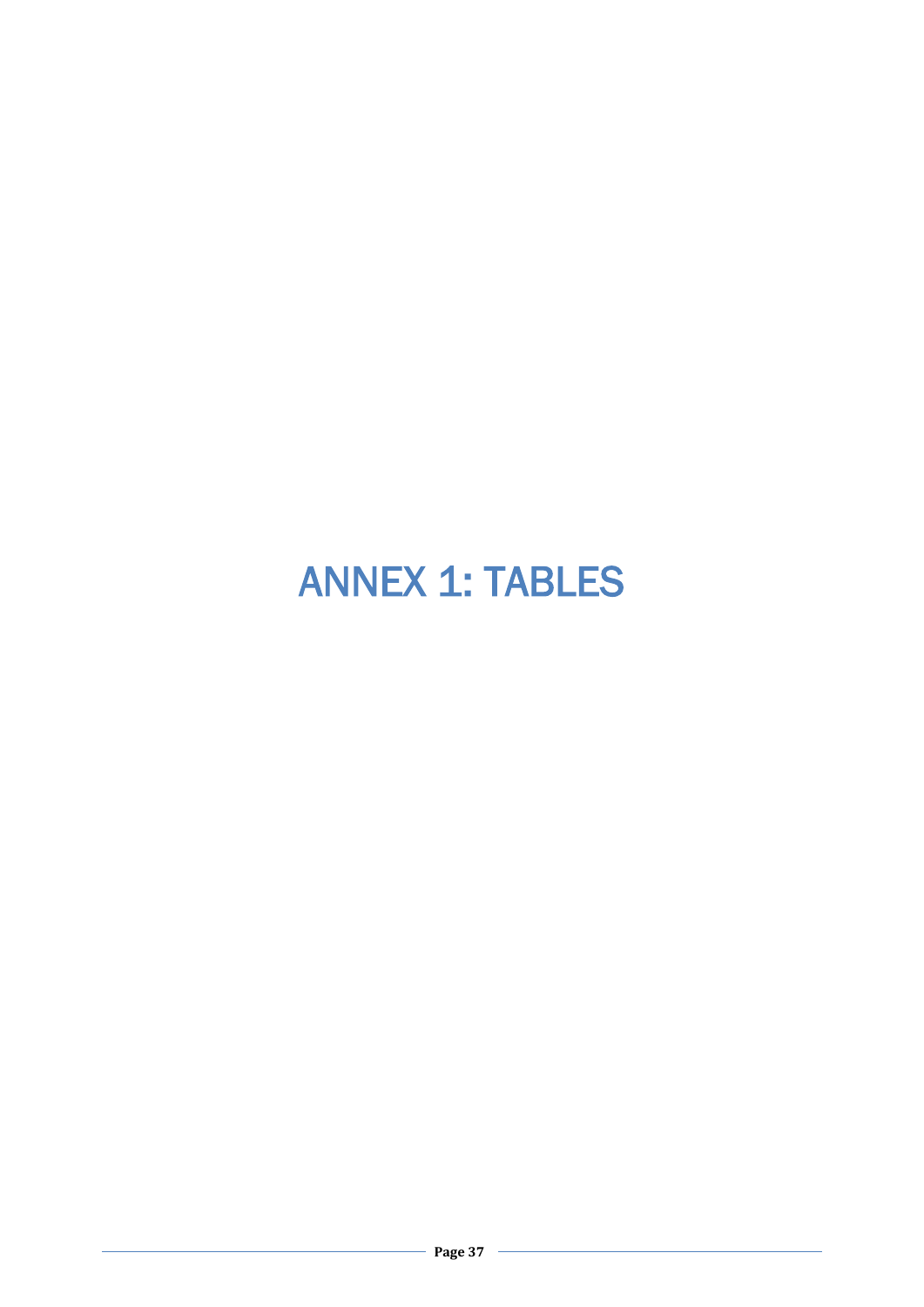|              |                             |               |                |                |                                              |                                           |                 | <b>Destinations</b> |                       |            |            |           |                   |                 |                      |                |
|--------------|-----------------------------|---------------|----------------|----------------|----------------------------------------------|-------------------------------------------|-----------------|---------------------|-----------------------|------------|------------|-----------|-------------------|-----------------|----------------------|----------------|
| Mode         | Level                       | Gender        | Full-time work | Part-time work | and<br>in work<br>also studying<br>Primarily | studying and<br>also in work<br>Primarily | Full-time study | Part-time study     | start work<br>Due to: | Unemployed | Other      | Not known | Total respondents | Non-respondents | population<br>Target | Employment     |
| Full-time    | <b>First Degree</b>         | Male          | 2,185          | 325            | 110                                          | 90                                        | 475             | 25                  | 35                    | 250        | 160        | 95        | 3,745             | 700             | 4,445                | 2,705          |
|              |                             | Female        | 2,950          | 610            | 160                                          | 155                                       | 570             | 30                  | 50                    | 185        | 200        | 135       | 5,050             | 865             | 5,910                | 3,870          |
|              |                             | <b>Total</b>  | 5,135          | 935            | 265                                          | 245                                       | 1,045           | 60                  | 85                    | 435        | 360        | 230       | 8,795             | 1,565           | 10,360               | 6,580          |
|              | Other<br>Undergraduate      | Male          | 80             | 15             | 5                                            | 15                                        | 40              | 0                   | 0                     | 15         | 10         | 10        | 200               | 90              | 290                  | 115            |
|              |                             | Female        | 50             | 20             | 10                                           | 5                                         | 65              | 0                   | $\mathbf 0$           | 5          | 5          | 10        | 180               | 75              | 255                  | 90             |
|              | <b>All</b>                  | <b>Total</b>  | 130            | 35             | 20                                           | 20                                        | 110             | 5                   | 0                     | 20         | 15         | 20        | 380               | 165             | 540                  | 205            |
|              | Undergraduate               | Male          | 2,265          | 340            | 115                                          | 105                                       | 520             | 30                  | 35                    | 265        | 165        | 105       | 3,945             | 790             | 4,735                | 2,825          |
|              |                             | Female        | 3,000          | 630<br>970     | 170<br>285                                   | 160<br>265                                | 635             | 35<br>60            | 55<br>85              | 190<br>455 | 210<br>375 | 145       | 5,230             | 935             | 6,165                | 3,960<br>6,785 |
|              | Postgraduate                | Total<br>Male | 5,265<br>475   | 70             | 10                                           | 10                                        | 1,155<br>45     | 5                   | 10                    | 40         | 15         | 250<br>25 | 9,175<br>700      | 1,725<br>180    | 10,900<br>880        | 565            |
|              |                             | Female        | 695            | 145            | 20                                           | 15                                        | 55              | 0                   | 10                    | 35         | 25         | 25        | 1,025             | 240             | 1,270                | 875            |
|              |                             | <b>Total</b>  | 1,170          | 215            | 35                                           | 25                                        | 95              | 5                   | 20                    | 75         | 40         | 50        | 1,730             | 420             | 2,150                | 1,440          |
|              | <b>Total</b>                | Male          | 2,740          | 410            | 125                                          | 115                                       | 560             | 35                  | 45                    | 305        | 185        | 130       | 4,645             | 970             | 5,615                | 3,390          |
|              |                             | Female        | 3,695          | 775            | 195                                          | 175                                       | 690             | 35                  | 60                    | 225        | 235        | 170       | 6,255             | 1,175           | 7,430                | 4,835          |
|              |                             | Total         | 6,435          | 1,185          | 320                                          | 290                                       | 1,250           | 65                  | 105                   | 530        | 415        | 305       | 10,900            | 2,150           | 13,050               | 8,225          |
| Part-time    | <b>First Degree</b>         | Male          | 180            | 25             | 20                                           | 5                                         | 15              | 5                   | 0                     | 25         | 10         | 20        | 310               | 65              | 375                  | 230            |
|              |                             | Female        | 190            | 40             | 25                                           | 10                                        | 25              | 5                   | 0                     | 10         | 25         | 20        | 350               | 120             | 470                  | 260            |
|              |                             | <b>Total</b>  | 370            | 65             | 45                                           | 15                                        | 40              | 10                  | 5                     | 35         | 40         | 40        | 660               | 185             | 845                  | 490            |
|              | Other                       | Male          | 130            | 15             | 55                                           | 10                                        | 5               | 10                  | 0                     | 0          | 10         | 20        | 255               | 110             | 365                  | 205            |
|              | Undergraduate               | Female        | 175            | 60             | 60                                           | 10                                        | 25              | 25                  | $\mathbf 0$           | 10         | 30         | 30        | 420               | 130             | 550                  | 300            |
|              |                             | <b>Total</b>  | 305            | 70             | 110                                          | 20                                        | 25              | 35                  | 0                     | 15         | 40         | 50        | 675               | 240             | 915                  | 505            |
|              | <b>All</b><br>Undergraduate | Male          | 310            | 40             | 75                                           | 15                                        | 20              | 20                  | 0                     | 25         | 25         | 45        | 565               | 170             | 740                  | 435            |
|              |                             | Female        | 365            | 100            | 80                                           | 20                                        | 45              | 30                  | 5                     | 20         | 55         | 50        | 765               | 255             | 1,020                | 560            |
|              | Postgraduate                | <b>Total</b>  | 670            | 135            | 155                                          | 30                                        | 65              | 45                  | 5                     | 50         | 80         | 95        | 1,335             | 425             | 1,760                | 995            |
|              |                             | Male          | 355            | 15             | 20                                           | 5                                         | 20              | 5                   | $\mathbf 0$           | 5          | 15         | 30        | 470               | 200             | 675                  | 395            |
|              |                             | Female        | 470            | 90             | 35                                           | 10                                        | 20              | 5                   | 0                     | 5          | 35         | 40        | 710               | 310             | 1,015                | 605            |
|              | <b>Total</b>                | Total<br>Male | 825<br>665     | 105<br>55      | 60<br>95                                     | 10<br>15                                  | 40<br>40        | 10<br>25            | 5<br>5                | 15<br>35   | 50<br>35   | 70<br>75  | 1,180<br>1,040    | 510<br>375      | 1,690<br>1,410       | 1,000<br>830   |
|              |                             | Female        | 835            | 185            | 120                                          | 25                                        | 65              | 35                  | 5                     | 30         | 90         | 90        | 1,475             | 560             | 2,035                | 1,165          |
|              |                             | <b>Total</b>  | 1,495          | 240            | 215                                          | 45                                        | 105             | 55                  | 10                    | 60         | 125        | 160       | 2,515             | 935             | 3,450                | 1,995          |
| <b>Total</b> | <b>First Degree</b>         | Male          | 2,365          | 350            | 130                                          | 95                                        | 490             | 35                  | 35                    | 275        | 170        | 115       | 4,055             | 765             | 4,820                | 2,935          |
|              |                             | Female        | 3,140          | 650            | 185                                          | 165                                       | 595             | 40                  | 55                    | 195        | 230        | 155       | 5,395             | 985             | 6,380                | 4,135          |
|              |                             | <b>Total</b>  | 5,505          | 1,000          | 310                                          | 255                                       | 1,085           | 70                  | 90                    | 470        | 400        | 270       | 9,455             | 1,750           | 11,205               | 7,070          |
|              | Other                       | Male          | 210            | 30             | 60                                           | 25                                        | 45              | 15                  | $\mathbf 0$           | 20         | 20         | 35        | 455               | 200             | 650                  | 320            |
|              | Undergraduate               | Female        | 225            | 80             | 70                                           | 15                                        | 90              | 25                  | 5                     | 15         | 35         | 40        | 600               | 205             | 805                  | 390            |
|              |                             | Total         | 435            | 110            | 130                                          | 40                                        | 135             | 40                  | 5                     | 35         | 55         | 75        | 1,055             | 400             | 1,455                | 715            |
|              | All                         | Male          | 2,575          | 380            | 190                                          | 120                                       | 535             | 45                  | 35                    | 295        | 190        | 150       | 4,510             | 965             | 5,475                | 3,260          |
|              | Undergraduate               | Female        | 3,365          | 730            | 255                                          | 180                                       | 685             | 60                  | 55                    | 210        | 265        | 195       | 5,995             | 1,190           | 7,185                | 4,525          |
|              |                             | Total         | 5,935          | 1,105          | 440                                          | 295                                       | 1,220           | 110                 | 90                    | 505        | 455        | 345       | 10,505            | 2,150           | 12,660               | 7,780          |
|              | Postgraduate                | Male          | 830            | 85             | 35                                           | 15                                        | 65              | 10                  | 10                    | 45         | 30         | 55        | 1,175             | 380             | 1,555                | 960            |
|              |                             | Female        | 1,165          | 235            | 60                                           | 20                                        | 70              | 5                   | 10                    | 45         | 60         | 65        | 1,735             | 550             | 2,285                | 1,475          |
|              |                             | Total         | 1,995          | 315            | 90                                           | 35                                        | 135             | 15                  | 20                    | 90         | 90         | 120       | 2,910             | 930             | 3,840                | 2,440          |
|              | <b>Total</b>                | Male          | 3,405          | 460            | 220                                          | 130                                       | 600             | 55                  | 45                    | 335        | 220        | 205       | 5,685             | 1,345           | 7,030                | 4,220          |
|              |                             | Female        | 4,525          | 960            | 310                                          | 200                                       | 755             | 70                  | 65                    | 255        | 325        | 260       | 7,730             | 1,740           | 9,470                | 6,000          |
|              |                             | Total         | 7,930          | 1,420          | 535                                          | 335                                       | 1,355           | 125                 | 115                   | 590        | 545        |           | 465 13,415        | 3,085           | 16,500               | 10,220         |

Source : HESA

Figures in the attached table are rounded to the nearest 5, with 0, 1 and 2 rounded to 0.

Due to rounding, the sum of numbers in each row or column may not match the total shown.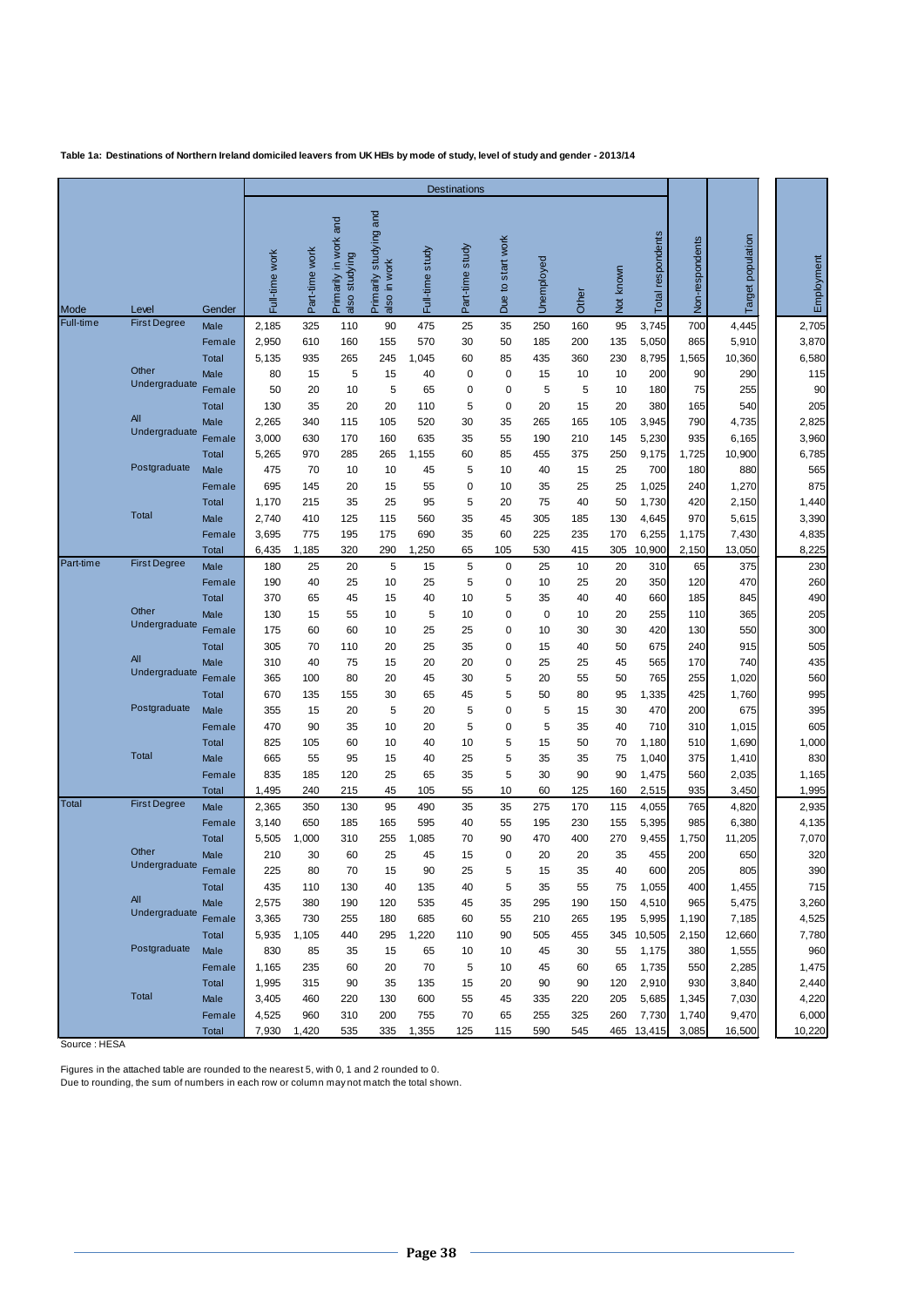|              |               |                          |                                                   |                                                        | <b>Destinations</b> |                    |                                  |            |        |            |
|--------------|---------------|--------------------------|---------------------------------------------------|--------------------------------------------------------|---------------------|--------------------|----------------------------------|------------|--------|------------|
| Gender       | work<br>-time | <b>WOrk</b><br>Part-time | studying<br>work<br>≘<br>also<br>Primarily<br>and | studying<br>work<br>르.<br>also<br>rimarily<br>and<br>ᅹ | study<br>Full-time  | study<br>Part-time | work<br>start<br>요<br><b>Due</b> | Jnemployed | ㅎ<br>Ĕ | Employment |
| Male         | 2,740         | 410                      | 125                                               | 115                                                    | 560                 | 35                 | 45                               | 305        | 185    | 3,390      |
| Female       | 3,695         | 775                      | 195                                               | 175                                                    | 690                 | 35                 | 60                               | 225        | 235    | 4,835      |
| Total        | 6,435         | 1,185                    | 320                                               | 290                                                    | 1,250               | 65                 | 105                              | 530        | 415    | 8,225      |
| Male         | 60.7%         | 9.0%                     | 2.8%                                              | 2.5%                                                   | 12.4%               | 0.7%               | 1.0%                             | 6.7%       | 4.1%   | 75.1%      |
| Female       | 60.7%         | 12.7%                    | 3.2%                                              | 2.9%                                                   | 11.3%               | 0.6%               | 1.0%                             | 3.7%       | 3.8%   | 79.5%      |
| <b>Total</b> | 60.7%         | 11.2%                    | 3.0%                                              | 2.7%                                                   | 11.8%               | 0.6%               | 1.0%                             | 5.0%       | 3.9%   | 77.6%      |

**Table 1b: Destinations of Full-time Northern Ireland domiciled leavers from UK HEIs by gender - 2013/14**

Source : HESA

#### **Table 1c: Destinations of Full-time Northern Ireland domiciled leavers from UK HEIs by level of study - 2013/14**

|                            |                          |                   |                                                                                     |                                                    | <b>Destinations</b> |                    |                               |            |       |            |
|----------------------------|--------------------------|-------------------|-------------------------------------------------------------------------------------|----------------------------------------------------|---------------------|--------------------|-------------------------------|------------|-------|------------|
| Level of Study             | <b>work</b><br>Full-time | work<br>Part-time | studying<br><b>work</b><br>Ξ.<br>Primarily<br>$\circ$<br>Ø<br>ᢛ<br>ਠ<br>$\tilde{a}$ | studying<br>work<br>Ξ.<br>also<br>Primarily<br>and | study<br>Full-time  | study<br>Part-time | start work<br>đ<br><b>Due</b> | Unemployed | Other | Employment |
| <b>First Degree</b>        | 5,135                    | 935               | 265                                                                                 | 245                                                | 1,045               | 60                 | 85                            | 435        | 360   | 6,580      |
| <b>Other Undergraduate</b> | 130                      | 35                | 20                                                                                  | 20                                                 | 110                 | 5                  | 0                             | 20         | 15    | 205        |
| <b>All Undergraduate</b>   | 5,265                    | 970               | 285                                                                                 | 265                                                | 1,155               | 60                 | 85                            | 455        | 375   | 6,785      |
| Postgraduate               | 1,170                    | 215               | 35                                                                                  | 25                                                 | 95                  | 5                  | 20                            | 75         | 40    | 1,440      |
| <b>Total</b>               | 6,435                    | 1,185             | 320                                                                                 | 290                                                | 1,250               | 65                 | 105                           | 530        | 415   | 8,225      |
| <b>First Degree</b>        | 60.0%                    | 10.9%             | 3.1%                                                                                | 2.8%                                               | 12.2%               | 0.7%               | 1.0%                          | 5.1%       | 4.2%  | 76.8%      |
| <b>Other Undergraduate</b> | 36.5%                    | 10.1%             | 5.3%                                                                                | 6.2%                                               | 30.3%               | 0.8%               | 0.6%                          | 6.2%       | 3.9%  | 58.1%      |
| All Undergraduate          | 59.0%                    | 10.9%             | $3.2\%$                                                                             | 3.0%                                               | 12.9%               | 0.7%               | 1.0%                          | 5.1%       | 4.2%  | 76.1%      |
| Postgraduate               | 69.7%                    | 12.7%             | 2.0%                                                                                | 1.4%                                               | 5.8%                | 0.3%               | 1.1%                          | 4.5%       | 2.5%  | 85.9%      |
| <b>Total</b>               | 60.7%                    | 11.2%             | 3.0%                                                                                | 2.7%                                               | 11.8%               | 0.6%               | 1.0%                          | 5.0%       | 3.9%  | 77.6%      |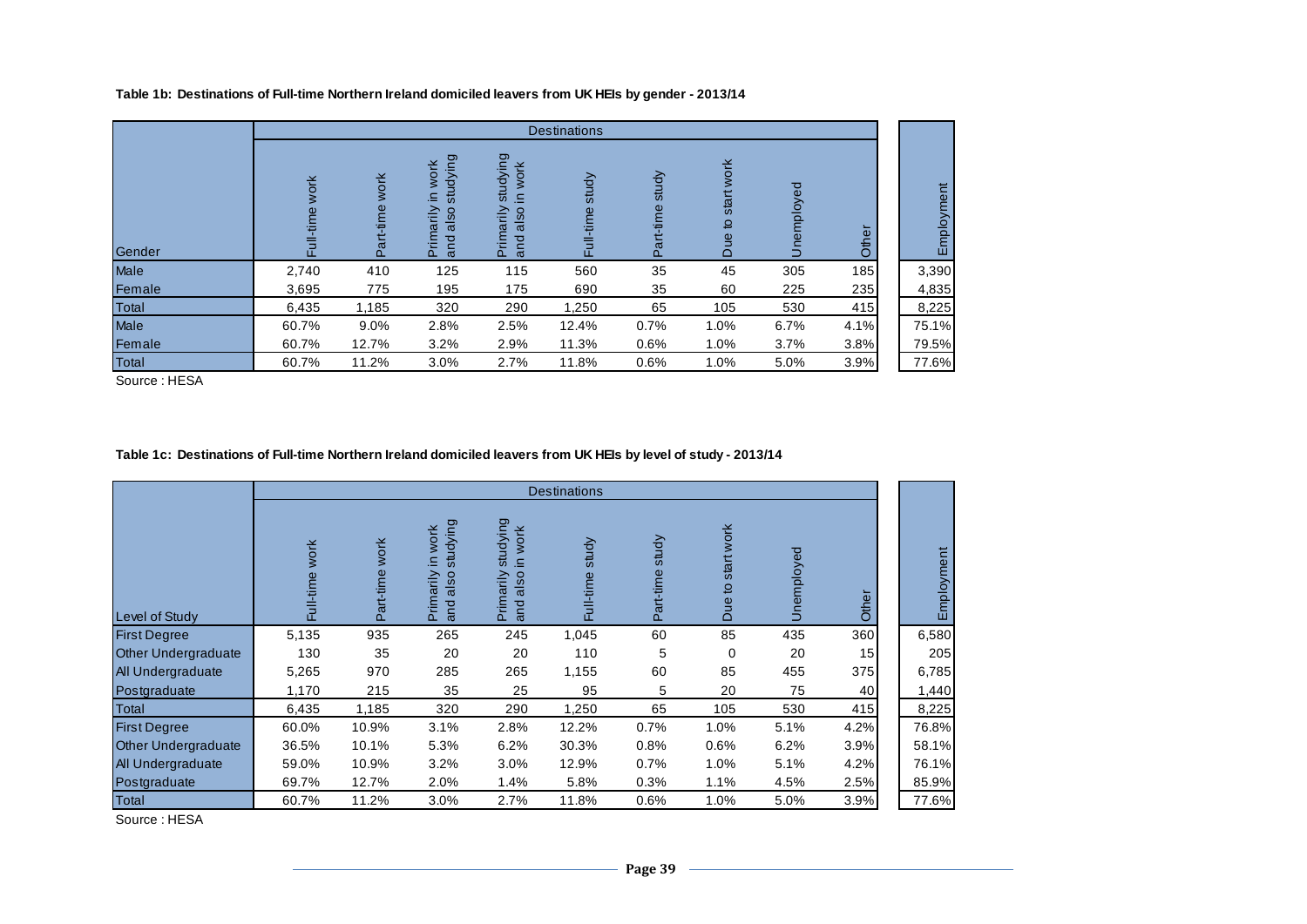#### **Table 1d: Destinations of Part-time Northern Ireland domiciled leavers from UK HEIs by gender - 2013/14**

|        |       |                      |                                                    |                                                                             | <b>Destinations</b>  |                    |                                                             |               |                 |            |
|--------|-------|----------------------|----------------------------------------------------|-----------------------------------------------------------------------------|----------------------|--------------------|-------------------------------------------------------------|---------------|-----------------|------------|
| Gender | 폰     | work<br>time<br>ក្លិ | studying<br>work<br>Ξ.<br>Primarily<br>also<br>and | studying<br>work<br>$\Xi$<br>also<br>rimarily<br>and<br>$\overline{\Omega}$ | study<br>I-time<br>퉌 | study<br>Part-time | work<br>ť<br>sta<br>$\mathbf{S}$<br>$\frac{6}{1}$<br>$\Box$ | ್ಥಾ<br>employ | Other           | Employment |
| Male   | 665   | 55                   | 95                                                 | 15                                                                          | 40                   | 25                 | 5                                                           | 35            | 35              | 830        |
| Female | 835   | 185                  | 120                                                | 25                                                                          | 65                   | 35                 | 5                                                           | 30            | 90 <sub>1</sub> | 1,165      |
| Total  | 1,495 | 240                  | 215                                                | 45                                                                          | 105                  | 55                 | 10                                                          | 60            | 125             | 1,995      |
| Male   | 68.9% | 5.5%                 | 9.9%                                               | 1.8%                                                                        | 3.9%                 | 2.4%               | 0.4%                                                        | 3.4%          | 3.8%            | 86.0%      |
| Female | 60.1% | 13.4%                | 8.6%                                               | 1.9%                                                                        | 4.8%                 | 2.5%               | 0.4%                                                        | 2.0%          | 6.4%            | 84.0%      |
| Total  | 63.7% | 10.2%                | 9.1%                                               | 1.9%                                                                        | 4.4%                 | 2.4%               | 0.4%                                                        | 2.6%          | 5.4%            | 84.8%      |

Source : HESA

#### **Table 1e: Destinations of Part-time Northern Ireland domiciled leavers from UK HEIs by level of study - 2013/14**

|                            |                   |                   |                                                                |                                                    | <b>Destinations</b> |                    |                               |            |       |            |
|----------------------------|-------------------|-------------------|----------------------------------------------------------------|----------------------------------------------------|---------------------|--------------------|-------------------------------|------------|-------|------------|
| Level of Study             | work<br>Full-time | work<br>Part-time | and<br><b>work</b><br>Ρg<br>Ξ.<br>studyir<br>Primarily<br>also | studying<br>work<br>르.<br>Primarily<br>also<br>and | study<br>Full-time  | study<br>Part-time | start work<br>₽<br><b>Due</b> | Unemployed | Other | Employment |
| <b>First Degree</b>        | 370               | 65                | 45                                                             | 15                                                 | 40                  | 10                 | 5                             | 35         | 40    | 490        |
| <b>Other Undergraduate</b> | 305               | 70                | 110                                                            | 20                                                 | 25                  | 35                 | 0                             | 15         | 40    | 505        |
| All Undergraduate          | 670               | 135               | 155                                                            | 30                                                 | 65                  | 45                 | 5                             | 50         | 80    | 995        |
| Postgraduate               | 825               | 105               | 60                                                             | 10                                                 | 40                  | 10                 | 5                             | 15         | 50    | 1,000      |
| Total                      | 1,495             | 240               | 215                                                            | 45                                                 | 105                 | 55                 | 10                            | 60         | 125   | 1,995      |
| <b>First Degree</b>        | 59.9%             | 10.4%             | 7.1%                                                           | 2.1%                                               | 6.2%                | 1.9%               | 0.5%                          | 5.7%       | 6.2%  | 79.5%      |
| <b>Other Undergraduate</b> | 48.6%             | 11.6%             | 18.0%                                                          | 3.0%                                               | 4.3%                | 5.6%               | 0.3%                          | 2.1%       | 6.4%  | 81.2%      |
| All Undergraduate          | 54.2%             | 11.0%             | 12.6%                                                          | 2.6%                                               | 5.2%                | 3.8%               | 0.4%                          | 3.9%       | 6.3%  | 80.4%      |
| Postgraduate               | 74.2%             | 9.3%              | 5.2%                                                           | 1.1%                                               | 3.5%                | 0.9%               | 0.4%                          | 1.2%       | 4.3%  | 89.7%      |
| Total                      | 63.7%             | 10.2%             | 9.1%                                                           | 1.9%                                               | 4.4%                | 2.4%               | 0.4%                          | 2.6%       | 5.4%  | 84.8%      |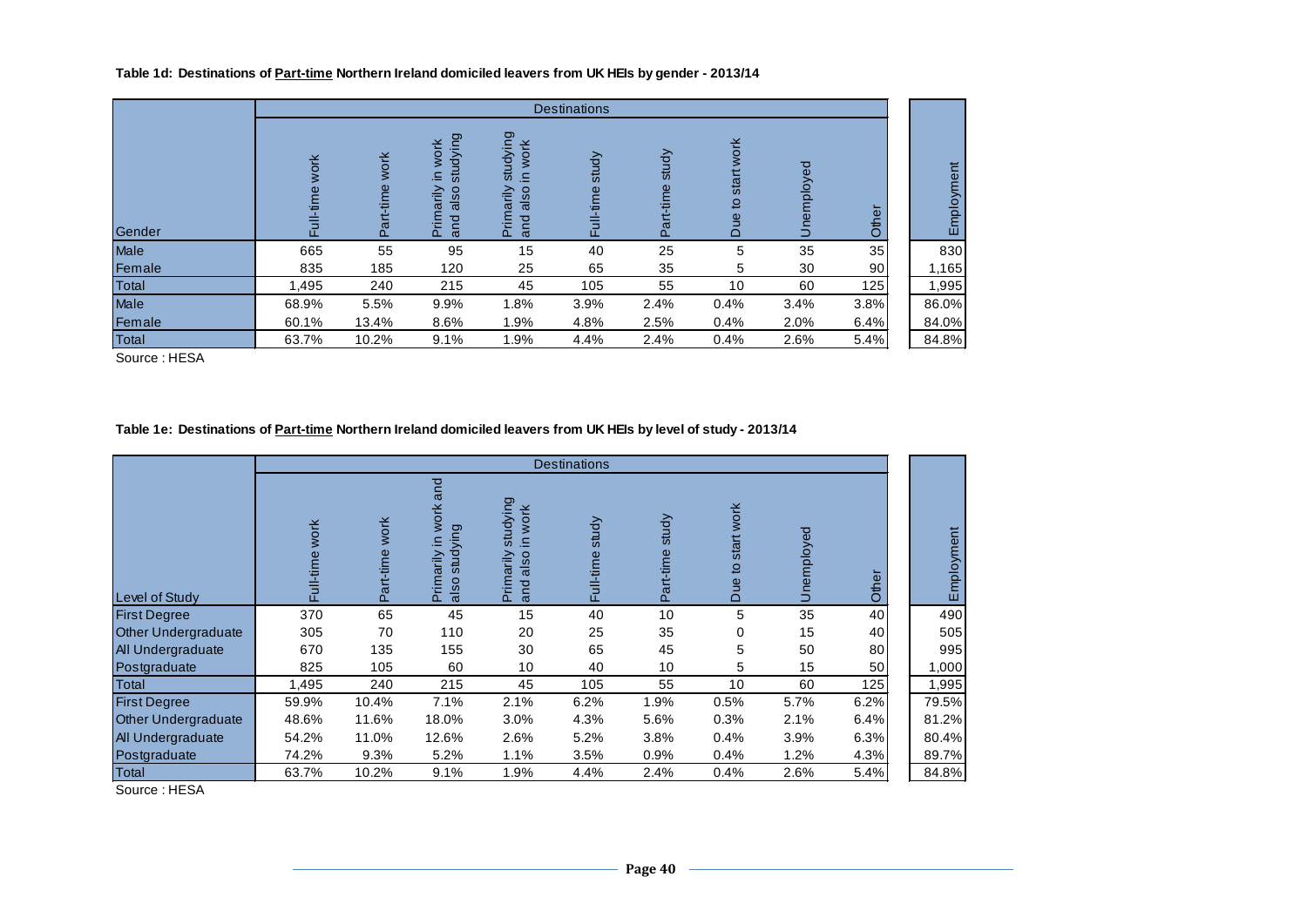|           |                           |                |                |                                           |                                              |                    | <b>Destinations</b> |                                    |            |             |                                  |                      |                              |                   |            |
|-----------|---------------------------|----------------|----------------|-------------------------------------------|----------------------------------------------|--------------------|---------------------|------------------------------------|------------|-------------|----------------------------------|----------------------|------------------------------|-------------------|------------|
| Mode      | Country of<br>Institution | Full-time work | Part-time work | studying<br>Primarily in work<br>and also | studying<br>in work<br>and also<br>Primarily | study<br>Full-time | study<br>Part-time  | startwork<br>$\overline{Q}$<br>Due | Unemployed | Other       | known<br>$\overline{\circ}$<br>ž | respondents<br>Total | respondents<br>$\frac{5}{2}$ | Target population | Employment |
| Full-time | <b>NI</b>                 | 4,160          | 825            | 250                                       | 210                                          | 855                | 40                  | 65                                 | 360        | 265         | 180                              | 7,220                | 1,305                        | 8,525             | 5,445      |
|           | England                   | 1,710          | 290            | 50                                        | 60                                           | 285                | 25                  | 30                                 | 130        | 115         | 80                               | 2,775                | 660                          | 3,435             | 2,110      |
|           | Scotland                  | 495            | 55             | 20                                        | 15                                           | 90                 | $\mathbf 0$         | 5                                  | 25         | 30          | 40                               | 775                  | 155                          | 935               | 580        |
|           | <b>Wales</b>              | 70             | 15             | 0                                         | 5                                            | 20                 | 0                   | 0                                  | 10         | 0           | 5                                | 130                  | 30                           | 155               | 90         |
|           | <b>UK Total</b>           | 6,435          | 1,185          | 320                                       | 290                                          | 1,250              | 65                  | 105                                | 530        | 415         | 305                              | 10,900               | 2,150                        | 13,050            | 8,225      |
| Part-time | <b>NI</b>                 | 1,135          | 165            | 170                                       | 20                                           | 80                 | 40                  | 5                                  | 50         | 80          | 80                               | 1,820                | 695                          | 2,510             | 1,485      |
|           | England                   | 325            | 70             | 40                                        | 25                                           | 20                 | 20                  | 0                                  | 10         | 45          | 80                               | 635                  | 220                          | 855               | 460        |
|           | Scotland                  | 25             | 0              | 5                                         | $\mathbf 0$                                  | $\mathbf 0$        | 0                   | $\mathbf 0$                        | $\pmb{0}$  | 0           | 5                                | 40                   | 10 <sup>1</sup>              | 50                | 30         |
|           | Wales                     | 15             | 5              | $\mathbf 0$                               | 0                                            | $\mathbf 0$        | $\mathbf 0$         | $\mathbf 0$                        | $\pmb{0}$  | $\mathbf 0$ | $\mathbf 0$                      | 20                   | 10 <sup>1</sup>              | 30                | 20         |
|           | <b>UK Total</b>           | 1,495          | 240            | 215                                       | 45                                           | 105                | 55                  | 10                                 | 60         | 125         | 160                              | 2,515                | 935                          | 3,450             | 1,995      |
| Total     | <b>NI</b>                 | 5,295          | 990            | 420                                       | 230                                          | 940                | 80                  | 75                                 | 410        | 345         | 260                              | 9,040                | 2,000                        | 11,035            | 6,935      |
|           | England                   | 2,035          | 365            | 90                                        | 80                                           | 305                | 40                  | 35                                 | 145        | 160         | 160                              | 3,410                | 880                          | 4,290             | 2,570      |
|           | Scotland                  | 520            | 55             | 20                                        | 15                                           | 95                 | 5                   | 5                                  | 30         | 35          | 45                               | 820                  | 165                          | 985               | 610        |
|           | Wales                     | 85             | 15             | $\mathbf 0$                               | 5                                            | 20                 | 0                   | $\mathbf 0$                        | 10         | 5           | 5                                | 145                  | 40                           | 185               | 110        |
|           | <b>UK Total</b>           | 7,930          | 1,420          | 535                                       | 335                                          | 1,355              | 125                 | 115                                | 590        | 545         | 465                              | 13,415               | 3,085                        | 16,500            | 10,220     |

**Table 2a: Destinations of Northern Ireland domiciled leavers from UK HEIs by mode of study and country of institution - 2013/14 (Numbers)**

Source : HESA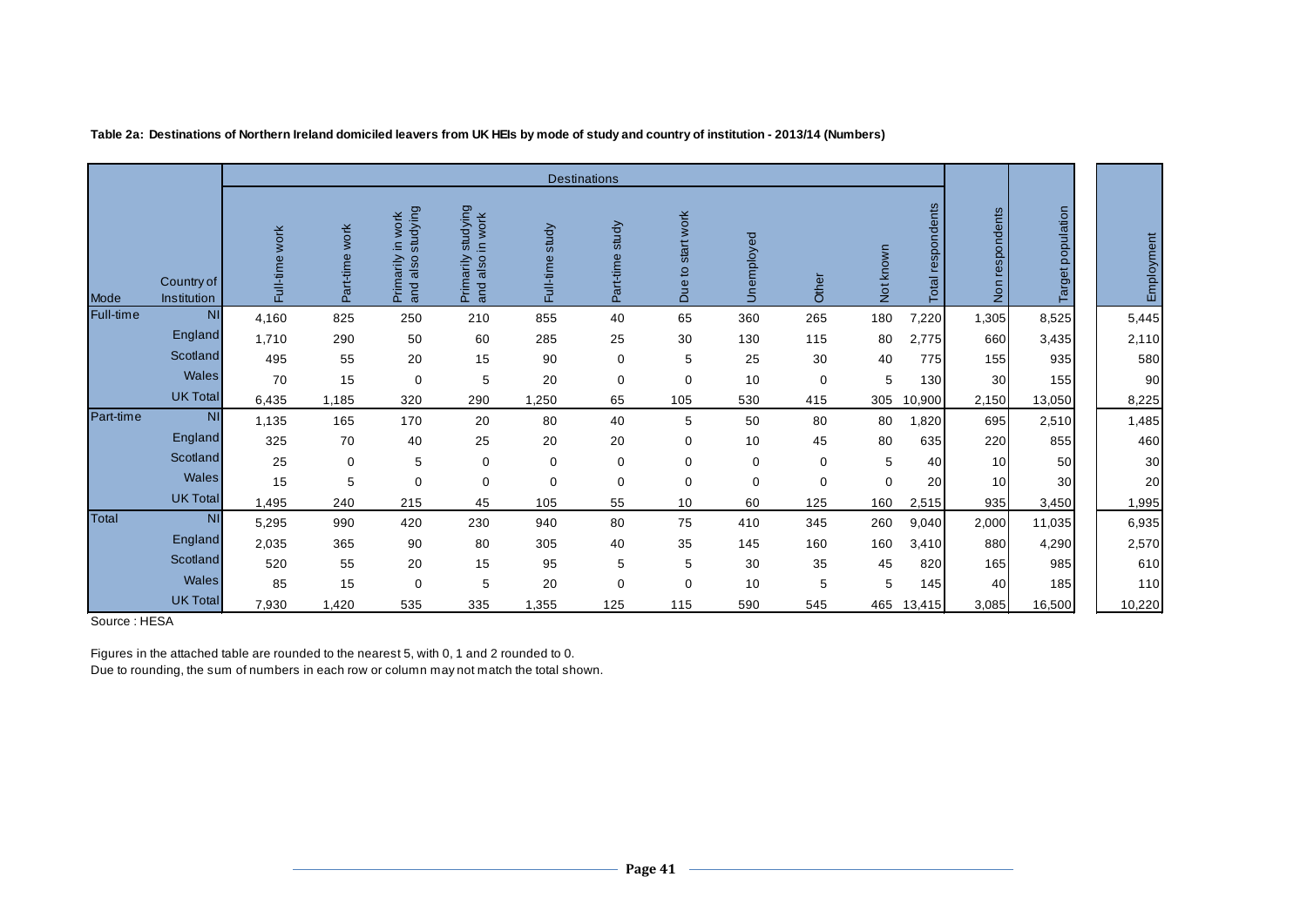|           |                        |                |                |                                                    |                                                 | <b>Destinations</b> |                    |                                   |            |       |            |
|-----------|------------------------|----------------|----------------|----------------------------------------------------|-------------------------------------------------|---------------------|--------------------|-----------------------------------|------------|-------|------------|
| Mode      | Country of Institution | Full-time work | Part-time work | Primarily in work and<br>also studying<br>studying | studying<br>in work<br>also<br>Primarily<br>and | study<br>Full-time  | study<br>Part-time | start work<br>$\mathbf{Q}$<br>Due | Unemployed | Other | Employment |
| Full-time | <b>NI</b>              | 59.1%          | 11.7%          | 3.6%                                               | 3.0%                                            | 12.2%               | 0.6%               | 1.0%                              | 5.1%       | 3.8%  | 77.3%      |
|           | England                | 63.4%          | 10.8%          | 1.9%                                               | 2.2%                                            | 10.5%               | 0.9%               | 1.2%                              | 4.9%       | 4.3%  | 78.3%      |
|           | Scotland               | 66.8%          | 7.3%           | 2.6%                                               | 1.9%                                            | 12.5%               | 0.3%               | 0.7%                              | 3.7%       | 4.3%  | 78.6%      |
|           | <b>Wales</b>           | 57.7%          | 10.6%          | 0.8%                                               | 4.1%                                            | 15.4%               | 0.0%               | 0.8%                              | 8.9%       | 1.6%  | 73.2%      |
|           | <b>UK Total</b>        | 60.7%          | 11.2%          | 3.0%                                               | 2.7%                                            | 11.8%               | 0.6%               | 1.0%                              | 5.0%       | 3.9%  | 77.6%      |
| Part-time | N <sub>1</sub>         | 65.2%          | 9.4%           | 9.7%                                               | 1.2%                                            | 4.7%                | 2.2%               | 0.3%                              | 2.8%       | 4.5%  | 85.5%      |
|           | England                | 58.2%          | 12.7%          | 7.5%                                               | 4.1%                                            | 3.6%                | 3.2%               | 0.4%                              | 2.2%       | 8.1%  | 82.6%      |
|           | Scotland               | 69.4%          | 0.0%           | 8.3%                                               | 2.8%                                            | 5.6%                | 2.8%               | 2.8%                              | 2.8%       | 5.6%  | 80.6%      |
|           | <b>Wales</b>           | 73.7%          | 21.1%          | 0.0%                                               | 0.0%                                            | 0.0%                | 0.0%               | 0.0%                              | 0.0%       | 5.3%  | 94.7%      |
|           | <b>UK Total</b>        | 63.7%          | 10.2%          | 9.1%                                               | 1.9%                                            | 4.4%                | 2.4%               | 0.4%                              | 2.6%       | 5.4%  | 84.8%      |
| Total     | <b>NI</b>              | 60.3%          | 11.3%          | 4.8%                                               | 2.6%                                            | 10.7%               | 0.9%               | 0.8%                              | 4.7%       | 3.9%  | 79.0%      |
|           | England                | 62.5%          | 11.2%          | 2.8%                                               | 2.5%                                            | 9.3%                | 1.3%               | 1.0%                              | 4.4%       | 4.9%  | 79.0%      |
|           | Scotland               | 66.9%          | 7.0%           | 2.8%                                               | 1.9%                                            | 12.1%               | 0.4%               | 0.8%                              | 3.6%       | 4.4%  | 78.7%      |
|           | <b>Wales</b>           | 59.9%          | 12.0%          | 0.7%                                               | 3.5%                                            | 13.4%               | 0.0%               | 0.7%                              | 7.7%       | 2.1%  | 76.1%      |
|           | <b>UK Total</b>        | 61.2%          | 11.0%          | 4.1%                                               | 2.6%                                            | 10.5%               | 1.0%               | 0.9%                              | 4.6%       | 4.2%  | 78.9%      |

**Table 2b: Destinations of Northern Ireland domiciled leavers from UK HEIs by mode of study and country of institution - 2013/14 (Percentages)**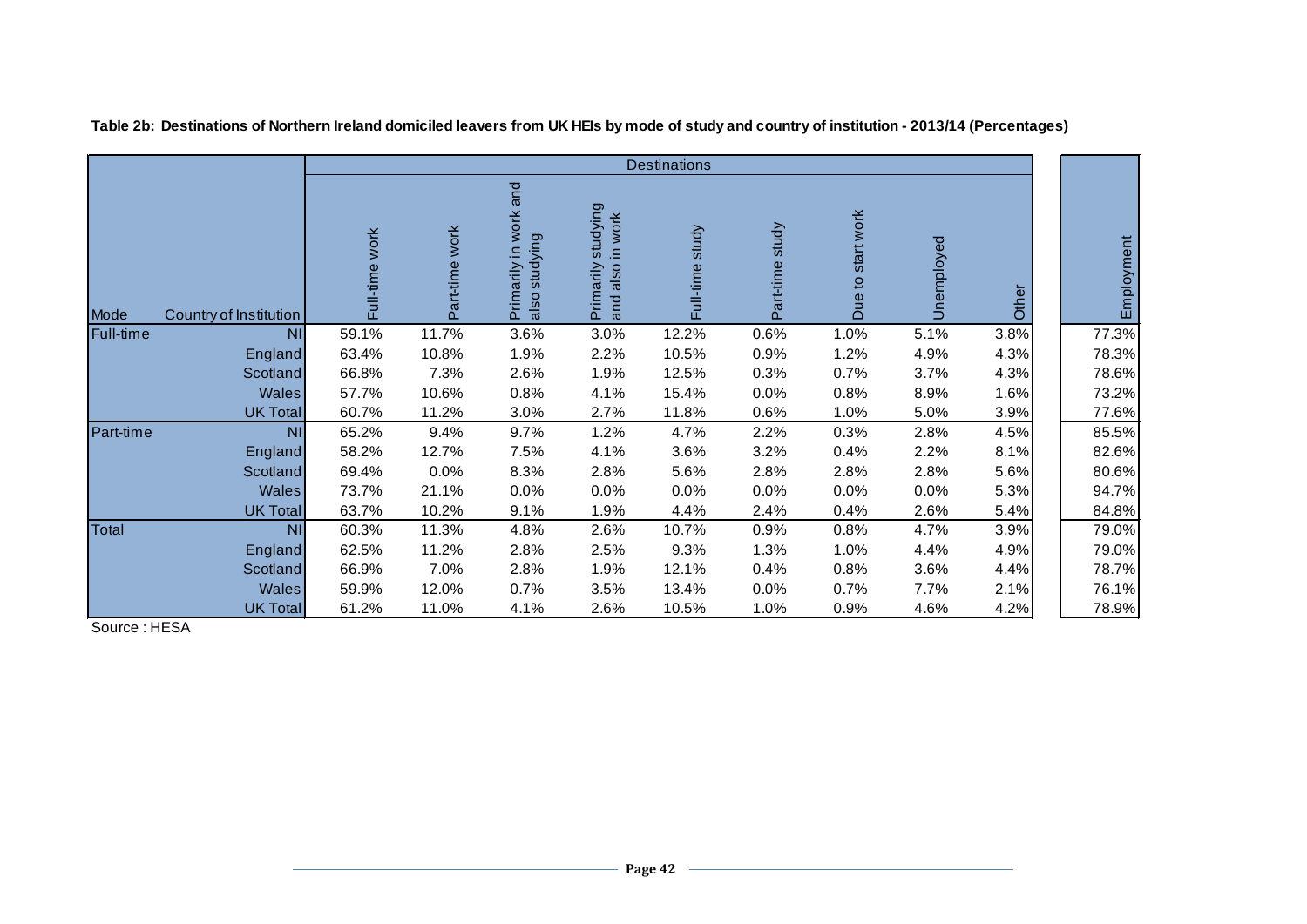#### **Table 3a: Destinations of Northern Ireland domiciled full-time leavers from UK HEIs by subject area - 2013/14 (Numbers)**

|                                         |                   |                   |                                                    |                                                          |                    | <b>Destinations</b> |                                   |             |             |                 |                   |                    |                   |                |
|-----------------------------------------|-------------------|-------------------|----------------------------------------------------|----------------------------------------------------------|--------------------|---------------------|-----------------------------------|-------------|-------------|-----------------|-------------------|--------------------|-------------------|----------------|
| Subject area                            | work<br>Full-time | work<br>Part-time | studying<br>work<br>⊇.<br>Primarily<br>also<br>and | studying<br>work<br>$\equiv$<br>Primarily<br>also<br>and | study<br>Full-time | Part-time study     | start work<br>$\mathtt{Q}$<br>Due | Unemployed  | Other       | Not known       | Total respondents | respondents<br>Non | Target population | Employment     |
| Medicine & dentistry                    | 445               | $\mathbf 0$       | 5                                                  | $\mathbf 0$                                              | 10                 | $\mathbf 0$         | $\mathbf 0$                       | $\mathbf 0$ | $\mathbf 0$ | 15              | 480               | 50                 | 530               | 450            |
| Subjects allied to medicine             | 970               | 120               | 15                                                 | 15                                                       | 85                 | 5                   | 15                                | 30          | 30          | 30              | 1,320             | 185                | 1505              | 1,120          |
| <b>Biological sciences</b>              | 335               | 145               | 30                                                 | 45                                                       | 150                | 5                   | 5                                 | 55          | 35          | 25              | 835               | 155                | 990               | 555            |
| Veterinary science                      | 15                | $\mathbf 0$       | $\mathbf 0$                                        | 0                                                        | $\mathbf 0$        | $\mathbf 0$         | 0                                 | $\mathbf 0$ | $\mathbf 0$ | 5               | 20                | 5                  | 25                | 20             |
| Agriculture & related subjects          | 65                | 5                 | 5                                                  | 0                                                        | 25                 | $\mathbf 0$         | 0                                 | 10          | 5           | $\Omega$        | 125               | 15                 | 140               | 80             |
| <b>Physical sciences</b>                | 190               | 45                | 10                                                 | 20                                                       | 115                | 5                   | 5                                 | 30          | 10          | 10              | 445               | 65                 | 515               | 265            |
| Mathematical sciences                   | 75                | 5                 | 5                                                  | 5                                                        | 45                 | 0                   | 0                                 | 10          | 10          | 5               | 160               | 20                 | 180               | 90             |
| Computer science                        | 435               | 45                | 15                                                 | 5                                                        | 35                 | 5                   | 5                                 | 55          | 25          | 25              | 650               | 140                | 790               | 495            |
| Engineering & technology                | 390               | 30                | 15                                                 | 10                                                       | 75                 | $\mathbf 0$         | 5                                 | 25          | 30          | 20              | 595               | 100                | 695               | 445            |
| Architecture, building & planning       | 300               | 30                | 15                                                 | 10                                                       | 40                 | $\mathbf 0$         | 5                                 | 25          | 25          | 5 <sup>5</sup>  | 450               | 85                 | 540               | 355            |
| Social studies                          | 465               | 135               | 30                                                 | 40                                                       | 140                | 5                   | 10                                | 55          | 45          | 35              | 960               | 240                | 1200              | 670            |
| Law                                     | 260               | 50                | 15                                                 | 25                                                       | 95                 | 5                   | 10                                | 20          | 25          | 15              | 515               | 230                | 750               | 345            |
| Business & administrative studies       | 795               | 110               | 90                                                 | 25                                                       | 80                 | 5                   | 5                                 | 65          | 70          | 30              | 1,275             | 285                | 1560              | 1,020          |
| Mass communications and documentation   | 155               | 50                | 10                                                 | 5                                                        | 25                 | $\mathbf 0$         | 5                                 | 30          | 15          | 10              | 310               | 85                 | 395               | 225            |
| Languages                               | 200               | 75                | 15                                                 | 25                                                       | 100                | 5                   | 5                                 | 35          | 30          | 10 <sup>1</sup> | 500               | 120                | 615               | 315            |
| Historical and philosophical studies    | 170               | 65                | 5                                                  | 25                                                       | 75                 | 5                   | 5                                 | 30          | 15          | 15              | 410               | 65                 | 475               | 265            |
| Creative arts & design                  | 350               | 130               | 20                                                 | 20                                                       | 95                 | 5                   | 5                                 | 45          | 25          | 20              | 710               | 160                | 870               | 515            |
| Education                               | 815               | 140               | 15                                                 | 15                                                       | 70                 | 5                   | 5                                 | 25          | 20          | 30              | 1,135             | 140                | 1275              | 985            |
| Combined                                | $\Omega$          | $\mathbf 0$       | $\Omega$                                           | $\mathbf 0$                                              | $\mathbf 0$        | $\mathbf 0$         | 0                                 | $\Omega$    | $\mathbf 0$ | $\Omega$        |                   |                    |                   | $\mathbf 0$    |
| Total                                   | 6,435             | 1,185             | 320                                                | 290                                                      | 1,250              | 65                  | 105                               | 530         | 415         | 305             | 10,900            | 2,150              | 13,050            | 8,225          |
|                                         |                   |                   |                                                    |                                                          |                    |                     |                                   |             |             |                 |                   |                    |                   |                |
| <b>Broad STEM</b><br><b>Narrow STEM</b> | 3,225<br>1,425    | 430<br>270        | 120<br>75                                          | 105<br>80                                                | 580<br>420         | 35<br>20            | 50<br>25                          | 240<br>175  | 175<br>115  | 140<br>85       | 5,080<br>2,685    | 825<br>485         | 5,905<br>3,170    | 3,875<br>1,850 |

Source : HESA

Figures in the attached table are rounded to the nearest 5, with 0, 1 and 2 rounded to 0.

Due to rounding, the sum of numbers in each row or column may not match the total shown.

Broad STEM subjects include Medicine & dentistry, Subjects allied to medicine, Biological sciences, Veterinary sciences, Agriculture & related subjects, Physical sciences, Mathematical sciences, Computer science, Engineering & technology and Architecture, building & planning.

Narrow STEM subjects include Biological sciences, Physical sciences, Mathematical sciences, Computer science and Engineering & technology.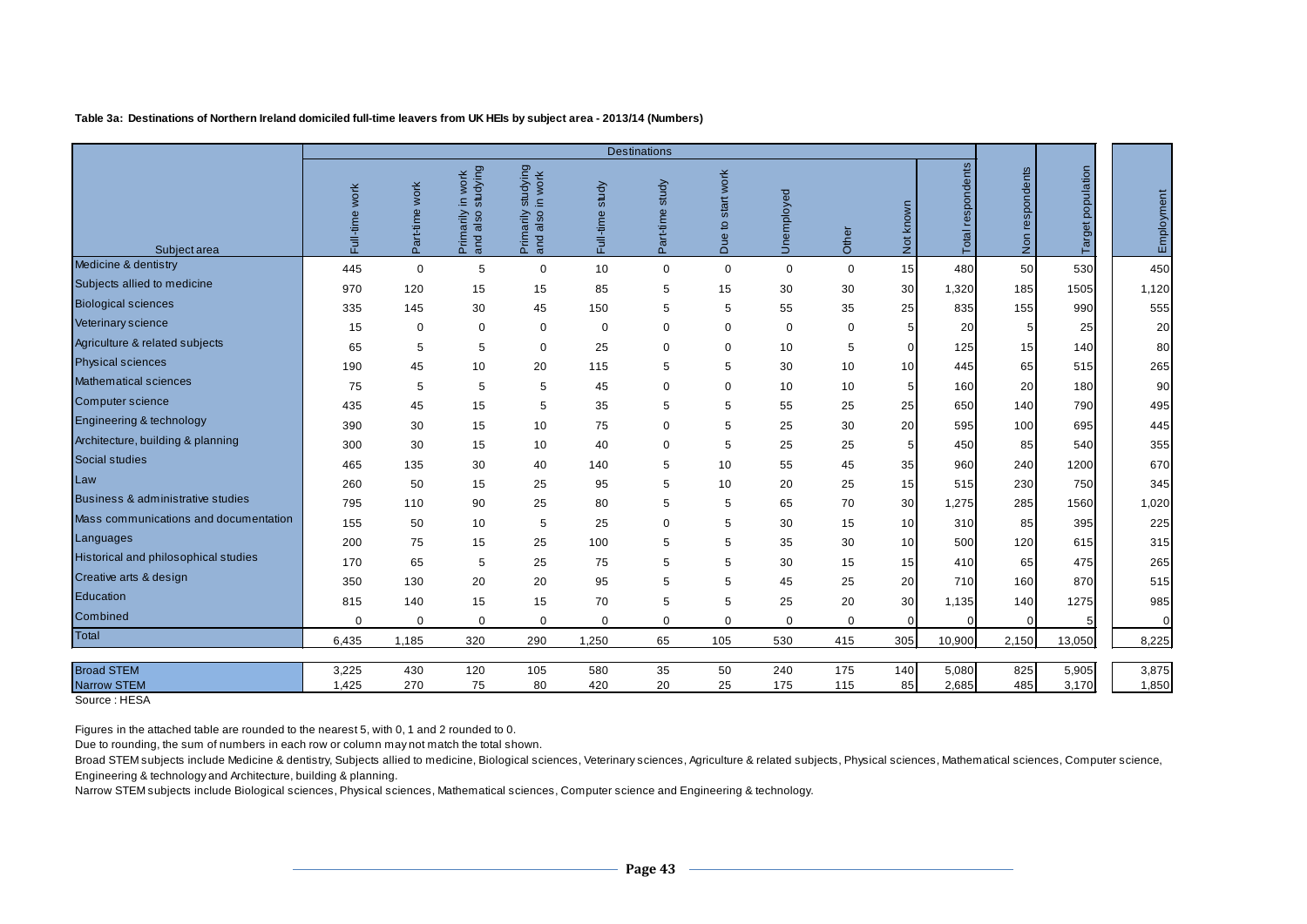**Table 3b: Destinations of Northern Ireland domiciled full-time leavers from UK HEIs by subject area - 2013/14 (Percentages)**

|                                       |                |                |                                        |                                                         | <b>Destinations</b> |                 |                   |            |       |            |
|---------------------------------------|----------------|----------------|----------------------------------------|---------------------------------------------------------|---------------------|-----------------|-------------------|------------|-------|------------|
| Subject area                          | Full-time work | Part-time work | and also studying<br>Primarily in work | studying<br>work<br>$\equiv$<br>Primarily<br>and also i | Full-time study     | Part-time study | Due to start work | Unemployed | Other | Employment |
| Medicine & dentistry                  | 95.9%          | 0.0%           | 0.9%                                   | 0.0%                                                    | 2.6%                | 0.2%            | 0.0%              | 0.2%       | 0.2%  | 96.8%      |
| Subjects allied to medicine           | 75.1%          | 9.3%           | 1.3%                                   | 1.1%                                                    | 6.4%                | 0.5%            | 1.3%              | 2.4%       | 2.5%  | 86.8%      |
| <b>Biological sciences</b>            | 41.5%          | 18.0%          | 3.8%                                   | 5.4%                                                    | 18.5%               | 0.7%            | 0.7%              | 6.7%       | 4.6%  | 68.8%      |
| Veterinary science                    | 94.4%          | 0.0%           | 5.6%                                   | 0.0%                                                    | 0.0%                | 0.0%            | 0.0%              | 0.0%       | 0.0%  | 100.0%     |
| Agriculture & related subjects        | 53.2%          | 5.6%           | 5.6%                                   | 1.6%                                                    | 21.0%               | 1.6%            | 1.6%              | 6.5%       | 3.2%  | 66.1%      |
| <b>Physical sciences</b>              | 43.7%          | 10.5%          | 2.5%                                   | 4.1%                                                    | 26.8%               | 1.6%            | 1.4%              | 6.6%       | 2.7%  | 60.9%      |
| Mathematical sciences                 | 47.4%          | 4.5%           | 3.2%                                   | 2.6%                                                    | 27.6%               | 0.6%            | 1.3%              | 5.8%       | 7.1%  | 57.7%      |
| Computer science                      | 69.9%          | 6.9%           | 2.1%                                   | 0.5%                                                    | 5.6%                | 0.8%            | 1.1%              | 9.1%       | 4.0%  | 79.3%      |
| Engineering & technology              | 67.4%          | 4.9%           | 2.6%                                   | 1.9%                                                    | 12.7%               | 0.3%            | 0.9%              | 4.5%       | 4.9%  | 76.8%      |
| Architecture, building & planning     | 67.7%          | 7.0%           | 3.1%                                   | 1.8%                                                    | 8.7%                | 0.4%            | 0.9%              | 5.2%       | 5.2%  | 79.6%      |
| Social studies                        | 50.1%          | 14.5%          | 3.2%                                   | 4.3%                                                    | 15.2%               | 0.8%            | 1.2%              | 5.7%       | 5.1%  | 72.1%      |
| Law                                   | 51.7%          | 9.6%           | 2.8%                                   | 5.4%                                                    | 18.8%               | 1.0%            | 1.8%              | 3.6%       | 5.2%  | 69.5%      |
| Business & administrative studies     | 63.7%          | 8.9%           | 7.3%                                   | 2.1%                                                    | 6.3%                | 0.2%            | 0.6%              | 5.1%       | 5.8%  | 82.0%      |
| Mass communications and documentation | 51.8%          | 17.3%          | 3.7%                                   | 2.3%                                                    | 8.3%                | 0.7%            | 2.3%              | 9.3%       | 4.3%  | 75.1%      |
| Languages                             | 40.6%          | 15.6%          | 3.3%                                   | 5.3%                                                    | 20.5%               | 0.8%            | 1.4%              | 6.8%       | 5.7%  | 64.8%      |
| Historical and philosophical studies  | 44.0%          | 16.1%          | 1.3%                                   | 6.1%                                                    | 18.9%               | 1.0%            | 1.5%              | 7.2%       | 3.8%  | 67.5%      |
| Creative arts & design                | 50.4%          | 18.8%          | 2.6%                                   | 2.8%                                                    | 13.5%               | 0.7%            | 1.0%              | 6.7%       | 3.5%  | 74.6%      |
| Education                             | 73.4%          | 12.7%          | 1.5%                                   | 1.3%                                                    | 6.3%                | 0.5%            | 0.5%              | 2.1%       | 1.8%  | 88.9%      |
| Combined                              | 100.0%         | 0.0%           | 0.0%                                   | 0.0%                                                    | 0.0%                | 0.0%            | 0.0%              | 0.0%       | 0.0%  | 100.0%     |
| Total                                 | 60.7%          | 11.2%          | 3.0%                                   | 2.7%                                                    | 11.8%               | 0.6%            | 1.0%              | 5.0%       | 3.9%  | 77.6%      |
| <b>Broad STEM</b>                     | 65.2%          | 8.7%           | 2.4%                                   | 2.1%                                                    | 11.7%               | 0.7%            | 1.0%              | 4.8%       | 3.5%  | 78.3%      |
| <b>Narrow STEM</b>                    | 54.8%          | 10.4%          | 2.9%                                   | 3.1%                                                    | 16.1%               | 0.8%            | 1.0%              | 6.7%       | 4.3%  | 71.1%      |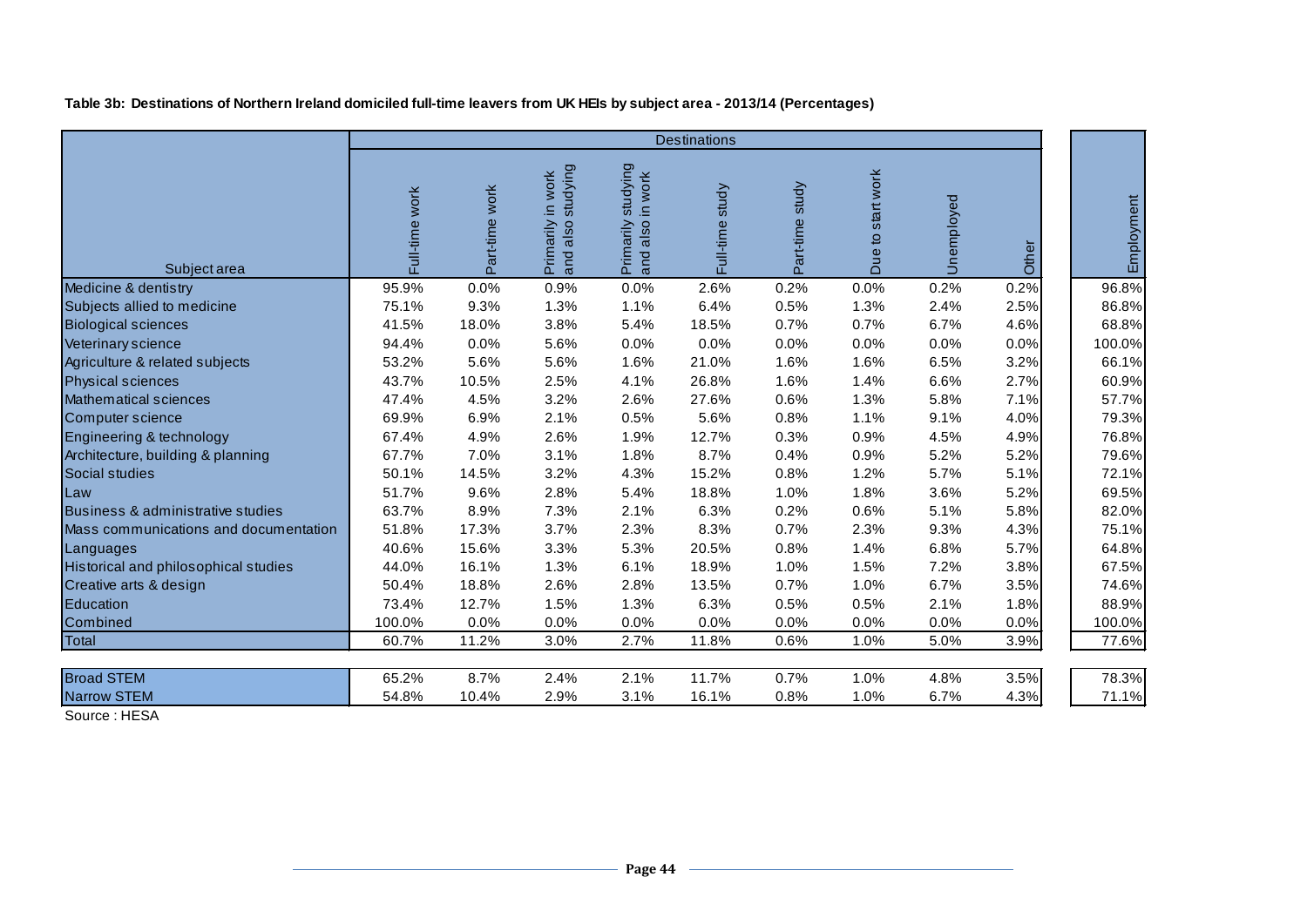|               |                             |           |           |               |              |           | <b>Employment activity</b> |             |            |       |            |        |            |            |
|---------------|-----------------------------|-----------|-----------|---------------|--------------|-----------|----------------------------|-------------|------------|-------|------------|--------|------------|------------|
|               |                             |           |           | Primarily in  | Primarily    |           |                            |             |            |       |            |        |            |            |
|               | <b>Multiple Deprivation</b> | Full-time | Part-time | work and also | studying and | Full-time | Part-time                  | Due to      |            |       | <b>Not</b> |        |            | Further    |
| Mode of study | Measure Quintile 2010       | work      | work      | studying      | also in work | study     | study                      | start work  | Unemployed | Other | Known      | Total  | Employment | study only |
| Full-time     | Most deprived               | 690       | 180       | 25            | 25           | 120       | 5                          | 10          | 100        | 40    | 40         | 1,230  | 915        | 125        |
|               |                             | 1,180     | 215       | 45            | 35           | 195       | 10                         | 20          | 95         | 85    | 50         | 1,925  | 1,475      | 200        |
|               |                             | 1,460     | 265       | 75            | 60           | 275       | 15                         | 25          | 125        | 80    | 70         | 2,445  | 1,855      | 285        |
|               |                             | 1.475     | 260       | 85            | 80           | 295       | 20                         | 25          | 105        | 100   | 50         | 2,500  | 1,895      | 320        |
|               | Least deprived              | .635      | 270       | 90            | 90           | 365       | 20                         | 25          | 105        | 110   | 95         | 2,815  | 2,085      | 385        |
|               | <b>Total</b>                | 6,435     | .190      | 320           | 290          | .250      | 65                         | 105         | 535        | 420   | 305        | 10,915 | 8,230      | 1,315      |
| Part-time     | Most deprived               | 210       | 40        | 35            | 5            | 15        | 10                         | $\mathbf 0$ | 10         | 5     | 20         | 350    | 290        | 25         |
|               |                             | 245       | 45        | 35            | 10           | 15        | 10                         | $\Omega$    | 15         | 25    | 20         | 430    | 340        | 30         |
|               |                             | 320       | 40        | 55            | 5            | 20        | 15                         |             | 10         | 30    | 30         | 515    | 415        | 30         |
|               |                             | 350       | 60        | 45            | 10           | 30        | 5                          |             | 20         | 30    | 45         | 590    | 460        | 35         |
|               | Least deprived              | 370       | 55        | 45            | 15           | 25        | 15                         |             |            | 30    | 55         | 620    | 485        | 40         |
|               | Total                       | .495      | 240       | 215           | 45           | 105       | 55                         | 10          | 60         | 125   | 165        | 2,510  | 1,990      | 160        |
| <b>Total</b>  | Most deprived               | 900       | 220       | 60            | 30           | 135       | 15                         | 10          | 110        | 45    | 55         | 1,580  | 1,210      | 150        |
|               |                             | 425. ا    | 260       | 85            | 45           | 210       | 20                         | 20          | 110        | 110   | 70         | 2,355  | 1,815      | 230        |
|               |                             | 1.775     | 300       | 125           | 65           | 290       | 25                         | 25          | 140        | 110   | 100        | 2,965  | 2,270      | 320        |
|               |                             | 825. ا    | 315       | 130           | 90           | 325       | 25                         | 25          | 125        | 135   | 95         | 3,090  | 2,360      | 355        |
|               | Least deprived              | 2,005     | 330       | 135           | 105          | 390       | 35                         | 30          | 115        | 145   | 150        | 3,430  | 2,570      | 425        |
|               | <b>Total</b>                | 7,930     | 1,425     | 535           | 330          | 1,350     | 125                        | 110         | 600        | 545   | 470        | 13,425 | 10,225     | 1,475      |

**Table 4a: Destinations of NI domiciled leavers from UK HEIs by mode of study and MDM quintiles - 2013/14 (Numbers)**

Source: Higher Education Statistics Agency (HESA)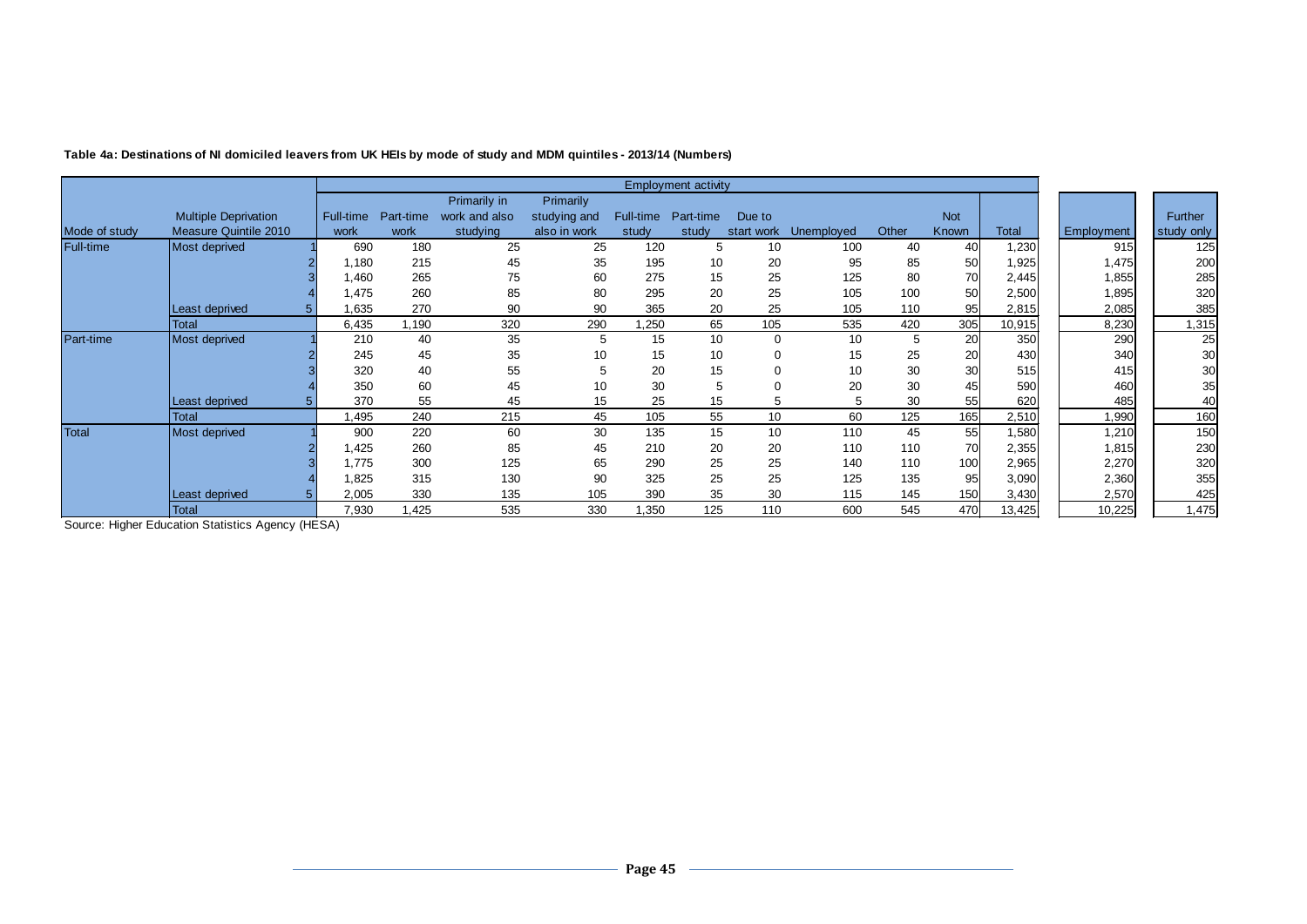|               |                              |           |           |                   |                  | <b>Employment activity</b> |           |            |                   |       |                   |                |
|---------------|------------------------------|-----------|-----------|-------------------|------------------|----------------------------|-----------|------------|-------------------|-------|-------------------|----------------|
|               |                              |           |           | Primarily in work | <b>Primarily</b> |                            |           |            |                   |       |                   |                |
|               | <b>Multiple Deprivation</b>  | Full-time | Part-time | and also          | studying and     | Full-time                  | Part-time | Due to     |                   |       |                   | <b>Further</b> |
| Mode of study | <b>Measure Quintile 2010</b> | work      | work      | studying          | also in work     | study                      | study     | start work | <b>Unemployed</b> | Other | <b>Employment</b> | study only     |
| Full-time     | Most deprived                | 57.9%     | 15.1%     | 2.0%              | 1.9%             | 10.0%                      | 0.5%      | 0.9%       | 8.5%              | 3.2%  | 76.9%             | 10.5%          |
|               |                              | 62.9%     | 11.4%     | 2.5%              | 1.9%             | 10.3%                      | 0.4%      | 1.0%       | 5.2%              | 4.5%  | 78.6%             | 10.7%          |
|               |                              | 61.4%     | 11.1%     | 3.1%              | 2.6%             | 11.5%                      | 0.5%      | 1.0%       | 5.3%              | 3.4%  | 78.1%             | 12.1%          |
|               |                              | 60.2%     | 10.6%     | 3.5%              | 3.2%             | 12.1%                      | 0.9%      | 1.1%       | 4.3%              | 4.2%  | 77.5%             | 13.0%          |
|               | Least deprived               | 60.1%     | 10.0%     | 3.4%              | 3.4%             | 13.5%                      | 0.7%      | 0.9%       | 3.9%              | 4.1%  | 76.8%             | 14.2%          |
|               | <b>Total</b>                 | 60.7%     | 11.2%     | 3.0%              | 2.7%             | 11.8%                      | 0.6%      | 1.0%       | 5.1%              | 3.9%  | 77.6%             | 12.4%          |
| Part-time     | Most deprived                | 62.6%     | 12.3%     | 11.1%             | 1.5%             | 4.2%                       | 3.3%      | 0.3%       | 2.7%              | 2.1%  | 87.4%             | 7.5%           |
|               |                              | 60.0%     | 11.2%     | 9.0%              | 2.4%             | 4.1%                       | 2.9%      | 0.5%       | 3.4%              | 6.6%  | 82.5%             | 7.0%           |
|               |                              | 65.4%     | 7.8%      | 10.9%             | 1.0%             | 3.7%                       | 2.9%      | $0.0\%$    | 2.5%              | 5.8%  | 85.2%             | 6.6%           |
|               |                              | 63.8%     | 10.6%     | 7.8%              | 2.0%             | 5.5%                       | 0.9%      | 0.2%       | 3.5%              | 5.8%  | 84.2%             | 6.4%           |
|               | Least deprived               | 65.5%     | 9.9%      | 8.0%              | 2.3%             | 4.2%                       | 2.7%      | 0.7%       | 1.2%              | 5.5%  | 85.7%             | 6.9%           |
|               | <b>Total</b>                 | 63.7%     | 10.2%     | 9.2%              | 1.9%             | 4.4%                       | 2.4%      | 0.3%       | 2.6%              | 5.3%  | 84.9%             | 6.8%           |
| <b>Total</b>  | Most deprived                | 58.9%     | 14.5%     | 4.0%              | 1.8%             | 8.7%                       | 1.1%      | 0.8%       | 7.2%              | 2.9%  | 79.2%             | 9.8%           |
|               |                              | 62.4%     | 11.4%     | 3.6%              | 2.0%             | 9.2%                       | 0.9%      | 0.9%       | 4.9%              | 4.9%  | 79.3%             | 10.1%          |
|               |                              | 62.1%     | 10.5%     | 4.4%              | 2.3%             | 10.2%                      | 0.9%      | 0.8%       | 4.9%              | 3.8%  | 79.3%             | 11.1%          |
|               |                              | 60.9%     | 10.6%     | 4.3%              | 3.0%             | 10.9%                      | 0.9%      | 0.9%       | 4.1%              | 4.5%  | 78.7%             | 11.8%          |
|               | Least deprived               | 61.0%     | 10.0%     | 4.1%              | 3.2%             | 11.9%                      | 1.0%      | 0.9%       | 3.5%              | 4.4%  | 78.4%             | 12.9%          |
|               | <b>Total</b><br>$\cdots$     | 61.2%     | 11.0%     | 4.1%              | 2.6%             | 10.4%                      | 1.0%      | 0.9%       | 4.6%              | 4.2%  | 78.9%             | 11.4%          |

**Table 4b: Destinations of NI domiciled leavers from UK HEIs by mode of study and MDM quintile (2010) - 2013/14**

Source: Higher Education Statistics Agency (HESA)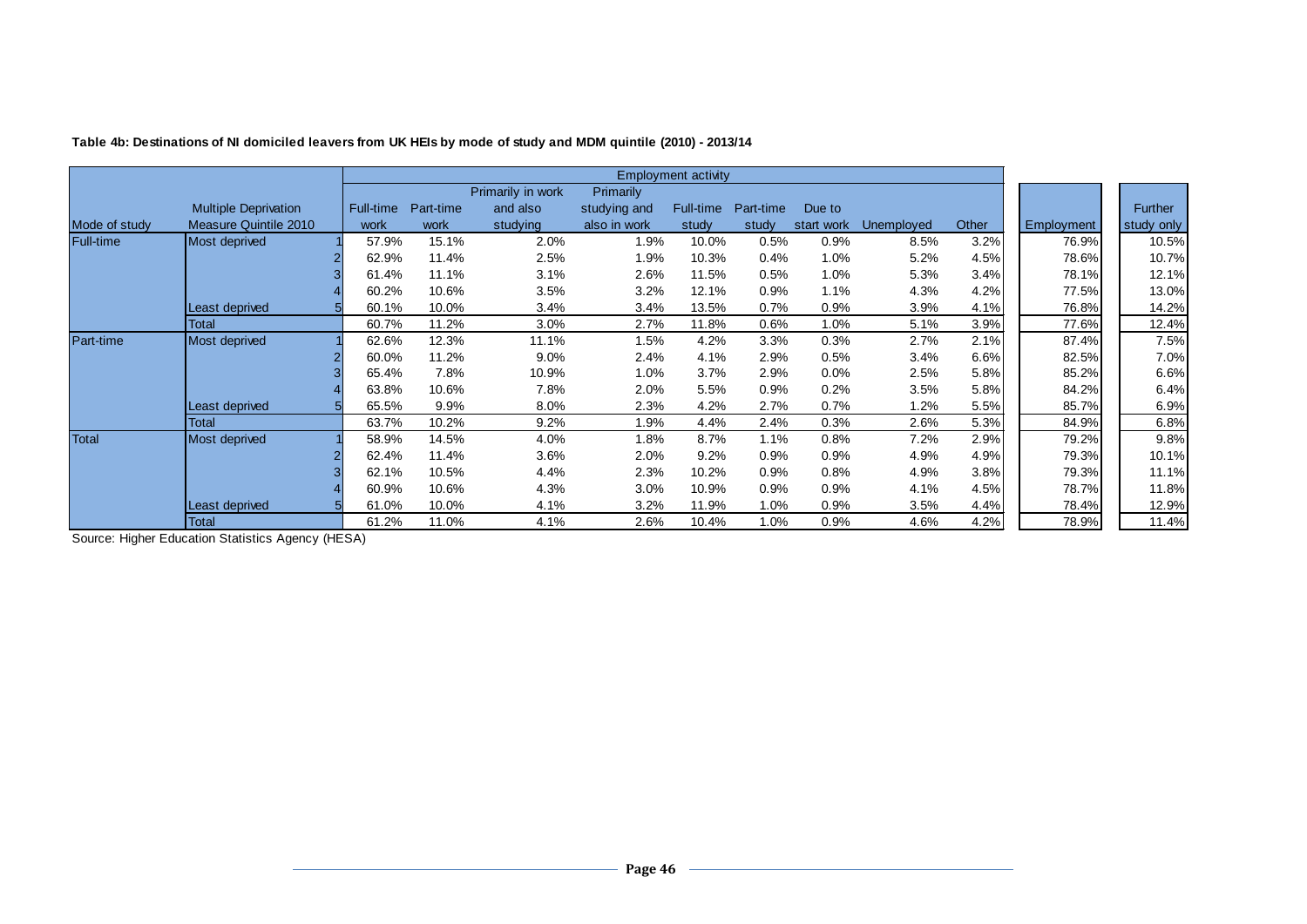**Table 5a: Location of Employment of Northern Ireland domiciled leavers from UK HEIs by mode of study, level of study and gender - 2013/14** 

| Non European Union<br>Republic of Ireland<br>Total respondents<br>Northern Ireland<br>Other European<br>Great Britain<br>Not Known<br>Union<br>Mode<br>Level<br>Gender<br>1,875<br>35<br>10<br>2,705<br>660<br>80<br>50<br>Full-time<br>Male<br><b>First Degree</b><br>2,770<br>920<br>60<br>40<br>3,870<br>70<br>10<br>Female<br><b>Total</b><br>4,645<br>1,585<br>140<br>75<br>120<br>20<br>6,580<br>Other<br>Male<br>80<br>35<br>5<br>0<br>0<br>0<br>115<br>30<br>90<br>Undergraduate<br>Female<br>55<br>5<br>0<br>0<br>0<br>5<br>135<br>65<br>$\boldsymbol{0}$<br>205<br><b>Total</b><br>0<br>0<br>695<br>All Undergraduate<br>Male<br>1,955<br>80<br>35<br>50<br>10<br>2,825<br>950<br>40<br>Female<br>2,825<br>65<br>70<br>10<br>3,960<br>20<br>Total<br>4,780<br>1,645<br>145<br>75<br>125<br>6,785<br>Postgraduate<br>Male<br>345<br>165<br>25<br>5<br>25<br>0<br>565<br>875<br>Female<br>560<br>275<br>15<br>10<br>15<br>5<br>40<br>5<br><b>Total</b><br>900<br>440<br>35<br>1,440<br>15<br>Male<br>860<br>Total<br>2,300<br>105<br>40<br>75<br>10<br>3,390<br>1,225<br>80<br>85<br>4,835<br>3,385<br>50<br>15<br>Female<br>5,685<br>2,090<br>185<br>90<br>160<br>20<br>8,225<br>Total<br>200<br>$\pmb{0}$<br>0<br><b>First Degree</b><br>Male<br>25<br>0<br>0<br>230<br>Part-time<br>5<br>Female<br>245<br>15<br>0<br>0<br>0<br>260<br>35<br>0<br>5<br>490<br><b>Total</b><br>445<br>0<br>0<br>Other<br>205<br>Male<br>190<br>10<br>0<br>0<br>0<br>0<br>$\boldsymbol{0}$<br>300<br>Undergraduate<br>Female<br>285<br>15<br>0<br>0<br>0<br>475<br>25<br>505<br>Total<br>0<br>0<br>0<br>0<br>5<br>5<br>435<br>All Undergraduate<br>Male<br>395<br>35<br>0<br>0<br>25<br>0<br>$\mathbf 0$<br>5<br>560<br>Female<br>525<br>0<br>5<br>5<br>5<br>995<br><b>Total</b><br>920<br>60<br>$\mathbf 0$<br>320<br>5<br>395<br>Male<br>40<br>15<br>15<br>$\mathbf 0$<br>Postgraduate<br>535<br>15<br>5<br>605<br>Female<br>40<br>10<br>0<br>75<br>25<br>1,000<br><b>Total</b><br>855<br>10<br>25<br>0<br>Male<br>715<br>75<br>830<br>Total<br>15<br>10<br>15<br>0<br>Female<br>1,060<br>65<br>15<br>10<br>15<br>0<br>1,165<br>1,775<br>140<br>30<br>15<br>30<br>0<br>1,995<br><b>Total</b><br>35<br>Male<br>2,075<br>685<br>80<br>50<br>10<br>2,935<br><b>First Degree</b><br>Total<br>Female<br>3,015<br>935<br>60<br>40<br>75<br>10<br>4,135<br>7,070<br><b>Total</b><br>5,090<br>1,620<br>140<br>75<br>125<br>20<br>Other<br>Male<br>270<br>45<br>5<br>0<br>0<br>0<br>320<br>390<br>5<br>5<br>340<br>45<br>$\Omega$<br>0<br>Undergraduate<br>Female<br>5<br>$\pmb{0}$<br>715<br>90<br>10<br>0<br>Total<br>610<br>All Undergraduate Male<br>2,350<br>730<br>85<br>35<br>50<br>$10$<br>3,260<br>65<br>3,355<br>980<br>40<br>75<br>10<br>4,525<br>Female<br>5,700<br>1,710<br>150<br>130<br>20<br>7,780<br><b>Total</b><br>75<br>Male<br>665<br>205<br>40<br>10<br>40<br>5<br>960<br>Postgraduate |  | <b>Location of Employment</b> |  |  |  |  |  |  |  |  |  |  |
|-----------------------------------------------------------------------------------------------------------------------------------------------------------------------------------------------------------------------------------------------------------------------------------------------------------------------------------------------------------------------------------------------------------------------------------------------------------------------------------------------------------------------------------------------------------------------------------------------------------------------------------------------------------------------------------------------------------------------------------------------------------------------------------------------------------------------------------------------------------------------------------------------------------------------------------------------------------------------------------------------------------------------------------------------------------------------------------------------------------------------------------------------------------------------------------------------------------------------------------------------------------------------------------------------------------------------------------------------------------------------------------------------------------------------------------------------------------------------------------------------------------------------------------------------------------------------------------------------------------------------------------------------------------------------------------------------------------------------------------------------------------------------------------------------------------------------------------------------------------------------------------------------------------------------------------------------------------------------------------------------------------------------------------------------------------------------------------------------------------------------------------------------------------------------------------------------------------------------------------------------------------------------------------------------------------------------------------------------------------------------------------------------------------------------------------------------------------------------------------------------------------------------------------------------------------------------------------------------------------------------------------------------------------------------------------------------------------------------------------------------------------------------------------------------------------------------------------------------------------------------------------------------|--|-------------------------------|--|--|--|--|--|--|--|--|--|--|
|                                                                                                                                                                                                                                                                                                                                                                                                                                                                                                                                                                                                                                                                                                                                                                                                                                                                                                                                                                                                                                                                                                                                                                                                                                                                                                                                                                                                                                                                                                                                                                                                                                                                                                                                                                                                                                                                                                                                                                                                                                                                                                                                                                                                                                                                                                                                                                                                                                                                                                                                                                                                                                                                                                                                                                                                                                                                                               |  |                               |  |  |  |  |  |  |  |  |  |  |
|                                                                                                                                                                                                                                                                                                                                                                                                                                                                                                                                                                                                                                                                                                                                                                                                                                                                                                                                                                                                                                                                                                                                                                                                                                                                                                                                                                                                                                                                                                                                                                                                                                                                                                                                                                                                                                                                                                                                                                                                                                                                                                                                                                                                                                                                                                                                                                                                                                                                                                                                                                                                                                                                                                                                                                                                                                                                                               |  |                               |  |  |  |  |  |  |  |  |  |  |
|                                                                                                                                                                                                                                                                                                                                                                                                                                                                                                                                                                                                                                                                                                                                                                                                                                                                                                                                                                                                                                                                                                                                                                                                                                                                                                                                                                                                                                                                                                                                                                                                                                                                                                                                                                                                                                                                                                                                                                                                                                                                                                                                                                                                                                                                                                                                                                                                                                                                                                                                                                                                                                                                                                                                                                                                                                                                                               |  |                               |  |  |  |  |  |  |  |  |  |  |
|                                                                                                                                                                                                                                                                                                                                                                                                                                                                                                                                                                                                                                                                                                                                                                                                                                                                                                                                                                                                                                                                                                                                                                                                                                                                                                                                                                                                                                                                                                                                                                                                                                                                                                                                                                                                                                                                                                                                                                                                                                                                                                                                                                                                                                                                                                                                                                                                                                                                                                                                                                                                                                                                                                                                                                                                                                                                                               |  |                               |  |  |  |  |  |  |  |  |  |  |
|                                                                                                                                                                                                                                                                                                                                                                                                                                                                                                                                                                                                                                                                                                                                                                                                                                                                                                                                                                                                                                                                                                                                                                                                                                                                                                                                                                                                                                                                                                                                                                                                                                                                                                                                                                                                                                                                                                                                                                                                                                                                                                                                                                                                                                                                                                                                                                                                                                                                                                                                                                                                                                                                                                                                                                                                                                                                                               |  |                               |  |  |  |  |  |  |  |  |  |  |
|                                                                                                                                                                                                                                                                                                                                                                                                                                                                                                                                                                                                                                                                                                                                                                                                                                                                                                                                                                                                                                                                                                                                                                                                                                                                                                                                                                                                                                                                                                                                                                                                                                                                                                                                                                                                                                                                                                                                                                                                                                                                                                                                                                                                                                                                                                                                                                                                                                                                                                                                                                                                                                                                                                                                                                                                                                                                                               |  |                               |  |  |  |  |  |  |  |  |  |  |
|                                                                                                                                                                                                                                                                                                                                                                                                                                                                                                                                                                                                                                                                                                                                                                                                                                                                                                                                                                                                                                                                                                                                                                                                                                                                                                                                                                                                                                                                                                                                                                                                                                                                                                                                                                                                                                                                                                                                                                                                                                                                                                                                                                                                                                                                                                                                                                                                                                                                                                                                                                                                                                                                                                                                                                                                                                                                                               |  |                               |  |  |  |  |  |  |  |  |  |  |
|                                                                                                                                                                                                                                                                                                                                                                                                                                                                                                                                                                                                                                                                                                                                                                                                                                                                                                                                                                                                                                                                                                                                                                                                                                                                                                                                                                                                                                                                                                                                                                                                                                                                                                                                                                                                                                                                                                                                                                                                                                                                                                                                                                                                                                                                                                                                                                                                                                                                                                                                                                                                                                                                                                                                                                                                                                                                                               |  |                               |  |  |  |  |  |  |  |  |  |  |
|                                                                                                                                                                                                                                                                                                                                                                                                                                                                                                                                                                                                                                                                                                                                                                                                                                                                                                                                                                                                                                                                                                                                                                                                                                                                                                                                                                                                                                                                                                                                                                                                                                                                                                                                                                                                                                                                                                                                                                                                                                                                                                                                                                                                                                                                                                                                                                                                                                                                                                                                                                                                                                                                                                                                                                                                                                                                                               |  |                               |  |  |  |  |  |  |  |  |  |  |
|                                                                                                                                                                                                                                                                                                                                                                                                                                                                                                                                                                                                                                                                                                                                                                                                                                                                                                                                                                                                                                                                                                                                                                                                                                                                                                                                                                                                                                                                                                                                                                                                                                                                                                                                                                                                                                                                                                                                                                                                                                                                                                                                                                                                                                                                                                                                                                                                                                                                                                                                                                                                                                                                                                                                                                                                                                                                                               |  |                               |  |  |  |  |  |  |  |  |  |  |
|                                                                                                                                                                                                                                                                                                                                                                                                                                                                                                                                                                                                                                                                                                                                                                                                                                                                                                                                                                                                                                                                                                                                                                                                                                                                                                                                                                                                                                                                                                                                                                                                                                                                                                                                                                                                                                                                                                                                                                                                                                                                                                                                                                                                                                                                                                                                                                                                                                                                                                                                                                                                                                                                                                                                                                                                                                                                                               |  |                               |  |  |  |  |  |  |  |  |  |  |
|                                                                                                                                                                                                                                                                                                                                                                                                                                                                                                                                                                                                                                                                                                                                                                                                                                                                                                                                                                                                                                                                                                                                                                                                                                                                                                                                                                                                                                                                                                                                                                                                                                                                                                                                                                                                                                                                                                                                                                                                                                                                                                                                                                                                                                                                                                                                                                                                                                                                                                                                                                                                                                                                                                                                                                                                                                                                                               |  |                               |  |  |  |  |  |  |  |  |  |  |
|                                                                                                                                                                                                                                                                                                                                                                                                                                                                                                                                                                                                                                                                                                                                                                                                                                                                                                                                                                                                                                                                                                                                                                                                                                                                                                                                                                                                                                                                                                                                                                                                                                                                                                                                                                                                                                                                                                                                                                                                                                                                                                                                                                                                                                                                                                                                                                                                                                                                                                                                                                                                                                                                                                                                                                                                                                                                                               |  |                               |  |  |  |  |  |  |  |  |  |  |
|                                                                                                                                                                                                                                                                                                                                                                                                                                                                                                                                                                                                                                                                                                                                                                                                                                                                                                                                                                                                                                                                                                                                                                                                                                                                                                                                                                                                                                                                                                                                                                                                                                                                                                                                                                                                                                                                                                                                                                                                                                                                                                                                                                                                                                                                                                                                                                                                                                                                                                                                                                                                                                                                                                                                                                                                                                                                                               |  |                               |  |  |  |  |  |  |  |  |  |  |
|                                                                                                                                                                                                                                                                                                                                                                                                                                                                                                                                                                                                                                                                                                                                                                                                                                                                                                                                                                                                                                                                                                                                                                                                                                                                                                                                                                                                                                                                                                                                                                                                                                                                                                                                                                                                                                                                                                                                                                                                                                                                                                                                                                                                                                                                                                                                                                                                                                                                                                                                                                                                                                                                                                                                                                                                                                                                                               |  |                               |  |  |  |  |  |  |  |  |  |  |
|                                                                                                                                                                                                                                                                                                                                                                                                                                                                                                                                                                                                                                                                                                                                                                                                                                                                                                                                                                                                                                                                                                                                                                                                                                                                                                                                                                                                                                                                                                                                                                                                                                                                                                                                                                                                                                                                                                                                                                                                                                                                                                                                                                                                                                                                                                                                                                                                                                                                                                                                                                                                                                                                                                                                                                                                                                                                                               |  |                               |  |  |  |  |  |  |  |  |  |  |
|                                                                                                                                                                                                                                                                                                                                                                                                                                                                                                                                                                                                                                                                                                                                                                                                                                                                                                                                                                                                                                                                                                                                                                                                                                                                                                                                                                                                                                                                                                                                                                                                                                                                                                                                                                                                                                                                                                                                                                                                                                                                                                                                                                                                                                                                                                                                                                                                                                                                                                                                                                                                                                                                                                                                                                                                                                                                                               |  |                               |  |  |  |  |  |  |  |  |  |  |
|                                                                                                                                                                                                                                                                                                                                                                                                                                                                                                                                                                                                                                                                                                                                                                                                                                                                                                                                                                                                                                                                                                                                                                                                                                                                                                                                                                                                                                                                                                                                                                                                                                                                                                                                                                                                                                                                                                                                                                                                                                                                                                                                                                                                                                                                                                                                                                                                                                                                                                                                                                                                                                                                                                                                                                                                                                                                                               |  |                               |  |  |  |  |  |  |  |  |  |  |
|                                                                                                                                                                                                                                                                                                                                                                                                                                                                                                                                                                                                                                                                                                                                                                                                                                                                                                                                                                                                                                                                                                                                                                                                                                                                                                                                                                                                                                                                                                                                                                                                                                                                                                                                                                                                                                                                                                                                                                                                                                                                                                                                                                                                                                                                                                                                                                                                                                                                                                                                                                                                                                                                                                                                                                                                                                                                                               |  |                               |  |  |  |  |  |  |  |  |  |  |
|                                                                                                                                                                                                                                                                                                                                                                                                                                                                                                                                                                                                                                                                                                                                                                                                                                                                                                                                                                                                                                                                                                                                                                                                                                                                                                                                                                                                                                                                                                                                                                                                                                                                                                                                                                                                                                                                                                                                                                                                                                                                                                                                                                                                                                                                                                                                                                                                                                                                                                                                                                                                                                                                                                                                                                                                                                                                                               |  |                               |  |  |  |  |  |  |  |  |  |  |
|                                                                                                                                                                                                                                                                                                                                                                                                                                                                                                                                                                                                                                                                                                                                                                                                                                                                                                                                                                                                                                                                                                                                                                                                                                                                                                                                                                                                                                                                                                                                                                                                                                                                                                                                                                                                                                                                                                                                                                                                                                                                                                                                                                                                                                                                                                                                                                                                                                                                                                                                                                                                                                                                                                                                                                                                                                                                                               |  |                               |  |  |  |  |  |  |  |  |  |  |
|                                                                                                                                                                                                                                                                                                                                                                                                                                                                                                                                                                                                                                                                                                                                                                                                                                                                                                                                                                                                                                                                                                                                                                                                                                                                                                                                                                                                                                                                                                                                                                                                                                                                                                                                                                                                                                                                                                                                                                                                                                                                                                                                                                                                                                                                                                                                                                                                                                                                                                                                                                                                                                                                                                                                                                                                                                                                                               |  |                               |  |  |  |  |  |  |  |  |  |  |
|                                                                                                                                                                                                                                                                                                                                                                                                                                                                                                                                                                                                                                                                                                                                                                                                                                                                                                                                                                                                                                                                                                                                                                                                                                                                                                                                                                                                                                                                                                                                                                                                                                                                                                                                                                                                                                                                                                                                                                                                                                                                                                                                                                                                                                                                                                                                                                                                                                                                                                                                                                                                                                                                                                                                                                                                                                                                                               |  |                               |  |  |  |  |  |  |  |  |  |  |
|                                                                                                                                                                                                                                                                                                                                                                                                                                                                                                                                                                                                                                                                                                                                                                                                                                                                                                                                                                                                                                                                                                                                                                                                                                                                                                                                                                                                                                                                                                                                                                                                                                                                                                                                                                                                                                                                                                                                                                                                                                                                                                                                                                                                                                                                                                                                                                                                                                                                                                                                                                                                                                                                                                                                                                                                                                                                                               |  |                               |  |  |  |  |  |  |  |  |  |  |
|                                                                                                                                                                                                                                                                                                                                                                                                                                                                                                                                                                                                                                                                                                                                                                                                                                                                                                                                                                                                                                                                                                                                                                                                                                                                                                                                                                                                                                                                                                                                                                                                                                                                                                                                                                                                                                                                                                                                                                                                                                                                                                                                                                                                                                                                                                                                                                                                                                                                                                                                                                                                                                                                                                                                                                                                                                                                                               |  |                               |  |  |  |  |  |  |  |  |  |  |
|                                                                                                                                                                                                                                                                                                                                                                                                                                                                                                                                                                                                                                                                                                                                                                                                                                                                                                                                                                                                                                                                                                                                                                                                                                                                                                                                                                                                                                                                                                                                                                                                                                                                                                                                                                                                                                                                                                                                                                                                                                                                                                                                                                                                                                                                                                                                                                                                                                                                                                                                                                                                                                                                                                                                                                                                                                                                                               |  |                               |  |  |  |  |  |  |  |  |  |  |
|                                                                                                                                                                                                                                                                                                                                                                                                                                                                                                                                                                                                                                                                                                                                                                                                                                                                                                                                                                                                                                                                                                                                                                                                                                                                                                                                                                                                                                                                                                                                                                                                                                                                                                                                                                                                                                                                                                                                                                                                                                                                                                                                                                                                                                                                                                                                                                                                                                                                                                                                                                                                                                                                                                                                                                                                                                                                                               |  |                               |  |  |  |  |  |  |  |  |  |  |
|                                                                                                                                                                                                                                                                                                                                                                                                                                                                                                                                                                                                                                                                                                                                                                                                                                                                                                                                                                                                                                                                                                                                                                                                                                                                                                                                                                                                                                                                                                                                                                                                                                                                                                                                                                                                                                                                                                                                                                                                                                                                                                                                                                                                                                                                                                                                                                                                                                                                                                                                                                                                                                                                                                                                                                                                                                                                                               |  |                               |  |  |  |  |  |  |  |  |  |  |
|                                                                                                                                                                                                                                                                                                                                                                                                                                                                                                                                                                                                                                                                                                                                                                                                                                                                                                                                                                                                                                                                                                                                                                                                                                                                                                                                                                                                                                                                                                                                                                                                                                                                                                                                                                                                                                                                                                                                                                                                                                                                                                                                                                                                                                                                                                                                                                                                                                                                                                                                                                                                                                                                                                                                                                                                                                                                                               |  |                               |  |  |  |  |  |  |  |  |  |  |
|                                                                                                                                                                                                                                                                                                                                                                                                                                                                                                                                                                                                                                                                                                                                                                                                                                                                                                                                                                                                                                                                                                                                                                                                                                                                                                                                                                                                                                                                                                                                                                                                                                                                                                                                                                                                                                                                                                                                                                                                                                                                                                                                                                                                                                                                                                                                                                                                                                                                                                                                                                                                                                                                                                                                                                                                                                                                                               |  |                               |  |  |  |  |  |  |  |  |  |  |
|                                                                                                                                                                                                                                                                                                                                                                                                                                                                                                                                                                                                                                                                                                                                                                                                                                                                                                                                                                                                                                                                                                                                                                                                                                                                                                                                                                                                                                                                                                                                                                                                                                                                                                                                                                                                                                                                                                                                                                                                                                                                                                                                                                                                                                                                                                                                                                                                                                                                                                                                                                                                                                                                                                                                                                                                                                                                                               |  |                               |  |  |  |  |  |  |  |  |  |  |
|                                                                                                                                                                                                                                                                                                                                                                                                                                                                                                                                                                                                                                                                                                                                                                                                                                                                                                                                                                                                                                                                                                                                                                                                                                                                                                                                                                                                                                                                                                                                                                                                                                                                                                                                                                                                                                                                                                                                                                                                                                                                                                                                                                                                                                                                                                                                                                                                                                                                                                                                                                                                                                                                                                                                                                                                                                                                                               |  |                               |  |  |  |  |  |  |  |  |  |  |
|                                                                                                                                                                                                                                                                                                                                                                                                                                                                                                                                                                                                                                                                                                                                                                                                                                                                                                                                                                                                                                                                                                                                                                                                                                                                                                                                                                                                                                                                                                                                                                                                                                                                                                                                                                                                                                                                                                                                                                                                                                                                                                                                                                                                                                                                                                                                                                                                                                                                                                                                                                                                                                                                                                                                                                                                                                                                                               |  |                               |  |  |  |  |  |  |  |  |  |  |
|                                                                                                                                                                                                                                                                                                                                                                                                                                                                                                                                                                                                                                                                                                                                                                                                                                                                                                                                                                                                                                                                                                                                                                                                                                                                                                                                                                                                                                                                                                                                                                                                                                                                                                                                                                                                                                                                                                                                                                                                                                                                                                                                                                                                                                                                                                                                                                                                                                                                                                                                                                                                                                                                                                                                                                                                                                                                                               |  |                               |  |  |  |  |  |  |  |  |  |  |
|                                                                                                                                                                                                                                                                                                                                                                                                                                                                                                                                                                                                                                                                                                                                                                                                                                                                                                                                                                                                                                                                                                                                                                                                                                                                                                                                                                                                                                                                                                                                                                                                                                                                                                                                                                                                                                                                                                                                                                                                                                                                                                                                                                                                                                                                                                                                                                                                                                                                                                                                                                                                                                                                                                                                                                                                                                                                                               |  |                               |  |  |  |  |  |  |  |  |  |  |
|                                                                                                                                                                                                                                                                                                                                                                                                                                                                                                                                                                                                                                                                                                                                                                                                                                                                                                                                                                                                                                                                                                                                                                                                                                                                                                                                                                                                                                                                                                                                                                                                                                                                                                                                                                                                                                                                                                                                                                                                                                                                                                                                                                                                                                                                                                                                                                                                                                                                                                                                                                                                                                                                                                                                                                                                                                                                                               |  |                               |  |  |  |  |  |  |  |  |  |  |
|                                                                                                                                                                                                                                                                                                                                                                                                                                                                                                                                                                                                                                                                                                                                                                                                                                                                                                                                                                                                                                                                                                                                                                                                                                                                                                                                                                                                                                                                                                                                                                                                                                                                                                                                                                                                                                                                                                                                                                                                                                                                                                                                                                                                                                                                                                                                                                                                                                                                                                                                                                                                                                                                                                                                                                                                                                                                                               |  |                               |  |  |  |  |  |  |  |  |  |  |
|                                                                                                                                                                                                                                                                                                                                                                                                                                                                                                                                                                                                                                                                                                                                                                                                                                                                                                                                                                                                                                                                                                                                                                                                                                                                                                                                                                                                                                                                                                                                                                                                                                                                                                                                                                                                                                                                                                                                                                                                                                                                                                                                                                                                                                                                                                                                                                                                                                                                                                                                                                                                                                                                                                                                                                                                                                                                                               |  |                               |  |  |  |  |  |  |  |  |  |  |
|                                                                                                                                                                                                                                                                                                                                                                                                                                                                                                                                                                                                                                                                                                                                                                                                                                                                                                                                                                                                                                                                                                                                                                                                                                                                                                                                                                                                                                                                                                                                                                                                                                                                                                                                                                                                                                                                                                                                                                                                                                                                                                                                                                                                                                                                                                                                                                                                                                                                                                                                                                                                                                                                                                                                                                                                                                                                                               |  |                               |  |  |  |  |  |  |  |  |  |  |
|                                                                                                                                                                                                                                                                                                                                                                                                                                                                                                                                                                                                                                                                                                                                                                                                                                                                                                                                                                                                                                                                                                                                                                                                                                                                                                                                                                                                                                                                                                                                                                                                                                                                                                                                                                                                                                                                                                                                                                                                                                                                                                                                                                                                                                                                                                                                                                                                                                                                                                                                                                                                                                                                                                                                                                                                                                                                                               |  |                               |  |  |  |  |  |  |  |  |  |  |
| Female<br>1,095<br>315<br>30<br>15<br>20<br>5<br>1,475                                                                                                                                                                                                                                                                                                                                                                                                                                                                                                                                                                                                                                                                                                                                                                                                                                                                                                                                                                                                                                                                                                                                                                                                                                                                                                                                                                                                                                                                                                                                                                                                                                                                                                                                                                                                                                                                                                                                                                                                                                                                                                                                                                                                                                                                                                                                                                                                                                                                                                                                                                                                                                                                                                                                                                                                                                        |  |                               |  |  |  |  |  |  |  |  |  |  |
| 520<br>2,440<br><b>Total</b><br>1,755<br>65<br>25<br>60<br>5<br>Male                                                                                                                                                                                                                                                                                                                                                                                                                                                                                                                                                                                                                                                                                                                                                                                                                                                                                                                                                                                                                                                                                                                                                                                                                                                                                                                                                                                                                                                                                                                                                                                                                                                                                                                                                                                                                                                                                                                                                                                                                                                                                                                                                                                                                                                                                                                                                                                                                                                                                                                                                                                                                                                                                                                                                                                                                          |  |                               |  |  |  |  |  |  |  |  |  |  |
| 935<br>Total<br>3,010<br>120<br>50<br>90<br>10<br>4,220<br>6,000<br>Female<br>1,295<br>95<br>55<br>100<br>4,445<br>15                                                                                                                                                                                                                                                                                                                                                                                                                                                                                                                                                                                                                                                                                                                                                                                                                                                                                                                                                                                                                                                                                                                                                                                                                                                                                                                                                                                                                                                                                                                                                                                                                                                                                                                                                                                                                                                                                                                                                                                                                                                                                                                                                                                                                                                                                                                                                                                                                                                                                                                                                                                                                                                                                                                                                                         |  |                               |  |  |  |  |  |  |  |  |  |  |
| <b>Total</b><br>2,225<br>215<br>105<br>190<br>25<br>10,220<br>7,460                                                                                                                                                                                                                                                                                                                                                                                                                                                                                                                                                                                                                                                                                                                                                                                                                                                                                                                                                                                                                                                                                                                                                                                                                                                                                                                                                                                                                                                                                                                                                                                                                                                                                                                                                                                                                                                                                                                                                                                                                                                                                                                                                                                                                                                                                                                                                                                                                                                                                                                                                                                                                                                                                                                                                                                                                           |  |                               |  |  |  |  |  |  |  |  |  |  |

Source : HESA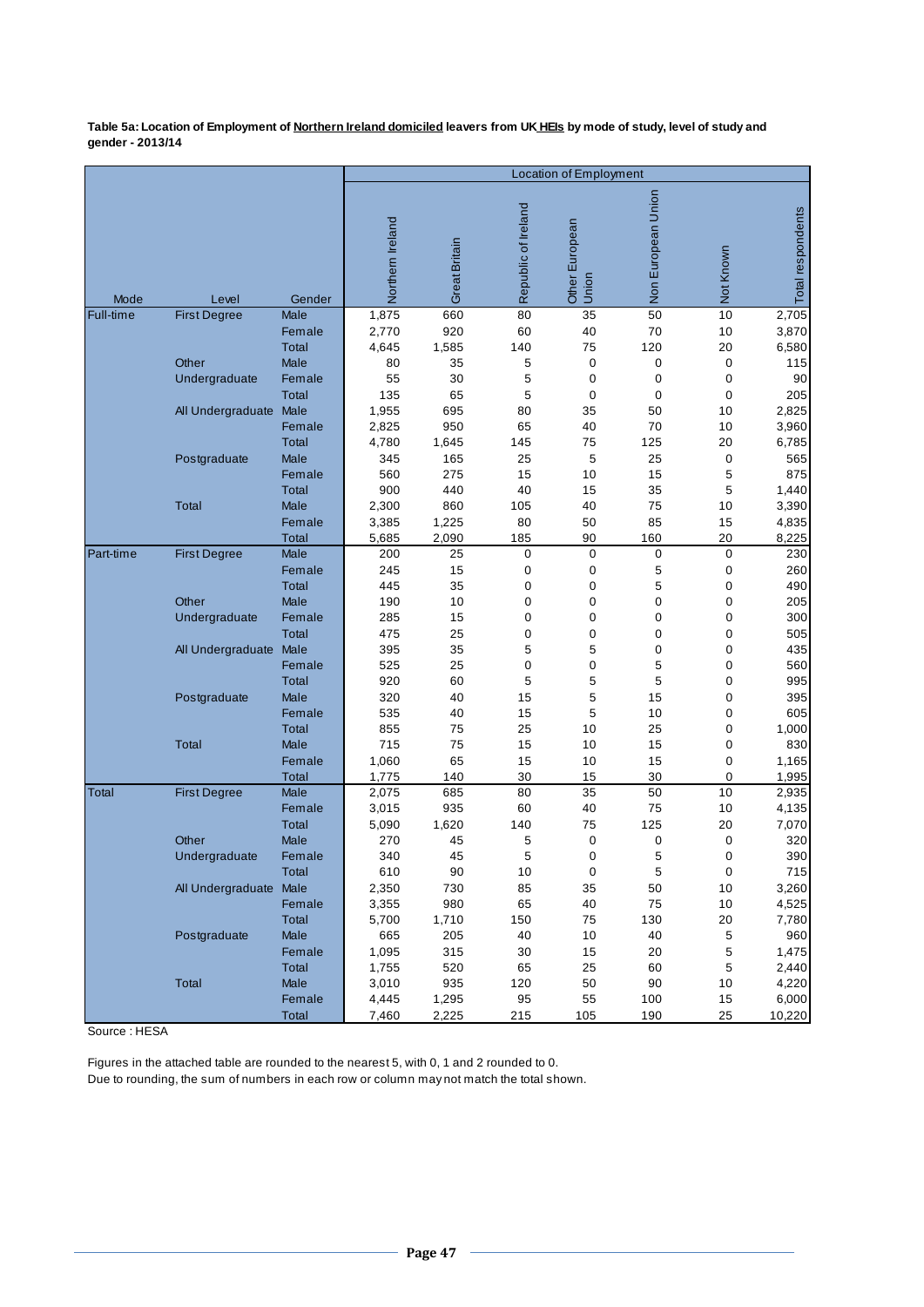**Table 5b: Location of Employment of Full-time Northern Ireland domiciled leavers from UK HEIs by gender - 2013/14**

|              |                     |                  | Location of Employment   |                           |                          |
|--------------|---------------------|------------------|--------------------------|---------------------------|--------------------------|
| Gender       | Ireland<br>Vorthern | Britain<br>Great | Irelano<br>ъ<br>Republic | Jnion<br>uropean<br>Other | Union<br>European<br>Non |
| Male         | 2,300               | 860              | 105                      | 40                        | 75                       |
| Female       | 3,385               | 1,225            | 80                       | 50                        | 85                       |
| <b>Total</b> | 5,685               | 2,090            | 185                      | 90                        | 160                      |
| Male         | 68.0%               | 25.5%            | 3.1%                     | 1.2%                      | 2.2%                     |
| Female       | 70.2%               | 25.4%            | 1.6%                     | 1.0%                      | 1.7%                     |
| Total        | 69.3%               | 25.5%            | 2.2%                     | 1.1%                      | 2.0%                     |

Source : HESA

**Table 5c: Location of Employment of Full-time Northern Ireland domiciled leavers from UK HEIs by level of study - 2013/14**

|                            |                 |               | <b>Location of Employment</b> |                         |                          |
|----------------------------|-----------------|---------------|-------------------------------|-------------------------|--------------------------|
| Level of Study             | orthern Ireland | Great Britain | Republic of Ireland           | Other European<br>Union | Union<br>European<br>Non |
| <b>First Degree</b>        | 4,645           | 1,585         | 140                           | 75                      | 120                      |
| <b>Other Undergraduate</b> | 135             | 65            | 5                             | $\Omega$                |                          |
| All Undergraduate          | 4,780           | 1,645         | 145                           | 75                      | 125                      |
| Postgraduate               | 900             | 440           | 40                            | 15                      | 35                       |
| Total                      | 5,685           | 2,090         | 185                           | 90                      | 160                      |
| <b>First Degree</b>        | 70.8%           | 24.1%         | 2.1%                          | 1.1%                    | 1.8%                     |
| <b>Other Undergraduate</b> | 65.7%           | 30.4%         | 2.9%                          | 0.0%                    | 1.0%                     |
| All Undergraduate          | 70.7%           | 24.3%         | 2.1%                          | 1.1%                    | 1.8%                     |
| Postgraduate               | 62.8%           | 30.8%         | 2.8%                          | 1.0%                    | 2.6%                     |
| Total                      | 69.3%           | 25.5%         | 2.2%                          | 1.1%                    | 2.0%                     |

Source : HESA

**Table 5d: Location of Employment of Full-time Northern Ireland domiciled leavers from UK HEIs by location of institution - 2013/14 (Numbers)** 

|                         |                     |                  | <b>Location of Employment</b> |                            |                               |
|-------------------------|---------------------|------------------|-------------------------------|----------------------------|-------------------------------|
| Location of Institution | Ireland<br>Northern | Britain<br>Great | Republic of Irelan            | European<br>Other<br>Union | Union<br>European<br>S<br>Non |
| Northern Ireland        | 4,700               | 470              | 135                           | 45                         | 80                            |
| <b>GB</b>               | 985                 | 1,620            | 50                            | 40                         | 80                            |
| Total                   | 5,685               | 2,090            | 185                           | 90                         | 160                           |
| Northern Ireland        | 86.5%               | 8.7%             | 2.5%                          | 0.9%                       | 1.5%                          |
| <b>GB</b>               | 35.6%               | 58.3%            | 1.7%                          | 1.5%                       | 2.9%                          |
| <b>Total</b>            | 69.3%               | 25.5%            | 2.2%                          | 1.1%                       | 2.0%                          |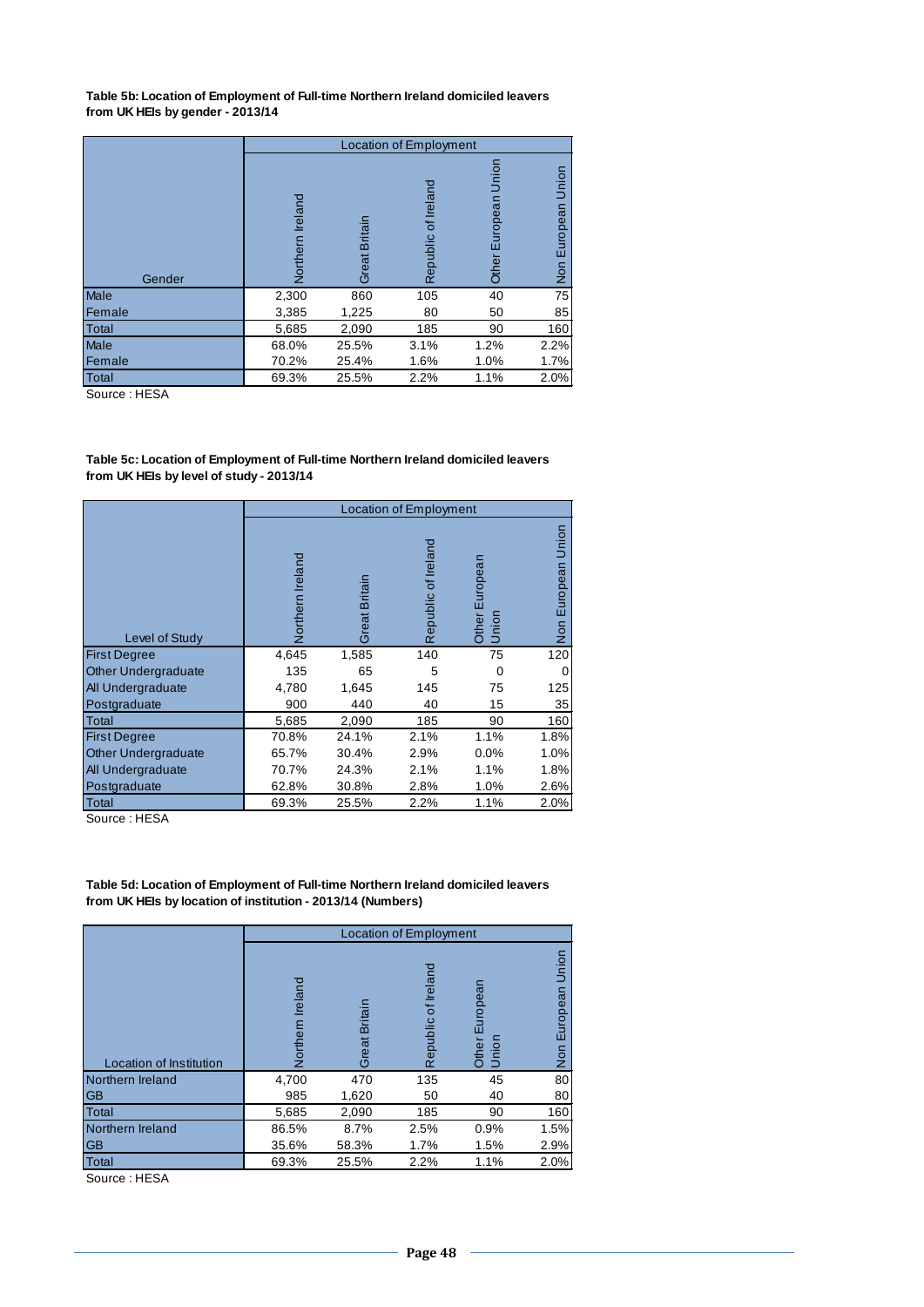**Table 5e: Location of Employment of Part-time Northern Ireland domiciled leavers from UK HEIs by gender - 2013/14**

|              |                     |               | <b>Location of Employment</b> |                            |                                    |
|--------------|---------------------|---------------|-------------------------------|----------------------------|------------------------------------|
| Gender       | Ireland<br>Northern | Great Britain | Republic of Irelan            | European<br>Union<br>Other | Union<br>European<br>$\frac{5}{2}$ |
| Male         | 715                 | 75            | 15                            | 10                         | 15                                 |
| Female       | 1,060               | 65            | 15                            | 10                         | 15                                 |
| <b>Total</b> | 1,775               | 140           | 30                            | 15                         | 30                                 |
| <b>Male</b>  | 86.2%               | 8.8%          | 2.1%                          | 1.0%                       | 1.9%                               |
| Female       | 91.2%               | 5.7%          | 1.2%                          | 0.7%                       | 1.3%                               |
| <b>Total</b> | 89.1%               | 7.0%          | 1.6%                          | 0.8%                       | 1.6%                               |

Source : HESA

**Table 5f: Location of Employment of Part-time Northern Ireland domiciled leavers from UK HEIs by level of study - 2013/14**

|                            |                  |               | <b>Location of Employment</b> |                         |                    |
|----------------------------|------------------|---------------|-------------------------------|-------------------------|--------------------|
| Level of Study             | Northern Ireland | Great Britain | Republic of Ireland           | Other European<br>Union | Non European Union |
| <b>First Degree</b>        | 445              | 35            | $\Omega$                      | $\Omega$                | 5                  |
| <b>Other Undergraduate</b> | 475              | 25            | ∩                             | O                       | O                  |
| All Undergraduate          | 920              | 60            | 5                             | 5                       | 5                  |
| Postgraduate               | 855              | 75            | 25                            | 10                      | 25                 |
| Total                      | 1,775            | 140           | 30                            | 15                      | 30                 |
| <b>First Degree</b>        | 90.8%            | 7.6%          | 0.4%                          | 0.4%                    | 0.8%               |
| Other Undergraduate        | 93.9%            | 4.9%          | 0.4%                          | 0.4%                    | 0.4%               |
| All Undergraduate          | 92.4%            | 6.2%          | 0.4%                          | 0.4%                    | 0.6%               |
| Postgraduate               | 85.8%            | 7.7%          | 2.7%                          | 1.2%                    | 2.5%               |
| Total                      | 89.1%            | 7.0%          | 1.6%                          | 0.8%                    | 1.6%               |

Source : HESA

**Table 5g: Location of Employment of Part-time Northern Ireland domiciled leavers from UK HEIs by location of institution - 2013/14**

|                         |                     |               | <b>Location of Employment</b> |                                 |                                    |
|-------------------------|---------------------|---------------|-------------------------------|---------------------------------|------------------------------------|
| Location of Institution | Ireland<br>Northern | Great Britain | Republic of Ireland           | ropean<br><b>Other</b><br>Union | Union<br>European<br>$\frac{5}{2}$ |
| Northern Ireland        | 1,395               | 45            | 25                            | 5                               | 15                                 |
| <b>GB</b>               | 380                 | 95            | 10                            | 10                              | 15                                 |
| <b>Total</b>            | 1,775               | 140           | 30                            | 15                              | 30                                 |
| Northern Ireland        | 94.0%               | 3.0%          | 1.5%                          | 0.3%                            | 1.1%                               |
| <b>GB</b>               | 74.8%               | 18.5%         | 1.6%                          | 2.4%                            | 2.8%                               |
| <b>Total</b>            | 89.1%               | 7.0%          | 1.6%                          | 0.8%                            | 1.6%                               |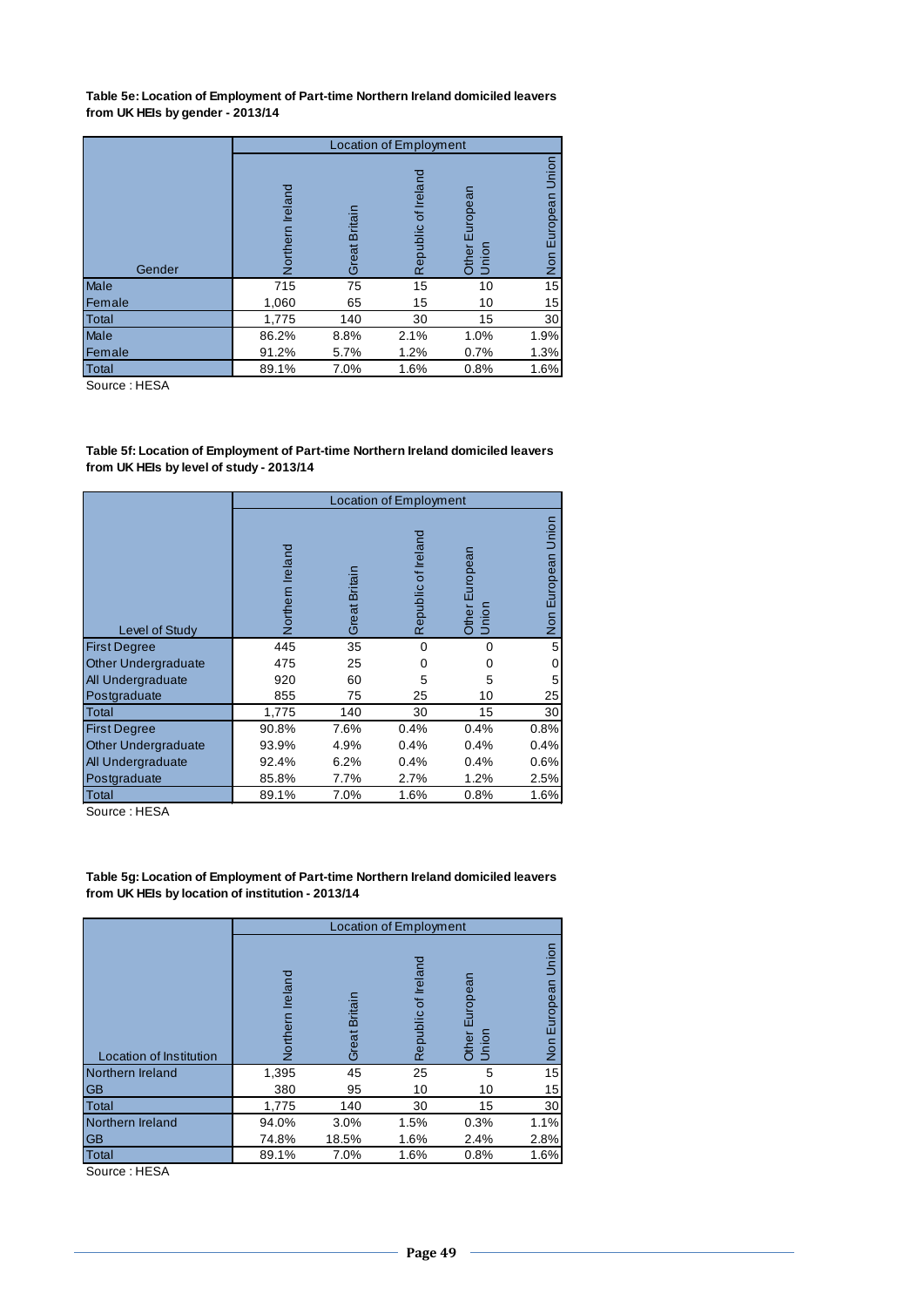**Table 6a: Standard Occupational Classification (SOC) of Northern Ireland domiciled leavers from UK HEIs, in Employment, by mode of study, level of study and gender - 2013/14 (Numbers)**

|           |                        |                             | <b>Standard Occupational Classification</b> |                |                                         |                                   |                |                                      |                               |                                          |            |                  |                          |
|-----------|------------------------|-----------------------------|---------------------------------------------|----------------|-----------------------------------------|-----------------------------------|----------------|--------------------------------------|-------------------------------|------------------------------------------|------------|------------------|--------------------------|
| Mode      | Level                  | Gender                      | Manager and Senior<br>Officials             | Professional   | Associate Professional<br>and Technical | Administrative and<br>Secretarial | Skilled Trades | Caring, leisure and other<br>service | Sales and Customer<br>Service | Machine Operatives<br>Process, Plant and | Elementary | Not Known        | <b>Total Respondents</b> |
| Full-time | <b>First Degree</b>    | Male                        | 100                                         | 1,285          | 580                                     | 100                               | 50             | 80                                   | 345                           | 25                                       | 145        | $\boldsymbol{0}$ | 2,705                    |
|           |                        | Female                      | 75                                          | 1,800          | 705                                     | 240                               | 30             | 280                                  | 565                           | $\mathbf 0$                              | 175        | 5                | 3,870                    |
|           |                        | <b>Total</b>                | 170                                         | 3,085          | 1,285                                   | 340                               | 80             | 360                                  | 915                           | 25                                       | 320        | 5                | 6,580                    |
|           | Other<br>Undergraduate | Male                        | 5                                           | 30             | 20                                      | 5                                 | 5              | $\pmb{0}$                            | 35                            | 0                                        | 15         | $\pmb{0}$        | 115                      |
|           |                        | Female                      | $\mathbf 0$                                 | 45             | 5                                       | 5                                 | 0              | 10                                   | 15                            | 0                                        | 10         | 0                | 90                       |
|           |                        | <b>Total</b>                | 5                                           | 75             | 25                                      | 10                                | 5              | 10                                   | 50                            | 0                                        | 25         | 0                | 205                      |
|           | All<br>Undergraduate   | Male                        | 105                                         | 1,315          | 600                                     | 105                               | 55             | 80                                   | 380                           | 25                                       | 160        | 0                | 2,820                    |
|           |                        | Female                      | 75                                          | 1,845          | 710                                     | 245                               | 30             | 290                                  | 580                           | $\mathbf 0$                              | 185        | 5                | 3,960                    |
|           | Postgraduate           | <b>Total</b>                | 175                                         | 3,160          | 1,310                                   | 350                               | 85             | 370                                  | 965                           | 25                                       | 345        | 5                | 6,785                    |
|           |                        | Male                        | 25                                          | 370            | 95                                      | 25                                | 0              | 5                                    | 25                            | 0                                        | 15         | 0                | 565                      |
|           |                        | Female                      | 10                                          | 645            | 105                                     | 30                                | 0<br>5         | 25<br>30                             | 40                            | 5<br>5                                   | 15         | 0<br>0           | 875                      |
|           | <b>Total</b>           | <b>Total</b><br><b>Male</b> | 35<br>125                                   | 1,015<br>1,685 | 195<br>695                              | 60<br>135                         | 55             | 85                                   | 65<br>405                     | 25                                       | 30<br>175  | $\pmb{0}$        | 1,440<br>3,390           |
|           |                        | Female                      | 85                                          | 2,485          | 810                                     | 275                               | 30             | 320                                  | 625                           | 5                                        | 200        | 5                | 4,835                    |
|           |                        | Total                       | 210                                         | 4,170          | 1,505                                   | 410                               | 85             | 405                                  | 1,030                         | 30                                       | 375        | 5                | 8,225                    |
| Part-time | <b>First Degree</b>    | Male                        | 20                                          | 75             | 75                                      | 20                                | 5              | 10                                   | 15                            | 5                                        | 5          | $\pmb{0}$        | 230                      |
|           |                        | Female                      | 20                                          | 70             | 60                                      | 45                                | 0              | 40                                   | 15                            | 0                                        | 5          | 0                | 260                      |
|           |                        | <b>Total</b>                | 35                                          | 145            | 135                                     | 65                                | 10             | 45                                   | 30                            | 5                                        | 15         | 0                | 490                      |
|           | Other                  | Male                        | 30                                          | 70             | 65                                      | 10                                | 5              | 10                                   | 5                             | 5                                        | 5          | 0                | 205                      |
|           | Undergraduate          | Female                      | 20                                          | 115            | 75                                      | 20                                | 0              | 55                                   | 10                            | 0                                        | 5          | 0                | 300                      |
|           |                        | <b>Total</b>                | 50                                          | 185            | 140                                     | 35                                | 10             | 65                                   | 15                            | 5                                        | 10         | 0                | 505                      |
|           | All                    | Male                        | 50                                          | 145            | 140                                     | 30                                | 10             | 20                                   | 20                            | 10                                       | 10         | 0                | 435                      |
|           | Undergraduate          | Female                      | 40                                          | 185            | 135                                     | 65                                | $\mathbf 0$    | 95                                   | 25                            | 0                                        | 10         | 0                | 560                      |
|           |                        | <b>Total</b>                | 85                                          | 330            | 275                                     | 100                               | 20             | 110                                  | 45                            | 10                                       | 25         | 0                | 995                      |
|           | Postgraduate           | Male                        | 55                                          | 250            | 70                                      | 5                                 | 5              | 0                                    | 5                             | 0                                        | 0          | 0                | 395                      |
|           |                        | Female                      | 45                                          | 410            | 100                                     | 30                                | $\mathbf 0$    | 5                                    | 5                             | 0                                        | 5          | 0                | 605                      |
|           | <b>Total</b>           | <b>Total</b>                | 100                                         | 660            | 170                                     | 35                                | 5              | 10                                   | 10                            | 0                                        | 5          | $\mathbf 0$      | 1,000                    |
|           |                        | Male                        | 100                                         | 400            | 210                                     | 35                                | 20             | 20                                   | 25                            | 5                                        | 15         | 0                | 830                      |
|           |                        | Female                      | 85                                          | 590            | 240                                     | 100                               | 5              | 100                                  | 35                            | 0                                        | 15         | $\pmb{0}$        | 1,165                    |
| Total     | <b>First Degree</b>    | Total<br>Male               | 185                                         | 990            | 445                                     | 135                               | 20             | 120                                  | 60                            | 5<br>25                                  | 30         | 0<br>$\mathbf 0$ | 1,995                    |
|           |                        | Female                      | 120<br>90                                   | 1,360<br>1,870 | 655<br>765                              | 120<br>285                        | 55<br>30       | 90<br>320                            | 360<br>585                    | 0                                        | 150<br>180 | 5                | 2,935<br>4,135           |
|           |                        | Total                       | 210                                         | 3,230          | 1420                                    | 405                               | 85             | 405                                  | 945                           | 30                                       | 330        | 5                | 7,070                    |
|           | Other                  | Male                        | 30                                          | 105            | 85                                      | 20                                | 10             | 10                                   | 35                            | 5                                        | 20         | 0                | 320                      |
|           | Undergraduate          | Female                      | 20                                          | 155            | 80                                      | 25                                | 0              | 65                                   | 30                            | 0                                        | 15         | 0                | 390                      |
|           |                        | Total                       | 50                                          | 260            | 165                                     | 45                                | 15             | 75                                   | 65                            | 5                                        | 35         | $\mathbf 0$      | 715                      |
|           | All                    | Male                        | 150                                         | 1,465          | 740                                     | 140                               | 65             | 100                                  | 395                           | 30                                       | 170        | $\mathbf 0$      | 3,255                    |
|           | Undergraduate          | Female                      | 110                                         | 2,025          | 845                                     | 310                               | 30             | 385                                  | 615                           | 0                                        | 195        | 5                | 4,525                    |
|           |                        | Total                       | 260                                         | 3,490          | 1,585                                   | 450                               | 100            | 480                                  | 1,010                         | 35                                       | 365        | 5                | 7,785                    |
|           | Postgraduate           | Male                        | 75                                          | 620            | 165                                     | 30                                | 5              | 10                                   | 30                            | 0                                        | 20         | $\pmb{0}$        | 960                      |
|           |                        | Female                      | 55                                          | 1,050          | 205                                     | 60                                | 0              | 30                                   | 45                            | 5                                        | 20         | $\pmb{0}$        | 1,475                    |
|           |                        | Total                       | 135                                         | 1,675          | 370                                     | 95                                | 10             | 40                                   | 80                            | 5                                        | 35         | $\mathbf 0$      | 2,440                    |
|           | <b>Total</b>           | Male                        | 225                                         | 2,085          | 905                                     | 170                               | 75             | 105                                  | 430                           | 30                                       | 185        | $\mathbf 0$      | 4,220                    |
|           |                        | Female                      | 165                                         | 3,075          | 1,050                                   | 375                               | 35             | 420                                  | 660                           | 5                                        | 215        | 5                | 6,000                    |
|           |                        | Total                       | 395                                         | 5,165          | 1,955                                   | 545                               | 110            | 525                                  | 1,090                         | 35                                       | 400        | $5\overline{)}$  | 10,220                   |

Source : HESA

Figures in the attached table are rounded to the nearest 5, with 0, 1 and 2 rounded to 0.

Due to rounding, the sum of numbers in each row or column may not match the total shown.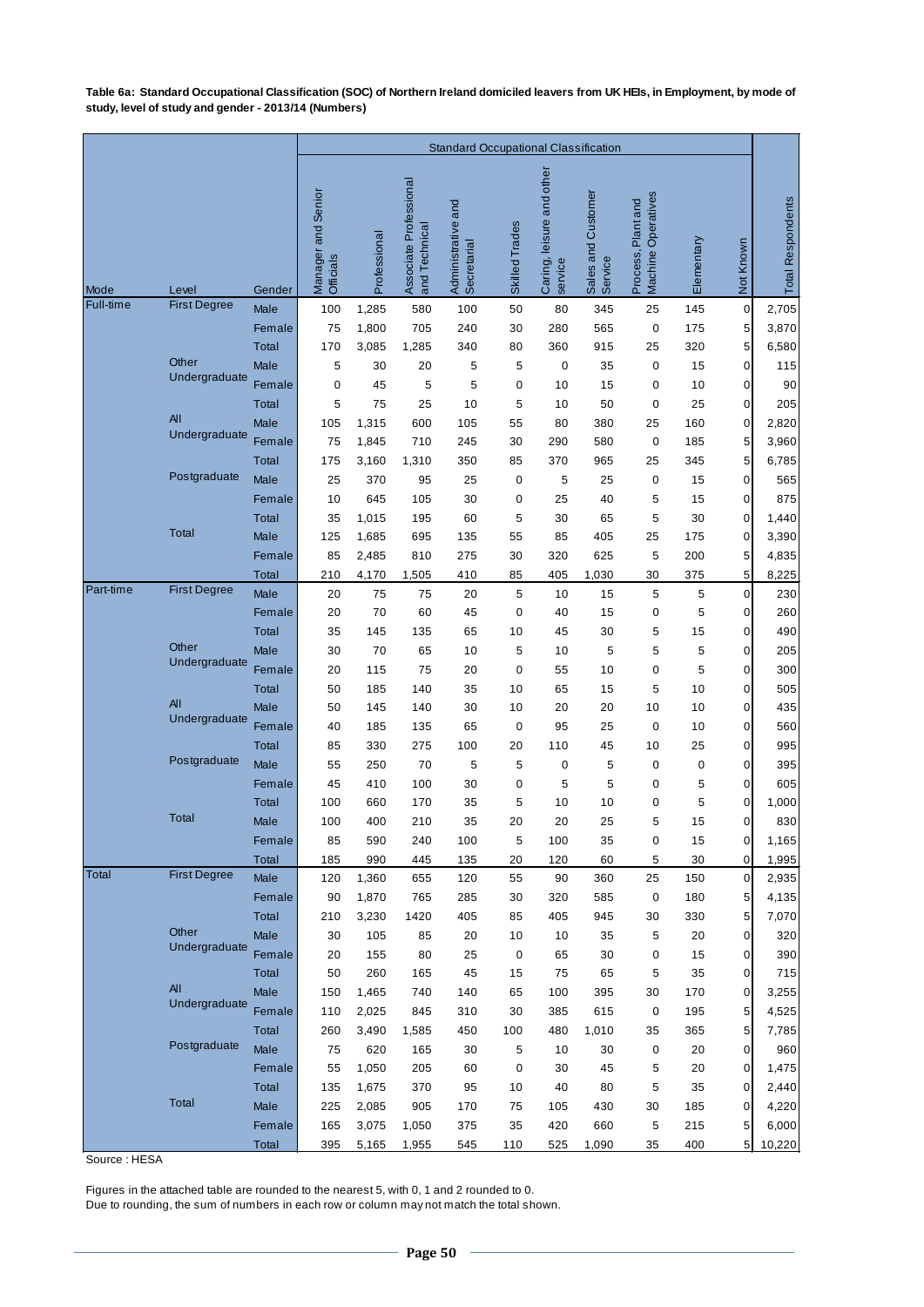**Table 6b: Standard Occupational Classification (SOC) of Northern Ireland domiciled leavers from UK HEIs, in Employment, by mode of study, level of study and gender - 2013/14 (Percentages)**

|           |                     |                 |                                 |                |                                         | <b>Standard Occupational Classification</b> |                |                                         |                               |                                          |              |
|-----------|---------------------|-----------------|---------------------------------|----------------|-----------------------------------------|---------------------------------------------|----------------|-----------------------------------------|-------------------------------|------------------------------------------|--------------|
| Mode      | Level               | Gender          | Manager and Senior<br>Officials | Professional   | Associate Professional<br>and Technical | Administrative and<br>Secretarial           | Skilled Trades | and other<br>Caring, leisure<br>service | Sales and Customer<br>Service | Process, Plant and<br>Machine Operatives | Elementary   |
| Full-time | <b>First Degree</b> | Male            | 3.7%                            | 47.5%          | 21.4%                                   | 3.7%                                        | 1.8%           | 3.0%                                    | 12.8%                         | 0.8%                                     | 5.3%         |
|           |                     | Female          | 1.9%                            | 46.5%          | 18.2%                                   | 6.2%                                        | 0.7%           | 7.3%                                    | 14.7%                         | 0.1%                                     | 4.5%         |
|           |                     | Total           | 2.6%                            | 46.9%          | 19.5%                                   | 5.2%                                        | 1.2%           | 5.5%                                    | 13.9%                         | 0.4%                                     | 4.8%         |
|           | Other               | Male            | 2.6%                            | 27.4%          | 17.9%                                   | 6.0%                                        | 4.3%           | 0.0%                                    | 28.2%                         | 1.7%                                     | 12.0%        |
|           | Undergraduate       | Female          | 1.1%                            | 47.8%          | 5.6%                                    | 3.3%                                        | 0.0%           | 13.3%                                   | 18.9%                         | 0.0%                                     | 10.0%        |
|           |                     | Total           | 1.9%                            | 36.2%          | 12.6%                                   | 4.8%                                        | 2.4%           | 5.8%                                    | 24.2%                         | 1.0%                                     | 11.1%        |
|           | All                 | Male            | 3.6%                            | 46.6%          | 21.3%                                   | 3.8%                                        | 1.9%           | 2.8%                                    | 13.4%                         | 0.9%                                     | 5.6%         |
|           | Undergraduate       | Female          | 1.9%                            | 46.5%          | 17.9%                                   | 6.1%                                        | 0.7%           | 7.4%                                    | 14.8%                         | 0.1%                                     | 4.6%         |
|           |                     | Total           | 2.6%                            | 46.6%          | 19.3%                                   | 5.2%                                        | 1.2%           | 5.5%                                    | 14.2%                         | 0.4%                                     | 5.0%         |
|           | Postgraduate        | Male            | 4.1%                            | 65.5%          | 16.6%                                   | 4.6%                                        | 0.4%           | 1.2%                                    | 4.6%                          | 0.0%                                     | 3.0%         |
|           |                     | Female          | 1.1%                            | 73.7%          | 11.8%                                   | 3.7%                                        | 0.1%           | 2.9%                                    | 4.7%                          | 0.3%                                     | 1.7%         |
|           |                     | Total           | 2.3%                            | 70.4%          | 13.7%                                   | 4.0%                                        | 0.2%           | 2.2%                                    | 4.7%                          | 0.2%                                     | 2.2%         |
|           | <b>Total</b>        | <b>Male</b>     | 3.7%                            | 49.8%          | 20.5%                                   | 4.0%                                        | 1.7%           | 2.6%                                    | 12.0%                         | 0.7%                                     | 5.1%         |
|           |                     | Female          | 1.7%                            | 51.4%          | 16.8%                                   | 5.7%                                        | 0.6%           | 6.6%                                    | 12.9%                         | 0.1%                                     | 4.1%         |
|           |                     | Total           | 2.5%                            | 50.7%          | 18.3%                                   | 5.0%                                        | 1.0%           | 4.9%                                    | 12.5%                         | 0.4%                                     | 4.5%         |
| Part-time | <b>First Degree</b> | Male            | 8.3%                            | 33.6%          | 32.3%                                   | 8.3%                                        | 3.1%           | 3.5%                                    | 6.6%                          | 1.7%                                     | 2.6%         |
|           |                     | Female          | 6.9%                            | 26.9%          | 23.5%                                   | 18.1%                                       | 0.8%           | 14.6%                                   | 6.5%                          | 0.0%                                     | 2.7%         |
|           |                     | Total           | 7.6%                            | 30.1%          | 27.6%                                   | 13.5%                                       | 1.8%           | 9.4%                                    | 6.5%                          | 0.8%                                     | 2.7%         |
|           | Other               | Male            | 14.1%                           | 35.1%          | 31.2%                                   | 5.9%                                        | 3.4%           | 3.9%                                    | 2.0%                          | 1.5%                                     | 2.9%         |
|           | Undergraduate       | Female          | 6.3%                            | 37.5%          | 25.2%                                   | 7.3%                                        | 0.3%           | 18.3%                                   | 3.7%                          | 0.0%                                     | 1.3%         |
|           |                     | Total           | 9.5%                            | 36.6%          | 27.7%                                   | 6.7%                                        | 1.6%           | 12.5%                                   | 3.0%                          | 0.6%                                     | 2.0%         |
|           | All                 | <b>Male</b>     | 11.1%                           | 34.3%          | 31.8%                                   | 7.1%                                        | 3.2%           | 3.7%                                    | 4.4%                          | 1.6%                                     | 2.8%         |
|           | Undergraduate       | Female          | 6.6%                            | 32.6%          | 24.4%                                   | 12.3%                                       | 0.5%           | 16.6%                                   | 5.0%                          | 0.0%                                     | 2.0%         |
|           |                     | <b>Total</b>    | 8.5%                            | 33.4%          | 27.6%                                   | 10.1%                                       | 1.7%           | 11.0%                                   | 4.7%                          | 0.7%                                     | 2.3%         |
|           | Postgraduate        | Male            | 13.7%                           | 63.8%          | 17.7%                                   | 1.5%                                        | 1.0%           | 0.5%                                    | 1.5%                          | 0.0%                                     | 0.3%         |
|           |                     | Female          | 7.6%                            | 67.7%          | 16.9%                                   | 4.8%                                        | 0.2%           | 1.2%                                    | 1.0%                          | 0.0%                                     | 0.7%         |
|           |                     | Total           | 10.0%                           | 66.1%          | 17.2%                                   | 3.5%                                        | 0.5%           | 0.9%                                    | 1.2%                          | 0.0%                                     | 0.5%         |
|           | Total               | Male            | 12.3%                           | 48.4%          | 25.1%                                   | 4.5%                                        | 2.2%           | 2.2%                                    | 3.0%                          | 0.8%                                     | 1.6%         |
|           |                     | Female          | 7.1%                            | 50.8%          | 20.5%                                   | 8.4%                                        | 0.3%           | 8.6%                                    | 2.9%                          | 0.0%                                     | 1.3%         |
|           |                     | Total           | 9.3%                            | 49.8%          | 22.4%                                   | 6.8%                                        | 1.1%           | 5.9%                                    | 3.0%                          | 0.4%                                     | 1.4%         |
| Total     | <b>First Degree</b> | Male            | 4.0%                            | 46.4%          | 22.3%                                   | 4.1%                                        | 1.9%           | 3.0%                                    | 12.3%                         | 0.9%                                     | 5.1%         |
|           |                     | Female          | 2.2%                            | 45.3%          | 18.5%                                   | 7.0%                                        | 0.7%           | 7.7%                                    | 14.1%                         | 0.0%                                     | 4.4%         |
|           | Other               | <b>Total</b>    | 3.0%                            | 45.7%          | 20.1%                                   | 5.8%                                        | 1.2%           | 5.8%                                    | 13.4%                         | 0.4%                                     | 4.7%         |
|           | Undergraduate       | Male            | 9.9%                            | 32.3%          | 26.4%                                   | 5.9%                                        | 3.7%           | 2.5%                                    | 11.5%                         | 1.6%                                     | 6.2%         |
|           |                     | Female          | 5.1%                            | 39.9%          | 20.7%                                   | 6.4%                                        | 0.3%           | 17.1%                                   | 7.2%                          | 0.0%                                     | 3.3%         |
|           | All                 | <b>Total</b>    | 7.3%                            | 36.5%          | 23.3%                                   | 6.2%                                        | 1.8%           | 10.5%                                   | 9.1%                          | 0.7%                                     | 4.6%         |
|           | Undergraduate       | Male            | 4.6%                            | 45.0%          | 22.7%                                   | 4.3%                                        | 2.1%           | 2.9%                                    | 12.2%                         | 1.0%                                     | 5.2%         |
|           |                     | Female          | 2.5%                            | 44.8%          | 18.7%                                   | 6.9%                                        | 0.7%           | 8.5%                                    | 13.5%                         | 0.0%                                     | 4.3%         |
|           | Postgraduate        | Total           | 3.4%                            | 44.9%          | 20.4%                                   | 5.8%                                        | 1.3%           | 6.2%                                    | 13.0%                         | 0.4%                                     | 4.7%         |
|           |                     | Male            | 8.0%                            | 64.8%          | 17.1%                                   | 3.3%                                        | 0.6%           | 0.9%                                    | 3.3%                          | 0.0%                                     | 1.9%         |
|           |                     | Female          | 3.8%                            | 71.2%          | 13.9%                                   | 4.1%                                        | 0.1%           | 2.2%                                    | 3.2%                          | 0.2%                                     | 1.3%         |
|           | Total               | Total           | 5.5%                            | 68.7%          | 15.1%                                   | 3.8%                                        | 0.3%           | 1.7%                                    | 3.2%                          | 0.1%                                     | 1.5%         |
|           |                     | Male            | 5.4%                            | 49.5%          | 21.4%                                   | 4.1%                                        | 1.8%           | 2.5%                                    | 10.2%                         | 0.8%                                     | 4.4%         |
|           |                     | Female<br>Total | 2.8%<br>3.9%                    | 51.3%<br>50.6% | 17.5%<br>19.1%                          | 6.2%<br>5.3%                                | 0.6%<br>1.1%   | 7.0%<br>5.1%                            | 11.0%<br>10.7%                | 0.1%<br>0.4%                             | 3.6%<br>3.9% |
|           |                     |                 |                                 |                |                                         |                                             |                |                                         |                               |                                          |              |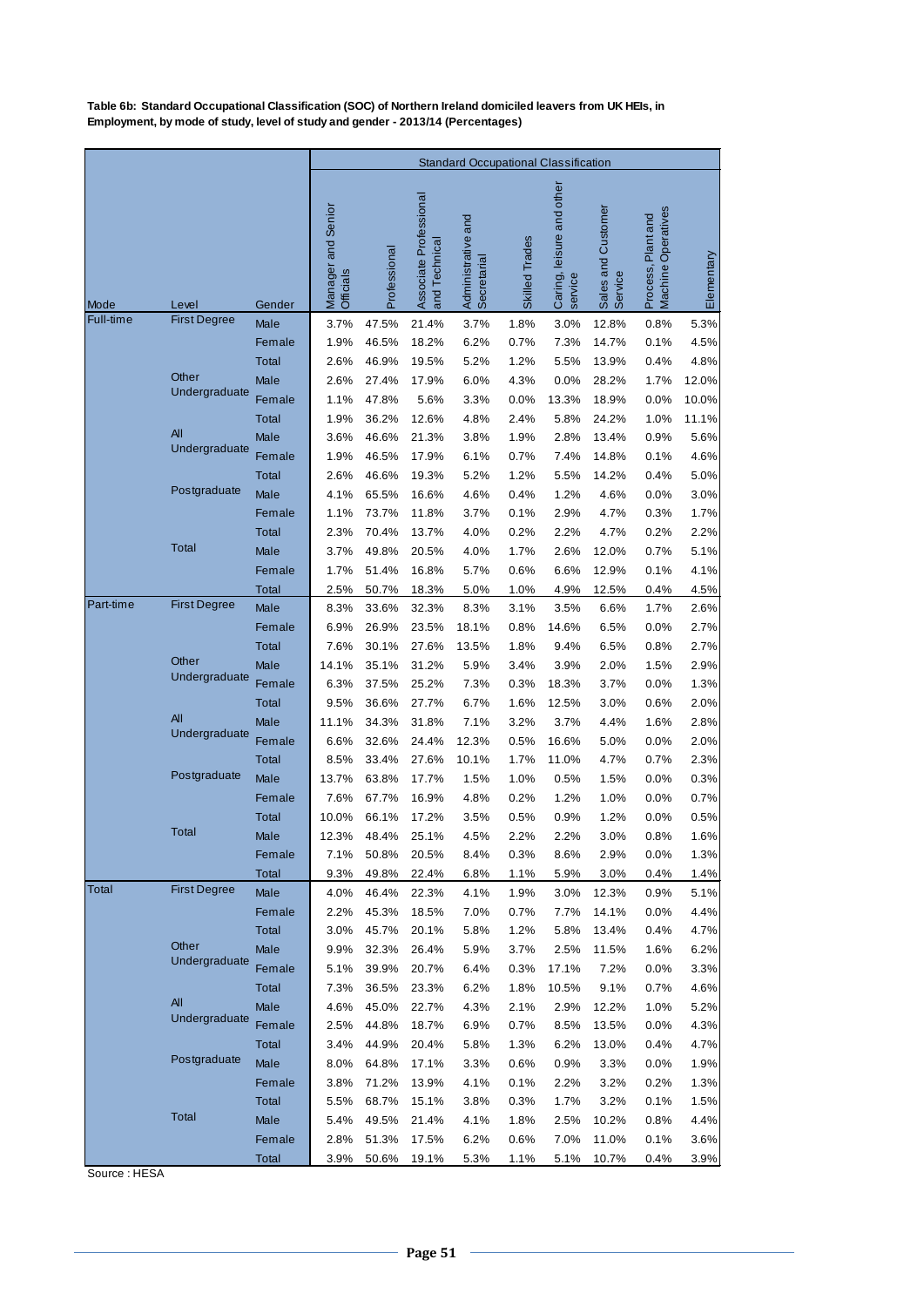**Table 7: Salary of NI domiciled leavers from a UK HEI in full-time employment by mode of study, level of qualification and gender - 2013/14**

|                  |                     |              | Salary band      |                    |                                    |                   |                   |                    |                       |             |                      |         |         |           |                                  |
|------------------|---------------------|--------------|------------------|--------------------|------------------------------------|-------------------|-------------------|--------------------|-----------------------|-------------|----------------------|---------|---------|-----------|----------------------------------|
| Mode             | Level               | Gender       | ess than £10,000 | £14,999<br>£10,000 | £19,999<br>5,000<br>$\mathfrak{L}$ | £20,000 - £24,999 | £25,000 - £29,999 | £34,999<br>£30,000 | $-£39,999$<br>£35,000 | £40,000+    | Respondents<br>Total | Mean    | Median  | Not Known | Total in full-time<br>employment |
| <b>Full-time</b> | <b>First Degree</b> | Male         | 20               | 225                | 400                                | 440               | 180               | 145                | 15                    | 15          | 1,450                | £20,800 | £20,000 | 735       | 2,185                            |
|                  |                     | Female       | 35               | 380                | 525                                | 650               | 160               | 135                | 10                    | 5           | 1,900                | £19,530 | £20,000 | 1,050     | 2,950                            |
|                  |                     | Total        | 55               | 610                | 925                                | 1,090             | 340               | 280                | 25                    | 20          | 3,355                | £20,080 | £20,000 | 1,780     | 5,135                            |
|                  | Other               | Male         | 0                | 10                 | 15                                 | 15                | 5                 | $\pmb{0}$          | $\mathbf 0$           | $\mathbf 0$ | 45                   | £19,445 | £19,500 | 35        | 80                               |
|                  | Undergraduate       | Female       | $\Omega$         | 5                  | 5                                  | 10                | 5                 | $\Omega$           | $\mathbf 0$           | $\mathbf 0$ | 25                   | £19,085 | £21,000 | 25        | 50                               |
|                  |                     | Total        | $\Omega$         | 15                 | 20                                 | 25                | 5                 | $\mathbf 0$        | $\mathbf 0$           | $\mathbf 0$ | 75                   | £19,315 | £20,000 | 55        | 130                              |
|                  | Postgraduate        | Male         | $\mathbf 0$      | 40                 | 55                                 | 120               | 50                | 30                 | 5                     | 15          | 310                  | £23,325 | £22,000 | 165       | 475                              |
|                  |                     | Female       | $\Omega$         | 40                 | 80                                 | 190               | 60                | 45                 | 5                     | 5           | 430                  | £22,320 | £22,000 | 265       | 695                              |
|                  |                     | Total        | 5                | 80                 | 135                                | 310               | 110               | 75                 | 10                    | 20          | 740                  | £22,740 | £22,000 | 430       | 1,170                            |
|                  | Total               | Male         | 20               | 275                | 470                                | 575               | 235               | 175                | 25                    | 30          | 1,810                | £21,200 | £20,000 | 930       | 2,740                            |
|                  |                     | Female       | 35               | 425                | 615                                | 850               | 225               | 185                | 10                    | 10          | 2,360                | £20,035 | £20,000 | 1,335     | 3,695                            |
|                  |                     | <b>Total</b> | 60               | 700                | 1080                               | 1425              | 460               | 360                | 35                    | 45          | 4,165                | £20,540 | £20,000 | 2,265     | 6,435                            |
| Part-time        | <b>First Degree</b> | Male         | $\mathbf 0$      | 5                  | $\overline{25}$                    | 20                | 35                | 15                 | 5                     | 15          | $\frac{125}{2}$      | £28,135 | £26,000 | 55        | 180                              |
|                  |                     | Female       | 0                | 25                 | 30                                 | 50                | 20                | 15                 | 5                     | $\sqrt{5}$  | 145                  | £22,790 | £21,000 | 40        | 190                              |
|                  |                     | <b>Total</b> | $\Omega$         | 30                 | 55                                 | 70                | 55                | 30                 | 10                    | 25          | 275                  | £25,270 | £23,000 | 95        | 370                              |
|                  | Other               | Male         | $\mathbf 0$      | 5                  | 15                                 | 20                | 15                | 10                 | 10                    | 15          | 80                   | £27,955 | £25,000 | 45        | 130                              |
|                  | Undergraduate       | Female       | $\Omega$         | 10                 | 35                                 | 25                | 25                | 10                 | 10                    | 10          | 130                  | £24,305 | £22,000 | 45        | 175                              |
|                  |                     | Total        | 5                | 15                 | 50                                 | 40                | 35                | 20                 | 15                    | 25          | 210                  | £25,705 | £24,000 | 90        | 305                              |
|                  | Postgraduate        | Male         | $\Omega$         | 10                 | 15                                 | 35                | 30                | 45                 | 30                    | 95          | 260                  | £38,645 | £34,000 | 100       | 355                              |
|                  |                     | Female       | $\Omega$         | 5                  | 20                                 | 35                | 70                | 60                 | 45                    | 75          | 305                  | £32,570 | £32,000 | 165       | 470                              |
|                  |                     | Total        | $\Omega$         | 15                 | 30                                 | 75                | 95                | 105                | 75                    | 165         | 565                  | £35,355 | £32,000 | 260       | 825                              |
|                  | Total               | Male         | $\Omega$         | 20                 | 50                                 | 75                | 80                | 70                 | 45                    | 125         | 465                  | £33,925 | £30,000 | 200       | 665                              |
|                  |                     | Female       | 5                | 40                 | 85                                 | 110               | 110               | 85                 | 60                    | 90          | 580                  | £28,250 | £27,000 | 250       | 835                              |
|                  |                     | Total        | 5                | 60                 | 135                                | 185               | 190               | 155                | 105                   | 215         | 1,050                | £30,775 | £28,000 | 450       | 1,495                            |
| Total            | <b>First Degree</b> | Male         | 20               | 230                | 425                                | 460               | 220               | 160                | 25                    | 35          | 1,580                | £21,390 | £20,000 | 785       | 2,365                            |
|                  |                     | Female       | 35               | 405                | 555                                | 700               | 180               | 150                | 10                    | 10          | 2,050                | £19,765 | £20,000 | 1,090     | 3,140                            |
|                  |                     | <b>Total</b> | 55               | 635                | 980                                | 1,160             | 400               | 310                | 35                    | 45          | 3,625                | £20,470 | £20,000 | 1,875     | 5,505                            |
|                  | Other               | Male         | $\mathbf 0$      | 15                 | 25                                 | 35                | 15                | 10                 | 10                    | 15          | 125                  | £24,875 | £21,500 | 80        | 210                              |
|                  | Undergraduate       | Female       | 5                | 15                 | 45                                 | 35                | 25                | 15                 | 10                    | 10          | 155                  | £23,405 | £21,000 | 70        | 225                              |
|                  |                     | <b>Total</b> | 5                | 30                 | 70                                 | 70                | 45                | 20                 | 20                    | 25          | 285                  | £24,065 | £21,500 | 150       | 435                              |
|                  | Postgraduate        | Male         | $\Omega$         | 45                 | 65                                 | 155               | 80                | 75                 | 35                    | 110         | 570                  | £30,260 | £25,000 | 260       | 830                              |
|                  |                     | Female       | 5                | 45                 | 100                                | 225               | 130               | 105                | 50                    | 80          | 735                  | £26,580 | £24,000 | 430       | 1,165                            |
|                  |                     | <b>Total</b> | 5                | 95                 | 165                                | 380               | 210               | 180                | 85                    | 190         | 1,305                | £28,185 | £25,000 | 690       | 1,995                            |
|                  | <b>Total</b>        | Male         | 25               | 295                | 520<br>700                         | 655               | 315               | 245                | 70                    | 155         | 2,275                | £23,805 | £22,000 | 1,130     | 3,405                            |
|                  |                     | Female       | 40               | 465                |                                    | 960               | 335               | 265                | 70                    | 105         | 2,940                | £21,660 | £21,000 | 1,585     | 4,525                            |
|                  |                     | <b>Total</b> | 65               | 760                | 1,215                              | 1,610             | 650               | 515                | 140                   | 260         | 5,215                | £22,595 | £21,000 | 2,715     | 7,930                            |

Source : HESA

Figures in the attached table are rounded to the nearest 5, with 0, 1 and 2 rounded to 0.

Due to rounding, the sum of numbers in each row or column may not match the total shown.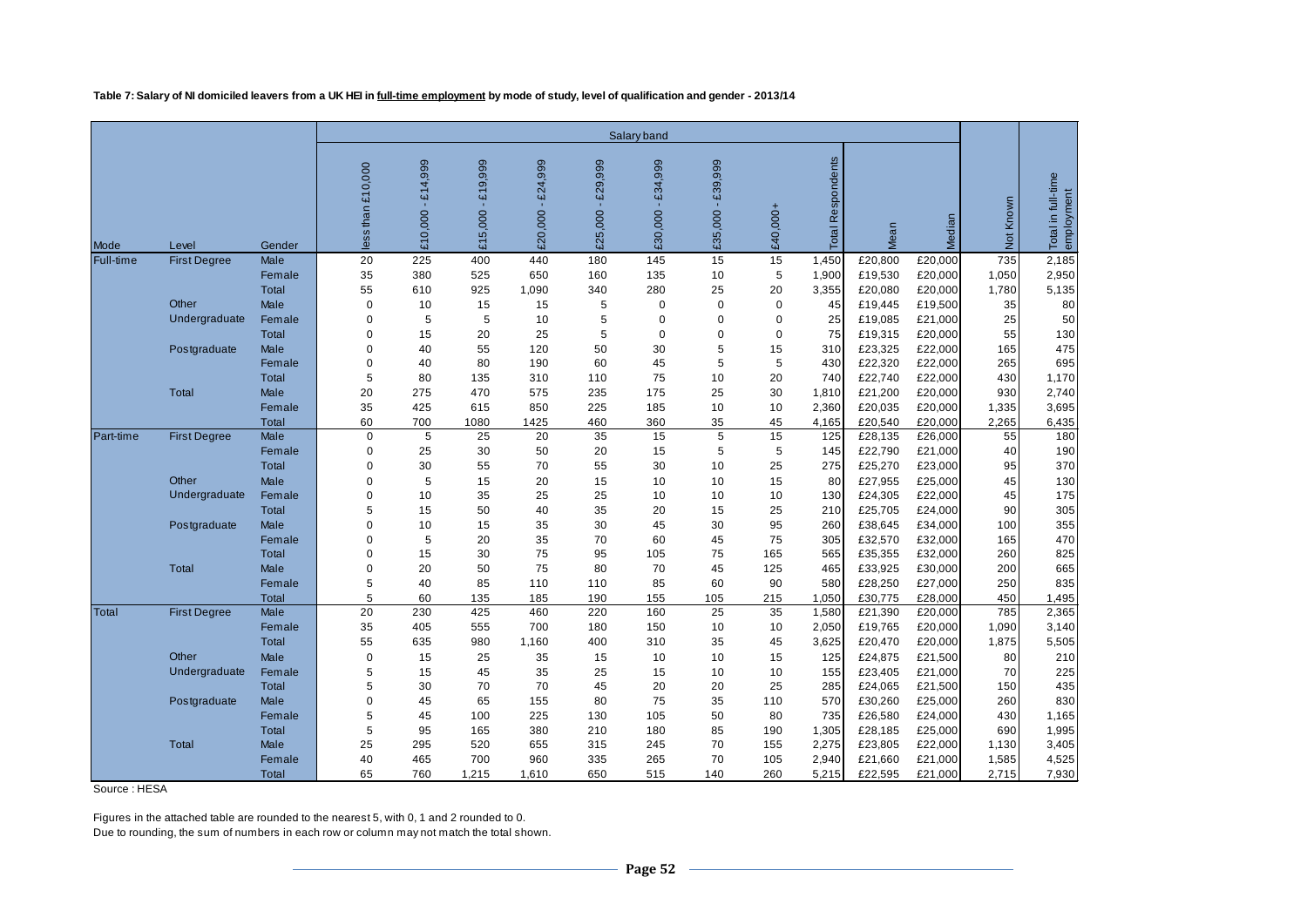|                           |             |                                                 |                                             |                                                                                              |                          |                                               | Salary band           |                    |              |                      |         |         |            |                                     |
|---------------------------|-------------|-------------------------------------------------|---------------------------------------------|----------------------------------------------------------------------------------------------|--------------------------|-----------------------------------------------|-----------------------|--------------------|--------------|----------------------|---------|---------|------------|-------------------------------------|
| Country of<br>institution | Gender      | 000,<br>$\circ$<br>$\overline{u}$<br>than<br>ës | 4,999<br>$\overline{\mathbf{u}}$<br>£10,000 | 999<br>တ<br>$\overline{\phantom{0}}$<br>$\overline{u}$<br>5,000<br>$\overline{\mathfrak{L}}$ | 999<br>4<br>ଅ<br>£20,000 | ,999<br>$\sigma$<br>$\tilde{E}$<br>000<br>£25 | 999<br>£34<br>£30,000 | £39,999<br>£35,000 | ٠<br>£40,000 | respondents<br>Total | Mean    | Median  | Known<br>ă | full-time<br>employment<br>Total in |
| <b>NI</b>                 | Male        | 15                                              | 195                                         | 325                                                                                          | 415                      | 140                                           | 100                   | 15                 | 15           | 1,220                | £20,800 | £20,000 | 570        | 1,790                               |
|                           | Female      | 15                                              | 300                                         | 420                                                                                          | 535                      | 140                                           | 120                   | 5                  | 5            | 1,540                | £19,845 | £20,000 | 830        | 2,370                               |
|                           | Total       | 30                                              | 490                                         | 745                                                                                          | 950                      | 275                                           | 225                   | 20                 | 20           | 2,760                | £20,265 | £20,000 | 1,400      | 4,160                               |
| <b>GB</b>                 | <b>Male</b> | 5                                               | 80                                          | 140                                                                                          | 165                      | 95                                            | 75                    | 10                 | 15           | 590                  | £22,030 | £21,000 | 360        | 950                                 |
|                           | Female      | 20                                              | 130                                         | 195                                                                                          | 315                      | 85                                            | 60                    | 5                  | 10           | 820                  | £20,390 | £21,000 | 505        | 1,325                               |
|                           | Total       | 30                                              | 210                                         | 335                                                                                          | 475                      | 180                                           | 135                   | 15                 | 25           | 1,410                | £21,075 | £21,000 | 865        | 2,275                               |
| Total                     | Male        | 20                                              | 275                                         | 470                                                                                          | 575                      | 235                                           | 175                   | 25                 | 30           | 1,810                | £21,200 | £20,000 | 930        | 2,740                               |
|                           | Female      | 35                                              | 425                                         | 615                                                                                          | 850                      | 225                                           | 185                   | 10                 | 10           | 2,360                | £20,035 | £20,000 | 1,335      | 3,695                               |
|                           | Total       | 60                                              | 700                                         | 1080                                                                                         | 1425                     | 460                                           | 360                   | 35                 | 45           | 4,165                | £20,540 | £20,000 | 2,265      | 6,435                               |

**Table 8: Salary of Northern Ireland domiciled full-time leavers from a UK HEI in full-time employment by country of institution and gender - 2013/14**

Source : HESA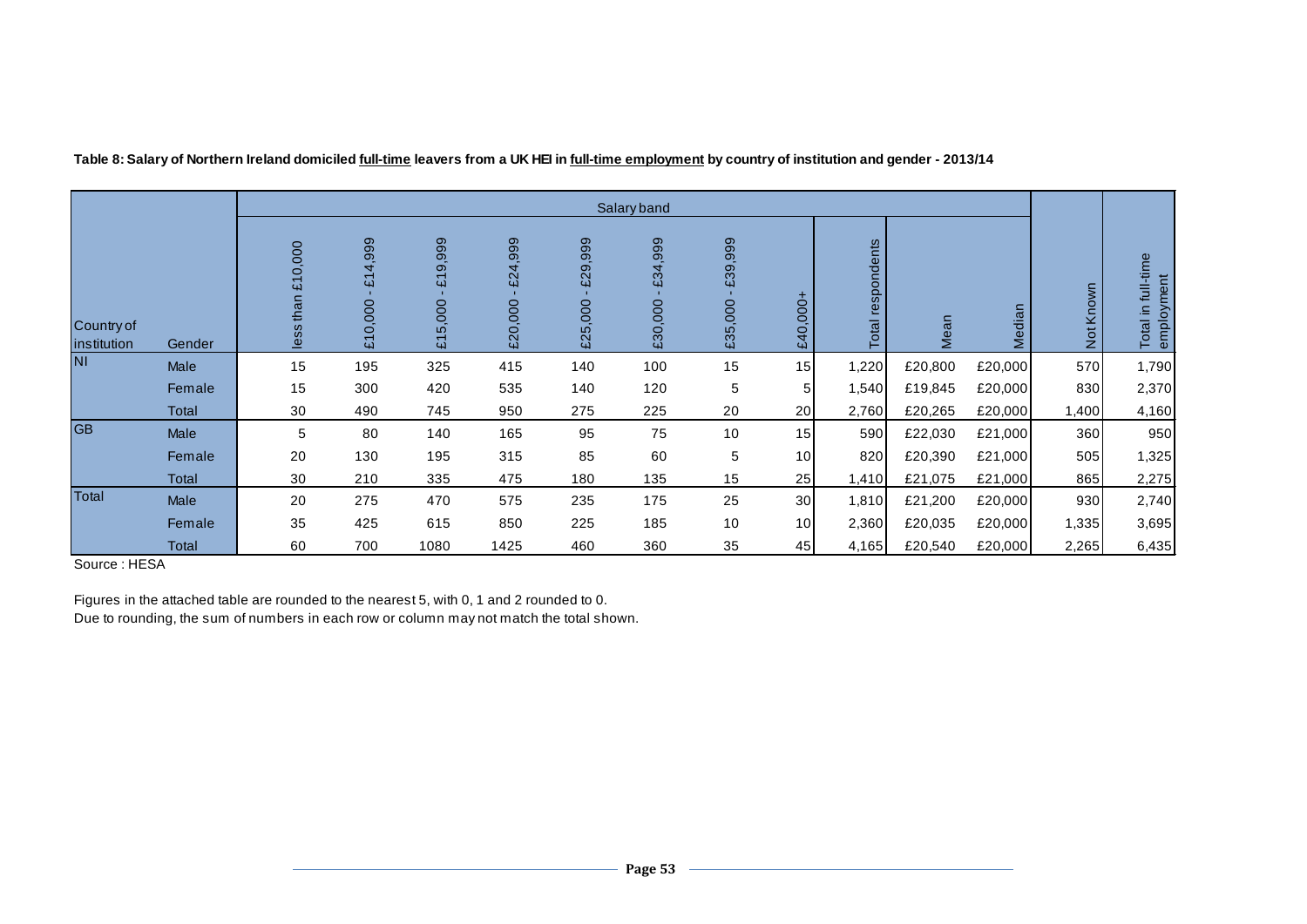|                          |              |                   |                                    |                                                  |                    |                    | Salary band        |                    |                 |                   |         |         |           |                                     |
|--------------------------|--------------|-------------------|------------------------------------|--------------------------------------------------|--------------------|--------------------|--------------------|--------------------|-----------------|-------------------|---------|---------|-----------|-------------------------------------|
| Country of<br>employment | Gender       | less than £10,000 | £14,999<br>$\mathbf{r}$<br>£10,000 | 9,999<br>$\overline{\mathcal{L}}$<br>,000<br>£15 | £24,999<br>£20,000 | £29,999<br>£25,000 | £34,999<br>£30,000 | £39,999<br>£35,000 | $-0001$<br>£40  | Total respondents | Mean    | Median  | Not Known | full-time<br>employment<br>Total in |
| <b>NI</b>                | Male         | 15                | 235                                | 355                                              | 400                | 105                | 80                 | 10                 | 5 <sup>1</sup>  | 1,200             | £19,650 | £19,000 | 580       | 1,780                               |
|                          | Female       | 25                | 355                                | 465                                              | 495                | 105                | 110                | 5                  | 5 <sup>1</sup>  | 1,555             | £19,110 | £19,000 | 865       | 2,420                               |
|                          | <b>Total</b> | 35                | 590                                | 815                                              | 895                | 210                | 185                | 15                 | 5               | 2,755             | £19,345 | £19,000 | 1,450     | 4,205                               |
| <b>GB</b>                | Male         | 5                 | 30                                 | 90                                               | 155                | 120                | 85                 | 10                 | 20              | 515               | £24,375 | £23,000 | 245       | 760                                 |
|                          | Female       | 5                 | 65                                 | 135                                              | 335                | 105                | 70                 | 10                 | 5 <sup>1</sup>  | 730               | £22,060 | £22,000 | 355       | 1,085                               |
|                          | Total        | 10                | 95                                 | 225                                              | 490                | 225                | 155                | 20                 | 25              | 1,245             | £23,020 | £22,000 | 600       | 1,845                               |
| Other                    | <b>Male</b>  | 5                 | 10                                 | 20                                               | 25                 | 10                 | 15                 | 5                  | 5 <sup>1</sup>  | 90                | £23,585 | £21,000 | 100       | 190                                 |
|                          | Female       | 10                | 10                                 | 15                                               | 20                 | 15                 | 0                  | 0                  | 5 <sup>1</sup>  | 75                | £19,580 | £20,000 | 105       | 175                                 |
|                          | Total        | 10                | 20                                 | 35                                               | 45                 | 25                 | 15                 | 5                  | 10 <sup>1</sup> | 165               | £21,800 | £20,000 | 205       | 370                                 |
| <b>Total</b>             | Male         | 20                | 275                                | 470                                              | 575                | 235                | 175                | 25                 | 30 <sup>1</sup> | 1,810             | £21,200 | £20,000 | 930       | 2,740                               |
|                          | Female       | 35                | 425                                | 615                                              | 850                | 225                | 185                | 10                 | 10 <sup>1</sup> | 2,360             | £20,035 | £20,000 | 1,335     | 3,695                               |
|                          | Total        | 60                | 700                                | 1,080                                            | 1,425              | 460                | 360                | 35                 | 45              | 4,165             | £20,540 | £20,000 | 2,265     | 6,435                               |

**Table 9: Salary of Northern Ireland domiciled full-time leavers from a UK HEI in full-time employment by country of employment and gender - 2013/14**

Source : HESA

Note: There were 15 cases where the location of employment was not known for Northern Ireland Domiciled full-time leavers from UK HEIs in full-time employment.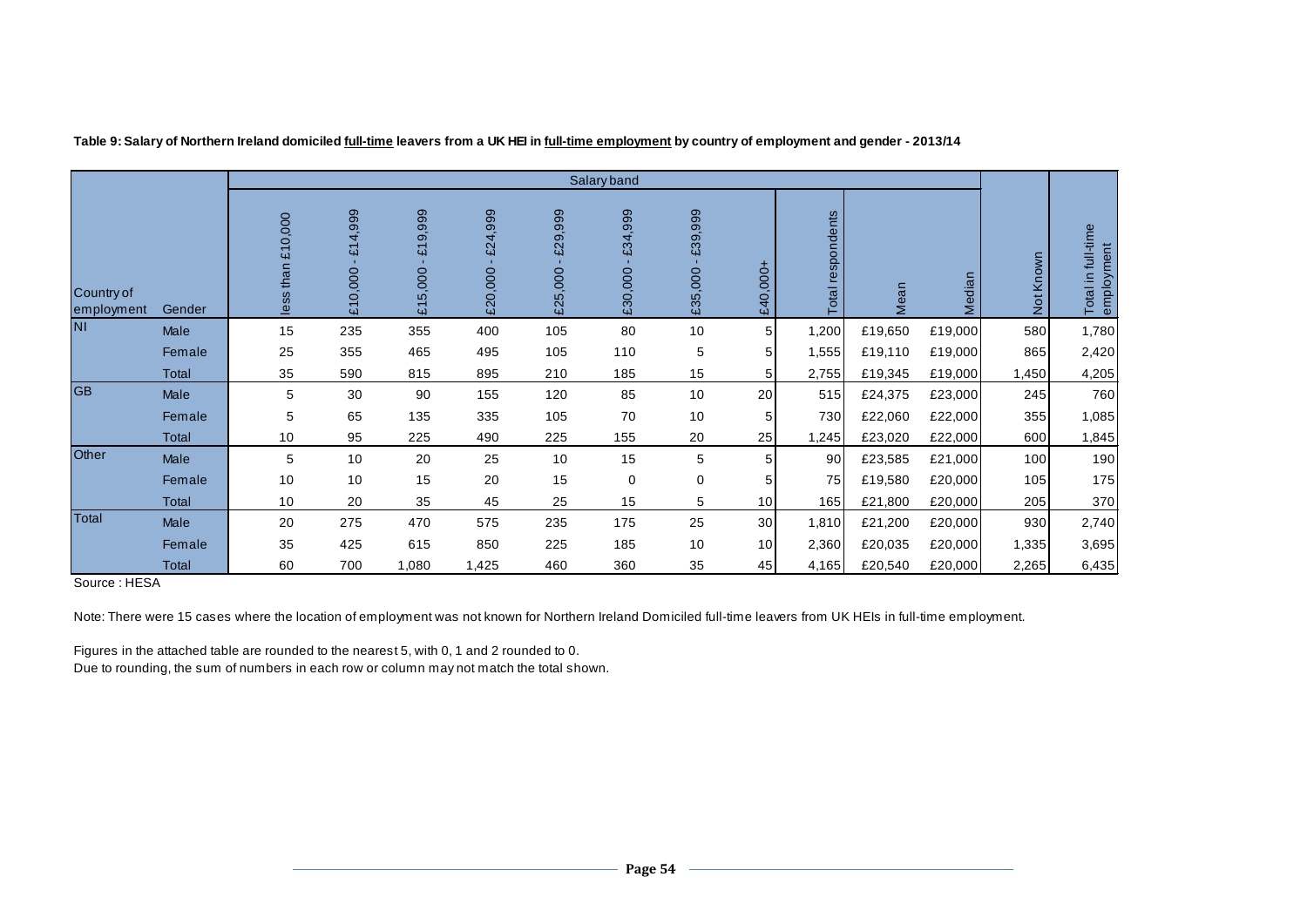**Table 10: Salary of Northern Ireland domiciled full-time first degree leavers from UK HEIs in full-time employment by Standard Occupational Classification- 2013/14**

|                                              |                    | <b>First Degree</b> |         |                 |       |
|----------------------------------------------|--------------------|---------------------|---------|-----------------|-------|
| <b>Standard Occupational Classification</b>  | <b>Respondents</b> | Mean                | Median  | Not known       | Total |
| <b>Manager and Senior Officials</b>          | 90                 | £20,315             | £19,000 | 65              | 155   |
| Professional                                 | 1,935              | £22,550             | £22,000 | 845             | 2,780 |
| <b>Associate Professional and Technical</b>  | 695                | £18,315             | £18,000 | 360             | 1,055 |
| Administrative and Secretarial               | 175                | £15,720             | £15,000 | 100             | 275   |
| <b>Skilled Trades</b>                        | 30 <sup>1</sup>    | £16,600             | £17,000 | 30 <sup>°</sup> | 60    |
| Caring, leisure and other service            | 110                | £13,400             | £13,000 | 115             | 225   |
| <b>Sales and Customer Service</b>            | 250                | £14,040             | £14,000 | 180             | 430   |
| <b>Process, Plant and Machine Operatives</b> | 10 <sup>1</sup>    | £15,780             | £14,000 | 5               | 15    |
| <b>Elementary</b>                            | 55                 | £12,660             | £12,500 | 90              | 145   |
| Total                                        | 3,350              | £20,080             | £20,000 | 1,785           | 5,135 |

Source : HESA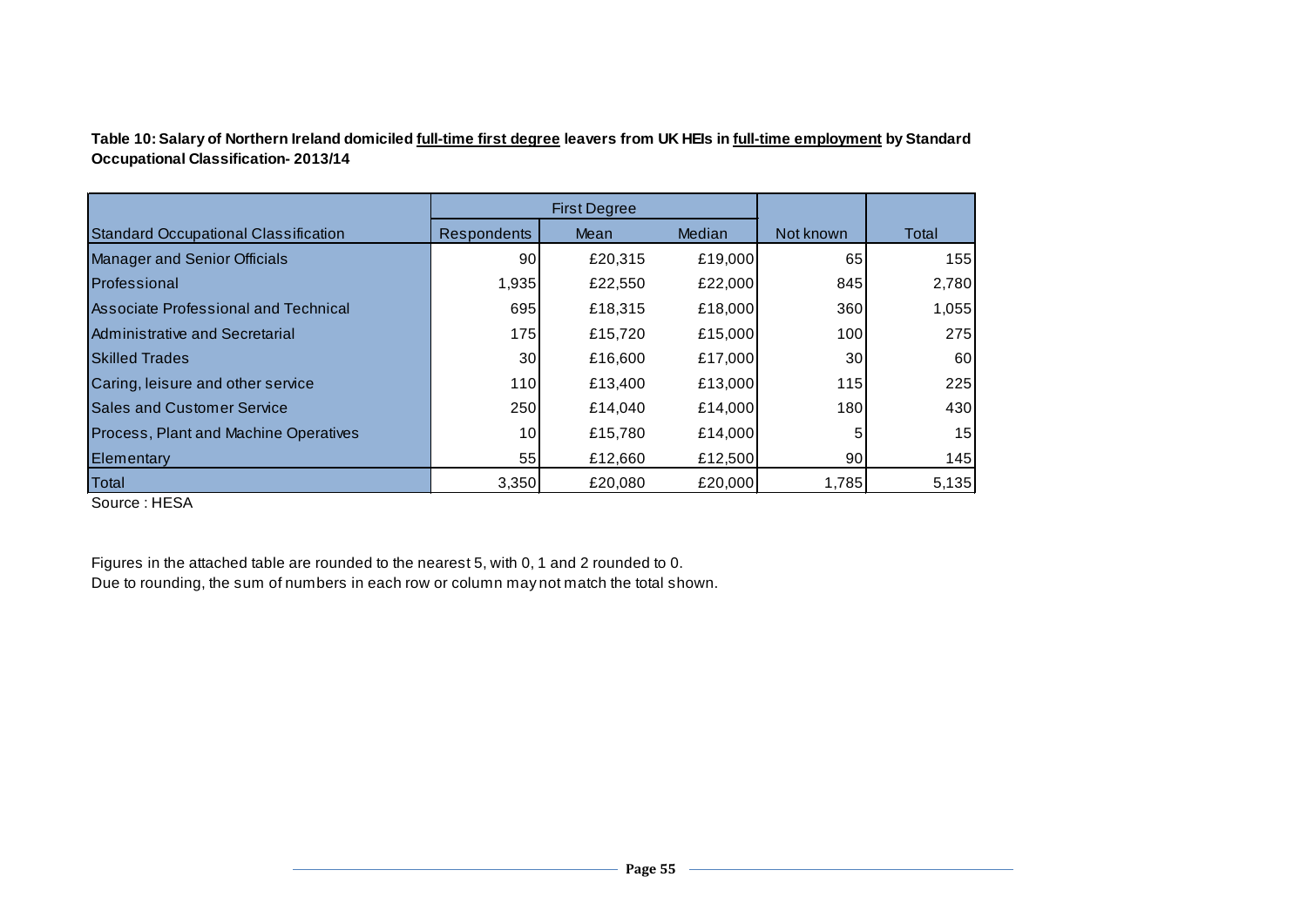|                           |                               |                   |                          |                                                                    |                                                           |                                       | <b>Destinations</b> |                                        |                    |                                               |           |                      |                      |                   |                   |
|---------------------------|-------------------------------|-------------------|--------------------------|--------------------------------------------------------------------|-----------------------------------------------------------|---------------------------------------|---------------------|----------------------------------------|--------------------|-----------------------------------------------|-----------|----------------------|----------------------|-------------------|-------------------|
| Country of<br>institution | <b>Level of Qualification</b> | work<br>Full-time | <b>WOrk</b><br>Part-time | studying<br>work<br>rimarily<br>SO <sub>1</sub><br>ಹ<br>and<br>άĒ. | studying<br>work<br>≘<br>also<br>marily<br>and<br>Ξ<br>n. | study<br>$\mathbf{d}$<br>im<br>F<br>Ē | study<br>n.         | work<br>start<br>q<br>Ф<br>∍<br>$\Box$ | ್ಥಾ<br>employ<br>Š | $\overline{\omega}$<br>$\check{\bar{\sigma}}$ | Not known | respondents<br>Total | spondents<br>உ<br>ē, | Target population | Study<br>the<br>군 |
| <b>NI</b>                 | <b>First Degree</b>           | 3,370             | 655                      | 220                                                                | 180                                                       | 715                                   | 35                  | 60                                     | 295                | 225                                           | 130       | 5,885                | 920                  | 6,805             | 1,150             |
|                           | <b>Other Undergraduate</b>    | 50                | 20                       | 15                                                                 | 15                                                        | 70                                    | 0                   | $\Omega$                               | 10                 | 10                                            | 10        | 200                  | 90                   | 290               | 100               |
|                           | Postgraduate                  | 740               | 150                      | 15                                                                 | 20                                                        | 75                                    | 5                   | 10                                     | 60                 | 35                                            | 35        | 1,135                | 300                  | 1,435             | 110               |
|                           | Total                         | 4,160             | 825                      | 250                                                                | 210                                                       | 855                                   | 40                  | 65                                     | 360                | 265                                           | 180       | 7,220                | 305                  | 8,525             | 1,360             |
| <b>GB</b>                 | <b>First Degree</b>           | 1,765             | 280                      | 50                                                                 | 65                                                        | 330                                   | 20                  | 25                                     | 140                | 135                                           | 100       | 2,910                | 645                  | 3,555             | 465               |
|                           | <b>Other Undergraduate</b>    | 80                | 15                       | 5                                                                  | 10                                                        | 40                                    | 0                   | $\Omega$                               | 15                 | 5                                             | 10        | 180                  | 75                   | 255               | 50                |
|                           | Postgraduate                  | 430               | 65                       | 20                                                                 | 5                                                         | 25                                    | $\Omega$            | 10                                     | 15                 | 5                                             | 15        | 595                  | 120                  | 715               | 50                |
|                           | Total                         | 2,275             | 360                      | 70                                                                 | 80                                                        | 395                                   | 25                  | 40                                     | 170                | 150                                           | 125       | 3,680                | 845                  | 4,525             | 570               |
| <b>All Students</b>       | <b>First Degree</b>           | 5,135             | 935                      | 265                                                                | 245                                                       | 1,045                                 | 60                  | 85                                     | 435                | 360                                           | 230       | 8,795                | 1,565                | 10,360            | 1,615             |
|                           | <b>Other Undergraduate</b>    | 130               | 35                       | 20                                                                 | 20                                                        | 110                                   | 5                   | $\Omega$                               | 20                 | 15                                            | 20        | 380                  | 160                  | 540               | 150               |
|                           | Postgraduate                  | 1,170             | 215                      | 35                                                                 | 25                                                        | 95                                    | 5                   | 20                                     | 75                 | 40                                            | 50        | 1,730                | 420                  | 2,150             | 160               |
|                           | Total                         | 6,435             | 1,185                    | 320                                                                | 290                                                       | 1,250                                 | 65                  | 105                                    | 530                | 415                                           | 305       | 10,900               | 2,150                | 13,050            | 1,930             |

**Table 11a: Destinations of Northern Ireland domiciled full-time leavers from UK HEIs by level of qualification and country of institution - 2013/14 (Numbers)**

Source : HESA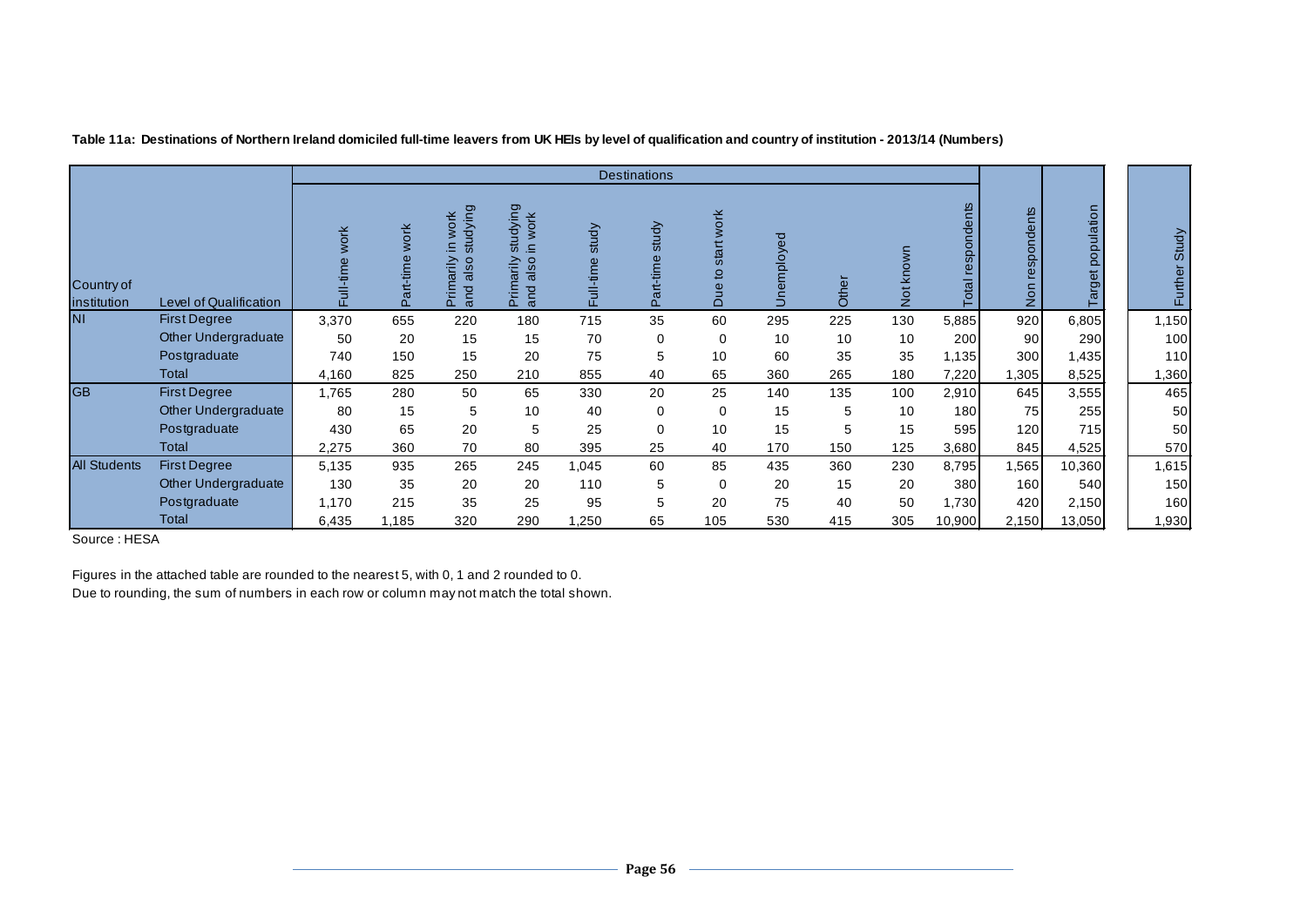|                           |                               |                          |                                          |                                                                        |                                                        | <b>Destinations</b> |                                    |                                   |          |       |               |
|---------------------------|-------------------------------|--------------------------|------------------------------------------|------------------------------------------------------------------------|--------------------------------------------------------|---------------------|------------------------------------|-----------------------------------|----------|-------|---------------|
| Country of<br>institution | <b>Level of Qualification</b> | <b>work</b><br>Full-time | <b>work</b><br>rt-time<br>$\mathbb{C}^n$ | work and<br>ying<br>₽.<br>Primarily<br>also study<br>stud <sup>-</sup> | and<br>studying<br>ŏΚ<br>Primarily<br>$\equiv$<br>also | study<br>Full-time  | study<br>rt-time<br>$\mathbb{R}^2$ | start work<br>$\overline{a}$<br>Ξ | employed | Other | Further Study |
| <b>NI</b>                 | <b>First Degree</b>           | 58.6%                    | 11.4%                                    | 3.8%                                                                   | 3.1%                                                   | 12.4%               | 0.6%                               | 1.0%                              | 5.1%     | 3.9%  | 20.0%         |
|                           | <b>Other Undergraduate</b>    | 26.1%                    | 11.7%                                    | 8.5%                                                                   | 7.4%                                                   | 36.2%               | 1.1%                               | 0.0%                              | 4.8%     | 4.3%  | 53.2%         |
|                           | Postgraduate                  | 67.3%                    | 13.5%                                    | 1.5%                                                                   | 1.6%                                                   | 6.6%                | 0.3%                               | 0.8%                              | 5.3%     | 3.2%  | 10.0%         |
|                           | Total                         | 59.1%                    | 11.7%                                    | 3.6%                                                                   | 3.0%                                                   | 12.2%               | 0.6%                               | 1.0%                              | 5.1%     | 3.8%  | 19.3%         |
| <b>GB</b>                 | <b>First Degree</b>           | 62.7%                    | 10.0%                                    | 1.7%                                                                   | 2.3%                                                   | 11.8%               | 0.8%                               | 1.0%                              | 4.9%     | 4.9%  | 16.6%         |
|                           | <b>Other Undergraduate</b>    | 48.2%                    | 8.3%                                     | 1.8%                                                                   | 4.8%                                                   | 23.8%               | 0.6%                               | 1.2%                              | 7.7%     | 3.6%  | 31.0%         |
|                           | Postgraduate                  | 74.4%                    | 11.3%                                    | 3.1%                                                                   | 1.0%                                                   | 4.2%                | 0.3%                               | 1.6%                              | 2.9%     | 1.2%  | 8.7%          |
|                           | Total                         | 63.9%                    | 10.1%                                    | 2.0%                                                                   | 2.2%                                                   | 11.1%               | 0.7%                               | 1.1%                              | 4.8%     | 4.2%  | 16.0%         |
| <b>All Students</b>       | <b>First Degree</b>           | 60.0%                    | 10.9%                                    | 3.1%                                                                   | 2.8%                                                   | 12.2%               | 0.7%                               | 1.0%                              | 5.1%     | 4.2%  | 18.9%         |
|                           | Other Undergraduate           | 36.5%                    | 10.1%                                    | 5.3%                                                                   | 6.2%                                                   | 30.3%               | 0.8%                               | 0.6%                              | 6.2%     | 3.9%  | 42.7%         |
|                           | Postgraduate                  | 69.7%                    | 12.7%                                    | 2.0%                                                                   | 1.4%                                                   | 5.8%                | 0.3%                               | 1.1%                              | 4.5%     | 2.5%  | 9.5%          |
|                           | Total                         | 60.7%                    | 11.2%                                    | 3.0%                                                                   | 2.7%                                                   | 11.8%               | 0.6%                               | 1.0%                              | 5.0%     | 3.9%  | 18.2%         |

**Table 11b: Destinations of Northern Ireland domiciled full-time leavers from UK HEIs by level of qualification and country of institution - 2013/14 (Percentages)**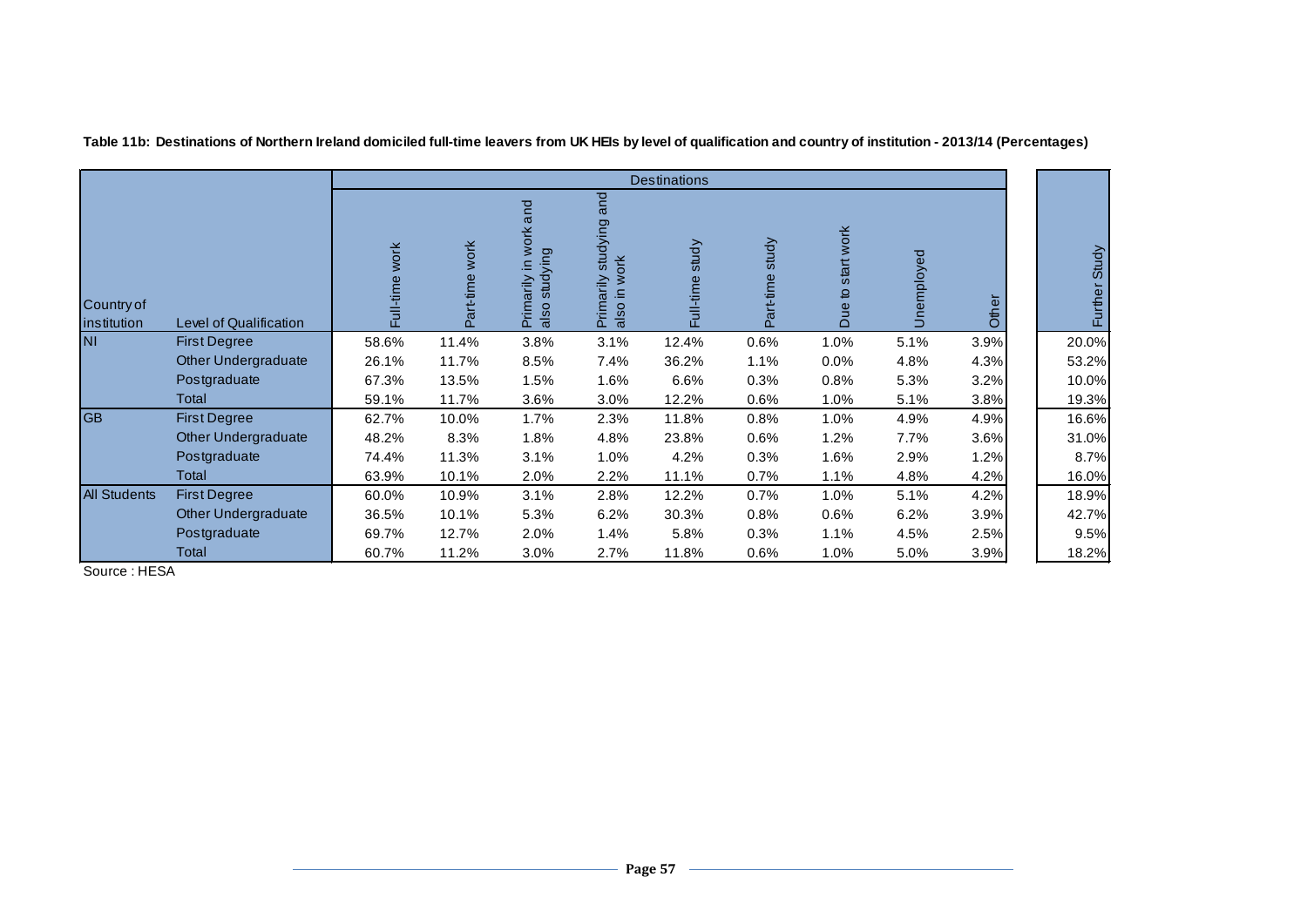**Table 12a: Northern Ireland domiciled full-time leavers from a UK HEI in further study by level of qualification and country of institution - 2013/14 (Numbers)**

|                           |                            |              |              |                                                | Level of further study        |                     |                                          |                      |
|---------------------------|----------------------------|--------------|--------------|------------------------------------------------|-------------------------------|---------------------|------------------------------------------|----------------------|
| Country of<br>institution | Level of Qualification     | Postgraduate | First degree | $\overline{5}$<br>Other diploma<br>certificate | Professional<br>qualification | Other qualification | ω<br>Not aiming for<br>ification<br>qual | Respondents<br>Total |
| <b>NI</b>                 | <b>First Degree</b>        | 895          | 40           | 60                                             | 80                            | 55                  | 10                                       | 1,150                |
|                           | <b>Other Undergraduate</b> | 5            | 80           | 5                                              | 5                             | 5                   | 0                                        | 100                  |
|                           | Postgraduate               | 85           | 5            | 5                                              | 10                            | 0                   | 0                                        | 110                  |
|                           | Total                      | 990          | 125          | 70                                             | 95                            | 60                  | 10                                       | 1,360                |
| <b>GB</b>                 | <b>First Degree</b>        | 365          | 20           | 20                                             | 40                            | 10                  | 5                                        | 465                  |
|                           | <b>Other Undergraduate</b> | 5            | 40           | 5                                              | $\mathbf 0$                   | 0                   | 0                                        | 50                   |
|                           | Postgraduate               | 35           | $\mathbf 0$  | $\mathbf 0$                                    | 10                            | 5                   | 0                                        | 50                   |
|                           | <b>Total</b>               | 405          | 60           | 25                                             | 50                            | 15                  | 5                                        | 570                  |
| <b>All Students</b>       | <b>First Degree</b>        | 1,260        | 60           | 80                                             | 120                           | 70                  | 15                                       | 1,615                |
|                           | Other Undergraduate        | 10           | 120          | 10                                             | 5                             | 5                   | 0                                        | 150                  |
|                           | Postgraduate               | 120          | 5            | 10                                             | 20                            | 5                   | 0                                        | 160                  |
|                           | <b>Total</b>               | 1,395        | 185          | 95                                             | 145                           | 80                  | 15                                       | 1,930                |

Source : HESA

Note: There were 15 cases where the Level of Further Study of Northern Ireland Domiciled full-time leavers from UK HEIs was not known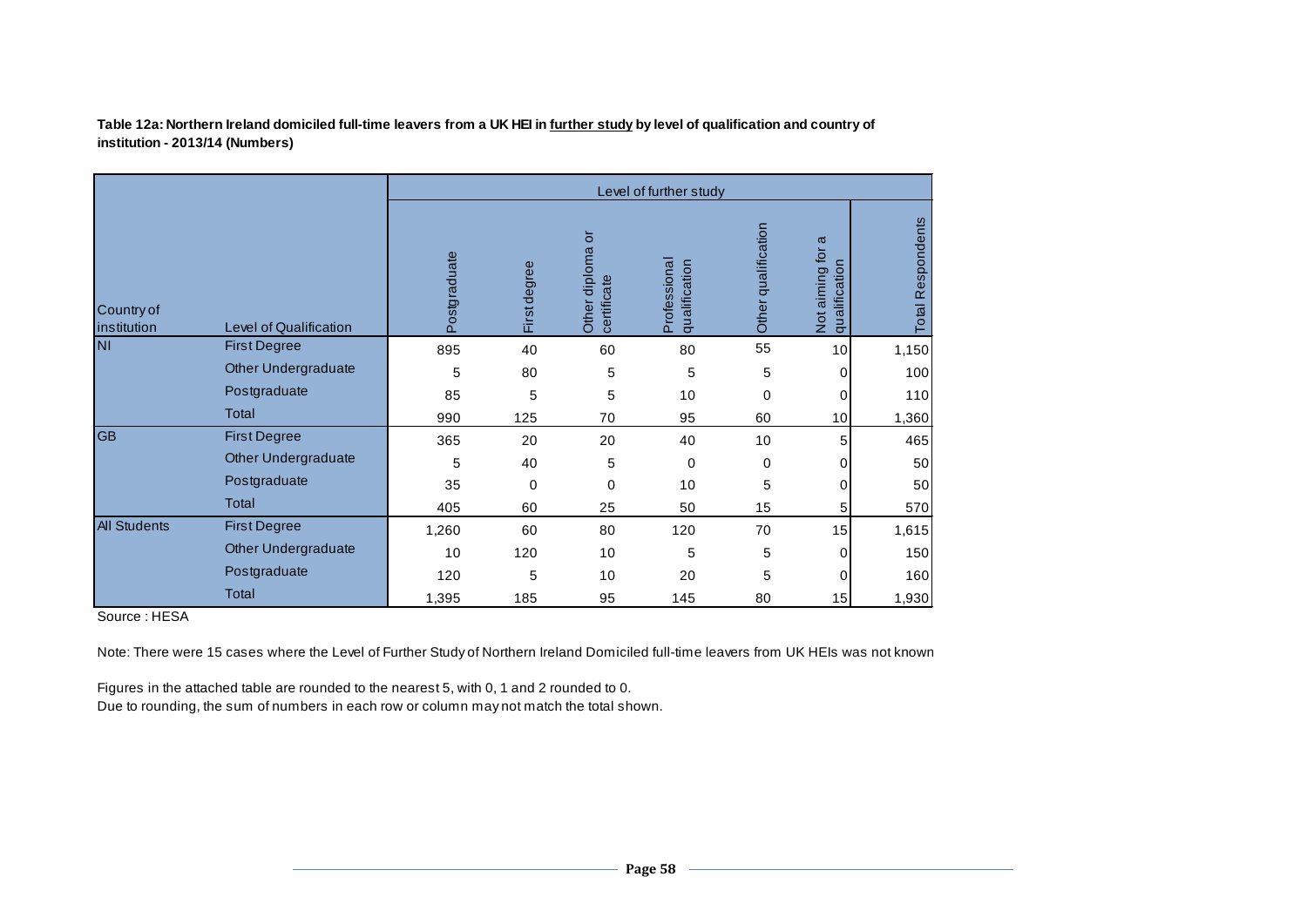**Table 12b: Northern Ireland domiciled full-time leavers from a UK HEI in further study by country of institution and level of qualification - 2013/14 (Percentages)**

|                           |                               |              |              | Level of further study            |                               |                     |                                      |
|---------------------------|-------------------------------|--------------|--------------|-----------------------------------|-------------------------------|---------------------|--------------------------------------|
| Country of<br>institution | <b>Level of Qualification</b> | Postgraduate | First degree | ៑<br>Other diploma<br>certificate | Professional<br>qualification | Other qualification | σ<br>Not aiming for<br>qualification |
| <b>NI</b>                 | <b>First Degree</b>           | 78.6%        | 3.6%         | 5.2%                              | 6.9%                          | 4.9%                | 0.8%                                 |
|                           | Other Undergraduate           | 6.1%         | 80.6%        | 4.1%                              | 5.1%                          | 4.1%                | 0.0%                                 |
|                           | Postgraduate                  | 79.1%        | 2.7%         | 5.5%                              | 10.9%                         | 1.8%                | 0.0%                                 |
|                           | Total                         | 73.4%        | 9.1%         | 5.1%                              | 7.1%                          | 4.6%                | 0.7%                                 |
| <b>GB</b>                 | <b>First Degree</b>           | 79.0%        | 4.5%         | 4.1%                              | 8.9%                          | 2.6%                | 0.9%                                 |
|                           | <b>Other Undergraduate</b>    | 9.6%         | 75.0%        | 7.7%                              | 3.8%                          | 3.8%                | 0.0%                                 |
|                           | Postgraduate                  | 70.0%        | 2.0%         | 4.0%                              | 16.0%                         | 6.0%                | 2.0%                                 |
|                           | Total                         | 71.8%        | 10.8%        | 4.4%                              | 9.0%                          | 3.0%                | 0.9%                                 |
| <b>All Students</b>       | <b>First Degree</b>           | 78.7%        | 3.9%         | 4.9%                              | 7.5%                          | 4.2%                | 0.8%                                 |
|                           | Other Undergraduate           | 7.3%         | 78.7%        | 5.3%                              | 4.7%                          | 4.0%                | 0.0%                                 |
|                           | Postgraduate                  | 76.3%        | 2.5%         | 5.0%                              | 12.5%                         | 3.1%                | 0.6%                                 |
|                           | Total                         | 72.9%        | 9.6%         | 4.9%                              | 7.7%                          | 4.1%                | 0.7%                                 |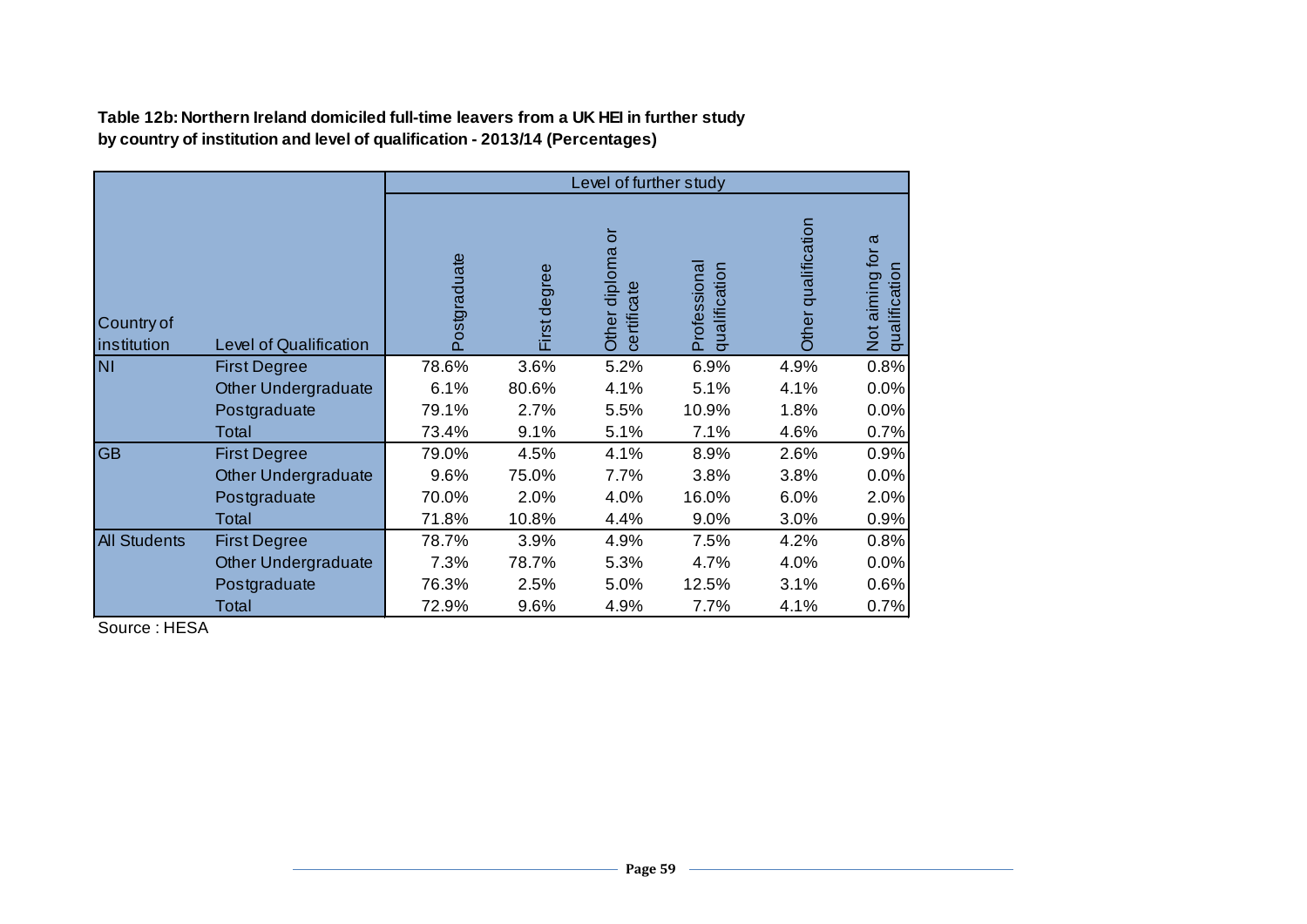**Table 13a: Destinations of leavers from NI HEIs by mode of study, level of study and gender - 2013/14**

| <b>Destinations</b>                                                                                                                                                                                       |                                |                 |                   |            |
|-----------------------------------------------------------------------------------------------------------------------------------------------------------------------------------------------------------|--------------------------------|-----------------|-------------------|------------|
| in work and also<br>Primarily studying and<br>Due to start work<br>Part-time study<br>Part-time work<br>Full-time study<br>Full-time work<br>Unemployed<br>also in work<br>Primarily<br>studying<br>Other | Total respondents<br>Not known | Non-respondents | Target population | Employment |
| Mode<br>Level<br>Gender<br>Full-time<br><b>First Degree</b><br>1,500<br>220<br>85<br>350<br>20<br>30<br>100<br>Male<br>70<br>175                                                                          | 55<br>2,605                    | 465             | 3,070             | 1,880      |
| 140<br>425<br>2,055<br>465<br>130<br>20<br>35<br>135<br>145<br>Female                                                                                                                                     | 90<br>3,640                    | 555             | 4,200             | 2,790      |
| Total<br>3,555<br>685<br>230<br>195<br>775<br>40<br>65<br>310<br>245                                                                                                                                      | 145<br>6,245                   | 1,020           | 7,265             | 4,670      |
| Other<br>5<br>Male<br>35<br>15<br>10<br>10<br>30<br>$\mathbf 0$<br>0<br>5                                                                                                                                 | 5<br>115                       | 50              | 165               | 70         |
| Undergraduate<br>Female<br>5<br>5<br>15<br>10<br>10<br>45<br>$\mathbf 0$<br>$\mathbf 0$<br>5                                                                                                              | 5<br>95                        | 40              | 135               | 35         |
| <b>Total</b><br>50<br>20<br>15<br>15<br>70<br>$\mathbf 0$<br>$\mathbf 0$<br>10<br>10                                                                                                                      | 10<br>210                      | 90              | 300               | 105        |
| <b>All</b><br>95<br>1,535<br>235<br>80<br>375<br>20<br>30<br>105<br>Male<br>180                                                                                                                           | 65<br>2,720                    | 515             | 3,235             | 1,945      |
| Undergraduate<br>Female<br>2,070<br>475<br>470<br>150<br>130<br>25<br>35<br>140<br>145                                                                                                                    | 95<br>3,735                    | 600             | 4,330             | 2,825      |
| 245<br>3,605<br>710<br>210<br>845<br>45<br>65<br>320<br>250<br><b>Total</b>                                                                                                                               | 160<br>6,455                   | 1,110           | 7,565             | 4,770      |
| Postgraduate<br>395<br>Male<br>50<br>5<br>10<br>35<br>0<br>5<br>45<br>15                                                                                                                                  | 30<br>590                      | 180             | 770               | 460        |
| 495<br>20<br>120<br>15<br>55<br>0<br>10<br>40<br>25<br>Female                                                                                                                                             | 800<br>25                      | 220             | 1,020             | 645        |
| 895<br><b>Total</b><br>170<br>20<br>25<br>90<br>5<br>10<br>85<br>40                                                                                                                                       | 50<br>1,390                    | 400             | 1,790             | 1,105      |
| <b>Total</b><br>Male<br>1,935<br>285<br>100<br>90<br>415<br>20<br>35<br>225<br>120                                                                                                                        | 90<br>3,310                    | 695             | 4,005             | 2,405      |
| Female<br>2,565<br>590<br>170<br>145<br>525<br>25<br>45<br>180<br>175                                                                                                                                     | 115<br>4,535                   | 820             | 5,350             | 3,475      |
| 4,500<br><b>Total</b><br>875<br>265<br>235<br>940<br>45<br>75<br>405<br>290                                                                                                                               | 210<br>7,845                   | 1,510           | 9,355             | 5,880      |
| Part-time<br><b>First Degree</b><br>Male<br>145<br>20<br>0<br>5<br>$\mathbf 0$<br>5<br>15<br>10<br>20                                                                                                     | 10<br>235                      | 45              | 280               | 185        |
| 25<br>5<br>5<br>5<br>145<br>20<br>20<br>0<br>15<br>Female                                                                                                                                                 | 250<br>10                      | 95              | 340               | 195        |
| 290<br>45<br>5<br>5<br><b>Total</b><br>35<br>25<br>10<br>25<br>20                                                                                                                                         | 480<br>20                      | 140             | 620               | 380        |
| Other<br>5<br>5<br>5<br>Male<br>105<br>10<br>50<br>0<br>10<br>0                                                                                                                                           | 5<br>195                       | 95              | 285               | 170        |
| Undergraduate<br>5<br>Female<br>150<br>35<br>45<br>20<br>15<br>0<br>15<br>15                                                                                                                              | 10<br>315                      | 120             | 430               | 235        |
| 10<br><b>Total</b><br>255<br>45<br>95<br>25<br>25<br>0<br>20<br>25                                                                                                                                        | 505<br>10                      | 210             | 720               | 405        |
| All<br>5<br>Male<br>250<br>30<br>65<br>10<br>15<br>0<br>25<br>10<br>Undergraduate                                                                                                                         | 10<br>425                      | 140             | 565               | 350        |
| Female<br>295<br>60<br>65<br>10<br>40<br>20<br>$\mathbf 0$<br>20<br>30                                                                                                                                    | 20<br>560                      | 210             | 775               | 430        |
| <b>Total</b><br>545<br>95<br>130<br>15<br>50<br>35<br>5<br>45<br>40                                                                                                                                       | 30<br>990                      | 350             | 1,340             | 785        |
| Postgraduate<br>5<br>5<br>Male<br>325<br>10<br>20<br>0<br>$\mathbf 0$<br>25<br>10                                                                                                                         | 25<br>430                      | 200             | 630               | 360        |
| 525<br>5<br>5<br>90<br>40<br>20<br>$\mathbf 0$<br>40<br>Female<br>10                                                                                                                                      | 40<br>775                      | 400             | 1,175             | 660        |
| 850<br>100<br>60<br>10<br>45<br>0<br>15<br><b>Total</b><br>10<br>50                                                                                                                                       | 1,205<br>65                    | 600             | 1,805             | 1,020      |
| <b>Total</b><br>575<br>40<br>85<br>Male<br>10<br>35<br>15<br>5<br>35<br>20                                                                                                                                | 855<br>35                      | 340             | 1,195             | 710        |
| 815<br>25<br>Female<br>155<br>105<br>15<br>60<br>0<br>30<br>70                                                                                                                                            | 1,335<br>60                    | 615             | 1,950             | 1,090      |
| Total<br>1,395<br>195<br>190<br>25<br>95<br>40<br>5<br>65<br>90<br>Total<br><b>First Degree</b>                                                                                                           | 95<br>2,190                    | 950             | 3,145             | 1,800      |
| 70<br>Male<br>1,645<br>240<br>100<br>360<br>25<br>30<br>195<br>105                                                                                                                                        | 65<br>2,840                    | 510             | 3,350             | 2,060      |
| 2,200<br>490<br>165<br>135<br>445<br>25<br>35<br>140<br>155<br>Female                                                                                                                                     | 100<br>3,890                   | 650             | 4,540             | 2,985      |
| 3,845<br>735<br>265<br>205<br>800<br>50<br>335<br>265<br>Total<br>65<br>Other<br>$\mathbf 0$                                                                                                              | 165<br>6,730                   | 1,160           | 7,890             | 5,045      |
| Male<br>140<br>25<br>60<br>10<br>15<br>30<br>10<br>10<br>Undergraduate                                                                                                                                    | 310<br>10                      | 145             | 450               | 235        |
| Female<br>165<br>45<br>55<br>10<br>65<br>15<br>0<br>15<br>20<br>305<br>Total<br>70<br>110<br>25<br>95<br>25<br>0<br>30<br>30                                                                              | 15<br>405<br>25<br>715         | 160<br>300      | 565<br>1,015      | 270<br>510 |
| <b>AII</b><br>Male<br>1,785<br>265<br>160<br>85<br>390<br>35<br>205<br>115<br>30                                                                                                                          | 75<br>3,150                    | 655             | 3,800             | 2,300      |
| Undergraduate<br>Female<br>2,365<br>535<br>215<br>140<br>510<br>45<br>35<br>160<br>175                                                                                                                    | 115<br>4,295                   | 810             | 5,105             | 3,255      |
| Total<br>4,150<br>800<br>295<br>375<br>225<br>895<br>75<br>70<br>365                                                                                                                                      | 190<br>7,445                   | 1,465           | 8,905             | 5,555      |
| Postgraduate<br>Male<br>725<br>60<br>5<br>25<br>10<br>60<br>5<br>55<br>25                                                                                                                                 | 50<br>1,015                    | 380             | 1,395             | 820        |
| 5<br>Female<br>1,020<br>210<br>60<br>20<br>75<br>10<br>50<br>65                                                                                                                                           | 65<br>1,575                    | 620             | 2,195             | 1,305      |
| Total<br>1,745<br>270<br>80<br>30<br>135<br>10<br>15<br>90<br>100                                                                                                                                         | 115<br>2,590                   | 1,000           | 3,590             | 2,125      |
| <b>Total</b><br>2,510<br>Male<br>325<br>185<br>95<br>445<br>40<br>35<br>260<br>140                                                                                                                        | 125<br>4,165                   | 1,035           | 5,200             | 3,115      |
| 3,385<br>745<br>275<br>585<br>210<br>240<br>Female<br>160<br>50<br>45                                                                                                                                     | 180<br>5,870                   | 1,430           | 7,300             | 4,565      |
| 5,895<br>1,070<br>1,030<br>Total<br>460<br>260<br>85<br>80<br>465<br>380<br>$P_{\text{out}}$ $\sim$ $1150A$                                                                                               | 305 10,035                     | 2,465           | 12,500            | 7,680      |

Source : HESA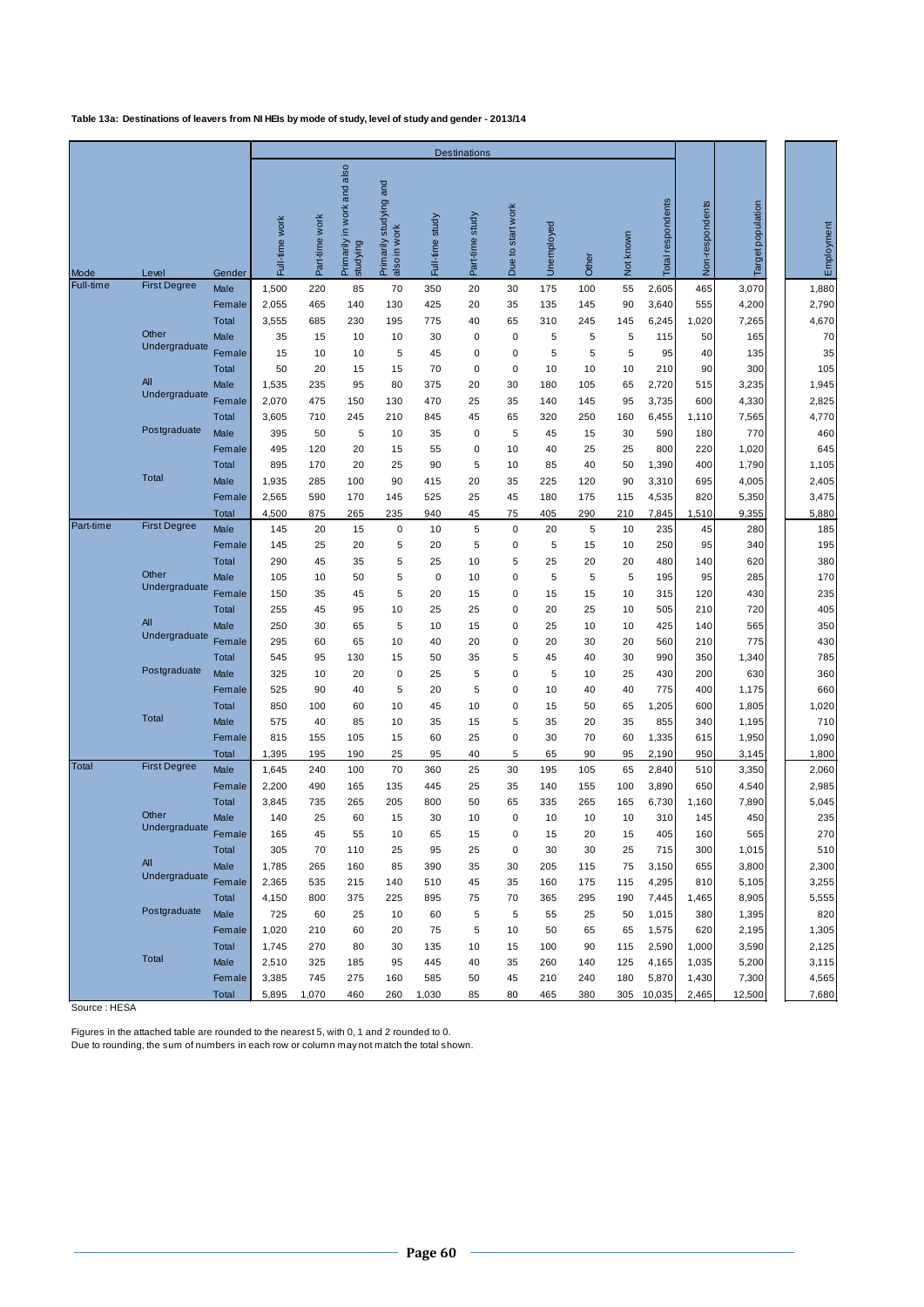#### **Table 13b: Destinations of Full-time leavers from NI HEIs by gender - 2013/14**

|        |                    |                               |                                                                                           |                                                                                   | <b>Destinations</b> |                    |                                    |              |                |                                      |
|--------|--------------------|-------------------------------|-------------------------------------------------------------------------------------------|-----------------------------------------------------------------------------------|---------------------|--------------------|------------------------------------|--------------|----------------|--------------------------------------|
| Gender | work<br>time<br>ш. | <b>WOrk</b><br>-time<br>Part- | ldying<br>work<br>ms<br>≘.<br>also<br>rimarily<br><b>PU</b><br>ā<br>$\boldsymbol{\sigma}$ | studying<br>work<br>크.<br>also<br>arily<br>P<br>$\Omega$<br>$\boldsymbol{\sigma}$ | study<br>-time<br>퉌 | study<br>Part-time | work<br>start<br>유<br>gn<br>$\cap$ | ್ಠಾ<br>voldt | $\Omega$<br>ర్ | $\overline{a}$<br>$\frac{1}{2}$<br>ш |
| Male   | 1,935              | 285                           | 100                                                                                       | 90                                                                                | 415                 | 20                 | 35                                 | 225          | 120            | 2,405                                |
| Female | 2,565              | 590                           | 170                                                                                       | 145                                                                               | 525                 | 25                 | 45                                 | 180          | 175            | 3,475                                |
| Total  | 4,500              | 875                           | 265                                                                                       | 235                                                                               | 940                 | 45                 | 75                                 | 405          | 290            | 5,880                                |
| Male   | 60.1%              | 8.9%                          | 3.0%                                                                                      | 2.8%                                                                              | 12.8%               | 0.7%               | 1.0%                               | 7.0%         | 3.7%           | 74.8%                                |
| Female | 58.1%              | 13.4%                         | 3.8%                                                                                      | 3.3%                                                                              | 11.9%               | 0.5%               | 1.0%                               | 4.1%         | 3.9%           | 78.6%                                |
| Total  | 58.9%              | 11.5%                         | 3.5%                                                                                      | 3.1%                                                                              | 12.3%               | 0.6%               | 1.0%                               | 5.3%         | 3.8%           | 77.0%                                |

Source : HESA

# **Table 13c: Destinations of Full-time leavers from NI HEIs by level of study - 2013/14**

|                            |                       |                       |                                                                           |                                                                              | <b>Destinations</b>   |                      |                           |           |               |               |
|----------------------------|-----------------------|-----------------------|---------------------------------------------------------------------------|------------------------------------------------------------------------------|-----------------------|----------------------|---------------------------|-----------|---------------|---------------|
| Level of Study             | 폰<br>⊽s<br>-time<br>言 | work<br>Φ<br>Part-tim | SO<br>$\overline{\sigma}$<br>Ξ.<br>ਠ<br>arily<br>studying<br>폰<br>Ş<br>έΕ | and<br>ork<br>marily<br>lying<br>크.<br>$\circ$<br>ਹ<br>훈<br>als<br><b>us</b> | em<br>₽<br>study<br>忌 | Φ<br>study<br>Part-i | start<br>₽<br>work<br>Due | ಠ<br>ploy | $\Omega$<br>흉 | Ë<br>Employme |
| <b>First Degree</b>        | 3,555                 | 685                   | 230                                                                       | 195                                                                          | 775                   | 40                   | 65                        | 310       | 245           | 4,670         |
| <b>Other Undergraduate</b> | 50                    | 20                    | 15                                                                        | 15                                                                           | 70                    | 0                    | 0                         | 10        | 10            | 105           |
| All Undergraduate          | 3,605                 | 710                   | 245                                                                       | 210                                                                          | 845                   | 45                   | 65                        | 320       | 250           | 4,770         |
| Postgraduate               | 895                   | 170                   | 20                                                                        | 25                                                                           | 90                    | 5                    | 10                        | 85        | 40            | 1,105         |
| Total                      | 4,500                 | 875                   | 265                                                                       | 235                                                                          | 940                   | 45                   | 75                        | 405       | 290           | 5,880         |
| <b>First Degree</b>        | 58.3%                 | 11.2%                 | 3.8%                                                                      | 3.2%                                                                         | 12.7%                 | 0.7%                 | 1.0%                      | 5.1%      | 4.0%          | 76.5%         |
| <b>Other Undergraduate</b> | 25.5%                 | 11.2%                 | 8.7%                                                                      | 7.7%                                                                         | 36.7%                 | 1.0%                 | 0.0%                      | 5.1%      | 4.1%          | 53.1%         |
| All Undergraduate          | 57.3%                 | 11.2%                 | 3.9%                                                                      | 3.4%                                                                         | 13.5%                 | 0.7%                 | 1.0%                      | 5.1%      | 4.0%          | 75.8%         |
| Postgraduate               | 66.8%                 | 12.6%                 | 1.6%                                                                      | 1.7%                                                                         | 6.8%                  | 0.2%                 | 0.9%                      | 6.4%      | 3.0%          | 82.7%         |
| Total                      | 58.9%                 | 11.5%                 | 3.5%                                                                      | 3.1%                                                                         | 12.3%                 | 0.6%                 | 1.0%                      | 5.3%      | 3.8%          | 77.0%         |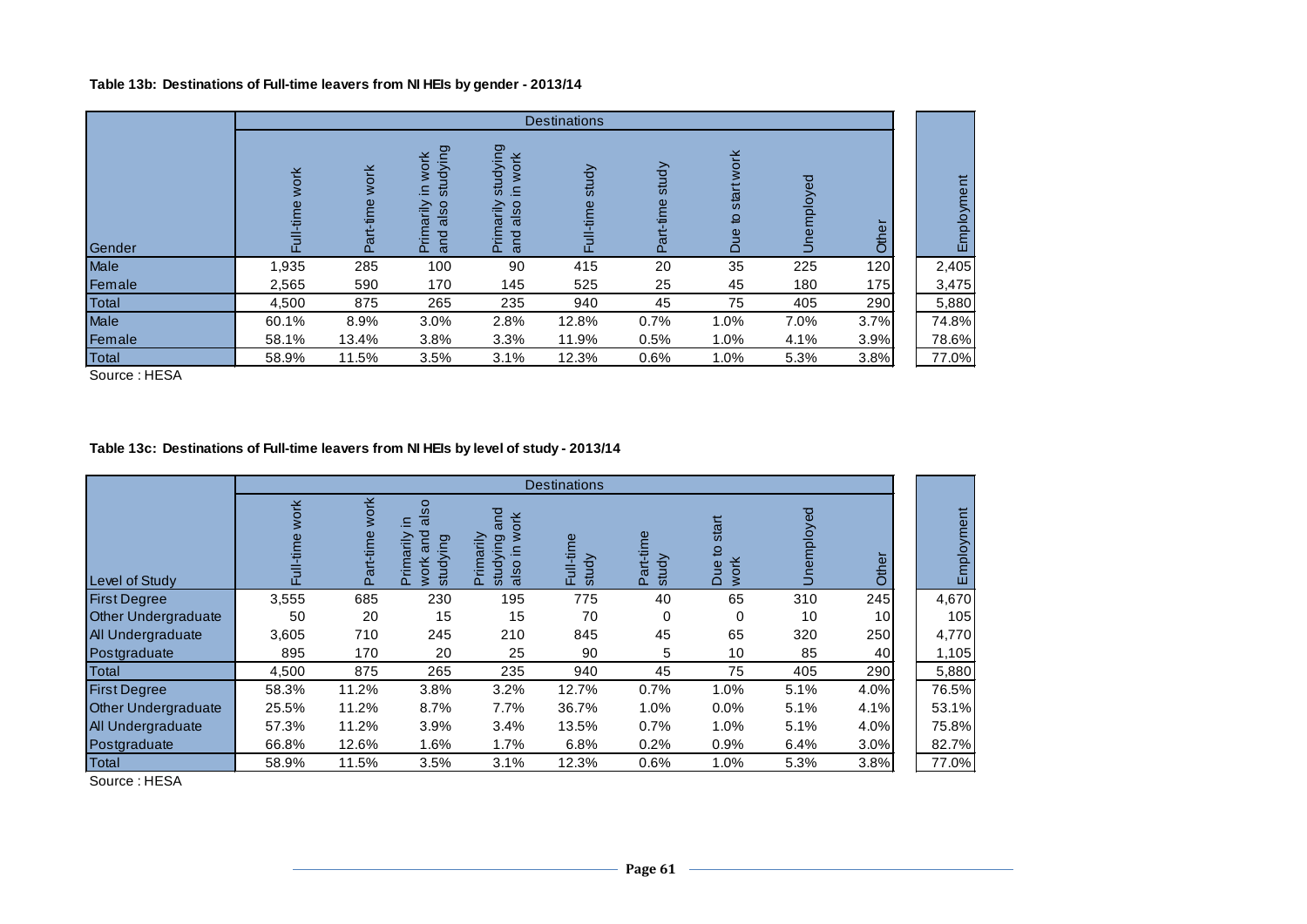## **Table 13d: Destinations of Part-time leavers from NI HEIs by gender - 2013/14**

|        |                    |                   |                                                    |                                                    | <b>Destinations</b> |                    |                         |            |                              |            |
|--------|--------------------|-------------------|----------------------------------------------------|----------------------------------------------------|---------------------|--------------------|-------------------------|------------|------------------------------|------------|
| Gender | work<br>-time<br>큔 | work<br>Part-time | studying<br>work<br>⊇.<br>Primarily<br>also<br>and | studying<br>work<br>Ξ.<br>Primarily<br>also<br>and | study<br>Full-time  | study<br>Part-time | start work<br>₽,<br>Due | Unemployed | $\overline{\mathbf{v}}$<br>Š | Employment |
| Male   | 575                | 40                | 85                                                 | 10                                                 | 35                  | 15                 | 5                       | 35         | 20                           | 710        |
| Female | 815                | 155               | 105                                                | 15                                                 | 60                  | 25                 | 0                       | 30         | 70                           | 1,090      |
| Total  | 1,395              | 195               | 190                                                | 25                                                 | 95                  | 40                 | 5                       | 65         | 90 <sub>0</sub>              | 1,800      |
| Male   | 70.3%              | 5.0%              | 10.4%                                              | 1.0%                                               | 4.1%                | 2.1%               | 0.5%                    | 4.1%       | 2.6%                         | 86.6%      |
| Female | 64.1%              | 12.0%             | 8.3%                                               | 1.3%                                               | 4.6%                | 1.9%               | 0.2%                    | 2.3%       | 5.4%                         | 85.6%      |
| Total  | 66.5%              | 9.3%              | 9.1%                                               | 1.1%                                               | 4.4%                | 2.0%               | 0.3%                    | 3.0%       | 4.3%                         | 86.0%      |

Source : HESA

### **Table 13e: Destinations of Part-time leavers from NI HEIs by level of study - 2013/14**

|                            |                     |                          |                                                 |                                                                        | <b>Destinations</b> |                        |                       |            |       |                |
|----------------------------|---------------------|--------------------------|-------------------------------------------------|------------------------------------------------------------------------|---------------------|------------------------|-----------------------|------------|-------|----------------|
| Level of Study             | work<br>l-time<br>Ē | <b>work</b><br>Part-time | work and<br>studying<br>≘.<br>Primarily<br>also | studying<br>work<br>$\subseteq$<br>rimarily<br>also<br>and<br>$\Omega$ | study<br>Full-time  | study<br>art-time<br>۵ | start work<br>Due to: | Unemployed | Other | mployment<br>ш |
| <b>First Degree</b>        | 290                 | 45                       | 35                                              | 5                                                                      | 25                  | 10                     | 5                     | 25         | 20    | 380            |
| <b>Other Undergraduate</b> | 255                 | 45                       | 95                                              | 10                                                                     | 25                  | 25                     | 0                     | 20         | 25    | 405            |
| <b>All Undergraduate</b>   | 545                 | 95                       | 130                                             | 15                                                                     | 50                  | 35                     | 5                     | 45         | 40    | 785            |
| Postgraduate               | 850                 | 100                      | 60                                              | 10                                                                     | 45                  | 10                     | 0                     | 15         | 50    | 1,020          |
| Total                      | 1,395               | 195                      | 190                                             | 25                                                                     | 95                  | 40                     | 5                     | 65         | 90    | 1,800          |
| <b>First Degree</b>        | 62.2%               | 10.2%                    | 7.8%                                            | 1.5%                                                                   | 5.8%                | 1.9%                   | 0.6%                  | 5.8%       | 4.1%  | 81.6%          |
| <b>Other Undergraduate</b> | 51.5%               | 9.3%                     | 19.2%                                           | 1.8%                                                                   | 4.6%                | 4.8%                   | 0.2%                  | 3.8%       | 4.6%  | 81.8%          |
| All Undergraduate          | 56.7%               | 9.7%                     | 13.7%                                           | 1.7%                                                                   | 5.2%                | 3.4%                   | 0.4%                  | 4.8%       | 4.4%  | 81.7%          |
| Postgraduate               | 74.8%               | 8.9%                     | 5.3%                                            | 0.7%                                                                   | 3.8%                | 0.7%                   | 0.2%                  | 1.5%       | 4.2%  | 89.6%          |
| Total                      | 66.5%               | 9.3%                     | 9.1%                                            | 1.1%                                                                   | 4.4%                | 2.0%                   | 0.3%                  | 3.0%       | 4.3%  | 86.0%          |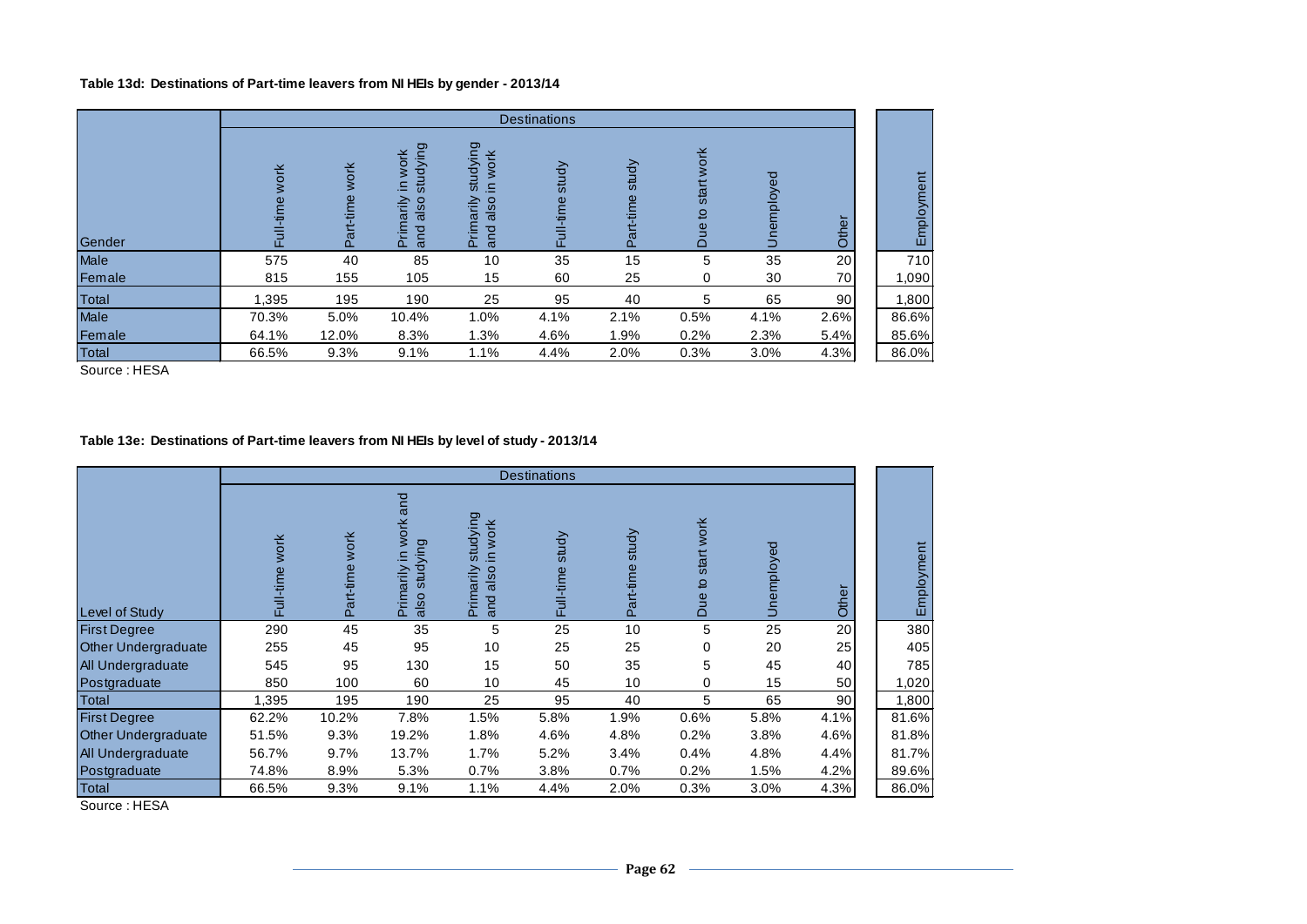|           |            |                   |                |                                                   |                                                 |                    | Destinations                  |                      |             |       |             |                      |                               |                   |            |
|-----------|------------|-------------------|----------------|---------------------------------------------------|-------------------------------------------------|--------------------|-------------------------------|----------------------|-------------|-------|-------------|----------------------|-------------------------------|-------------------|------------|
| Mode      | Domicile   | work<br>Full-time | Part-time work | studying<br>work<br>-<br>Primarily<br>also<br>and | studying<br>in work<br>Primarily<br>also<br>and | study<br>Full-time | study<br>art-time<br>$\alpha$ | start work<br>Due to | Unemployed  | Other | Notknown    | respondents<br>Total | respondents<br>$\overline{5}$ | Target population | Employment |
| Full-time | <b>NI</b>  | 4,160             | 825            | 250                                               | 210                                             | 855                | 40                            | 65                   | 360         | 265   | 180         | 7,220                | 1,305                         | 8,525             | 5,445      |
|           | <b>GB</b>  | 100               | 20             | 5                                                 | 5                                               | 35                 | $\mathbf 0$                   | 0                    | 5           | 15    | 15          | 205                  | 40                            | 245               | 135        |
|           | <b>ROI</b> | 205               | 30             | 10                                                | 10                                              | 40                 | 5                             | 5                    | 35          | 5     | 15          | 365                  | 110                           | 475               | 260        |
|           | Other EU   | 30                | 5              | 0                                                 | 5                                               | 5                  | 0                             | $\mathbf 0$          | 5           | 5     | $\mathbf 0$ | 55                   | 55                            | 110               | 40         |
|           | Total      | 4,500             | 875            | 265                                               | 235                                             | 940                | 45                            | 75                   | 405         | 290   | 210         | 7,845                | 1,510                         | 9,355             | 5,880      |
| Part-time | <b>NI</b>  | 1,135             | 165            | 170                                               | 20                                              | 80                 | 40                            | 5                    | 50          | 80    | 80          | 1,820                | 695                           | 2,510             | 1,485      |
|           | <b>GB</b>  | 150               | 25             | 10                                                | 0                                               | 10                 | 0                             | $\mathbf 0$          | $\mathbf 0$ | 5     | 10          | 210                  | 125                           | 335               | 180        |
|           | <b>ROI</b> | 105               | 5              | 15                                                | 5                                               | $\mathbf 0$        | 0                             | $\mathbf 0$          | 10          | 5     | 10          | 160                  | 125                           | 285               | 130        |
|           | Other EU   | 5                 | 0              | 0                                                 | 0                                               | $\mathbf 0$        | 0                             | $\mathbf 0$          | $\mathbf 0$ | 0     | 0           | 5                    |                               | 10                | 5          |
|           | Total      | 1,395             | 195            | 190                                               | 25                                              | 95                 | 40                            | 5                    | 65          | 90    | 95          | 2,190                | 950                           | 3,145             | 1,800      |
| Total     | <b>NI</b>  | 5,295             | 990            | 420                                               | 230                                             | 940                | 80                            | 75                   | 410         | 345   | 260         | 9,040                | 2,000                         | 11,035            | 6,935      |
|           | <b>GB</b>  | 250               | 45             | 15                                                | 5                                               | 45                 | 0                             | $\mathbf 0$          | 5           | 20    | 20          | 415                  | <b>170</b>                    | 580               | 315        |
|           | <b>ROI</b> | 315               | 35             | 25                                                | 15                                              | 45                 | 5                             | 5                    | 45          | 15    | 25          | 525                  | 240                           | 760               | 390        |
|           | Other EU   | 35                | 5              | 0                                                 | 5                                               | 5                  | $\mathbf 0$                   | $\mathbf 0$          | 5           | 5     | $\mathbf 0$ | 60                   | 60                            | 120               | 45         |
|           | Total      | 5,895             | 1,070          | 460                                               | 260                                             | 1,030              | 85                            | 80                   | 465         | 380   | 305         | 10,035               | 2,465                         | 12,500            | 7,680      |

**Table 14a: Destinations of leavers from NI HEIs by mode of study and domicile - 2013/14 (Numbers)**

Source : HESA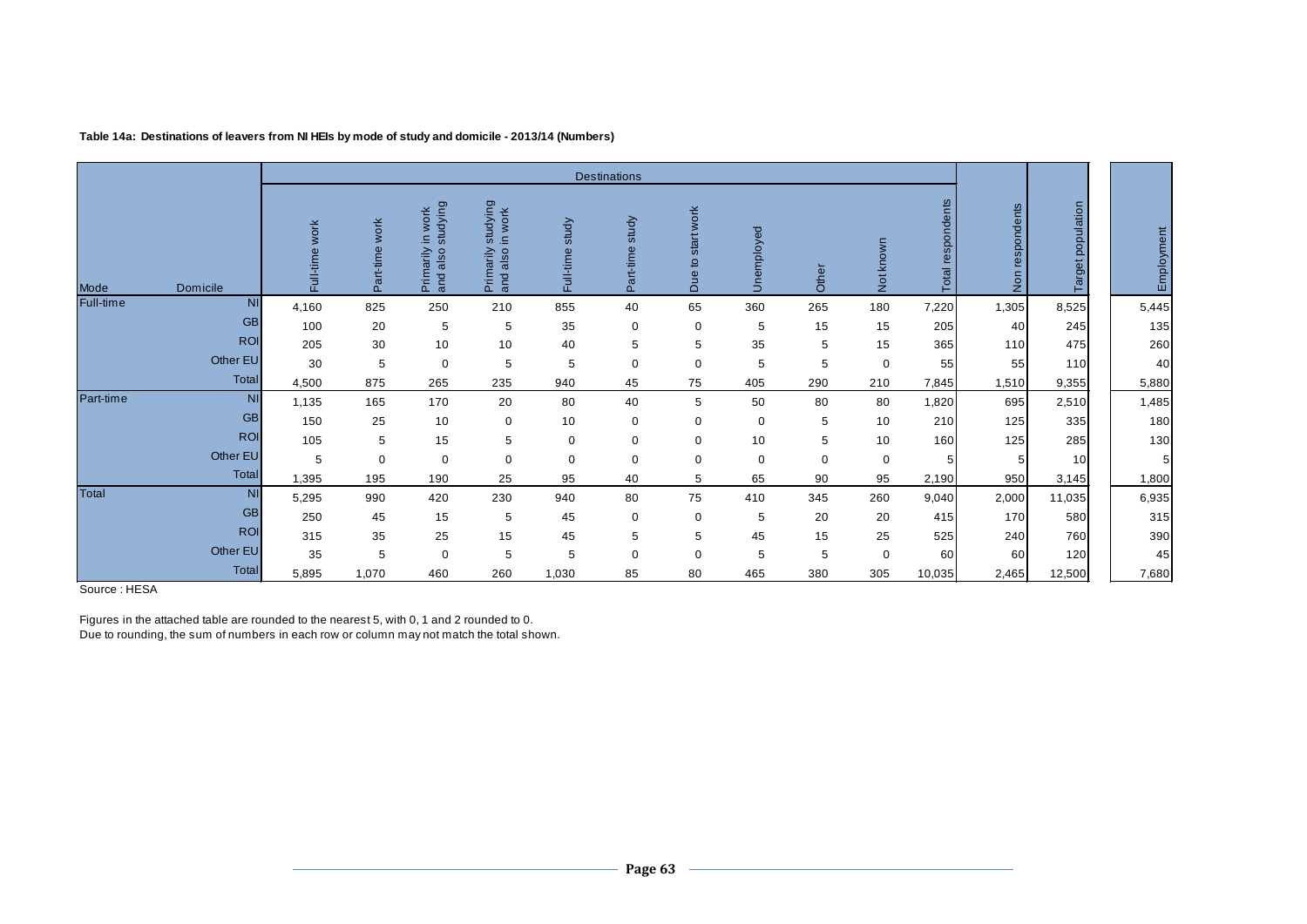|           |              |                |                |                                                    |                                                 | <b>Destinations</b> |                    |                      |            |       |            |
|-----------|--------------|----------------|----------------|----------------------------------------------------|-------------------------------------------------|---------------------|--------------------|----------------------|------------|-------|------------|
| Mode      | Domicile     | Full-time work | Part-time work | studying<br>Primarily in work<br>and also studying | studying<br>in work<br>also<br>Primarily<br>and | study<br>Full-time  | study<br>Part-time | start work<br>Due to | Unemployed | Other | Employment |
| Full-time | <b>NI</b>    | 59.1%          | 11.7%          | 3.6%                                               | 3.0%                                            | 12.2%               | 0.6%               | 1.0%                 | 5.1%       | 3.8%  | 77.3%      |
|           | <b>GB</b>    | 53.4%          | 9.9%           | 2.6%                                               | 3.7%                                            | 18.3%               | 0.5%               | 1.0%                 | 2.6%       | 7.9%  | 69.6%      |
|           | <b>ROI</b>   | 59.3%          | 8.3%           | 3.2%                                               | 3.4%                                            | 11.7%               | 0.9%               | 1.4%                 | 9.7%       | 2.0%  | 74.2%      |
|           | Other EU     | 56.6%          | 9.4%           | 1.9%                                               | 7.5%                                            | 9.4%                | $0.0\%$            | 3.8%                 | 5.7%       | 5.7%  | 75.5%      |
|           | <b>Total</b> | 58.9%          | 11.5%          | 3.5%                                               | 3.1%                                            | 12.3%               | 0.6%               | 1.0%                 | 5.3%       | 3.8%  | 77.0%      |
| Part-time | <b>NI</b>    | 65.2%          | 9.4%           | 9.7%                                               | 1.2%                                            | 4.7%                | 2.2%               | 0.3%                 | 2.8%       | 4.5%  | 85.5%      |
|           | <b>GB</b>    | 75.0%          | 12.0%          | 4.0%                                               | 0.0%                                            | 4.5%                | 0.5%               | 0.0%                 | 1.0%       | 3.0%  | 91.0%      |
|           | <b>ROI</b>   | 70.2%          | 4.0%           | 9.3%                                               | 2.0%                                            | 1.3%                | 1.3%               | 0.0%                 | 7.9%       | 4.0%  | 85.4%      |
|           | Other EU     | 60.0%          | 0.0%           | 0.0%                                               | 20.0%                                           | 0.0%                | 0.0%               | 0.0%                 | 20.0%      | 0.0%  | 80.0%      |
|           | Total        | 66.5%          | 9.3%           | 9.1%                                               | 1.1%                                            | 4.4%                | 2.0%               | 0.3%                 | 3.0%       | 4.3%  | 86.0%      |
| Total     | <b>NI</b>    | 60.3%          | 11.3%          | 4.8%                                               | 2.6%                                            | 10.7%               | 0.9%               | 0.8%                 | 4.7%       | 3.9%  | 79.0%      |
|           | <b>GB</b>    | 64.5%          | 11.0%          | 3.3%                                               | 1.8%                                            | 11.3%               | 0.5%               | 0.5%                 | 1.8%       | 5.4%  | 80.6%      |
|           | <b>ROI</b>   | 62.6%          | 7.0%           | 5.0%                                               | 3.0%                                            | 8.6%                | 1.0%               | 1.0%                 | 9.2%       | 2.6%  | 77.6%      |
|           | Other EU     | 56.9%          | 8.6%           | 1.7%                                               | 8.6%                                            | 8.6%                | $0.0\%$            | 3.4%                 | 6.9%       | 5.2%  | 75.9%      |
|           | Total        | 60.6%          | 11.0%          | 4.7%                                               | 2.7%                                            | 10.6%               | $0.9\%$            | $0.8\%$              | 4.8%       | 3.9%  | 78.9%      |

**Table 14b: Destinations of leavers from NI HEIs by mode of study and country of domicile - 2013/14 (Percentages)**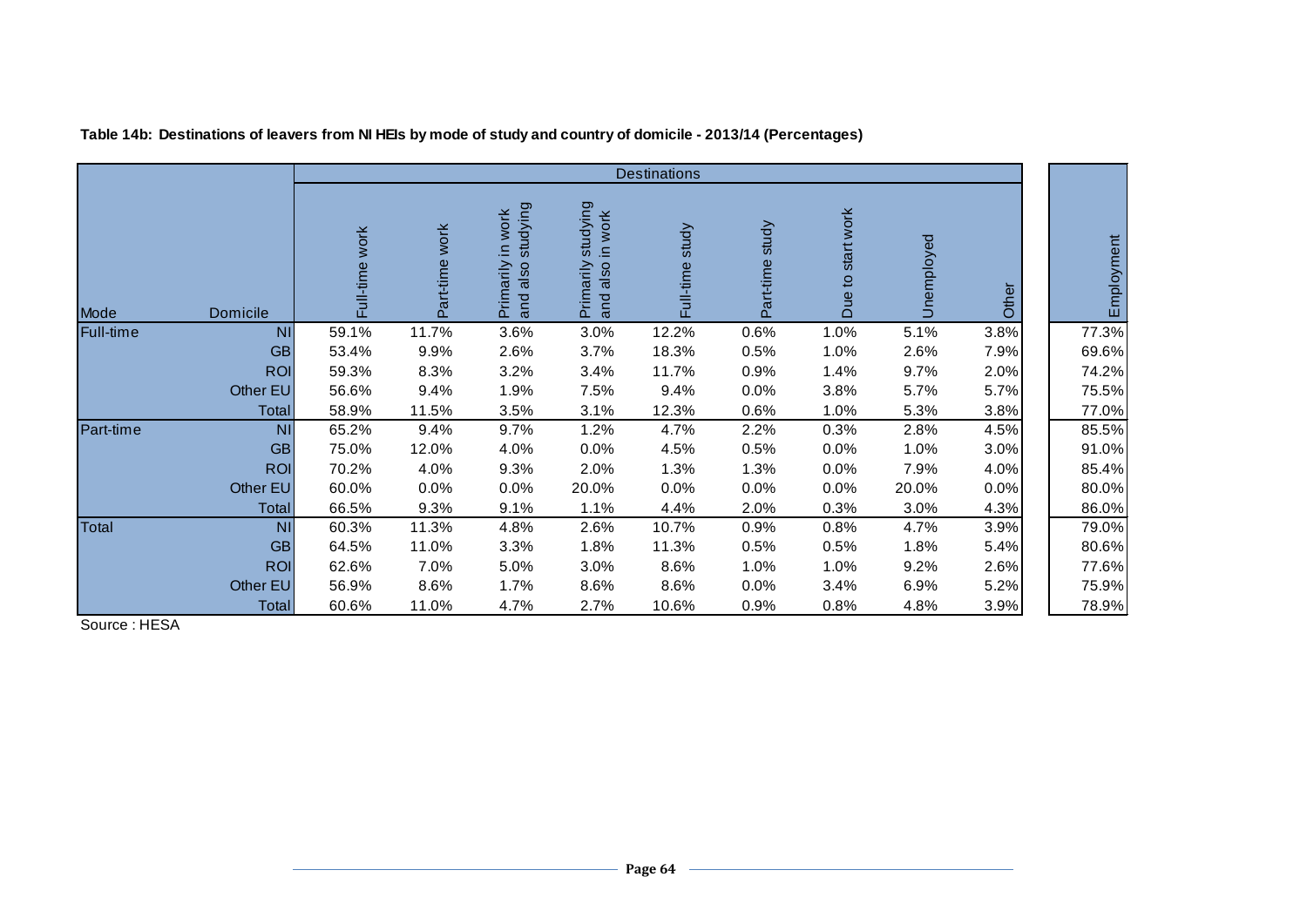|           |             |                |                   |                                                    |                                                 |                    | <b>Destinations</b> |                      |                     |          |           |                   |                           |                   |            |
|-----------|-------------|----------------|-------------------|----------------------------------------------------|-------------------------------------------------|--------------------|---------------------|----------------------|---------------------|----------|-----------|-------------------|---------------------------|-------------------|------------|
| Mode      | Institution | Full-time work | work<br>Part-time | studying<br>work<br>Ξ.<br>Primarily<br>also<br>and | studying<br>in work<br>Primarily<br>also<br>and | study<br>Full-time | study<br>Part-time  | start work<br>Due to | nemployed<br>$\Box$ | Other    | Not known | Total respondents | respondents<br><b>Non</b> | Target population | Employment |
| Full-time | <b>QUB</b>  | 1,925          | 345               | 80                                                 | 170                                             | 555                | 15                  | 50                   | 145                 | 140      | 130       | 3,555             | 585                       | 4,140             | 2,520      |
|           | UU          | 2,285          | 485               | 180                                                | 60                                              | 305                | 30                  | 25                   | 245                 | 135      | 60        | 3,810             | 900                       | 4,705             | 3,005      |
|           | Stranmillis | 165            | 30                | 5                                                  | 5                                               | 40                 | 0                   | 0                    | 5                   | 10       | 20        | 280               | 10                        | 290               | 205        |
|           | St Mary's   | 125            | 20                | 5                                                  | $\Omega$                                        | 40                 | 0                   | 0                    | 5                   | 5        | 0         | 200               | 20                        | 220               | 150        |
|           | Total       | 4,500          | 875               | 265                                                | 235                                             | 940                | 45                  | 75                   | 405                 | 290      | 210       | 7,845             | 1,510                     | 9,355             | 5,880      |
| Part-time | <b>QUB</b>  | 350            | 50                | 15                                                 | 10                                              | 40                 | 0                   | 5                    | 10                  | 30       | 50        | 565               | 210                       | 780               | 430        |
|           | UU          | 1,025          | 145               | 175                                                | 10                                              | 35                 | 40                  | 5                    | 50                  | 60       | 40        | 1,585             | 725                       | 2,310             | 1,355      |
|           | Stranmillis | 10             | 0                 | $\mathbf 0$                                        | $\Omega$                                        | 20                 | 0                   | 0                    | $\mathbf 0$         | 0        | 5         | 35                | 5                         | 40                | 10         |
|           | St Mary's   | 5              | $\mathbf 0$       | $\mathbf 0$                                        | $\mathbf 0$                                     | 0                  | 0                   | 0                    | $\mathbf 0$         | $\Omega$ | 0         |                   | 10                        | 15                | 5          |
|           | Total       | 1,395          | 195               | 190                                                | 25                                              | 95                 | 40                  | 5                    | 65                  | 90       | 95        | 2,190             | 950                       | 3,145             | 1,800      |
| Total     | QUB         | 2,275          | 395               | 95                                                 | 180                                             | 595                | 15                  | 50                   | 160                 | 170      | 180       | 4,120             | 795                       | 4,920             | 2,950      |
|           | UU          | 3,310          | 625               | 355                                                | 70                                              | 340                | 70                  | 30                   | 300                 | 195      | 100       | 5,390             | 1,625                     | 7,015             | 4,360      |
|           | Stranmillis | 175            | 30                | 5                                                  | 5                                               | 60                 | $\mathbf 0$         | 0                    | 5                   | 10       | 25        | 315               | 15                        | 330               | 215        |
|           | St Mary's   | 130            | 20                | 5                                                  | $\mathbf 0$                                     | 40                 | 0                   | 0                    | 5                   | 5        | 0         | 205               | 30                        | 235               | 155        |
|           | Total       | 5,895          | 1,070             | 460                                                | 260                                             | 1,030              | 85                  | 80                   | 465                 | 380      | 305       | 10,035            | 2,465                     | 12,500            | 7,680      |

### **Table 15a: Destinations of leavers from NI HEIs by mode of study and HEI - 2013/14 (Numbers)**

Source : HESA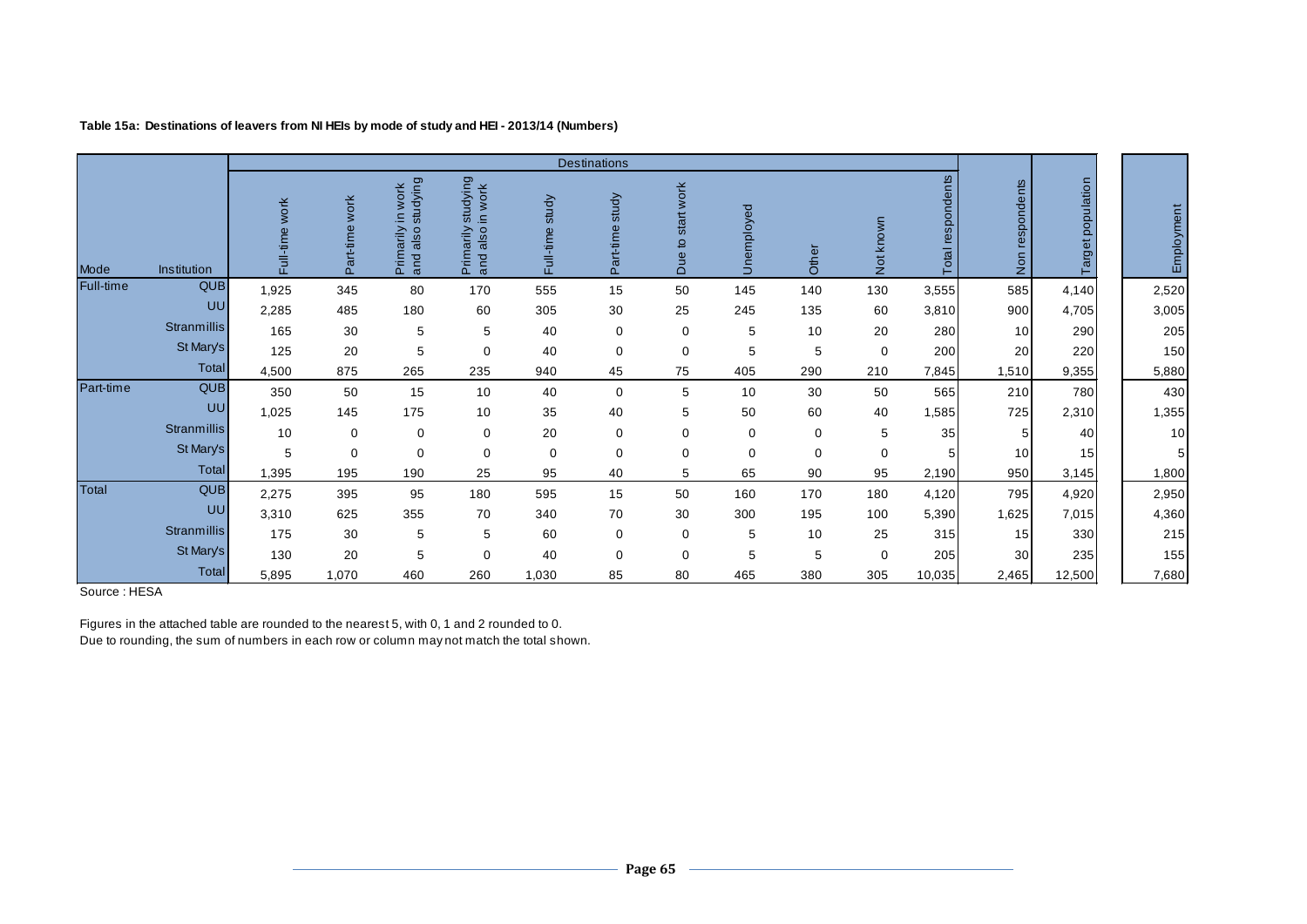|           |                    |                |                |                                                        |                                                | <b>Destinations</b> |                 |                   |            |       |            |
|-----------|--------------------|----------------|----------------|--------------------------------------------------------|------------------------------------------------|---------------------|-----------------|-------------------|------------|-------|------------|
| Mode      | Institution        | Full-time work | Part-time work | studying<br><b>WOrk</b><br>Ξ.<br>Primarily<br>and also | studying<br>in work<br>Primarily<br>and also i | study<br>Full-time  | Part-time study | Due to start work | Unemployed | Other | Employment |
| Full-time | QUB                | 56.1%          | 10.1%          | 2.4%                                                   | 5.0%                                           | 16.2%               | 0.4%            | 1.4%              | 4.3%       | 4.1%  | 73.5%      |
|           | UU                 | 60.9%          | 12.9%          | 4.8%                                                   | 1.6%                                           | 8.1%                | 0.9%            | 0.7%              | 6.6%       | 3.6%  | 80.2%      |
|           | <b>Stranmillis</b> | 64.2%          | 12.1%          | 1.2%                                                   | 1.6%                                           | 15.2%               | 0.0%            | 0.4%              | 1.9%       | 3.5%  | 79.0%      |
|           | St Mary's          | 63.2%          | 9.0%           | 2.0%                                                   | 0.5%                                           | 19.9%               | 0.0%            | 0.5%              | 2.5%       | 2.5%  | 74.6%      |
|           | Total              | 58.9%          | 11.5%          | 3.5%                                                   | 3.1%                                           | 12.3%               | 0.6%            | 1.0%              | 5.3%       | 3.8%  | 77.0%      |
| Part-time | QUB                | 68.5%          | 9.7%           | 3.1%                                                   | 2.3%                                           | 7.6%                | 0.4%            | 0.6%              | 2.3%       | 5.4%  | 83.7%      |
|           | UU                 | 66.6%          | 9.3%           | 11.3%                                                  | 0.8%                                           | 2.3%                | 2.5%            | 0.2%              | 3.3%       | 3.9%  | 87.9%      |
|           | <b>Stranmillis</b> | 30.3%          | 3.0%           | 0.0%                                                   | 0.0%                                           | 57.6%               | 3.0%            | 0.0%              | 0.0%       | 6.1%  | 33.3%      |
|           | St Mary's          | 80.0%          | 0.0%           | 20.0%                                                  | 0.0%                                           | 0.0%                | 0.0%            | 0.0%              | 0.0%       | 0.0%  | 100.0%     |
|           | Total              | 66.5%          | 9.3%           | 9.1%                                                   | 1.1%                                           | 4.4%                | 2.0%            | 0.3%              | 3.0%       | 4.3%  | 86.0%      |
| Total     | QUB                | 57.7%          | 10.0%          | 2.5%                                                   | 4.6%                                           | 15.1%               | 0.4%            | 1.3%              | 4.0%       | 4.3%  | 74.8%      |
|           | UU                 | 62.6%          | 11.8%          | 6.7%                                                   | 1.3%                                           | 6.4%                | 1.3%            | 0.5%              | 5.6%       | 3.7%  | 82.4%      |
|           | Stranmillis        | 60.3%          | 11.0%          | 1.0%                                                   | 1.4%                                           | 20.0%               | 0.3%            | 0.3%              | 1.7%       | 3.8%  | 73.8%      |
|           | St Mary's          | 63.6%          | 8.7%           | 2.4%                                                   | 0.5%                                           | 19.4%               | 0.0%            | 0.5%              | 2.4%       | 2.4%  | 75.2%      |
|           | <b>Total</b>       | 60.6%          | 11.0%          | 4.7%                                                   | 2.7%                                           | 10.6%               | 0.9%            | 0.8%              | 4.8%       | 3.9%  | 78.9%      |

**Table 15b: Destinations of leavers from NI HEIs by mode of study and HEI - 2013/14 (Percentages)**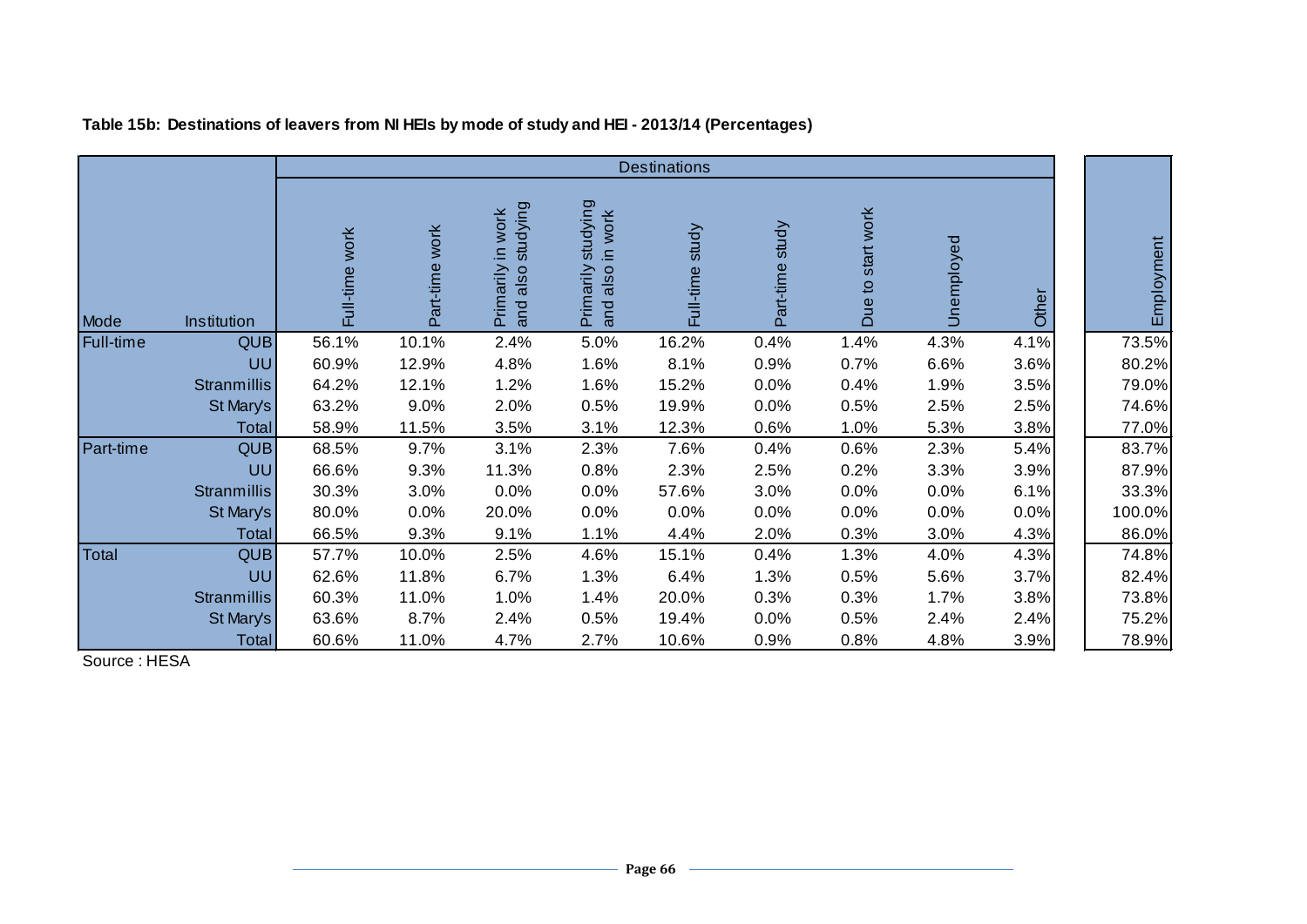#### **Table 16a: Destinations of full-time leavers from NI HEIs by subject area - 2013/14 (Numbers)**

|                                       | <b>Destinations</b>            |                   |                                                    |                                                       |                    |                 |                                   |             |             |                 |                   |                    |                   |                |
|---------------------------------------|--------------------------------|-------------------|----------------------------------------------------|-------------------------------------------------------|--------------------|-----------------|-----------------------------------|-------------|-------------|-----------------|-------------------|--------------------|-------------------|----------------|
| Subject area                          | work<br>$\omega$<br>nait-<br>Ē | work<br>Part-time | studying<br>work<br>Ξ.<br>Primarily<br>also<br>and | studying<br>work<br>$\simeq$<br>Primarily<br>and also | study<br>Full-time | Part-time study | start work<br>$\mathsf{S}$<br>Due | Unemployed  | Other       | Not known       | Total respondents | respondents<br>Non | Target population | Employment     |
| Medicine & dentistry                  | 270                            | $\mathbf 0$       | $\mathbf 0$                                        | 0                                                     | $\mathbf 0$        | $\mathbf 0$     | $\mathbf 0$                       | $\mathbf 0$ | $\mathbf 0$ | 10              | 285               | 35                 | 320               | 270            |
| Subjects allied to medicine           | 750                            | 110               | 15                                                 | 10                                                    | 60                 | 5               | 15                                | 30          | 25          | 15              | 1,035             | 135                | 1170              | 885            |
| <b>Biological sciences</b>            | 235                            | 105               | 25                                                 | 40                                                    | 115                | 5               | 5                                 | 35          | 25          | 15              | 600               | 95                 | 695               | 405            |
| Agriculture & related subjects        | 45                             | 5                 | 5                                                  | $\mathbf 0$                                           | 25                 | $\mathbf 0$     | 0                                 | 5           | 5           | $\Omega$        | 90                |                    | 100               | 55             |
| <b>Physical sciences</b>              | 125                            | 40                | 10                                                 | 15                                                    | 90                 | 5               | 5                                 | 25          | 5           | 10              | 320               | 35                 | 355               | 185            |
| Mathematical sciences                 | 25                             | 5                 | $\mathbf 0$                                        | 5                                                     | 25                 | $\mathbf 0$     | 0                                 | 5           | 5           | $\Omega$        | 70                |                    | 75                | 35             |
| Computer science                      | 360                            | 35                | 15                                                 | 5                                                     | 30                 | 5               | 5                                 | 45          | 20          | 15              | 535               | 115                | 650               | 415            |
| Engineering & technology              | 325                            | 15                | 15                                                 | 10                                                    | 70                 | 0               | 0                                 | 15          | 20          | 20              | 485               | 100                | 585               | 365            |
| Architecture, building & planning     | 255                            | 30                | 10                                                 | 10                                                    | 30                 | 0               | 5                                 | 20          | 20          | 5 <sub>l</sub>  | 380               | 80                 | 465               | 305            |
| Social studies                        | 355                            | 105               | 30                                                 | 35                                                    | 115                | 5               | 5                                 | 45          | 35          | 25              | 760               | 170                | 925               | 530            |
| Law                                   | 185                            | 35                | 15                                                 | 20                                                    | 65                 | 5               | 5                                 | 15          | 20          | 15              | 370               | 180                | 550               | 250            |
| Business & administrative studies     | 605                            | 80                | 85                                                 | 20                                                    | 50                 | 0               | 5                                 | 50          | 50          | 15              | 970               | 205                | 1175              | 795            |
| Mass communications and documentation | 95                             | 40                | 10                                                 | 5                                                     | 20                 | $\mathbf 0$     | 5                                 | 20          | 5           | 5               | 210               | 55                 | 265               | 150            |
| Languages                             | 135                            | 65                | 15                                                 | 20                                                    | 80                 | $\mathbf 0$     | 5                                 | 25          | 20          | 10 <sup>1</sup> | 380               | 80                 | 465               | 235            |
| Historical and philosophical studies  | 110                            | 50                | 5                                                  | 20                                                    | 55                 | 5               | 5                                 | 20          | 15          | 15              | 295               | 40                 | 335               | 185            |
| Creative arts & design                | 205                            | 80                | 20                                                 | 10                                                    | 70                 | 5               | 0                                 | 40          | 15          | 10              | 455               | 115                | 565               | 315            |
| Education                             | 415                            | 80                | 5                                                  | 10                                                    | 40                 | $\pmb{0}$       | $\mathbf 0$                       | 10          | 15          | 20              | 600               | 65                 | 660               | 510            |
| Total                                 | 4,500                          | 875               | 265                                                | 235                                                   | 940                | 45              | 75                                | 405         | 290         | 210             | 7,845             | 1,510              | 9,355             | 5,880          |
| <b>Broad STEM</b>                     | 2,395                          | 340               | 90                                                 | 95                                                    | 445                | 25              | 40                                | 180         | 115         | 90              | 3,805             | 610                | 4,415             |                |
| <b>Narrow STEM</b>                    | 1,070                          | 200               | 60                                                 | 70                                                    | 330                | 15              | 15                                | 120         | 70          | 60              | 2,010             | 350                | 2,360             | 2,915<br>1,400 |
|                                       |                                |                   |                                                    |                                                       |                    |                 |                                   |             |             |                 |                   |                    |                   |                |

Source : HESA

Figures in the attached table are rounded to the nearest 5, with 0, 1 and 2 rounded to 0.

Due to rounding, the sum of numbers in each row or column may not match the total shown.

Broad STEM subjects include Medicine & dentistry, Subjects allied to medicine, Biological sciences, Veterinary sciences, Agriculture & related subjects, Physical sciences, Mathematical sciences, Computer science, Engineering & technology and Architecture, building & planning.

Narrow STEM subjects include Biological sciences, Physical sciences, Mathematical sciences, Computer science and Engineering & technology.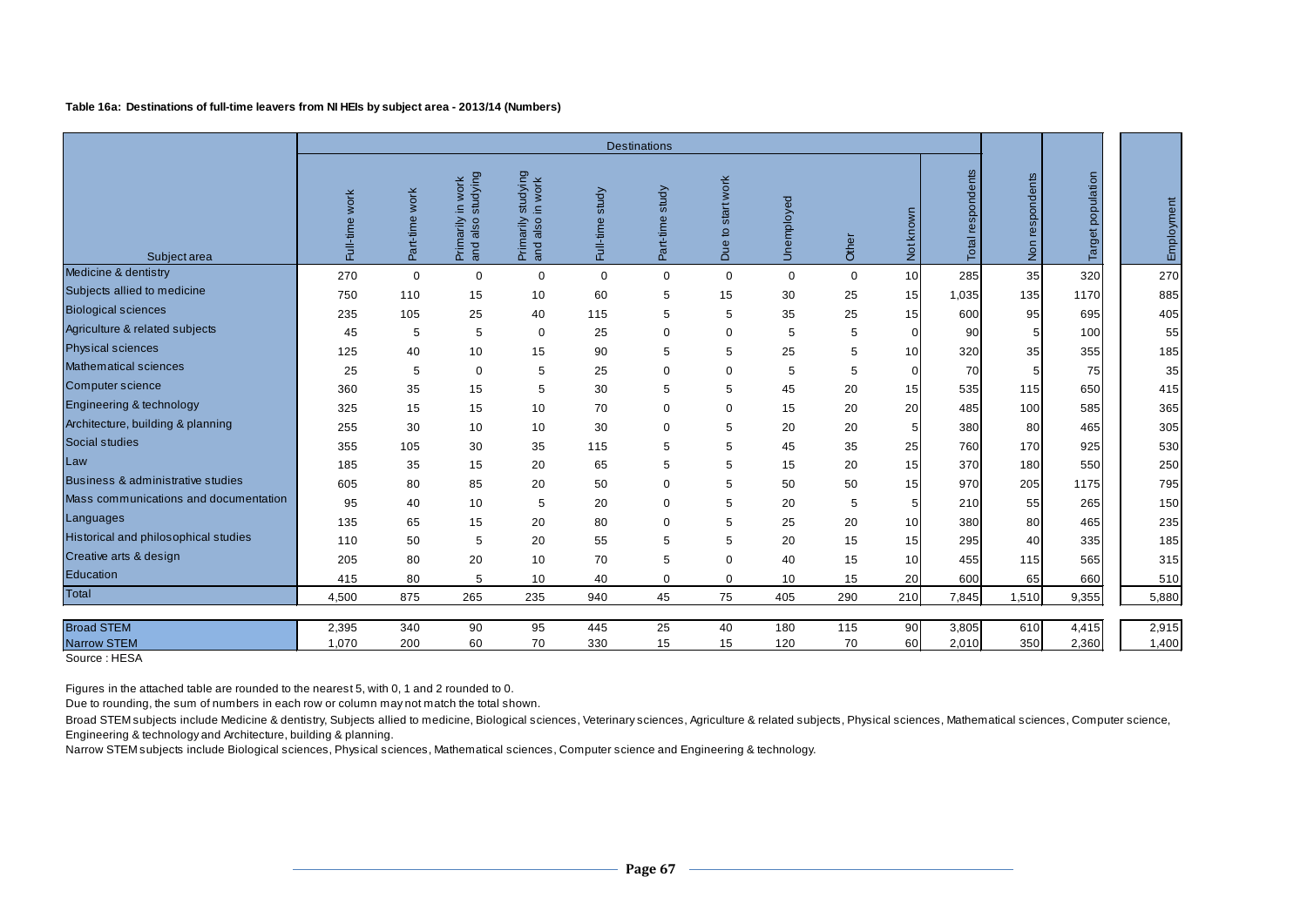# **Table 16b: Destinations of full-time leavers from NI HEIs by subject area - 2013/14 (Percentages)**

|                                       |                | <b>Destinations</b> |                                        |                                                   |                 |                 |                   |            |       |            |  |  |
|---------------------------------------|----------------|---------------------|----------------------------------------|---------------------------------------------------|-----------------|-----------------|-------------------|------------|-------|------------|--|--|
| Subject area                          | Full-time work | Part-ime work       | Primarily in work and<br>also studying | studying<br>Primarily studyin<br>and also in work | Full-time study | Part-time study | Due to start work | Unemployed | Other | Employment |  |  |
| Medicine & dentistry                  | 98.5%          | 0.0%                | 0.4%                                   | 0.0%                                              | 0.0%            | 0.4%            | 0.0%              | 0.4%       | 0.4%  | 98.9%      |  |  |
| Subjects allied to medicine           | 73.8%          | 10.6%               | 1.3%                                   | 1.2%                                              | 6.1%            | 0.5%            | 1.5%              | 2.8%       | 2.3%  | 86.8%      |  |  |
| <b>Biological sciences</b>            | 40.3%          | 17.6%               | 4.1%                                   | 7.0%                                              | 19.7%           | 0.7%            | 0.7%              | 5.8%       | 4.1%  | 69.1%      |  |  |
| Agriculture & related subjects        | 51.1%          | 5.4%                | 3.3%                                   | 1.1%                                              | 25.0%           | 2.2%            | 2.2%              | 6.5%       | 3.3%  | 60.9%      |  |  |
| <b>Physical sciences</b>              | 39.5%          | 12.2%               | 2.6%                                   | 4.8%                                              | 29.3%           | 1.6%            | 1.3%              | 7.4%       | 1.3%  | 59.2%      |  |  |
| <b>Mathematical sciences</b>          | 38.8%          | 7.5%                | 0.0%                                   | 4.5%                                              | 37.3%           | 0.0%            | 1.5%              | 6.0%       | 4.5%  | 50.7%      |  |  |
| Computer science                      | 69.7%          | 6.9%                | 2.5%                                   | 0.6%                                              | 5.4%            | 0.8%            | 1.2%              | 8.9%       | 4.1%  | 79.7%      |  |  |
| Engineering & technology              | 68.8%          | 3.6%                | 3.2%                                   | 2.1%                                              | 15.1%           | 0.4%            | 0.2%              | 2.8%       | 3.8%  | 77.7%      |  |  |
| Architecture, building & planning     | 67.1%          | 7.4%                | 3.2%                                   | 2.1%                                              | 7.6%            | 0.5%            | 1.3%              | 5.8%       | 5.0%  | 79.7%      |  |  |
| Social studies                        | 48.8%          | 14.6%               | 4.2%                                   | 4.5%                                              | 15.4%           | 0.4%            | 1.0%              | 6.0%       | 5.1%  | 72.1%      |  |  |
| Law                                   | 51.7%          | 9.5%                | 3.9%                                   | 5.3%                                              | 17.6%           | 0.8%            | 1.7%              | 4.5%       | 5.0%  | 70.4%      |  |  |
| Business & administrative studies     | 63.5%          | 8.6%                | 8.7%                                   | 2.2%                                              | 5.4%            | 0.2%            | 0.5%              | 5.4%       | 5.4%  | 82.9%      |  |  |
| Mass communications and documentation | 46.6%          | 18.6%               | 4.9%                                   | 3.4%                                              | 9.3%            | 1.0%            | 2.5%              | 10.3%      | 3.4%  | 73.5%      |  |  |
| Languages                             | 36.9%          | 17.1%               | 3.5%                                   | 6.0%                                              | 22.0%           | 0.5%            | 1.9%              | 6.5%       | 5.7%  | 63.4%      |  |  |
| Historical and philosophical studies  | 38.8%          | 17.8%               | 1.0%                                   | 7.3%                                              | 19.9%           | 1.4%            | 1.7%              | 6.6%       | 5.2%  | 65.0%      |  |  |
| Creative arts & design                | 46.1%          | 18.6%               | 4.1%                                   | 2.3%                                              | 15.5%           | 1.1%            | 0.5%              | 8.6%       | 3.2%  | 71.1%      |  |  |
| Education                             | 71.6%          | 13.9%               | 1.2%                                   | 1.4%                                              | 7.3%            | 0.2%            | 0.3%              | 1.9%       | 2.3%  | 88.0%      |  |  |
| Total                                 | 58.9%          | 11.5%               | 3.5%                                   | 3.1%                                              | 12.3%           | 0.6%            | 1.0%              | 5.3%       | 3.8%  | 77.0%      |  |  |
| <b>Broad STEM</b>                     | 64.4%          | 9.1%                | 2.4%                                   | 2.5%                                              | 11.9%           | 0.7%            | 1.0%              | 4.8%       | 3.1%  | 78.5%      |  |  |
| <b>Narrow STEM</b>                    | 54.8%          | 10.2%               | 3.1%                                   | 3.7%                                              | 16.9%           | 0.8%            | 0.8%              | 6.1%       | 3.6%  | 71.8%      |  |  |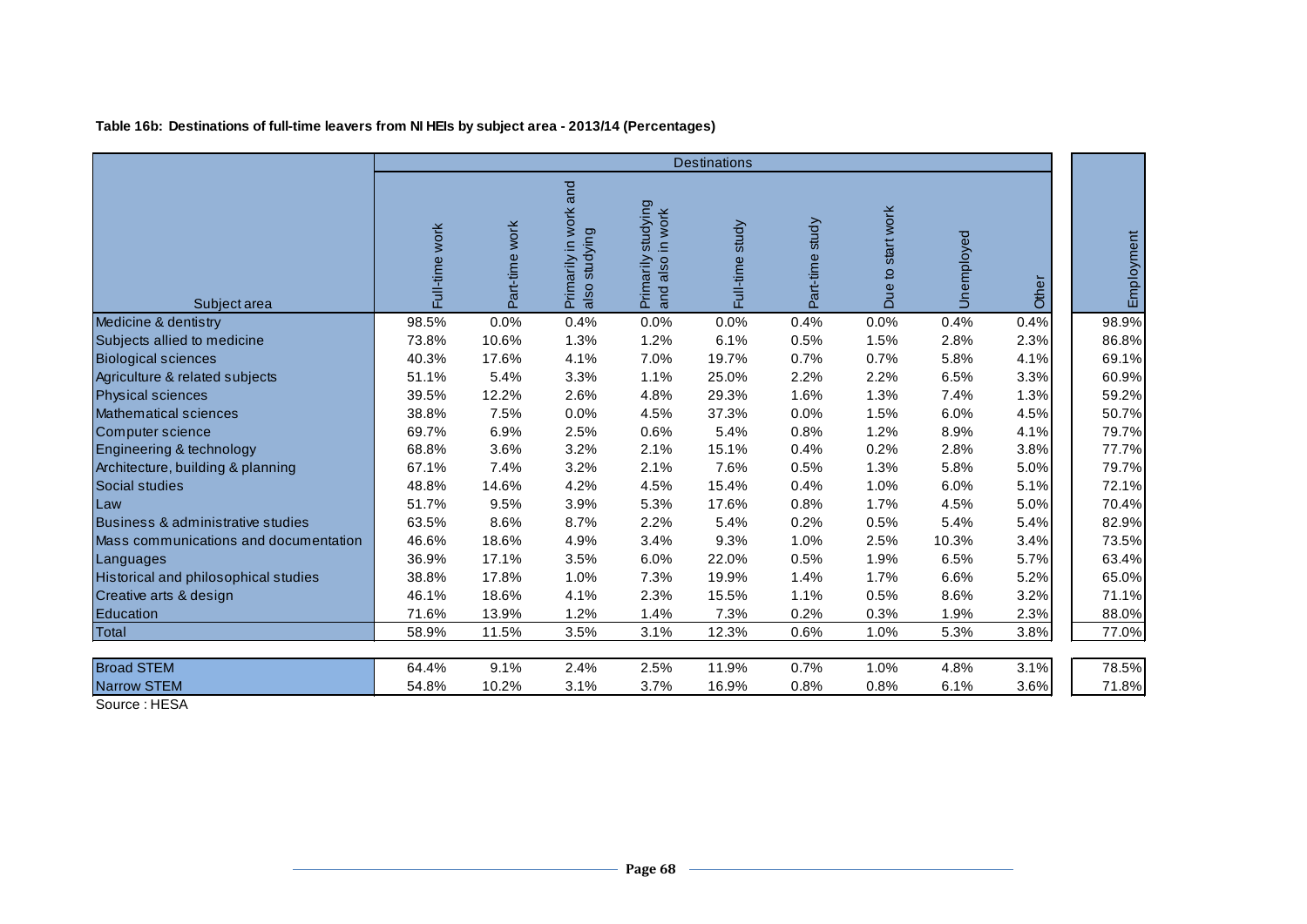| Table 17a: Destinations of leavers from <u>UK HEIs</u> by mode of study and country of institution - 2013/14 (Numbers) |  |
|------------------------------------------------------------------------------------------------------------------------|--|
|------------------------------------------------------------------------------------------------------------------------|--|

|           |                        |                |                   |                                                    |                                                |                    | <b>Destinations</b> |                                     |            |        |                  |                        |                           |                   |            |
|-----------|------------------------|----------------|-------------------|----------------------------------------------------|------------------------------------------------|--------------------|---------------------|-------------------------------------|------------|--------|------------------|------------------------|---------------------------|-------------------|------------|
| Mode      | Country of Institution | Full-time work | work<br>Part-time | studying<br>work<br>Ξ.<br>Primarily<br>also<br>and | studying<br>in work<br>Primarily<br>and also i | study<br>Full-time | study<br>Part-time  | start work<br>$\overline{a}$<br>Due | Unemployed | Other  | known<br>tó<br>z | respondents<br>Total i | respondents<br><b>Non</b> | Target population | Employment |
| Full-time | Northern Ireland       | 4,500          | 875               | 265                                                | 235                                            | 940                | 45                  | 75                                  | 405        | 290    | 210              | 7,845                  | 1,510                     | 9,355             | 5,880      |
|           | England                | 171,655        | 34,170            | 6,965                                              | 8,470                                          | 36,045             | 2,260               | 2,905                               | 15,265     | 12,310 | 10,030           | 300,075                | 77,145                    | 377,220           | 221,260    |
|           | Scotland               | 17,245         | 3,130             | 740                                                | 880                                            | 4,755              | 220                 | 265                                 | 1,465      | 1,305  | 1,735            | 31,740                 | 8,755                     | 40,495            | 21,995     |
|           | Wales                  | 10,040         | 2,430             | 615                                                | 675                                            | 2,725              | 150                 | 155                                 | 895        | 810    | 760              | 19,255                 | 5,250                     | 24,505            | 13,755     |
|           | <b>Total</b>           | 203,440        | 40,605            | 8,590                                              | 10,260                                         | 44,465             | 2,675               | 3,400                               | 18,030     | 14,715 | 12,735           | 358,915                | 92,660                    | 451,570           | 262,890    |
| Part-time | Northern Ireland       | 1,395          | 195               | 190                                                | 25                                             | 95                 | 40                  | 5                                   | 65         | 90     | 95               | 2,190                  | 950                       | 3,145             | 1,800      |
|           | England                | 43,095         | 8,110             | 4,800                                              | 1,950                                          | 2,390              | 1,480               | 230                                 | 1,710      | 3,905  | 5,365            | 73,035                 | 24,310                    | 97,350            | 57,960     |
|           | Scotland               | 3,115          | 495               | 265                                                | 80                                             | 205                | 95                  | 10                                  | 90         | 330    | 365              | 5,045                  | 1,800                     | 6,845             | 3,955      |
|           | <b>Wales</b>           | 2,370          | 485               | 395                                                | 90                                             | 95                 | 65                  | 15                                  | 80         | 150    | 180              | 3,925                  | 1,370                     | 5,295             | 3,340      |
|           | Total                  | 49,975         | 9,280             | 5,655                                              | 2,150                                          | 2,780              | 0.680               | 260                                 | 1,945      | 4,475  | 6,005            | 84,200                 | 28,435                    | 112,635           | 67,055     |
| Total     | Northern Ireland       | 5,895          | 1,070             | 460                                                | 260                                            | 1,030              | 85                  | 80                                  | 465        | 380    | 305              | 10,035                 | 2,465                     | 12,500            | 7,680      |
|           | England                | 214,750        | 42,280            | 11,770                                             | 10,420                                         | 38,435             | 3,735               | 3,135                               | 16,980     | 16,210 | 15,395           | 373,110                | 101,455                   | 474,570           | 279,220    |
|           | Scotland               | 20,360         | 3,620             | 1,005                                              | 965                                            | 4,960              | 315                 | 275                                 | 1,555      | 1,635  | 2,100            | 36,785                 | 10,555                    | 47,340            | 25,950     |
|           | Wales                  | 12,410         | 2,910             | 1,010                                              | 765                                            | 2,820              | 215                 | 170                                 | 975        | 960    | 940              | 23,180                 | 6,620                     | 29,800            | 17,095     |
|           | <b>Total</b>           | 253,415        | 49,885            | 14,240                                             | 12,405                                         | 47,245             | 4,355               | 3,660                               | 19,975     | 19,190 | 18,740           | 443,110                | 121,095                   | 564,205           | 329,945    |

Source : HESA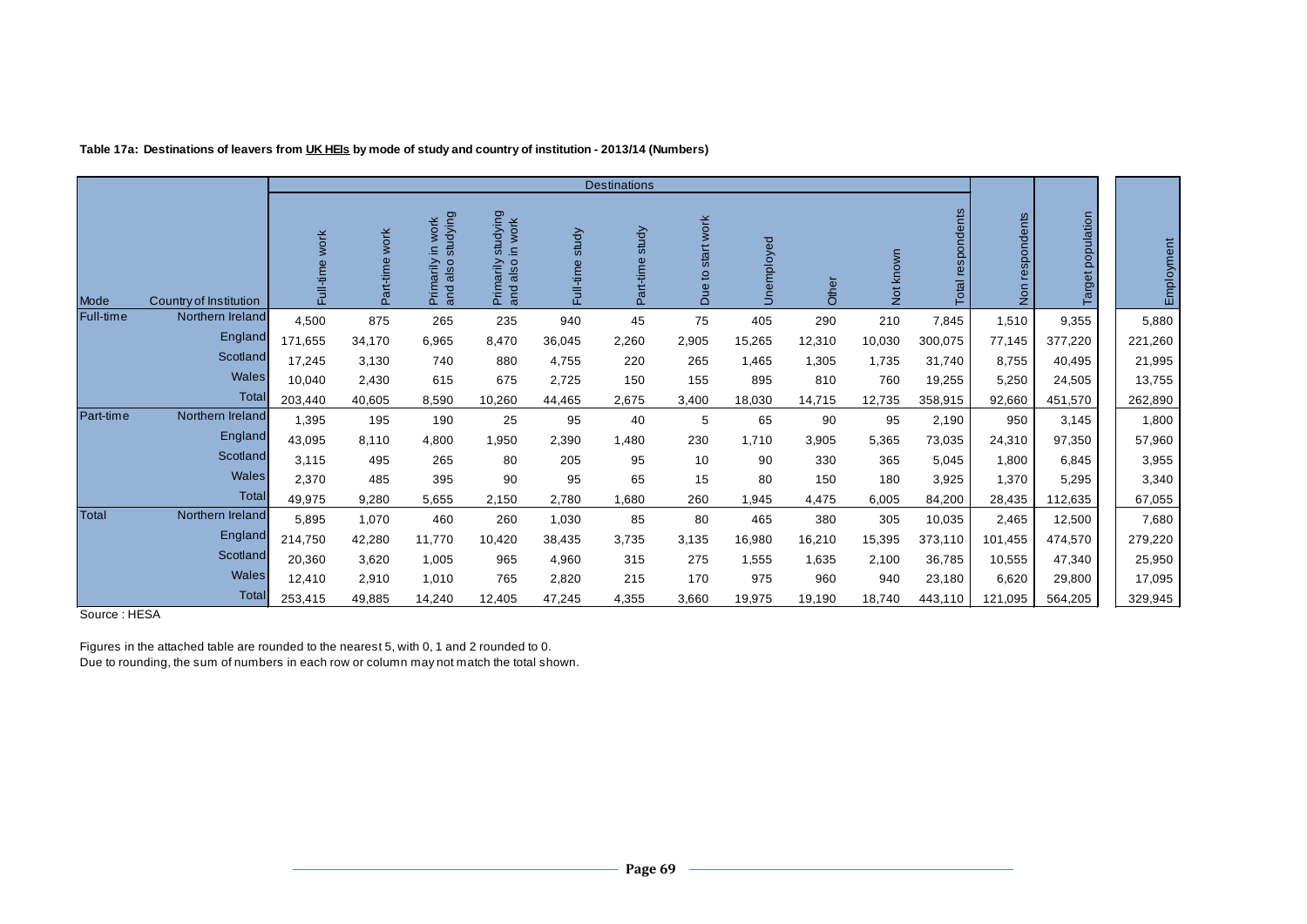|           |                        |                   |                   |                                                 |                                                 | <b>Destinations</b> |                    |                      |            |       |            |
|-----------|------------------------|-------------------|-------------------|-------------------------------------------------|-------------------------------------------------|---------------------|--------------------|----------------------|------------|-------|------------|
| Mode      | Country of Institution | work<br>Full-time | work<br>Part-time | studying<br>in work<br>Primarily<br>also<br>and | studying<br>in work<br>also<br>Primarily<br>and | study<br>Full-time  | study<br>Part-time | start work<br>Due to | Unemployed | Other | Employment |
| Full-time | Northern Ireland       | 58.9%             | 11.5%             | 3.5%                                            | 3.1%                                            | 12.3%               | 0.6%               | 1.0%                 | 5.3%       | 3.8%  | 77.0%      |
|           | England                | 59.2%             | 11.8%             | 2.4%                                            | 2.9%                                            | 12.4%               | 0.8%               | 1.0%                 | 5.3%       | 4.2%  | 76.3%      |
|           | Scotland               | 57.5%             | 10.4%             | 2.5%                                            | 2.9%                                            | 15.9%               | 0.7%               | 0.9%                 | 4.9%       | 4.3%  | 73.3%      |
|           | <b>Wales</b>           | 54.3%             | 13.1%             | 3.3%                                            | 3.6%                                            | 14.7%               | 0.8%               | 0.8%                 | 4.8%       | 4.4%  | 74.4%      |
|           | Total                  | 58.8%             | 11.7%             | 2.5%                                            | 3.0%                                            | 12.8%               | 0.8%               | 1.0%                 | 5.2%       | 4.3%  | 75.9%      |
| Part-time | Northern Ireland       | 66.5%             | 9.3%              | 9.1%                                            | 1.1%                                            | 4.4%                | 2.0%               | 0.3%                 | 3.0%       | 4.3%  | 86.0%      |
|           | England                | 63.7%             | 12.0%             | 7.1%                                            | 2.9%                                            | 3.5%                | 2.2%               | 0.3%                 | 2.5%       | 5.8%  | 85.6%      |
|           | Scotland               | 66.5%             | 10.5%             | 5.7%                                            | 1.7%                                            | 4.3%                | 2.0%               | 0.2%                 | 1.9%       | 7.1%  | 84.4%      |
|           | <b>Wales</b>           | 63.3%             | 12.9%             | 10.6%                                           | 2.4%                                            | 2.5%                | 1.8%               | 0.3%                 | 2.1%       | 4.0%  | 89.2%      |
|           | Total                  | 63.9%             | 11.9%             | 7.2%                                            | 2.7%                                            | 3.6%                | 2.1%               | 0.3%                 | 2.5%       | 5.7%  | 85.8%      |
| Total     | Northern Ireland       | 60.6%             | 11.0%             | 4.7%                                            | 2.7%                                            | 10.6%               | 0.9%               | 0.8%                 | 4.8%       | 3.9%  | 78.9%      |
|           | England                | 60.0%             | 11.8%             | 3.3%                                            | 2.9%                                            | 10.7%               | 1.0%               | 0.9%                 | 4.7%       | 4.5%  | 78.1%      |
|           | Scotland               | 58.7%             | 10.4%             | 2.9%                                            | 2.8%                                            | 14.3%               | 0.9%               | 0.8%                 | 4.5%       | 4.7%  | 74.8%      |
|           | <b>Wales</b>           | 55.8%             | 13.1%             | 4.6%                                            | 3.4%                                            | 12.7%               | 1.0%               | 0.8%                 | 4.4%       | 4.3%  | 76.9%      |
|           | Total                  | 59.7%             | 11.8%             | 3.4%                                            | 2.9%                                            | 11.1%               | 1.0%               | 0.9%                 | 4.7%       | 4.5%  | 77.7%      |

**Table 17b: Destinations of leavers from UK HEIs by mode of study and country of institution - 2013/14 (Percentages)**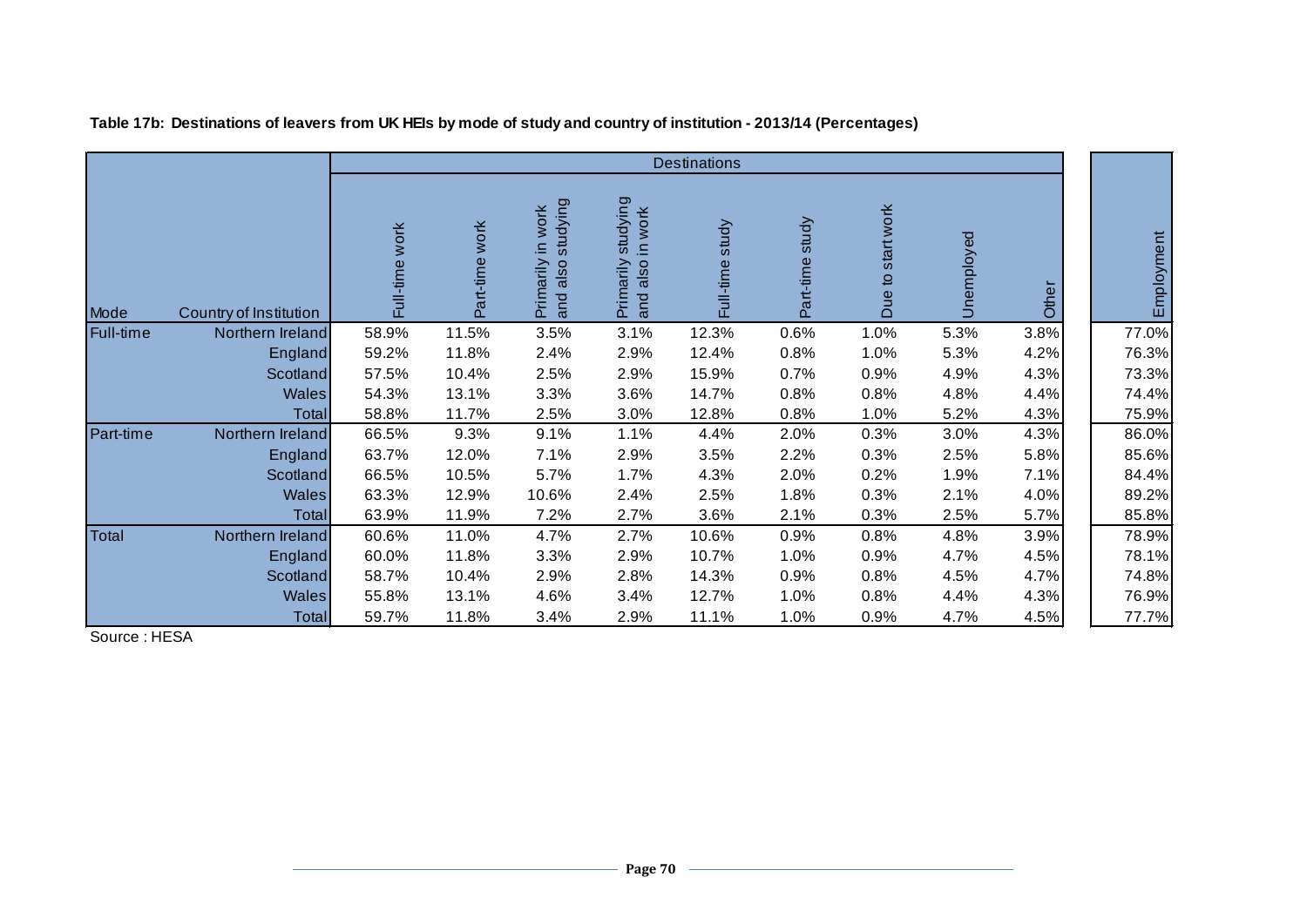**Table 18a: Location of Employment of all leavers from NI HEIs by mode of study, level of study and gender - 2013/14**

|           |                        |                        | <b>Location of Employment</b> |                      |                     |                      |                |           |                   |  |  |
|-----------|------------------------|------------------------|-------------------------------|----------------------|---------------------|----------------------|----------------|-----------|-------------------|--|--|
|           |                        |                        |                               |                      |                     |                      |                |           |                   |  |  |
|           |                        |                        | Northern Ireland              | <b>Great Britain</b> | Republic of Ireland | Other European Union | European Union | Not Known | Total respondents |  |  |
| Mode      | Level                  | Gender                 |                               |                      |                     |                      | Non            |           |                   |  |  |
| Full-time | <b>First Degree</b>    | Male                   | 1,565                         | 185                  | 70                  | 25                   | 25             | 5         | 1,880             |  |  |
|           |                        | Female                 | 2,360                         | 285                  | 70                  | 25                   | 40             | 10        | 2,790             |  |  |
|           |                        | <b>Total</b>           | 3,925                         | 470                  | 145                 | 45                   | 70             | 15        | 4,670             |  |  |
|           | Other                  | <b>Male</b>            | 65                            | 0                    | 5                   | 0                    | 0              | $\pmb{0}$ | 70                |  |  |
|           | Undergraduate          | Female                 | 30                            | 0                    | 5                   | 0                    | 0              | 0         | 35                |  |  |
|           |                        | <b>Total</b>           | 95                            | 0                    | 5                   | 0                    | 0              | 0         | 105               |  |  |
|           | All Undergraduate Male |                        | 1,630                         | 185                  | 75<br>75            | 25                   | 25             | 5         | 1,945             |  |  |
|           |                        | Female<br><b>Total</b> | 2,390                         | 285<br>470           | 150                 | 25<br>45             | 40<br>70       | 10<br>15  | 2,825             |  |  |
|           | Postgraduate           | <b>Male</b>            | 4,020<br>310                  | 60                   | 50                  | 15                   | 20             | $\pmb{0}$ | 4,770<br>460      |  |  |
|           |                        | Female                 | 500                           | 65                   | 65                  | 10                   | 10             | 0         | 645               |  |  |
|           |                        | <b>Total</b>           | 810                           | 125                  | 115                 | 25                   | 25             | 5         | 1,105             |  |  |
|           | <b>Total</b>           | <b>Male</b>            | 1,940                         | 250                  | 125                 | 40                   | 45             | 10        | 2,405             |  |  |
|           |                        | Female                 | 2,890                         | 350                  | 140                 | 35                   | 50             | 10        | 3,475             |  |  |
|           |                        | Total                  | 4,830                         | 595                  | 265                 | 75                   | 95             | 20        | 5,880             |  |  |
| Part-time | <b>First Degree</b>    | Male                   | 160                           | 15                   | 10                  | $\mathbf 0$          | 0              | 0         | 185               |  |  |
|           |                        | Female                 | 175                           | 5                    | 10                  | 0                    | 0              | 0         | 195               |  |  |
|           |                        | <b>Total</b>           | 335                           | 20                   | 20                  | 0                    | 0              | 0         | 380               |  |  |
|           | Other                  | <b>Male</b>            | 145                           | 20                   | 5                   | 0                    | 0              | 0         | 170               |  |  |
|           | Undergraduate          | Female                 | 190                           | 30                   | 15                  | 0                    | 0              | 0         | 235               |  |  |
|           |                        | Total                  | 335                           | 50                   | 20                  | 0                    | 0              | 0         | 405               |  |  |
|           | All Undergraduate Male |                        | 305                           | 35                   | 15                  | 0                    | 0              | 0         | 350               |  |  |
|           |                        | Female                 | 365                           | 35                   | 25                  | 0                    | 5              | 0         | 430               |  |  |
|           |                        | <b>Total</b>           | 670                           | 70                   | 40                  | 0                    | 5              | 0         | 785               |  |  |
|           | Postgraduate           | <b>Male</b><br>Female  | 270<br>475                    | 40<br>120            | 30<br>55            | 0<br>5               | 15<br>10       | 0<br>0    | 360<br>660        |  |  |
|           |                        | <b>Total</b>           | 750                           | 160                  | 85                  | 5                    | 20             | 0         | 1,020             |  |  |
|           | <b>Total</b>           | <b>Male</b>            | 575                           | 75                   | 45                  | 0                    | 15             | 0         | 710               |  |  |
|           |                        | Female                 | 845                           | 155                  | 80                  | 5                    | 10             | 0         | 1,090             |  |  |
|           |                        | Total                  | 1,420                         | 230                  | 125                 | 5                    | 25             | 0         | 1,800             |  |  |
| Total     | <b>First Degree</b>    | Male                   | 1,725                         | 200                  | 80                  | 25                   | 25             | 5         | 2,060             |  |  |
|           |                        | Female                 | 2,535                         | 290                  | 85                  | 25                   | 45             | 10        | 2,985             |  |  |
|           |                        | Total                  | 4,260                         | 490                  | 165                 | 50                   | 70             | 15        | 5.045             |  |  |
|           | Other                  | Male                   | 205                           | 20                   | 10                  | 0                    | 0              | 0         | 235               |  |  |
|           | Undergraduate          | Female                 | 225                           | $30\,$               | 15                  | 0                    | $\pmb{0}$      | 0         | 270               |  |  |
|           |                        | Total                  | 430                           | 55                   | 25                  | 0                    | 0              | 0         | 510               |  |  |
|           | All Undergraduate Male |                        | 1,930                         | 220                  | 90                  | 25                   | 25             | 5         | 2,300             |  |  |
|           |                        | Female                 | 2,760                         | 320                  | 100                 | 25                   | 45             | 10        | 3,255             |  |  |
|           |                        | Total                  | 4,690                         | 540                  | 190                 | 50                   | 70             | 15        | 5,555             |  |  |
|           | Postgraduate           | Male                   | 580                           | 100                  | 80                  | 15                   | 30             | 5         | 820               |  |  |
|           |                        | Female                 | 975                           | 180                  | 120                 | 15                   | 15             | 0         | 1,305             |  |  |
|           | Total                  | Total<br>Male          | 1,555<br>2,515                | 285<br>325           | 200<br>170          | 30<br>40             | 50<br>60       | 5<br>10   | 2,125<br>3,115    |  |  |
|           |                        | Female                 | 3,730                         | 505                  | 220                 | 40                   | 60             | 10        | 4,565             |  |  |
|           |                        | <b>Total</b>           | 6,245                         | 825                  | 390                 | 80                   | 120            | 20        | 7,680             |  |  |

Source : HESA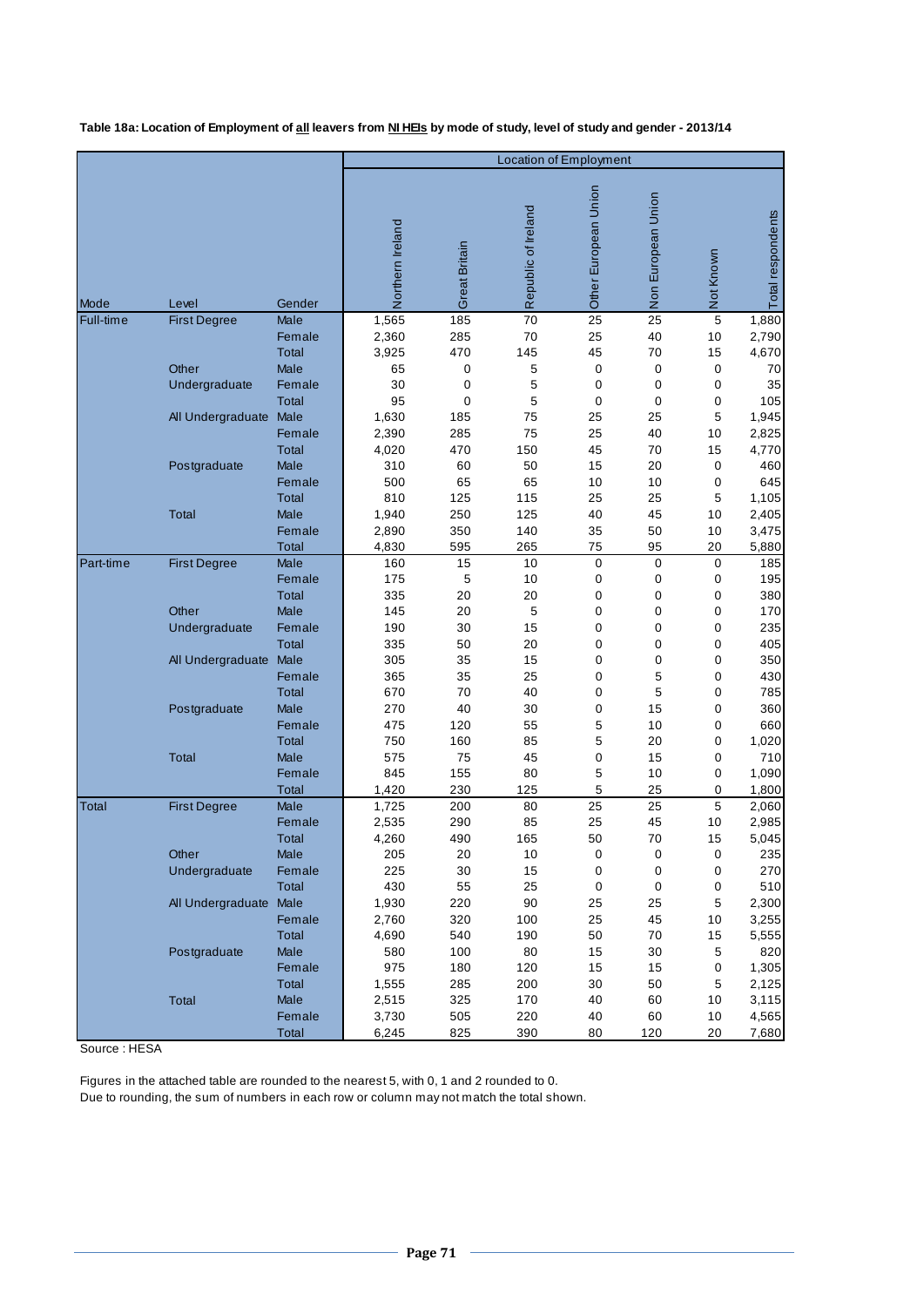#### **Table 18b: Location of Employment of Full-time leavers from NI HEIs by gender - 2013/14**

|             |                     |               | <b>Location of Employment</b> |                            |                                    |
|-------------|---------------------|---------------|-------------------------------|----------------------------|------------------------------------|
| Gender      | Ireland<br>Northern | Great Britain | Ireland<br>Republic of        | European<br>Union<br>Other | Union<br>European<br>$\frac{5}{2}$ |
| Male        | 1,940               | 250           | 125                           | 40                         | 45                                 |
| Female      | 2,890               | 350           | 140                           | 35                         | 50                                 |
| Total       | 4,830               | 595           | 265                           | 75                         | 95                                 |
| <b>Male</b> | 80.9%               | 10.3%         | 5.3%                          | 1.6%                       | 1.9%                               |
| Female      | 83.4%               | 10.1%         | 4.1%                          | 1.0%                       | 1.4%                               |
| Total       | 82.4%               | 10.2%         | 4.6%                          | 1.2%                       | 1.6%                               |

Source : HESA

#### **Table 18c: Location of Employment of Full-time leavers from NI HEIs by level of study - 2013/14**

|                            |                  |               | <b>Location of Employment</b> |                         |                    |
|----------------------------|------------------|---------------|-------------------------------|-------------------------|--------------------|
| Level of Study             | Northern Ireland | Great Britain | Republic of Ireland           | Other European<br>Union | Non European Union |
| <b>First Degree</b>        | 3,925            | 470           | 145                           | 45                      | 70                 |
| <b>Other Undergraduate</b> | 95               |               | 5                             | 0                       | 0                  |
| All Undergraduate          | 4,020            | 470           | 150                           | 45                      | 70                 |
| Postgraduate               | 810              | 125           | 115                           | 25                      | 25                 |
| <b>Total</b>               | 4,830            | 595           | 265                           | 75                      | 95                 |
| <b>First Degree</b>        | 84.4%            | 10.1%         | 3.1%                          | 1.0%                    | 1.5%               |
| <b>Other Undergraduate</b> | 91.3%            | 1.9%          | 6.7%                          | 0.0%                    | 0.0%               |
| <b>All Undergraduate</b>   | 84.5%            | 9.9%          | 3.2%                          | 1.0%                    | 1.4%               |
| Postgraduate               | 73.3%            | 11.3%         | 10.6%                         | 2.4%                    | 2.4%               |
| Total                      | 82.4%            | 10.2%         | 4.6%                          | 1.2%                    | 1.6%               |

Source : HESA

#### **Table 18d: Location of Employment of Full-time leavers from NI HEIs by domicile - 2013/14**

| <b>Domicile</b>     | Ireland<br>Northern | <b>Great Britair</b> | Irelan<br>tō<br>Republic | Europea<br>Other<br>Union | Non European Union |
|---------------------|---------------------|----------------------|--------------------------|---------------------------|--------------------|
| <b>NI Domiciled</b> | 4,700               | 470                  | 135                      | 45                        | 80                 |
| Non NI Domiciled    | 130                 | 125                  | 130                      | 25                        | 15                 |
| <b>Total</b>        | 4,830               | 595                  | 265                      | 75                        | 95                 |
| <b>NI Domiciled</b> | 86.5%               | 8.7%                 | 2.5%                     | 0.9%                      | 1.5%               |
| Non NI Domiciled    | 30.3%               | 29.6%                | 30.5%                    | 6.1%                      | 3.5%               |
| Total               | 82.4%               | 10.2%                | 4.6%                     | 1.2%                      | 1.6%               |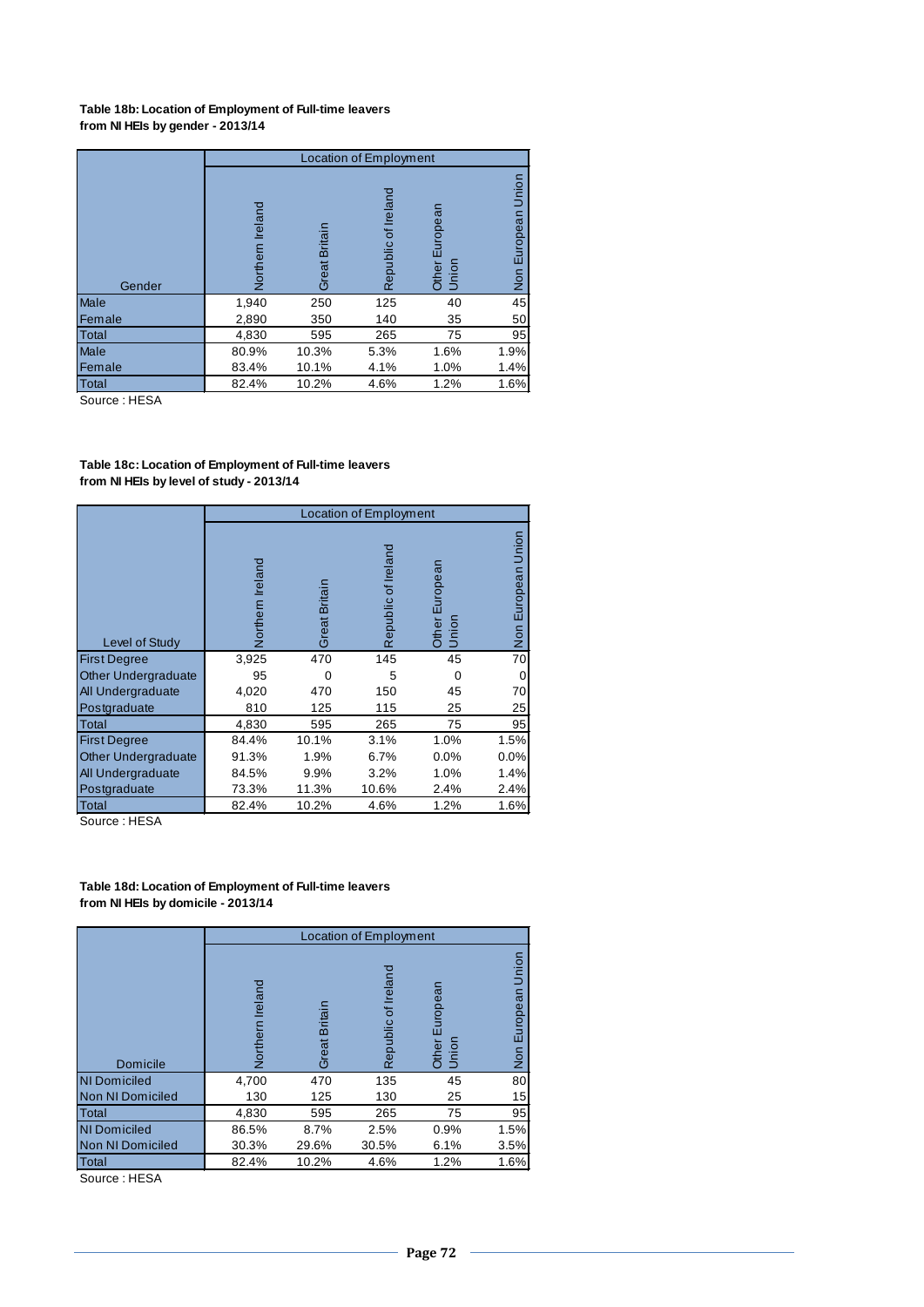## **Table 18e: Location of Employment of Part-time leavers from NI HEIs by gender - 2013/14**

|        |                  |               | Location of Employment |                            |                                    |
|--------|------------------|---------------|------------------------|----------------------------|------------------------------------|
| Gender | Northern Ireland | Great Britain | Republic of Ireland    | European<br>Union<br>Other | Union<br>European<br>$\frac{5}{2}$ |
| Male   | 575              | 75            | 45                     | 0                          | 15                                 |
| Female | 845              | 155           | 80                     | 5                          | 10                                 |
| Total  | 1,420            | 230           | 125                    | 5                          | 25                                 |
| Male   | 81.1%            | 10.6%         | 6.3%                   | 0.1%                       | 1.8%                               |
| Female | 77.3%            | 14.1%         | 7.2%                   | 0.4%                       | 1.0%                               |
| Total  | 78.8%            | 12.7%         | 6.9%                   | 0.3%                       | 1.3%                               |

Source : HESA

## **Table 18f: Location of Employment of Part-time leavers from NI HEIs by level of study - 2013/14**

|                            |                  |               | <b>Location of Employment</b> |                            |                       |
|----------------------------|------------------|---------------|-------------------------------|----------------------------|-----------------------|
| Level of Study             | Northern Ireland | Great Britain | Republic of Ireland           | European<br>Other<br>Union | Union<br>Non European |
| <b>First Degree</b>        | 335              | 20            | 20                            | $\Omega$                   |                       |
| <b>Other Undergraduate</b> | 335              | 50            | 20                            | O                          |                       |
| All Undergraduate          | 670              | 70            | 40                            |                            |                       |
| Postgraduate               | 750              | 160           | 85                            | 5                          | 20                    |
| Total                      | 1,420            | 230           | 125                           | 5                          | 25                    |
| <b>First Degree</b>        | 88.6%            | 5.0%          | 5.6%                          | 0.3%                       | 0.5%                  |
| <b>Other Undergraduate</b> | 82.7%            | 12.6%         | 4.4%                          | 0.0%                       | 0.2%                  |
| All Undergraduate          | 85.6%            | 8.9%          | 5.0%                          | 0.1%                       | 0.4%                  |
| Postgraduate               | 73.5%            | 15.6%         | 8.4%                          | 0.4%                       | 2.1%                  |
| Total                      | 78.8%            | 12.7%         | 6.9%                          | 0.3%                       | 1.3%                  |

Source : HESA

## **Table 18g: Location of Employment of Part-time leavers from NI HEIs by domicile - 2013/14**

|                     |                     |               | Location of Employment |                               |                                      |
|---------------------|---------------------|---------------|------------------------|-------------------------------|--------------------------------------|
| <b>Domicile</b>     | Ireland<br>Vorthern | Great Britain | Republic of Irelan     | ropean<br>品<br>Other<br>Union | Union<br>European<br>S <sub>ON</sub> |
| <b>NI Domiciled</b> | 1,395               | 45            | 25                     | 5                             | 15                                   |
| Non NI Domiciled    | 20                  | 185           | 100                    |                               |                                      |
| Total               | 1,420               | 230           | 125                    | 5                             | 25                                   |
| <b>NI Domiciled</b> | 94.0%               | 3.0%          | 1.5%                   | 0.3%                          | 1.1%                                 |
| Non NI Domiciled    | 7.0%                | 58.4%         | 32.1%                  | 0.3%                          | 2.2%                                 |
| Total               | 78.8%               | 12.7%         | 6.9%                   | 0.3%                          | 1.3%                                 |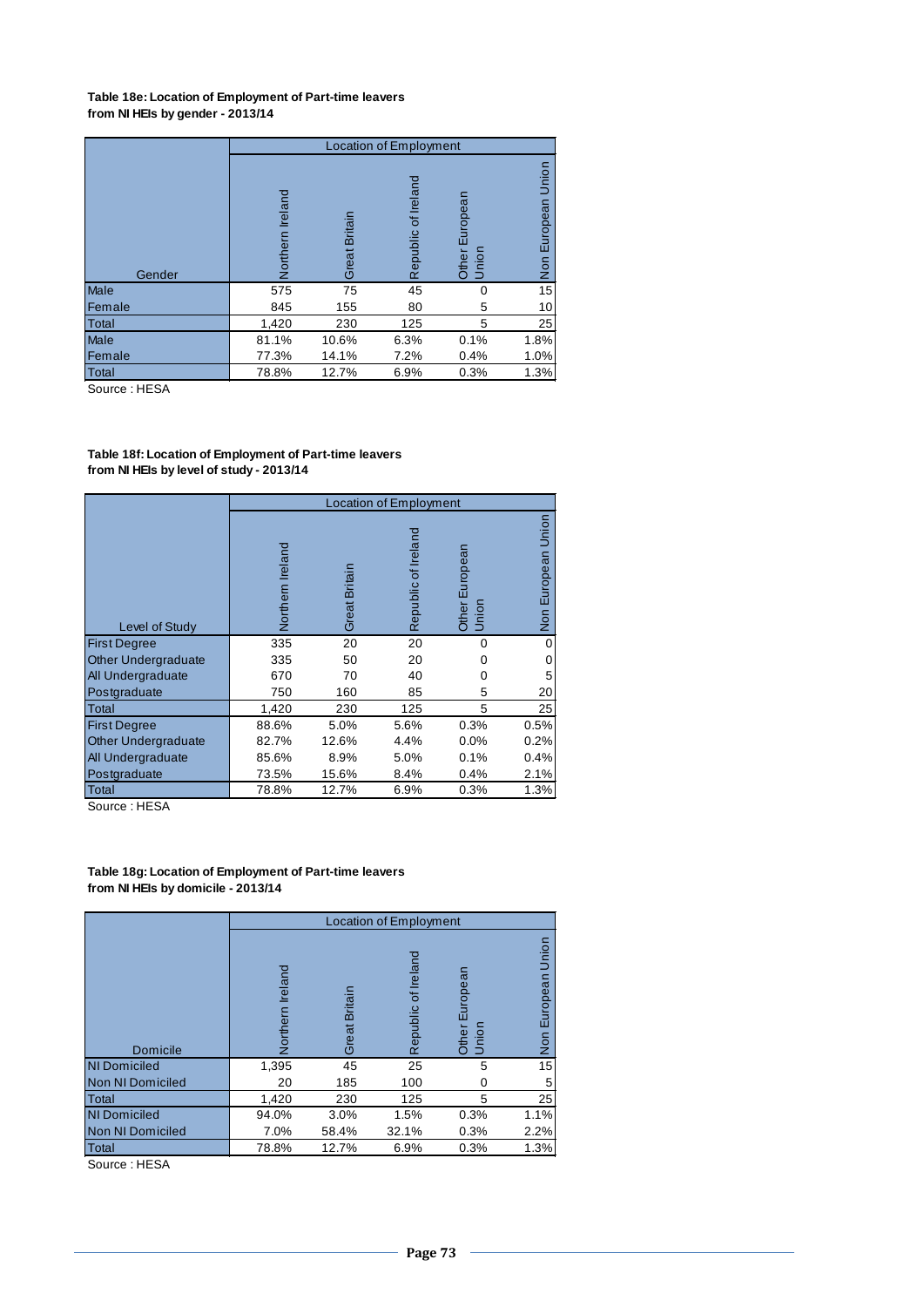**Table 19a: Standard Occupational Classification (SOC) of leavers from NI HEIs, in Employment by mode of study, level of study and gender - 2013/14 (Numbers)**

|              |                      |                      |                                             |                |                                         |                                   | <b>Standard Occupational Classification</b> |                                      |                               |                                          |            |                          |
|--------------|----------------------|----------------------|---------------------------------------------|----------------|-----------------------------------------|-----------------------------------|---------------------------------------------|--------------------------------------|-------------------------------|------------------------------------------|------------|--------------------------|
| Mode         | Level                | Gender               | Managers, directors and<br>senior officials | Professional   | Associate professional<br>and technical | Administrative and<br>secretarial | Skilled trades                              | Caring, leisure and other<br>service | Sales and customer<br>service | machine operatives<br>Process, plant and | Elementary | <b>Total Respondents</b> |
| Full-time    | <b>First Degree</b>  | Male                 | 60                                          | 950            | 355                                     | 70                                | 25                                          | 50                                   | 265                           | 20                                       | 80         | 1,880                    |
|              |                      | Female               | 45                                          | 1,335          | 470                                     | 175                               | 15                                          | 195                                  | 440                           | $\mathbf 0$                              | 105        | 2,790                    |
|              |                      | <b>Total</b>         | 105                                         | 2,280          | 825                                     | 250                               | 40                                          | 250                                  | 710                           | 20                                       | 185        | 4,670                    |
|              | Other                | Male                 | 5                                           | 10             | 10                                      | 5                                 | $\sqrt{5}$                                  | $\mathbf 0$                          | 25                            | $\mathbf 0$                              | 5          | 70                       |
|              | Undergraduate        | Female               | 0                                           | 10             | $\mathbf 0$                             | $\mathbf 0$                       | $\mathbf 0$                                 | 5                                    | 15                            | 0                                        | 5          | 35                       |
|              |                      | <b>Total</b>         | 5                                           | 20             | 15                                      | 5                                 | 5                                           | 5                                    | 40                            | $\mathbf 0$                              | 10         | 105                      |
|              | All<br>Undergraduate | Male                 | 65                                          | 960            | 365                                     | 75                                | 30                                          | 50                                   | 290                           | 20                                       | 85         | 1,950                    |
|              |                      | Female               | 45                                          | 1,345          | 470                                     | 175                               | 15                                          | 200                                  | 455                           | $\mathbf 0$                              | 110        | 2,825                    |
|              | Postgraduate         | <b>Total</b>         | 110                                         | 2,300          | 840                                     | 255                               | 45                                          | 255                                  | 750                           | 20                                       | 195        | 4,775                    |
|              |                      | Male                 | 25                                          | 285            | 80                                      | 20                                | 0                                           | 5                                    | 30                            | 0                                        | 10         | 460                      |
|              |                      | Female               | 10                                          | 415            | 110                                     | 30                                | 0                                           | 25                                   | 50                            | 5                                        | 10         | 645                      |
|              | <b>Total</b>         | <b>Total</b><br>Male | 35                                          | 700            | 190                                     | 50                                | 5<br>30                                     | 30                                   | 75<br>320                     | 5                                        | 20         | 1,105                    |
|              |                      | Female               | 90<br>55                                    | 1,245<br>1,755 | 450<br>580                              | 95<br>205                         | 15                                          | 60<br>225                            | 505                           | 20<br>5                                  | 95<br>125  | 2,405<br>3,475           |
|              |                      | <b>Total</b>         | 145                                         | 3,000          | 1,030                                   | 305                               | 50                                          | 285                                  | 825                           | 25                                       | 215        | 5,880                    |
| Part-time    | <b>First Degree</b>  | Male                 | 15                                          | 60             | 65                                      | 10                                | 5                                           | 5                                    | 15                            | $\pmb{0}$                                | 5          | 185                      |
|              |                      | Female               | 15                                          | 60             | 45                                      | 35                                | 0                                           | 20                                   | 15                            | 0                                        | 5          | 195                      |
|              |                      | <b>Total</b>         | 30                                          | 120            | 110                                     | 45                                | 5                                           | 30                                   | 30                            | $\pmb{0}$                                | 5          | 380                      |
|              | Other                | <b>Male</b>          | 25                                          | 65             | 50                                      | 5                                 | 5                                           | 5                                    | 5                             | $\mathbf 0$                              | 5          | 170                      |
|              | Undergraduate        | Female               | 10                                          | 105            | 75                                      | 15                                | $\mathbf 0$                                 | 15                                   | 5                             | 0                                        | 5          | 235                      |
|              |                      | <b>Total</b>         | 35                                          | 175            | 125                                     | 20                                | 5                                           | 20                                   | 10                            | 0                                        | 10         | 405                      |
|              | All                  | <b>Male</b>          | 40                                          | 125            | 115                                     | 15                                | 10                                          | 10                                   | 20                            | 0                                        | 10         | 355                      |
|              | Undergraduate        | Female               | 25                                          | 165            | 120                                     | 50                                | 0                                           | 35                                   | 20                            | 0                                        | 10         | 430                      |
|              |                      | <b>Total</b>         | 65                                          | 295            | 235                                     | 65                                | 10                                          | 50                                   | 40                            | 0                                        | 15         | 785                      |
|              | Postgraduate         | Male                 | 50                                          | 235            | 60                                      | 5                                 | 0                                           | 0                                    | 5                             | 0                                        | 0          | 360                      |
|              |                      | Female               | 45                                          | 480            | 90                                      | 30                                | 0                                           | 10                                   | 5                             | 0                                        | 0          | 660                      |
|              |                      | Total                | 95                                          | 710            | 150                                     | 35                                | 0                                           | 10                                   | 10                            | 0                                        | 5          | 1,020                    |
|              | <b>Total</b>         | Male                 | 90                                          | 360            | 175                                     | 20                                | 10                                          | 15                                   | 25                            | 5                                        | 10         | 710                      |
|              |                      | Female               | 70                                          | 645            | 210                                     | 80                                | 0                                           | 45                                   | 30                            | 0                                        | 10         | 1,090                    |
| <b>Total</b> | <b>First Degree</b>  | Total                | 160                                         | 1,005          | 385                                     | 100                               | 15                                          | 60                                   | 55                            | 5                                        | 20         | 1,800                    |
|              |                      | Male<br>Female       | 75<br>60                                    | 1,010<br>1,390 | 420<br>515                              | 80<br>215                         | 30<br>15                                    | 60<br>220                            | 280<br>455                    | 20<br>0                                  | 80<br>110  | 2,060<br>2,985           |
|              |                      | Total                | 135                                         | 2,400          | 935                                     | 295                               | 45                                          | 280                                  | 740                           | 20                                       | 190        | 5,045                    |
|              | Other                | Male                 | 25                                          | 80             | 60                                      | 10                                | $10$                                        | 5                                    | 30                            | 5                                        | 10         | 235                      |
|              | Undergraduate        | Female               | 10                                          | 115            | 75                                      | 15                                | $\pmb{0}$                                   | 20                                   | 20                            | 0                                        | 10         | 270                      |
|              |                      | Total                | 40                                          | 195            | 140                                     | 25                                | 10                                          | 25                                   | 50                            | $\sqrt{5}$                               | 20         | 510                      |
|              | All                  | Male                 | 100                                         | 1,090          | 480                                     | 90                                | 40                                          | 65                                   | 310                           | 25                                       | 90         | 2,295                    |
|              | Undergraduate        | Female               | 70                                          | 1,505          | 590                                     | 230                               | 15                                          | 240                                  | 475                           | 0                                        | 120        | 3,255                    |
|              |                      | Total                | 175                                         | 2,595          | 1,075                                   | 320                               | 55                                          | 305                                  | 790                           | 25                                       | 210        | 5,555                    |
|              | Postgraduate         | Male                 | 75                                          | 520            | 140                                     | 25                                | $\sqrt{5}$                                  | 10                                   | 35                            | 0                                        | 10         | 820                      |
|              |                      | Female               | 55                                          | 890            | 195                                     | 60                                | 0                                           | 35                                   | 55                            | 5                                        | 15         | 1,305                    |
|              |                      | Total                | 130                                         | 1,410          | 340                                     | 85                                | 5                                           | 45                                   | 90                            | 5                                        | 25         | 2,125                    |
|              | Total                | Male                 | 180                                         | 1,605          | 625                                     | 115                               | 45                                          | 75                                   | 345                           | 25                                       | 105        | 3,115                    |
|              |                      | Female               | 125                                         | 2,400          | 790                                     | 290                               | 20                                          | 275                                  | 530                           | $\,$ 5 $\,$                              | 135        | 4,565                    |
|              |                      | <b>Total</b>         | 300                                         | 4,005          | 1,415                                   | 405                               | 60                                          | 345                                  | 880                           | $30\,$                                   | 235        | 7,680                    |

Source : HESA

Figures in the attached table are rounded to the nearest 5, with 0, 1 and 2 rounded to 0.

Due to rounding, the sum of numbers in each row or column may not match the total shown.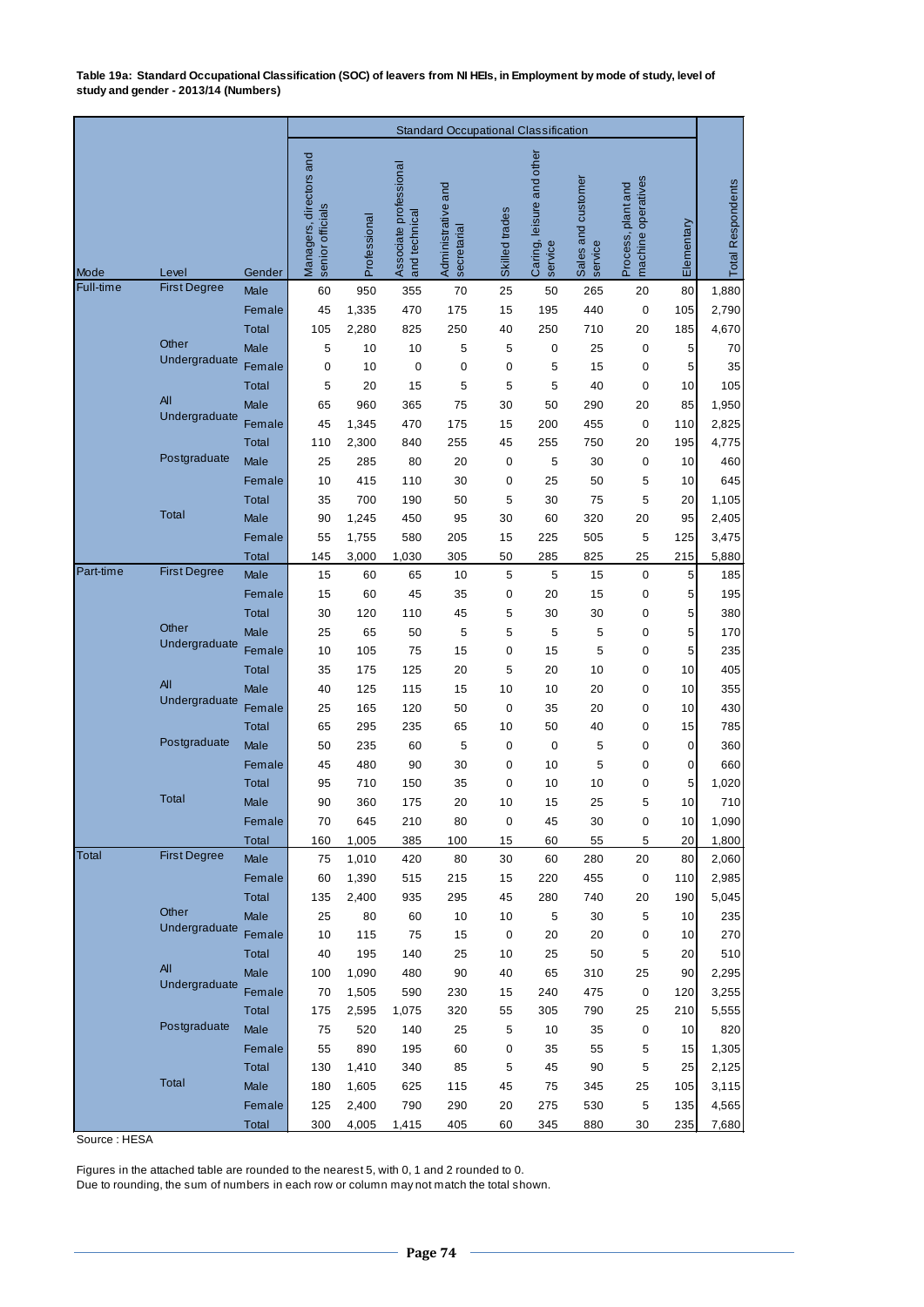**Table 19b: Standard Occupational Classification (SOC) of leavers from NI HEIs by mode of study, level of study and gender - 2013/14 (Percentages)**

|           |                     |              |                                             |              |                                         | <b>Standard Occupational Classification</b> |                |                                      |                               |                                          |            |
|-----------|---------------------|--------------|---------------------------------------------|--------------|-----------------------------------------|---------------------------------------------|----------------|--------------------------------------|-------------------------------|------------------------------------------|------------|
| Mode      | Level               | Gender       | Managers, directors and<br>senior officials | Professional | Associate professional<br>and technical | Administrative and<br>secretarial           | Skilled trades | Caring, leisure and other<br>service | Sales and customer<br>service | machine operatives<br>Process, plant and | Elementary |
| Full-time | <b>First Degree</b> | Male         | 3.2%                                        | 50.5%        | 19.0%                                   | 3.8%                                        | 1.4%           | 2.8%                                 | 14.2%                         | 1.0%                                     | 4.2%       |
|           |                     | Female       | 1.6%                                        | 47.8%        | 16.9%                                   | 6.3%                                        | 0.6%           | 7.1%                                 | 15.8%                         | 0.0%                                     | 3.8%       |
|           |                     | <b>Total</b> | 2.3%                                        | 48.9%        | 17.7%                                   | 5.3%                                        | 0.9%           | 5.3%                                 | 15.2%                         | 0.4%                                     | 4.0%       |
|           | Other               | Male         | 4.4%                                        | 17.6%        | 16.2%                                   | 7.4%                                        | 4.4%           | 0.0%                                 | 38.2%                         | 2.9%                                     | 8.8%       |
|           | Undergraduate       | Female       | 0.0%                                        | 25.0%        | 5.6%                                    | 5.6%                                        | 0.0%           | 13.9%                                | 36.1%                         | 0.0%                                     | 13.9%      |
|           |                     | Total        | 2.9%                                        | 20.2%        | 12.5%                                   | 6.7%                                        | 2.9%           | 4.8%                                 | 37.5%                         | 1.9%                                     | 10.6%      |
|           | All                 | Male         | 3.2%                                        | 49.4%        | 18.9%                                   | 4.0%                                        | 1.5%           | 2.7%                                 | 15.0%                         | 1.1%                                     | 4.3%       |
|           | Undergraduate       | Female       | 1.6%                                        | 47.5%        | 16.7%                                   | 6.3%                                        | 0.6%           | 7.2%                                 | 16.1%                         | 0.0%                                     | 4.0%       |
|           |                     | Total        | 2.3%                                        | 48.3%        | 17.6%                                   | 5.3%                                        | 0.9%           | 5.3%                                 | 15.7%                         | 0.5%                                     | 4.1%       |
|           | Postgraduate        | Male         | 5.4%                                        | 62.1%        | 17.6%                                   | 4.4%                                        | 0.4%           | 1.5%                                 | 6.3%                          | 0.0%                                     | 2.2%       |
|           |                     | Female       | 1.5%                                        | 63.8%        | 16.7%                                   | 4.5%                                        | 0.2%           | 3.7%                                 | 7.4%                          | 0.5%                                     | 1.7%       |
|           |                     | Total        | 3.2%                                        | 63.1%        | 17.1%                                   | 4.4%                                        | 0.3%           | 2.8%                                 | 7.0%                          | 0.3%                                     | 1.9%       |
|           | <b>Total</b>        | Male         | 3.7%                                        | 51.8%        | 18.6%                                   | 4.0%                                        | 1.3%           | 2.5%                                 | 13.4%                         | 0.9%                                     | 3.9%       |
|           |                     | Female       | 1.6%                                        | 50.5%        | 16.7%                                   | 6.0%                                        | 0.5%           | 6.5%                                 | 14.5%                         | 0.1%                                     | 3.5%       |
|           |                     | Total        | 2.5%                                        | 51.1%        | 17.5%                                   | 5.2%                                        | 0.8%           | 4.9%                                 | 14.0%                         | 0.4%                                     | 3.7%       |
| Part-time | <b>First Degree</b> | Male         | 8.7%                                        | 33.9%        | 34.4%                                   | 5.5%                                        | 2.2%           | 3.8%                                 | 8.7%                          | 0.5%                                     | 2.2%       |
|           |                     | Female       | 6.7%                                        | 30.3%        | 23.6%                                   | 19.0%                                       | 0.0%           | 11.3%                                | 7.7%                          | 0.0%                                     | 1.5%       |
|           |                     | <b>Total</b> | 7.7%                                        | 32.0%        | 28.8%                                   | 12.4%                                       | 1.1%           | 7.7%                                 | 8.2%                          | 0.3%                                     | 1.9%       |
|           | Other               | Male         | 14.2%                                       | 39.6%        | 30.2%                                   | 3.0%                                        | 3.6%           | 3.0%                                 | 2.4%                          | 1.2%                                     | 3.0%       |
|           | Undergraduate       | Female       | 5.1%                                        | 45.3%        | 31.4%                                   | 6.4%                                        | 0.4%           | 6.4%                                 | 3.0%                          | 0.0%                                     | 2.1%       |
|           |                     | <b>Total</b> | 8.9%                                        | 43.0%        | 30.9%                                   | 4.9%                                        | 1.7%           | 4.9%                                 | 2.7%                          | 0.5%                                     | 2.5%       |
|           | All                 | Male         | 11.4%                                       | 36.6%        | 32.4%                                   | 4.3%                                        | 2.8%           | 3.4%                                 | 5.7%                          | 0.9%                                     | 2.6%       |
|           | Undergraduate       | Female       | 5.8%                                        | 38.5%        | 27.8%                                   | 12.1%                                       | 0.2%           | 8.6%                                 | 5.1%                          | 0.0%                                     | 1.9%       |
|           |                     | <b>Total</b> | 8.3%                                        | 37.7%        | 29.9%                                   | 8.6%                                        | 1.4%           | 6.3%                                 | 5.4%                          | 0.4%                                     | 2.2%       |
|           | Postgraduate        | Male         | 13.9%                                       | 64.9%        | 17.0%                                   | 1.4%                                        | 0.6%           | 0.6%                                 | 1.4%                          | 0.0%                                     | 0.3%       |
|           |                     | Female       | 6.5%                                        | 72.6%        | 13.5%                                   | 4.5%                                        | 0.0%           | 1.5%                                 | 1.1%                          | 0.0%                                     | 0.3%       |
|           |                     | Total        | 9.1%                                        | 69.9%        | 14.7%                                   | 3.4%                                        | 0.2%           | 1.2%                                 | 1.2%                          | 0.0%                                     | 0.3%       |
|           | Total               | Male         | 12.7%                                       | 50.9%        | 24.6%                                   | 2.8%                                        | 1.7%           | 2.0%                                 | 3.5%                          | 0.4%                                     | 1.4%       |
|           |                     | Female       | 6.2%                                        | 59.1%        | 19.2%                                   | 7.5%                                        | 0.1%           | 4.3%                                 | 2.7%                          | 0.0%                                     | 0.9%       |
|           |                     | Total        | 8.8%                                        | 55.9%        | 21.3%                                   | 5.7%                                        | 0.7%           | 3.4%                                 | 3.0%                          | 0.2%                                     | 1.1%       |
| Total     | <b>First Degree</b> | Male         | 3.7%                                        | 49.0%        | 20.3%                                   | 4.0%                                        | 1.5%           | 2.9%                                 | 13.7%                         | 1.0%                                     | 4.0%       |
|           |                     | Female       | 2.0%                                        | 46.6%        | 17.3%                                   | 7.1%                                        | 0.5%           | 7.3%                                 | 15.3%                         | 0.0%                                     | 3.7%       |
|           |                     | Total        | 2.7%                                        | 47.6%        | 18.6%                                   | 5.8%                                        | 0.9%           | 5.5%                                 | 14.7%                         | 0.4%                                     | 3.8%       |
|           | Other               | Male         | 11.4%                                       | 33.3%        | 26.2%                                   | 4.2%                                        | 3.8%           | 2.1%                                 | 12.7%                         | 1.7%                                     | 4.6%       |
|           | Undergraduate       | Female       | 4.4%                                        | 42.6%        | 27.9%                                   | 6.3%                                        | 0.4%           | 7.4%                                 | 7.4%                          | 0.0%                                     | 3.7%       |
|           |                     | Total        | 7.7%                                        | 38.3%        | 27.1%                                   | 5.3%                                        | 2.0%           | 4.9%                                 | 9.8%                          | 0.8%                                     | 4.1%       |
|           | All                 | Male         | 4.5%                                        | 47.4%        | 20.9%                                   | 4.0%                                        | 1.7%           | 2.8%                                 | 13.6%                         | 1.0%                                     | 4.0%       |
|           | Undergraduate       | Female       | 2.2%                                        | 46.3%        | 18.2%                                   | 7.1%                                        | 0.5%           | 7.3%                                 | 14.6%                         | 0.0%                                     | 3.7%       |
|           |                     | Total        | 3.1%                                        | 46.8%        | 19.3%                                   | 5.8%                                        | 1.0%           | 5.5%                                 | 14.2%                         | 0.5%                                     | 3.8%       |
|           | Postgraduate        | Male         | 9.2%                                        | 63.3%        | 17.4%                                   | 3.1%                                        | 0.5%           | 1.1%                                 | 4.2%                          | 0.0%                                     | 1.3%       |
|           |                     | Female       | 4.1%                                        | 68.2%        | 15.1%                                   | 4.5%                                        | 0.1%           | 2.6%                                 | 4.2%                          | 0.2%                                     | 1.0%       |
|           |                     | Total        | 6.0%                                        | 66.4%        | 16.0%                                   | 4.0%                                        | 0.2%           | 2.0%                                 | 4.2%                          | 0.1%                                     | 1.1%       |
|           | Total               | Male         | 5.7%                                        | 51.6%        | 20.0%                                   | 3.8%                                        | 1.4%           | 2.3%                                 | 11.1%                         | 0.8%                                     | 3.3%       |
|           |                     | Female       | 2.7%                                        | 52.6%        | 17.3%                                   | 6.3%                                        | 0.4%           | 6.0%                                 | 11.7%                         | 0.1%                                     | 2.9%       |
|           |                     | Total        | 3.9%                                        | 52.2%        | 18.4%                                   | 5.3%                                        | 0.8%           | 4.5%                                 | 11.4%                         | 0.4%                                     | 3.1%       |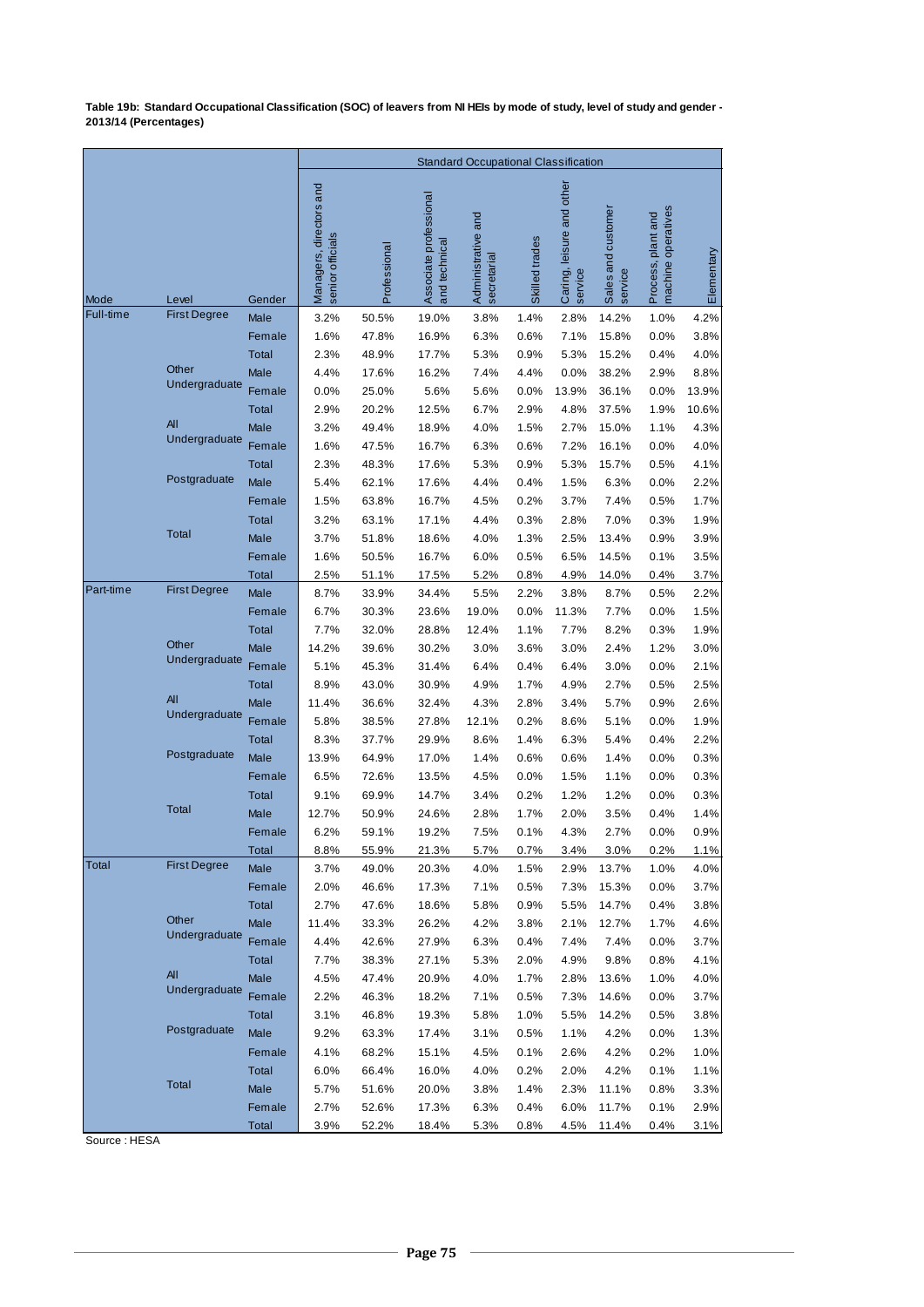**Table 20: Salary of leavers from NI HEI in full-time employment by mode of study, level of qualification and gender - 2013/14**

|              |                     |                        |                     |                    |                    |                       |                                     | Salary band                        |                    |             |                      |                    |                    |                       |                                  |
|--------------|---------------------|------------------------|---------------------|--------------------|--------------------|-----------------------|-------------------------------------|------------------------------------|--------------------|-------------|----------------------|--------------------|--------------------|-----------------------|----------------------------------|
| Mode         | Level               | Gender                 | than £10,000<br>ess | £14,999<br>£10,000 | £19,999<br>£15,000 | $-£24,999$<br>£20,000 | £29,999<br>$\mathcal{A}$<br>£25,000 | £34,999<br>$\mathbf{u}$<br>£30,000 | £39,999<br>£35,000 | £40,000+    | Respondents<br>Total | Mean               | Median             | Not Known             | Total in full-time<br>employment |
| Full-time    | <b>First Degree</b> | <b>Male</b>            | 15                  | 160                | 290                | 345                   | 120                                 | 85                                 | 15                 | 10          | 1,035                | £20,640            | £20,000            | 465                   | 1,500                            |
|              |                     | Female                 | 20                  | 270                | 375                | 480                   | 110                                 | 95                                 | 5                  | $\mathbf 0$ | 1,345                | £19,545            | £20,000            | 710                   | 2,055                            |
|              |                     | <b>Total</b>           | 30                  | 425                | 660                | 820                   | 230                                 | 180                                | 20                 | 15          | 2,385                | £20,020            | £20,000            | 1,175                 | 3,555                            |
|              | Other               | Male                   | $\mathbf 0$         | 10                 | 5                  | 5                     | $\mathbf 0$                         | 0                                  | 0                  | $\mathbf 0$ | 15                   | £16,795            | £15,000            | 20                    | 35                               |
|              | Undergraduate       | Female                 | $\Omega$            | 5                  | 5                  | $\Omega$              | $\Omega$                            | $\Omega$                           | $\Omega$           | $\Omega$    | 10                   | £14,370            | £15,000            | 5 <sup>1</sup>        | 15                               |
|              |                     | Total                  | $\mathbf 0$         | 10                 | 10                 | 5                     | $\mathbf 0$                         | $\Omega$                           | $\Omega$           | $\Omega$    | 25                   | £15,955            | £15,000            | 25                    | 50                               |
|              | Postgraduate        | Male                   | 5                   | 30                 | 50                 | 90                    | 40                                  | 30                                 | 5                  | 10          | 260                  | £23,295            | £22,000            | 140                   | 395                              |
|              |                     | Female                 | 5                   | 40                 | 70                 | 90                    | 60                                  | 45                                 | 5                  | $\mathbf 0$ | 310                  | £22,265            | £22,000            | 185                   | 495                              |
|              |                     | <b>Total</b>           | 5                   | 70                 | 120                | 180                   | 100                                 | 75                                 | 10                 | 10          | 570                  | £22,730            | £22,000            | 325                   | 895                              |
|              | <b>Total</b>        | Male                   | 15                  | 200                | 345                | 435                   | 160                                 | 115                                | 20                 | 20          | 1,310                | £21,110            | £20,000            | 620                   | 1,935                            |
|              |                     | Female                 | 20                  | 310                | 445                | 565                   | 170                                 | 135                                | 10                 | 5           | 1,665                | £20,025            | £20,000            | 900                   | 2,565                            |
|              |                     | Total                  | 40<br>$\Omega$      | 510                | 790                | 1,005                 | 330                                 | 255                                | 30                 | 25          | 2,980                | £20,505<br>£26.895 | £20,000            | 1,520                 | 4,500<br>145                     |
| Part-time    | <b>First Degree</b> | Male                   | $\Omega$            | 5                  | 20                 | 20                    | 25                                  | 10                                 | 5<br>5             | 10<br>5     | 95                   | £23,875            | £25,000<br>£22,000 | 50                    |                                  |
|              |                     | Female<br><b>Total</b> | $\mathbf 0$         | 15<br>15           | 20<br>40           | 35<br>50              | 15<br>40                            | 10<br>25                           | 5                  | 20          | 105<br>200           | £25,310            | £23,000            | 40<br>90 <sub>0</sub> | 145<br>290                       |
|              | Other               | Male                   | $\Omega$            | 5                  | 10                 | 15                    | 10                                  | 5                                  | 5                  | 5           | 55                   | £24,910            | £24,000            | 50                    | 105                              |
|              | Undergraduate       | Female                 | $\Omega$            | 5                  | 20                 | 30                    | 20                                  | 15                                 | 5                  | 10          | 105                  | £25,165            | £24,000            | 45                    | 150                              |
|              |                     | <b>Total</b>           | $\Omega$            | 10                 | 30                 | 45                    | 35                                  | 20                                 | 10                 | 10          | 160                  | £25,075            | £24,000            | 95                    | 255                              |
|              | Postgraduate        | Male                   | $\Omega$            | 5                  | 15                 | 30                    | 30                                  | 55                                 | 30                 | 75          | 235                  | £37,990            | £32,500            | 95                    | 325                              |
|              |                     | Female                 | $\Omega$            | 5                  | 20                 | 35                    | 70                                  | 65                                 | 45                 | 85          | 330                  | £32,955            | £31,000            | 190                   | 525                              |
|              |                     | <b>Total</b>           | $\Omega$            | 10                 | 30                 | 70                    | 100                                 | 120                                | 75                 | 155         | 565                  | £35,040            | £32,000            | 285                   | 850                              |
|              | <b>Total</b>        | Male                   | $\Omega$            | 10                 | 45                 | 65                    | 65                                  | 70                                 | 35                 | 90          | 385                  | £33,370            | £30,000            | 195                   | 575                              |
|              |                     | Female                 | 0                   | 25                 | 60                 | 100                   | 110                                 | 90                                 | 55                 | 100         | 540                  | £29,690            | £28,000            | 275                   | 815                              |
|              |                     | Total                  | $\mathbf 0$         | 35                 | 105                | 165                   | 175                                 | 160                                | 90                 | 190         | 925                  | £31,220            | £29,000            | 470                   | 1,395                            |
| <b>Total</b> | <b>First Degree</b> | Male                   | 15                  | 160                | 310                | 365                   | 145                                 | 100                                | 15                 | 25          | 1,130                | £21,165            | £20,000            | 515                   | 1,645                            |
|              |                     | Female                 | 20                  | 280                | 395                | 510                   | 125                                 | 105                                | 10                 | 10          | 1,450                | £19,855            | £20,000            | 745                   | 2,200                            |
|              |                     | <b>Total</b>           | 30                  | 445                | 705                | 875                   | 270                                 | 205                                | 25                 | 30          | 2,585                | £20,430            | £20,000            | 1,260                 | 3,845                            |
|              | Other               | Male                   | $\mathbf 0$         | 10                 | 15                 | 20                    | 10                                  | 5                                  | 5                  | 5           | 70                   | £22,995            | £21,250            | 70                    | 140                              |
|              | Undergraduate       | Female                 | $\mathbf 0$         | 10                 | 25                 | 30                    | 20                                  | 15                                 | 5                  | 10          | 115                  | £24,305            | £23,500            | 50                    | 165                              |
|              |                     | Total                  | $\mathbf 0$         | 20                 | 40                 | 45                    | 35                                  | 20                                 | 10                 | 10          | 185                  | £23,795            | £23,000            | 120                   | 305                              |
|              | Postgraduate        | Male                   | 5                   | 35                 | 60                 | 120                   | 70                                  | 80                                 | 35                 | 85          | 490                  | £30,285            | £25,000            | 230                   | 725                              |
|              |                     | Female                 | 5                   | 45                 | 90                 | 125                   | 130                                 | 110                                | 50                 | 85          | 645                  | £27,765            | £27,000            | 375                   | 1,020                            |
|              |                     | <b>Total</b>           | 10                  | 80                 | 150                | 245                   | 205                                 | 190                                | 85                 | 170         | 1,135                | £28,860            | £26,000            | 610                   | 1,745                            |
|              | <b>Total</b>        | Male                   | 20                  | 210                | 385                | 500                   | 230                                 | 185                                | 55                 | 110         | 1,695                | £23,885            | £22,000            | 815                   | 2,510                            |
|              |                     | Female                 | 25                  | 335                | 510                | 665                   | 280                                 | 230                                | 65                 | 100         | 2,205                | £22,390            | £21,000            | 1,175                 | 3,385                            |
|              |                     | Total                  | 40                  | 545                | 895                | 1,165                 | 505                                 | 415                                | 120                | 215         | 3,905                | £23,040            | £21,000            | 1,990                 | 5,895                            |

Source : HESA

Figures in the attached table are rounded to the nearest 5, with 0, 1 and 2 rounded to 0.

Due to rounding, the sum of numbers in each row or column may not match the total shown.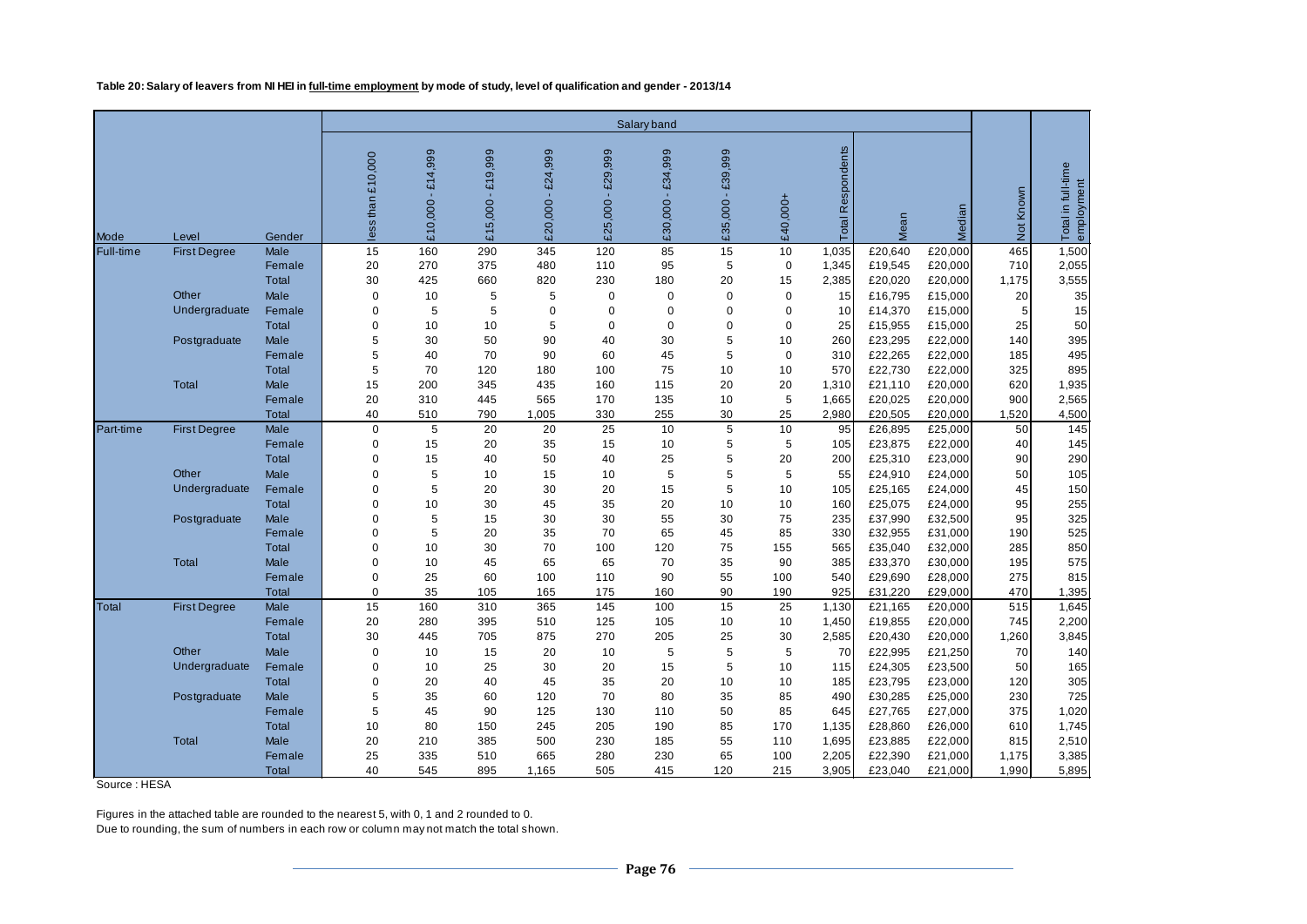|                        |              |                      |                    |                    |                    |                    | Salary band        |                    |             |                      |         |         |           |                                  |
|------------------------|--------------|----------------------|--------------------|--------------------|--------------------|--------------------|--------------------|--------------------|-------------|----------------------|---------|---------|-----------|----------------------------------|
| Country of<br>domicile | Gender       | £10,000<br>less than | £14,999<br>£10,000 | £19,999<br>£15,000 | £24,999<br>£20,000 | £29,999<br>£25,000 | £34,999<br>£30,000 | £39,999<br>£35,000 | £40,000+    | respondents<br>Total | Mean    | Median  | Not Known | Total in full-time<br>employment |
| <b>NI</b>              | Male         | 15                   | 195                | 325                | 415                | 140                | 100                | 15                 | 15          | 1,220                | £20,800 | £20,000 | 570       | 1,790                            |
|                        | Female       | 15                   | 300                | 420                | 535                | 140                | 120                | 5                  | 5           | 1,540                | £19,845 | £20,000 | 830       | 2,370                            |
|                        | <b>Total</b> | 30                   | 490                | 745                | 950                | 275                | 225                | 20                 | 20          | 2,760                | £20,265 | £20,000 | 1,400     | 4,160                            |
| <b>GB</b>              | Male         | $\mathbf 0$          | 5                  | 5                  | 10                 | 0                  | 5                  | 0                  | 0           | 25                   | £19,575 | £20,000 | 20        | 40                               |
|                        | Female       | 5                    | 5                  | 10                 | 10                 | 5                  | 10                 | 0                  | $\mathbf 0$ | 45                   | £22,035 | £22,000 | 15        | 60                               |
|                        | Total        | 5                    | 5                  | 20                 | 15                 | 5                  | 15                 | 0                  | $\mathbf 0$ | 70                   | £21,205 | £20,500 | 35        | 100                              |
| Other                  | Male         | $\mathbf 0$          | $\mathbf 0$        | 10                 | 15                 | 20                 | 10                 | 5                  | 5           | 70                   | £27,270 | £25,000 | 30        | 100                              |
|                        | Female       | 5                    | 10                 | 15                 | 20                 | 25                 | 5                  | 5                  | 0           | 85                   | £22,230 | £22,500 | 55        | 140                              |
|                        | Total        | 5                    | 10                 | 25                 | 35                 | 45                 | 15                 | 5                  | 5           | 150 <sup>1</sup>     | £24,485 | £24,500 | 85        | 235                              |
| Total                  | Male         | 15                   | 200                | 345                | 435                | 160                | 115                | 20                 | 20          | 1,310                | £21,110 | £20,000 | 620       | 1,935                            |
|                        | Female       | 20                   | 310                | 445                | 565                | 170                | 135                | 10                 | 5           | 1,665                | £20,025 | £20,000 | 900       | 2,565                            |
|                        | Total        | 40                   | 510                | 790                | 1,005              | 330                | 255                | 30                 | 25          | 2,980                | £20,505 | £20,000 | 1,520     | 4,500                            |

**Table 21: Salary of full-time leavers from NI HEIs in full-time employment by country of domicile and gender - 2013/14**

Source : HESA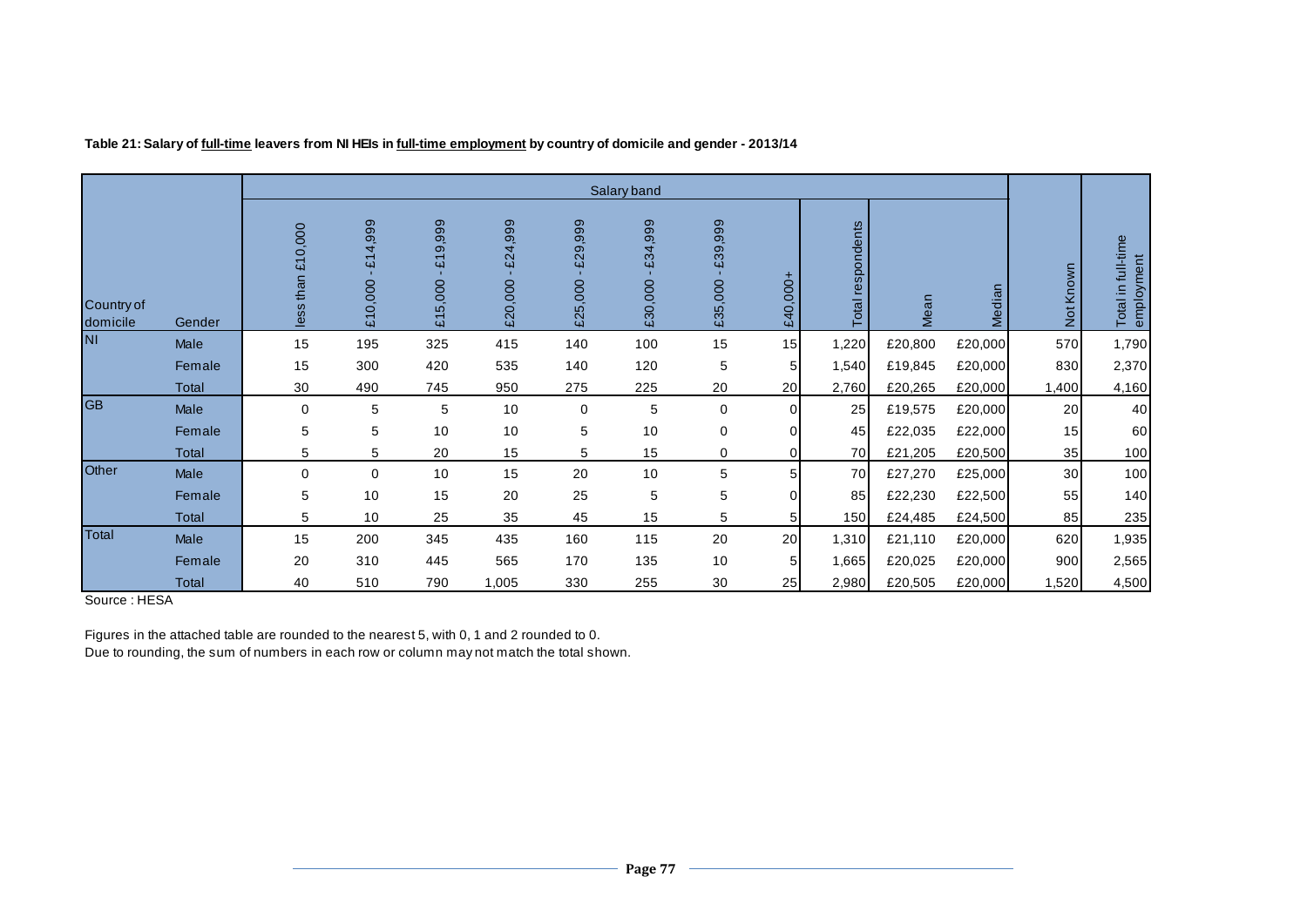|                           |              |                                |                                                 |                                          |                    |                       | Salary band            |                    |          |                      |         |         |           |                                  |
|---------------------------|--------------|--------------------------------|-------------------------------------------------|------------------------------------------|--------------------|-----------------------|------------------------|--------------------|----------|----------------------|---------|---------|-----------|----------------------------------|
| Location of<br>employment | Gender       | 0,000<br><u>ជ</u><br>less than | ,999<br>4<br>$\overline{\mathbf{u}}$<br>£10,000 | 999<br>$\frac{1}{2}$<br>4<br>5,000<br>্র | £24,999<br>£20,000 | 999<br>£29<br>£25,000 | ,999<br>£34<br>£30,000 | £39,999<br>£35,000 | £40,000+ | respondents<br>Total | Mean    | Median  | Not Known | Total in full-time<br>employment |
| <b>NI</b>                 | Male         | 15                             | 185                                             | 305                                      | 360                | 100                   | 70                     | 10                 | 5        | 1,045                | £19,920 | £20,000 | 470       | 1,515                            |
|                           | Female       | 15                             | 295                                             | 395                                      | 445                | 100                   | 100                    | 0                  | $\Omega$ | 1,355                | £19,350 | £19,000 | 715       | 2,075                            |
|                           | Total        | 30                             | 475                                             | 700                                      | 805                | 200                   | 170                    | 10                 |          | 2,400                | £19,600 | £19,010 | 1,190     | 3,590                            |
| <b>GB</b>                 | Male         | $\mathbf 0$                    | 5                                               | 20                                       | 45                 | 50                    | 25                     | 5                  | 15       | 165                  | £26,610 | £25,000 | 60        | 230                              |
|                           | Female       | 0                              | 10                                              | 30                                       | 100                | 40                    | 30                     | 5                  | $\Omega$ | 220                  | £23,530 | £23,000 | 85        | 305                              |
|                           | <b>Total</b> | $\mathbf 0$                    | 15                                              | 50                                       | 145                | 90                    | 60                     | 10                 | 15       | 390                  | £24,855 | £24,000 | 145       | 530                              |
| Other                     | Male         | 5                              | 10                                              | 20                                       | 30                 | 15                    | 15                     | 5                  |          | 100                  | £24,510 | £22,000 | 85        | 185                              |
|                           | Female       | 5                              | 10                                              | 20                                       | 20                 | 25                    | 5                      | 5                  |          | 90                   | £21,590 | £22,000 | 95        | 185                              |
|                           | Total        | 10                             | 15                                              | 40                                       | 50                 | 40                    | 20                     | 5                  |          | 185                  | £23,120 | £22,000 | 180       | 365                              |
| Total                     | Male         | 15                             | 200                                             | 345                                      | 435                | 160                   | 115                    | 20                 | 20       | 1,310                | £21,110 | £20,000 | 620       | 1,935                            |
|                           | Female       | 20                             | 310                                             | 445                                      | 565                | 170                   | 135                    | 10                 |          | 1,665                | £20,025 | £20,000 | 900       | 2,565                            |
|                           | Total        | 40                             | 510                                             | 790                                      | 1,005              | 330                   | 255                    | 30                 | 25       | 2,980                | £20,505 | £20,000 | 1,520     | 4,500                            |

**Table 22: Salary of full-time leavers from NI HEIs in full-time employment by location of employment and gender - 2013/14**

Source : HESA

Note: There were 10 cases where the location of employment was not known for full-time leavers from NI HEIs in full-time employment.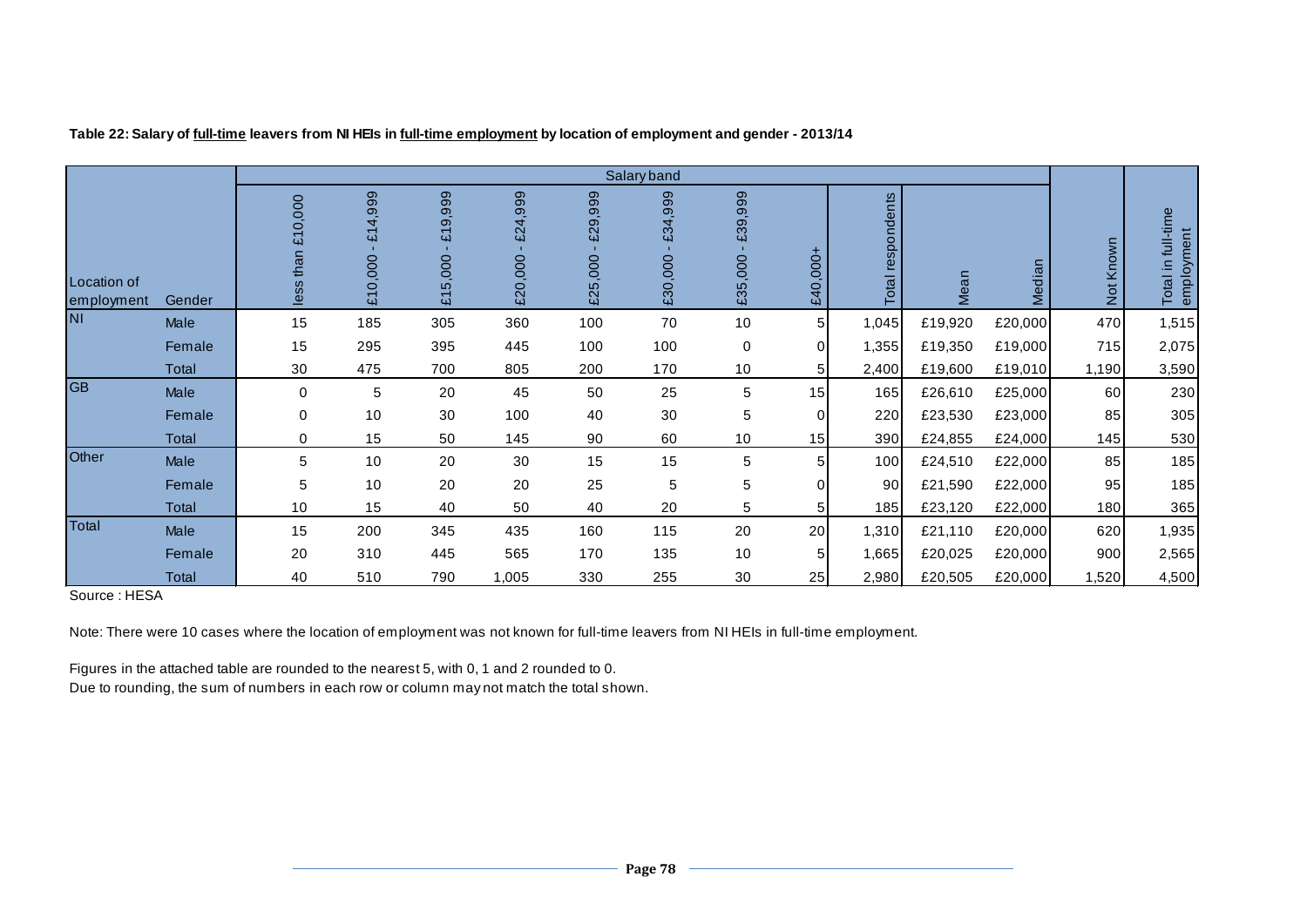**Table 23: Salary of full-time first degree leavers from NI HEIs in full-time employment by Standard Occupational Classification - 2013/14**

|                                             |                    | <b>First Degree</b> |         |           |       |
|---------------------------------------------|--------------------|---------------------|---------|-----------|-------|
| <b>Standard Occupational Classification</b> | <b>Respondents</b> | Mean                | Median  | Not known | Total |
| <b>Manager and Senior Officials</b>         | 55                 | £20,490             | £19,000 | 35        | 90    |
| Professional                                | 1,470              | £22,255             | £22,000 | 570       | 2,040 |
| <b>Associate Professional and Technical</b> | 440                | £17,800             | £17,000 | 220       | 660   |
| Administrative and Secretarial              | 125                | £15,365             | £15,000 | 75        | 200   |
| <b>Skilled Trades</b>                       | 15                 | £16,780             | £16,500 | 15        | 30    |
| Caring, leisure and other service           | 70                 | £13,390             | £13,000 | 80        | 150   |
| <b>Sales and Customer Service</b>           | 165                | £13,905             | £14,000 | 130       | 295   |
| Process, Plant and Machine Operatives       | 10                 | £15,900             | £13,500 | 0         | 10    |
| Elementary                                  | 25                 | £13,375             | £12,750 | 50        | 75    |
| Total                                       | 2,380              | £20,020             | £20,000 | 1,175     | 3,555 |

Source : HESA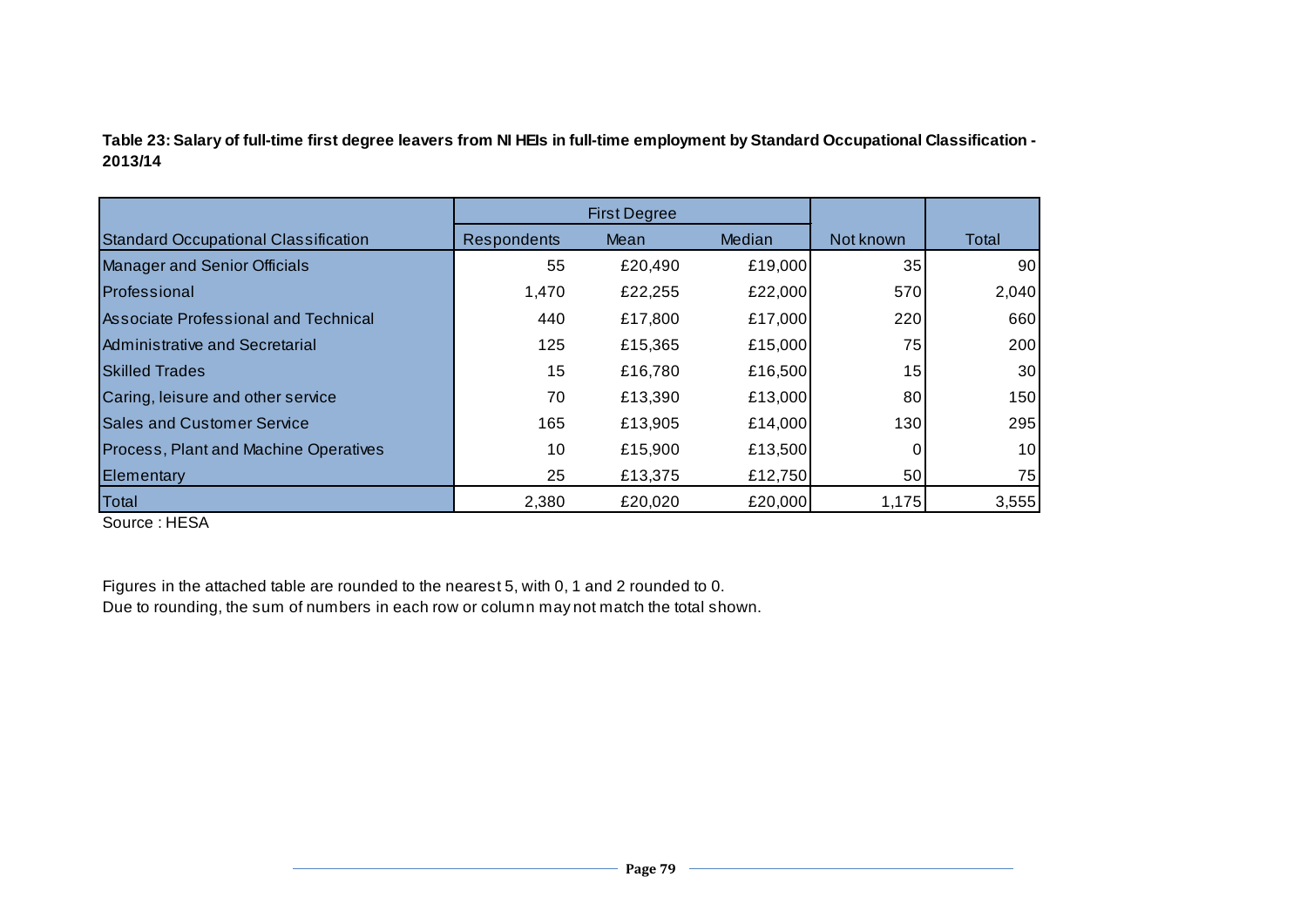|                            |                               |                          |                        |                                                                                                |                                                                    |                                | <b>Destinations</b>                |                                      |                     |          |           |                |                                       |                   |                |
|----------------------------|-------------------------------|--------------------------|------------------------|------------------------------------------------------------------------------------------------|--------------------------------------------------------------------|--------------------------------|------------------------------------|--------------------------------------|---------------------|----------|-----------|----------------|---------------------------------------|-------------------|----------------|
| Country<br>lof<br>domicile | <b>Level of Qualification</b> | <b>WOrk</b><br>Full-time | work<br>art-time<br>Ő. | tudying<br>work<br>⋸<br>$\overline{c}$<br>řί<br>Ō<br>$\overline{\sigma}$<br>ω<br>튼<br>ರ<br>훈 흕 | dying<br>work<br>stu<br>$\subset$<br>$\sigma$<br>ರ<br>ε<br>ā<br>Δ. | study<br>$\omega$<br>Full-time | study<br>$\Omega$<br>art-tir<br>Ő. | work<br>start<br>$\overline{6}$<br>ă | $\overline{8}$<br>っ | Other    | Not known | respo<br>Total | spondents<br>$\ddot{\mathbf{v}}$<br>ē | Target population | Further Study  |
| <b>NI</b>                  | <b>First Degree</b>           | 3,370                    | 655                    | 220                                                                                            | 180                                                                | 715                            | 35                                 | 60                                   | 295                 | 225      | 130       | 5,885          | 920                                   | 6,805             | 1,150          |
|                            | <b>Other Undergraduate</b>    | 50                       | 20                     | 15                                                                                             | 15                                                                 | 70                             | $\Omega$                           | 0                                    | 10                  | 10       | 10        | 200            | 90 <sub>1</sub>                       | 290               | 100            |
|                            | Postgraduate                  | 740                      | 150                    | 15                                                                                             | 20                                                                 | 75                             | 5                                  | 10                                   | 60                  | 35       | 35        | 1,135          | 300                                   | 1,435             | 110            |
|                            | Total                         | 4,160                    | 825                    | 250                                                                                            | 210                                                                | 855                            | 40                                 | 65                                   | 360                 | 265      | 180       | 7,220          | 1,305                                 | 8,525             | 1,360          |
| <b>GB</b>                  | <b>First Degree</b>           | 85                       | 15                     | 5                                                                                              | 5                                                                  | 25                             | $\Omega$                           | 0                                    | $\Omega$            | 15       | 10        | 170            | 25                                    | 195               | 35             |
|                            | <b>Other Undergraduate</b>    | $\Omega$                 | $\Omega$               | 0                                                                                              | $\Omega$                                                           | 5                              | ∩                                  | 0                                    | 0                   | 0        | $\Omega$  |                | 0                                     |                   | 5              |
|                            | Postgraduate                  | 15                       | 5                      | 0                                                                                              | 0                                                                  | 5                              | 0                                  | $\Omega$                             | 5                   | $\Omega$ | 5         | 30             | 15                                    | 45                | 5              |
|                            | Total                         | 100                      | 20                     | 5                                                                                              | 5                                                                  | 35                             | 0                                  | $\Omega$                             | 5                   | 15       | 15        | 205            | 40                                    | 245               | 50             |
| Other                      | <b>First Degree</b>           | 100                      | 15                     | 5                                                                                              | 10                                                                 | 35                             | 5                                  | 5                                    | 10                  | 5        | 5         | 195            | 75                                    | 270               | 55             |
|                            | Other Undergraduate           | $\Omega$                 | 0                      | 0                                                                                              | 0                                                                  | $\Omega$                       | 0                                  | 0                                    | $\Omega$            | $\Omega$ | 0         | 5              | 5                                     | 5 <sub>l</sub>    | $\overline{0}$ |
|                            | Postgraduate                  | 140                      | 20                     | 5                                                                                              | 5                                                                  | 10                             | 0                                  | 5                                    | 25                  | 5        | 10        | 220            | 90                                    | 310               | 20             |
|                            | Total                         | 235                      | 35                     | 10                                                                                             | 15                                                                 | 45                             | 5                                  | 5                                    | 35                  | 10       | 15        | 420            | 165                                   | 585               | 75             |
| Total                      | <b>First Degree</b>           | 3,555                    | 685                    | 230                                                                                            | 195                                                                | 775                            | 40                                 | 65                                   | 310                 | 245      | 145       | 6,245          | 1,020                                 | 7,265             | 1,240          |
|                            | Other Undergraduate           | 50                       | 20                     | 15                                                                                             | 15                                                                 | 70                             | $\Omega$                           | $\Omega$                             | 10                  | 10       | 10        | 210            | 90 <sub>1</sub>                       | 300               | 105            |
|                            | Postgraduate                  | 895                      | 170                    | 20                                                                                             | 25                                                                 | 90                             | 5                                  | 10                                   | 85                  | 40       | 50        | 1,390          | 400                                   | 1,790             | 140            |
|                            | Total                         | 4,500                    | 875                    | 265                                                                                            | 235                                                                | 940                            | 45                                 | 75                                   | 405                 | 290      | 210       | 7,845          | 1,510                                 | 9,355             | 1,485          |

**Table 24a: Destinations of full-time leavers from NI HEIs by level of qualification and country of domicile - 2013/14 (Numbers)**

Source : HESA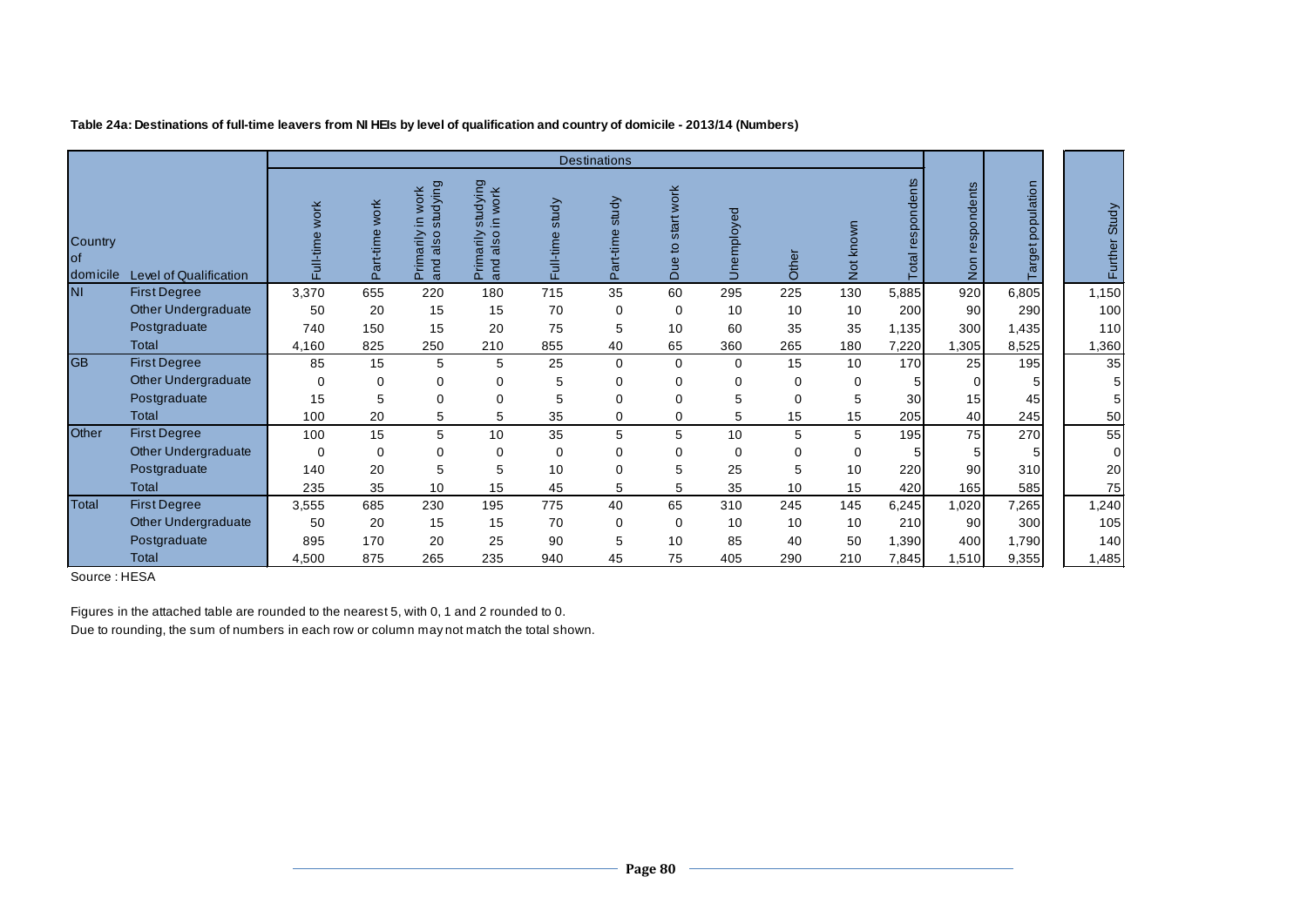|                        |                            |                   |                |                                                        |                                                 | <b>Destinations</b> |                 |                     |            |       |               |
|------------------------|----------------------------|-------------------|----------------|--------------------------------------------------------|-------------------------------------------------|---------------------|-----------------|---------------------|------------|-------|---------------|
| Country of<br>domicile | Level of Qualification     | work<br>Full-time | Part-time work | studying<br>work<br>Ξ<br>arily<br>also<br>Prima<br>and | studying<br>in work<br>Primarily<br>also<br>and | study<br>Full-time  | Part-time study | startwork<br>Due to | Unemployed | Other | Further Study |
| <b>NI</b>              | <b>First Degree</b>        | 58.6%             | 11.4%          | 3.8%                                                   | 3.1%                                            | 12.4%               | 0.6%            | 1.0%                | 5.1%       | 3.9%  | 20.0%         |
|                        | Other Undergraduate        | 26.1%             | 11.7%          | 8.5%                                                   | 7.4%                                            | 36.2%               | 1.1%            | 0.0%                | 4.8%       | 4.3%  | 53.2%         |
|                        | Postgraduate               | 67.3%             | 13.5%          | 1.5%                                                   | 1.6%                                            | 6.6%                | 0.3%            | 0.8%                | 5.3%       | 3.2%  | 10.0%         |
|                        | Total                      | 59.1%             | 11.7%          | 3.6%                                                   | 3.0%                                            | 12.2%               | 0.6%            | 1.0%                | 5.1%       | 3.8%  | 19.3%         |
| <b>GB</b>              | <b>First Degree</b>        | 54.7%             | 10.1%          | 2.5%                                                   | 3.8%                                            | 16.4%               | 0.6%            | 1.3%                | 1.3%       | 9.4%  | 23.3%         |
|                        | <b>Other Undergraduate</b> | 0.0%              | 0.0%           | 0.0%                                                   | 25.0%                                           | 75.0%               | 0.0%            | 0.0%                | 0.0%       | 0.0%  | 100.0%        |
|                        | Postgraduate               | 53.6%             | 10.7%          | 3.6%                                                   | 0.0%                                            | 21.4%               | 0.0%            | 0.0%                | 10.7%      | 0.0%  | 25.0%         |
|                        | Total                      | 53.4%             | 9.9%           | 2.6%                                                   | 3.7%                                            | 18.3%               | 0.5%            | 1.0%                | 2.6%       | 7.9%  | 25.1%         |
| Other                  | <b>First Degree</b>        | 51.9%             | 8.5%           | 3.7%                                                   | 5.8%                                            | 17.5%               | 1.6%            | 2.1%                | 6.3%       | 2.6%  | 28.6%         |
|                        | Other Undergraduate        | 25.0%             | 0.0%           | 25.0%                                                  | 0.0%                                            | 25.0%               | 0.0%            | 0.0%                | 25.0%      | 0.0%  | 50.0%         |
|                        | Postgraduate               | 66.0%             | 8.6%           | 1.9%                                                   | 2.4%                                            | 5.7%                | 0.0%            | 1.4%                | 11.5%      | 2.4%  | 10.0%         |
|                        | Total                      | 59.0%             | 8.5%           | 3.0%                                                   | 4.0%                                            | 11.4%               | 0.7%            | 1.7%                | 9.2%       | 2.5%  | 19.2%         |
| Total                  | <b>First Degree</b>        | 58.3%             | 11.2%          | 3.8%                                                   | 3.2%                                            | 12.7%               | 0.7%            | 1.0%                | 5.1%       | 4.0%  | 20.3%         |
|                        | Other Undergraduate        | 25.5%             | 11.2%          | 8.7%                                                   | 7.7%                                            | 36.7%               | 1.0%            | 0.0%                | 5.1%       | 4.1%  | 54.1%         |
|                        | Postgraduate               | 66.8%             | 12.6%          | 1.6%                                                   | 1.7%                                            | 6.8%                | 0.2%            | 0.9%                | 6.4%       | 3.0%  | 10.3%         |
|                        | Total                      | 58.9%             | 11.5%          | 3.5%                                                   | 3.1%                                            | 12.3%               | 0.6%            | 1.0%                | 5.3%       | 3.8%  | 19.5%         |

**Table 24b: Destinations of full-time leavers from NI HEIs by country of domicile and level of qualification - 2013/14 (Percentages)**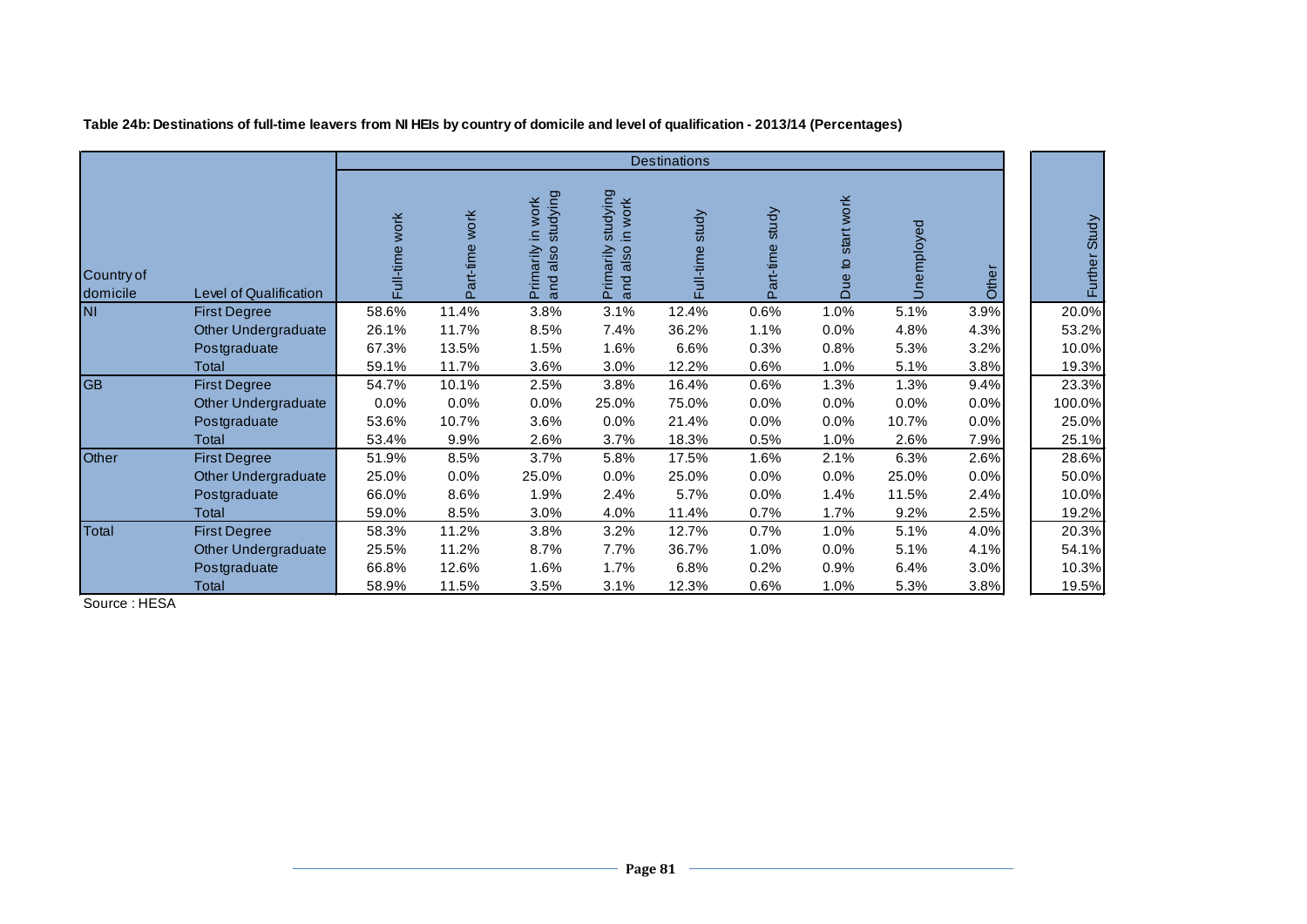**Table 25a: Full-time leavers from NI HEIs in further study by level of qualification and country of domicile - 2013/14 (Numbers)**

|                        |                               |              |                     | Level of further study          |                               |                     |                                      |                          |
|------------------------|-------------------------------|--------------|---------------------|---------------------------------|-------------------------------|---------------------|--------------------------------------|--------------------------|
| Country of<br>domicile | <b>Level of Qualification</b> | Postgraduate | <b>First degree</b> | Other diploma or<br>certificate | Professional<br>qualification | Other qualification | ω<br>Not aiming for<br>qualification | <b>Total Respondents</b> |
| <b>NI</b>              | <b>First Degree</b>           | 895          | 40                  | 60                              | 80                            | 55                  | 10                                   | 1,150                    |
|                        | Other Undergraduate           | 5            | 80                  | 5                               | 5                             | 5                   | 0                                    | 100                      |
|                        | Postgraduate                  | 85           | 5                   | 5                               | 10                            | 0                   | 0                                    | 110                      |
|                        | <b>Total</b>                  | 990          | 125                 | 70                              | 95                            | 60                  | 10                                   | 1,360                    |
| <b>GB</b>              | <b>First Degree</b>           | 30           | 5                   | $\mathbf 0$                     | 0                             | 0                   | 0                                    | 35                       |
|                        | Other Undergraduate           | 0            | 0                   | $\mathbf 0$                     | 0                             | 0                   | 0                                    | 5                        |
|                        | Postgraduate                  | 5            | 0                   | 0                               | 0                             | 0                   | 0                                    | 5                        |
|                        | <b>Total</b>                  | 40           | 5                   | 0                               | 0                             | 0                   | 0                                    | 50                       |
| Other                  | <b>First Degree</b>           | 50           | 0                   | $\Omega$                        | 0                             | 0                   | 0                                    | 55                       |
|                        | Other Undergraduate           | 0            | 0                   | $\mathbf 0$                     | 0                             | 0                   | 0                                    | 0                        |
|                        | Postgraduate                  | 20           | 0                   | 0                               | 0                             | 0                   | 0                                    | 20                       |
|                        | <b>Total</b>                  | 70           | 0                   | 5                               | 0                             | 0                   | 0                                    | 75                       |
| <b>Total</b>           | <b>First Degree</b>           | 980          | 45                  | 60                              | 80                            | 55                  | 10                                   | 1,240                    |
|                        | <b>Other Undergraduate</b>    | 10           | 80                  | 5                               | 5                             | 5                   | 0                                    | 105                      |
|                        | Postgraduate                  | 115          | 5                   | 10                              | 10                            | 0                   | 0                                    | 140                      |
|                        | <b>Total</b>                  | 1,100        | 130                 | 75                              | 100                           | 65                  | 10                                   | 1,485                    |

Source : HESA

Note: There were 10 cases where the Level of Further Study of full-time leavers from NI HEIs was not known.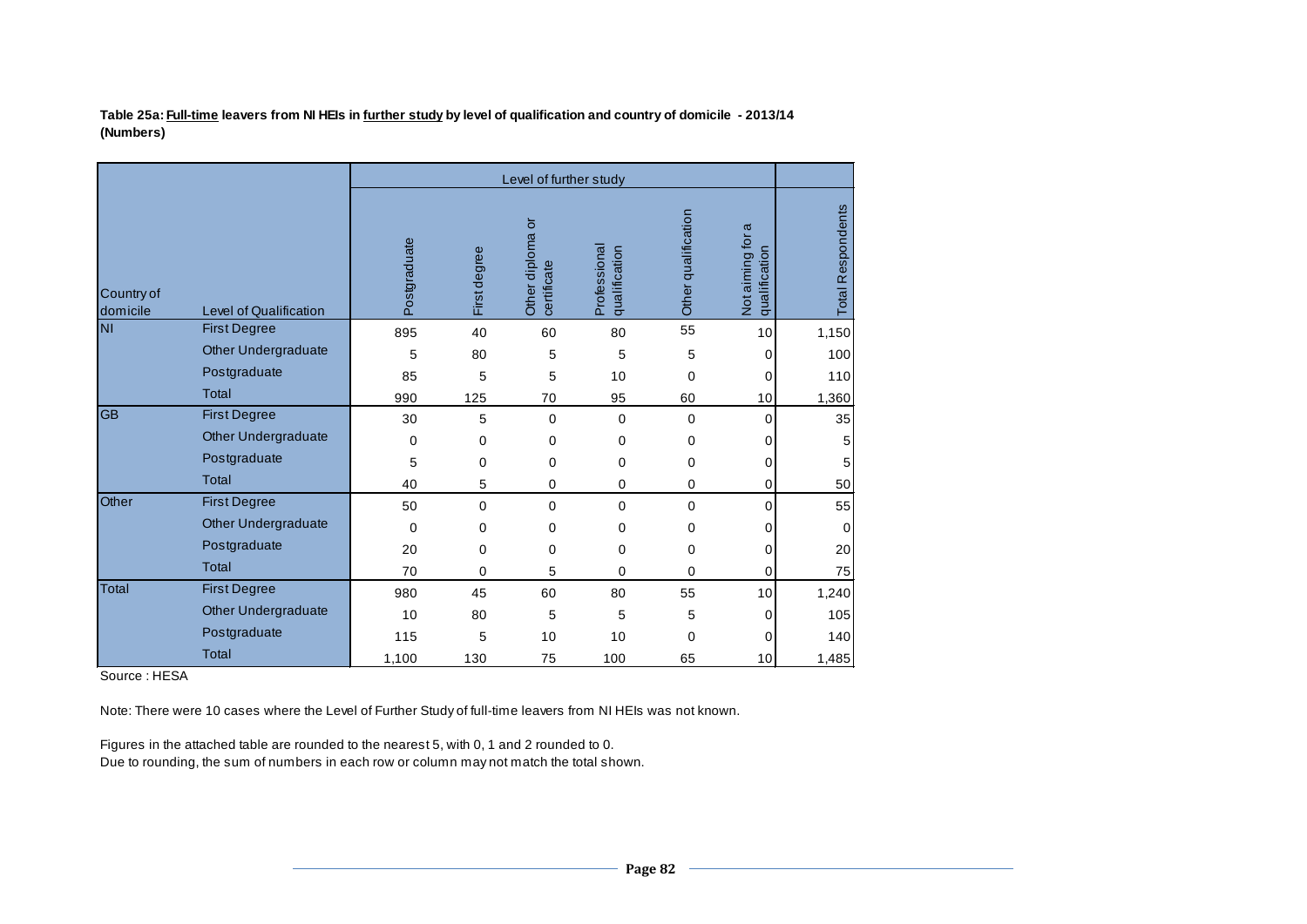|                        |                               | Level of further study |              |                                                    |                               |                     |                                                  |  |  |  |  |
|------------------------|-------------------------------|------------------------|--------------|----------------------------------------------------|-------------------------------|---------------------|--------------------------------------------------|--|--|--|--|
| Country of<br>domicile | <b>Level of Qualification</b> | Postgraduate           | First degree | $\overline{\circ}$<br>Other diploma<br>certificate | Professional<br>qualification | Other qualification | σ<br>Not aiming for<br>$\subset$<br>qualificatio |  |  |  |  |
| <b>NI</b>              | <b>First Degree</b>           | 78.6%                  | 3.6%         | 5.2%                                               | 6.9%                          | 4.9%                | 0.8%                                             |  |  |  |  |
|                        | Other Undergraduate           | 6.1%                   | 80.6%        | 4.1%                                               | 5.1%                          | 4.1%                | 0.0%                                             |  |  |  |  |
|                        | Postgraduate                  | 79.1%                  | 2.7%         | 5.5%                                               | 10.9%                         | 1.8%                | 0.0%                                             |  |  |  |  |
|                        | Total                         | 73.4%                  | 9.1%         | 5.1%                                               | 7.1%                          | 4.6%                | 0.7%                                             |  |  |  |  |
| <b>GB</b>              | <b>First Degree</b>           | 81.1%                  | 10.8%        | 2.7%                                               | 2.7%                          | 2.7%                | 0.0%                                             |  |  |  |  |
|                        | <b>Other Undergraduate</b>    | 50.0%                  | 25.0%        | 0.0%                                               | 0.0%                          | 0.0%                | 25.0%                                            |  |  |  |  |
|                        | Postgraduate                  | 100.0%                 | 0.0%         | 0.0%                                               | 0.0%                          | 0.0%                | 0.0%                                             |  |  |  |  |
|                        | Total                         | 81.3%                  | 10.4%        | 2.1%                                               | 2.1%                          | 2.1%                | 2.1%                                             |  |  |  |  |
| Other                  | <b>First Degree</b>           | 96.3%                  | 0.0%         | 1.9%                                               | 1.9%                          | 0.0%                | 0.0%                                             |  |  |  |  |
|                        | <b>Other Undergraduate</b>    | 0.0%                   | 0.0%         | 0.0%                                               | 100.0%                        | 0.0%                | 0.0%                                             |  |  |  |  |
|                        | Postgraduate                  | 90.5%                  | 0.0%         | 9.5%                                               | 0.0%                          | 0.0%                | 0.0%                                             |  |  |  |  |
|                        | Total                         | 93.4%                  | 0.0%         | 3.9%                                               | 2.6%                          | 0.0%                | 0.0%                                             |  |  |  |  |
| <b>Total</b>           | <b>First Degree</b>           | 79.5%                  | 3.7%         | 5.0%                                               | 6.6%                          | 4.6%                | 0.7%                                             |  |  |  |  |
|                        | Other Undergraduate           | 7.8%                   | 77.7%        | 3.9%                                               | 5.8%                          | 3.9%                | 1.0%                                             |  |  |  |  |
|                        | Postgraduate                  | 81.9%                  | 2.2%         | 5.8%                                               | 8.7%                          | 1.4%                | 0.0%                                             |  |  |  |  |
|                        | Total                         | 74.7%                  | 8.7%         | 5.0%                                               | 6.7%                          | 4.3%                | 0.7%                                             |  |  |  |  |

**Table 25b: Full-time leavers from NI HEIs in further study by country of domicile and level of qualification - 2013/14 (Percentages)**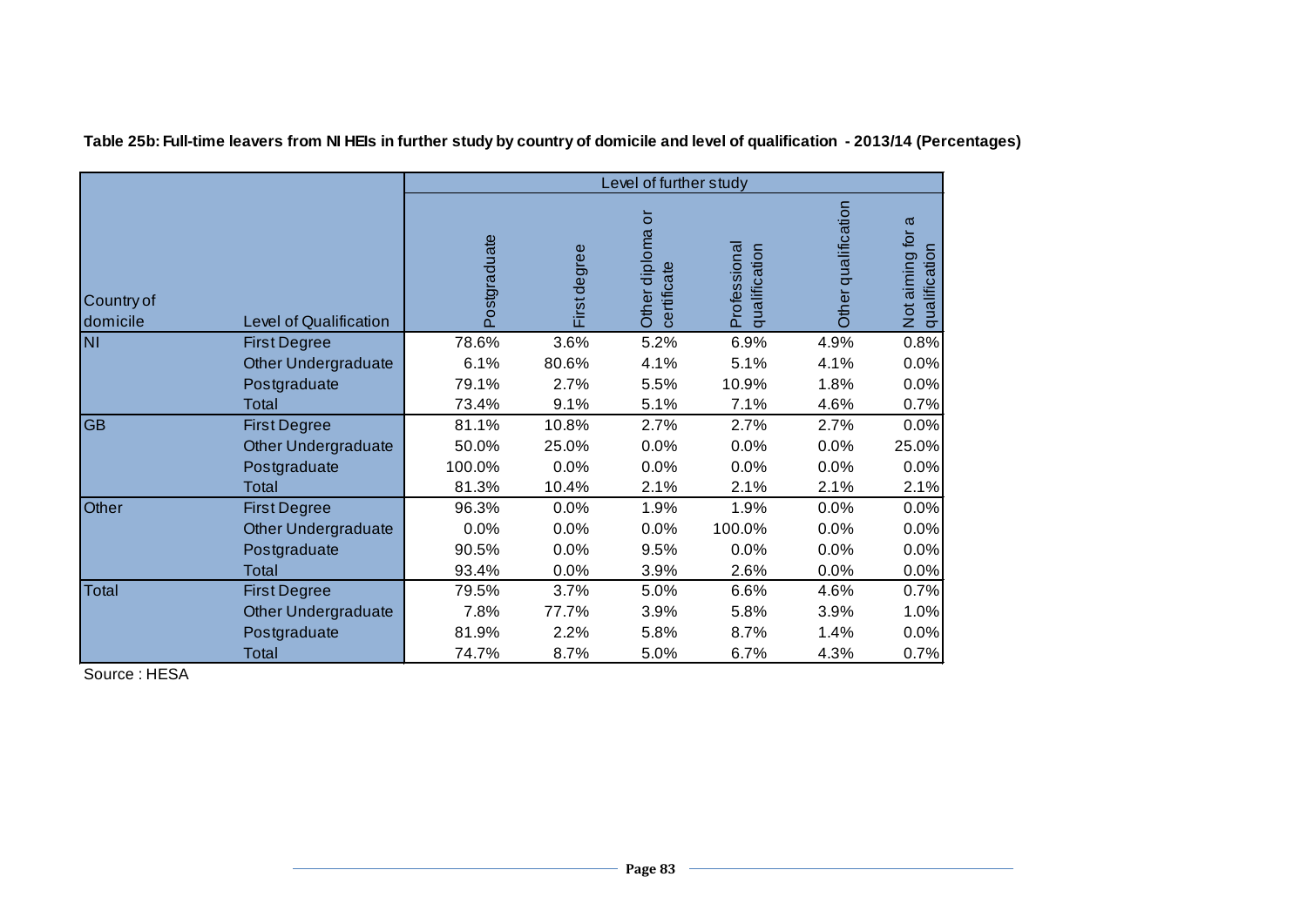## ANNEX 2: OPEN UNIVERSITY ALLOCATION